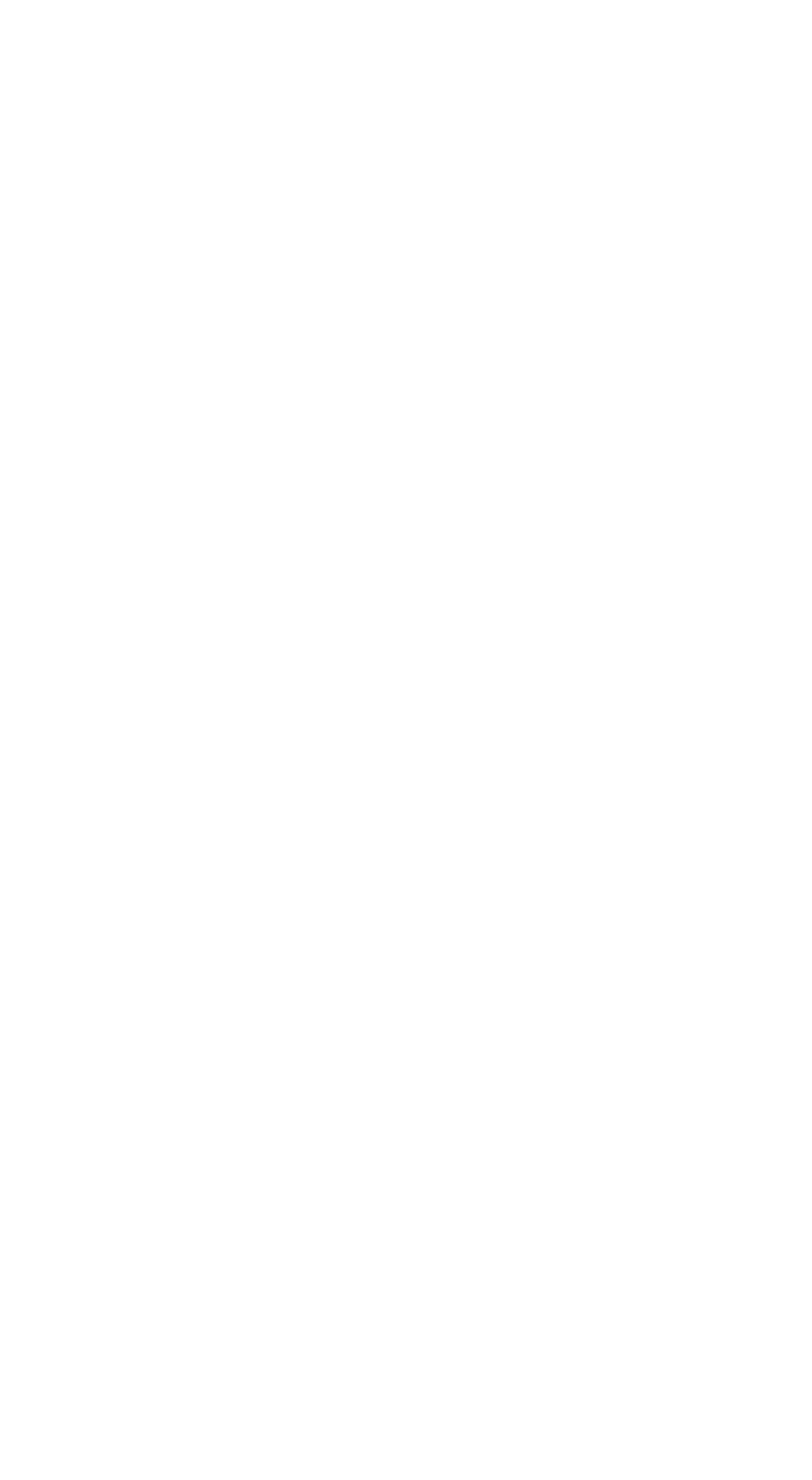## **CHICAGO WOMEN'S DISTRICT GOLF ASSOCIATION**

# **TABLE OF CONTENTS**

# **ABOUT THE CWDGA**

| REQUIREMENTS FOR MEMBERSHIP IN THE CWDGA  6 |  |
|---------------------------------------------|--|

# **2020 BOARD OF DIRECTORS**

| 2020 BOARD MEMBERS CONTACT INFORMATION8 |  |
|-----------------------------------------|--|
|                                         |  |

# **DIRECTORY**

| LIST OF MEMBER CLUBS BY SECTION14        |  |
|------------------------------------------|--|
| INDIVIDUAL MEMBER CLUB INFORMATION 15    |  |
| CLUB ADDRESS, PHONE, FAX, EMAIL, WEBSITE |  |
| <b>PGA PROFESSIONAL</b>                  |  |
| <b>CLUB PRESIDENT</b>                    |  |
| <b>CLUB MANAGER</b>                      |  |
| <b>WOMEN'S GOLF CHAIR</b>                |  |
| <b>WOMEN'S HANDICAP CHAIR</b>            |  |
| <b>RULES CHAIR</b>                       |  |
| <b>TEAM CAPTAIN</b>                      |  |
|                                          |  |

# **TOURNAMENTS**

# **MATCH PLAY**

| 2021 FOUR-BALL MATCH PLAY SCHEDULE100 |  |
|---------------------------------------|--|
| INSTRUCTIONS GOVERNING FOUR-BALL      |  |
|                                       |  |
|                                       |  |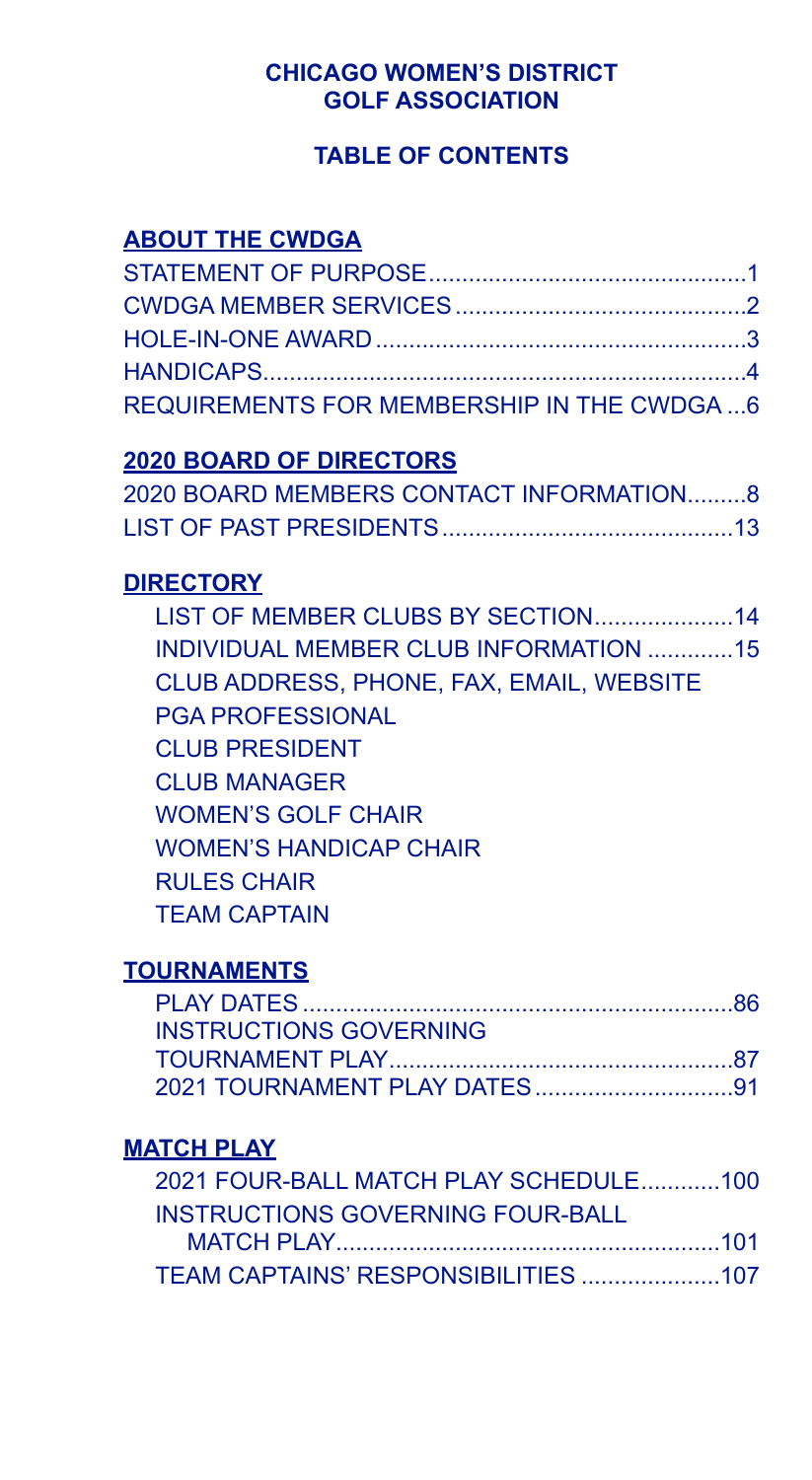# **TABLE OF CONTENTS – PAGE 2**

#### **INFORMATION FOR CWDGA GOLF COMMITTEES AND MEMBERS**

| <b>INSTRUCTIONS FOR WOMEN'S GOLF CHAIRS  111</b> |  |
|--------------------------------------------------|--|
|                                                  |  |
| RESPONSIBILITIES OF A WOMEN'S                    |  |
|                                                  |  |
| <b>MEETINGS OF A WOMEN'S</b>                     |  |
|                                                  |  |
| FORMATS FOR ONE-DAY COMPETITION118               |  |
| FORMATS FOR SEASONAL COMPETITION121              |  |
|                                                  |  |
| <b>CONDUCTING A CLUB CHAMPIONSHIP</b>            |  |
|                                                  |  |
| <b>CLUB CHAMPIONSHIP</b>                         |  |
|                                                  |  |
| <b>CLUB CHAMPIONSHIP</b>                         |  |
| TOURNAMENT STRUCTURE 128                         |  |
| <b>INSTRUCTIONS FOR CLUB HANDICAP CHAIRS 131</b> |  |
| COURSE HANDICAP AND SLOPE RATINGS135             |  |
| <b>INSTRUCTIONS FOR CLUB RULES CHAIR 136</b>     |  |
|                                                  |  |
|                                                  |  |

PLEASE GO TO **WWW.CWDGA.ORG** FOR ALL OF THE LATEST INFORMATION INCLUDING DOWNLOADABLE FORMS, TOURNAMENT AND FOUR-BALL MATCH PLAY RESULTS AND PHOTOS.

*The information contained in the CWDGA Handbook for Members was complete and accurate at the time of printing. Please go to www.cwdga.org for all of the latest information.*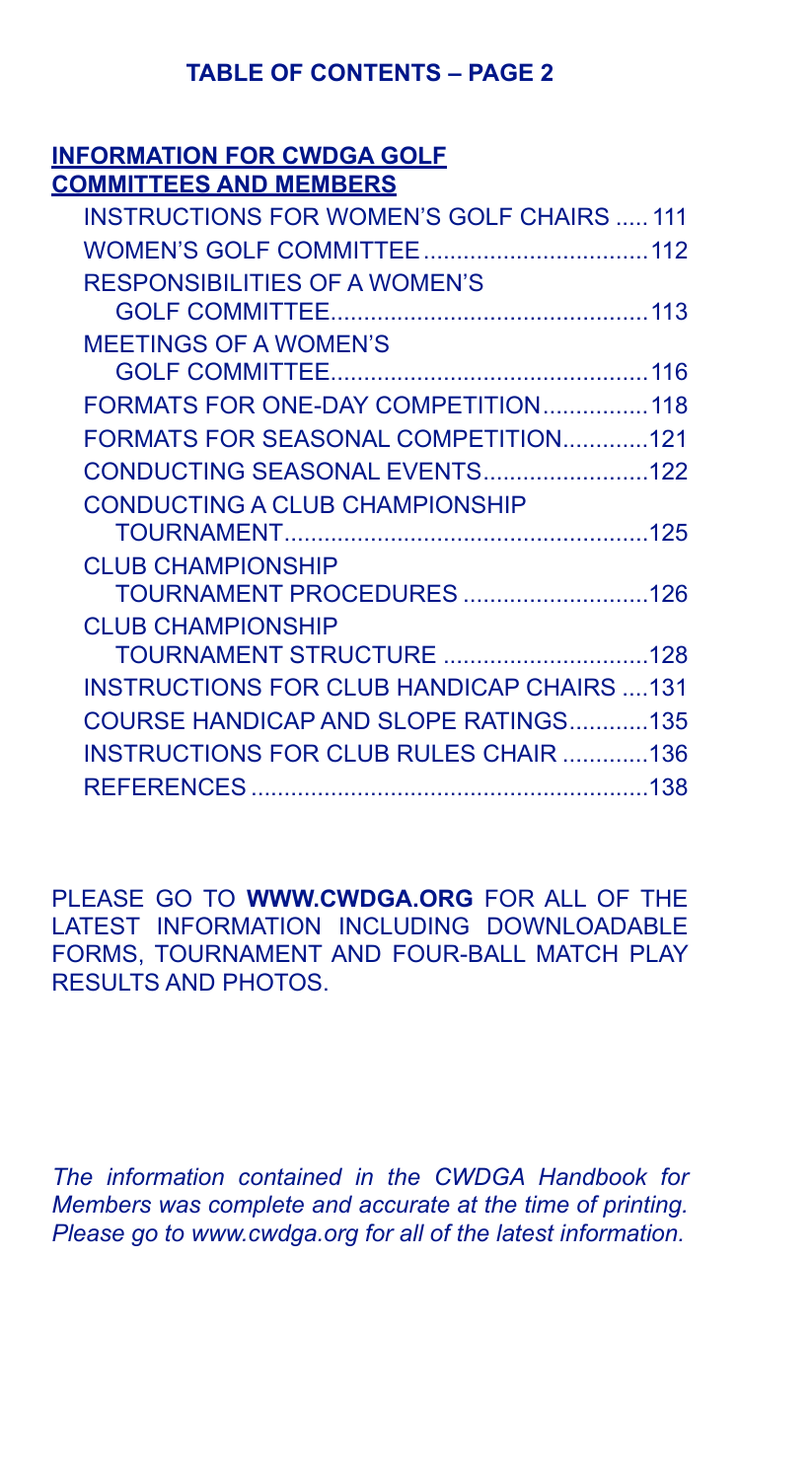**ABOUT CWDGA TAB FRONT**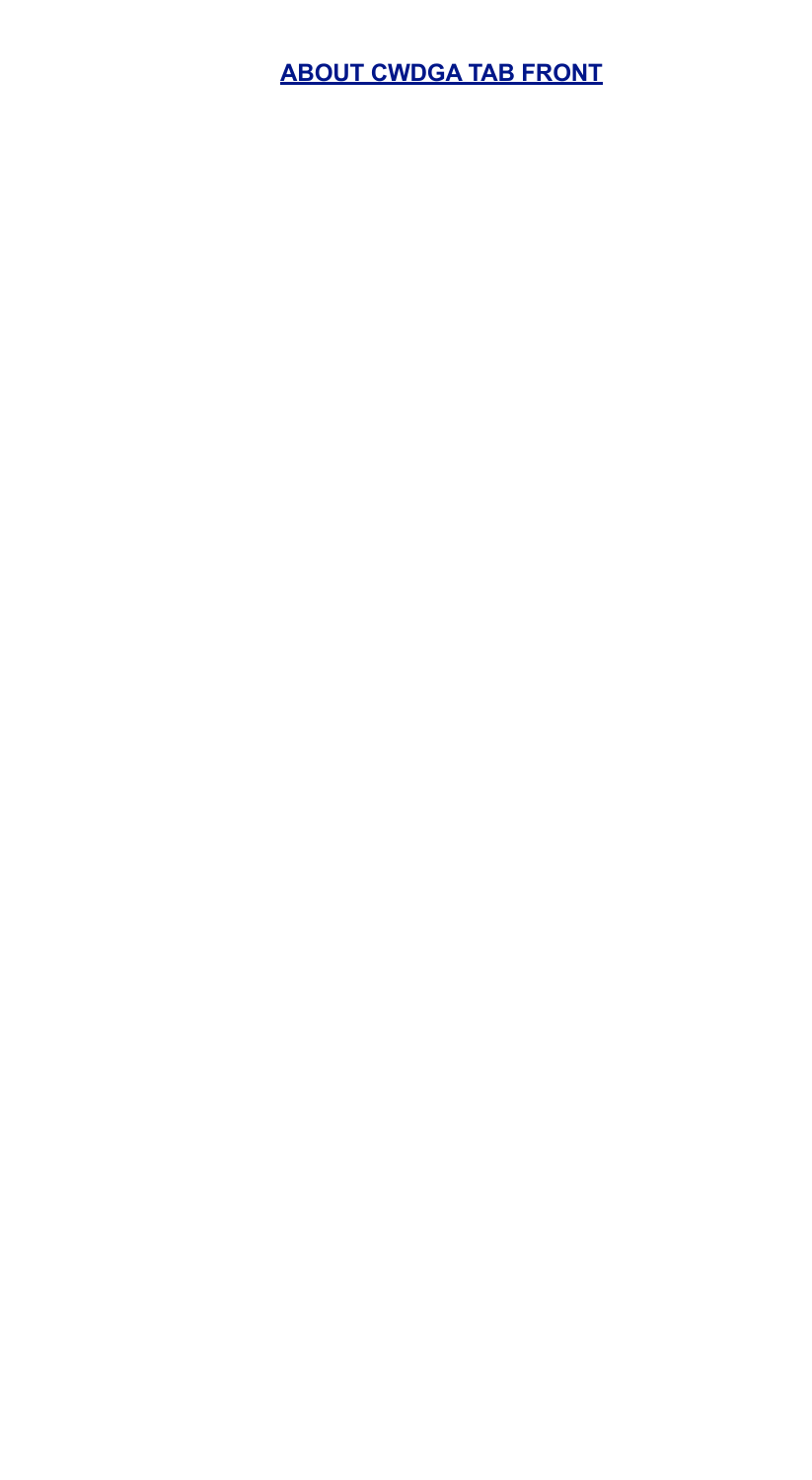# **ABOUT CWDGA TAB BACK**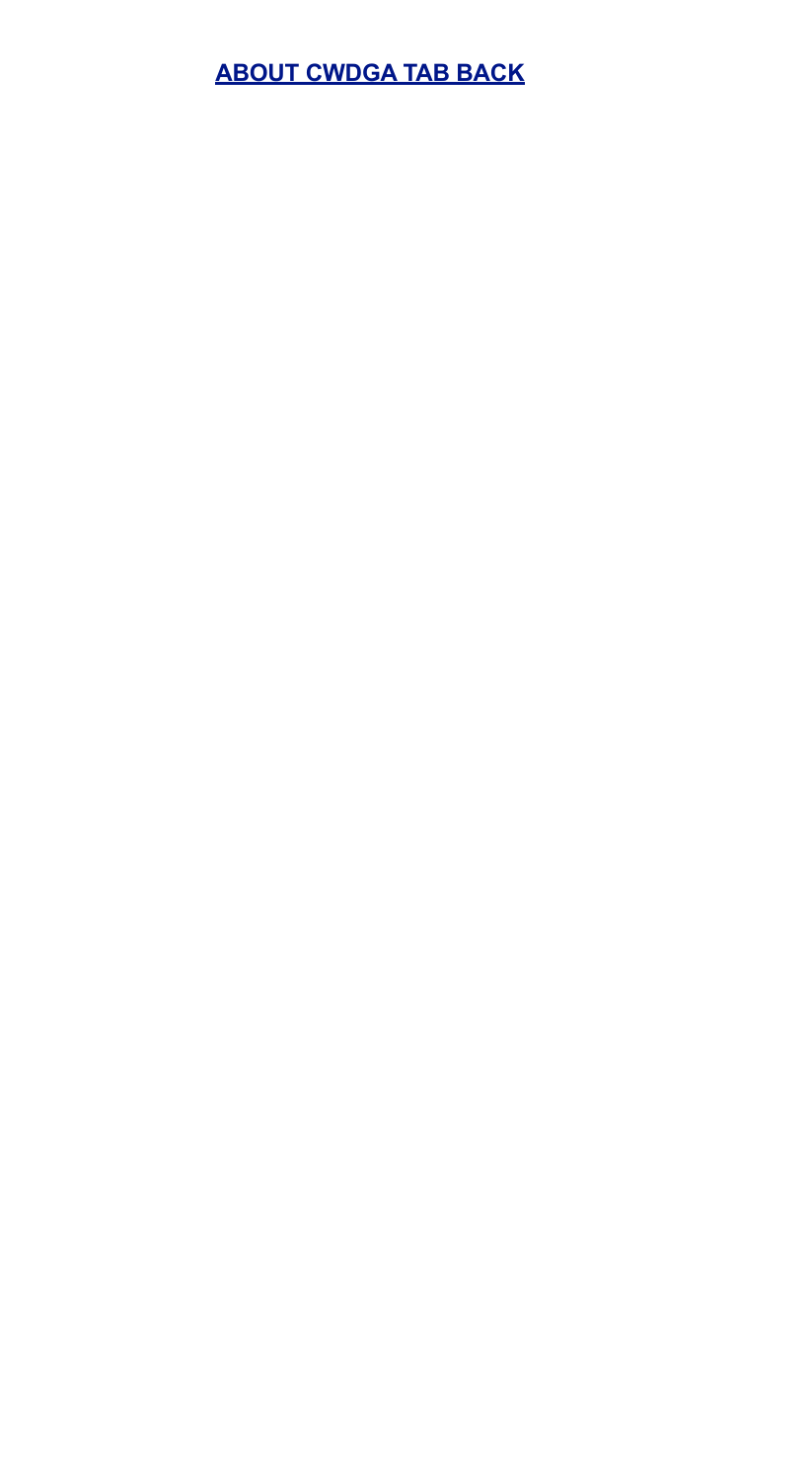#### **STATEMENT OF PURPOSE**

The Chicago Women's District Golf Association (CWDGA) was organized in 1930 under the sponsorship and guidance of the Women's Western Golf Association. Its purpose is the advancement of the best interests of women's golf at its member clubs, located in and around the Chicago area. The CWDGA currently serves seventy-one (71) member clubs in five sections - Central, Northeast, Northwest, South and West.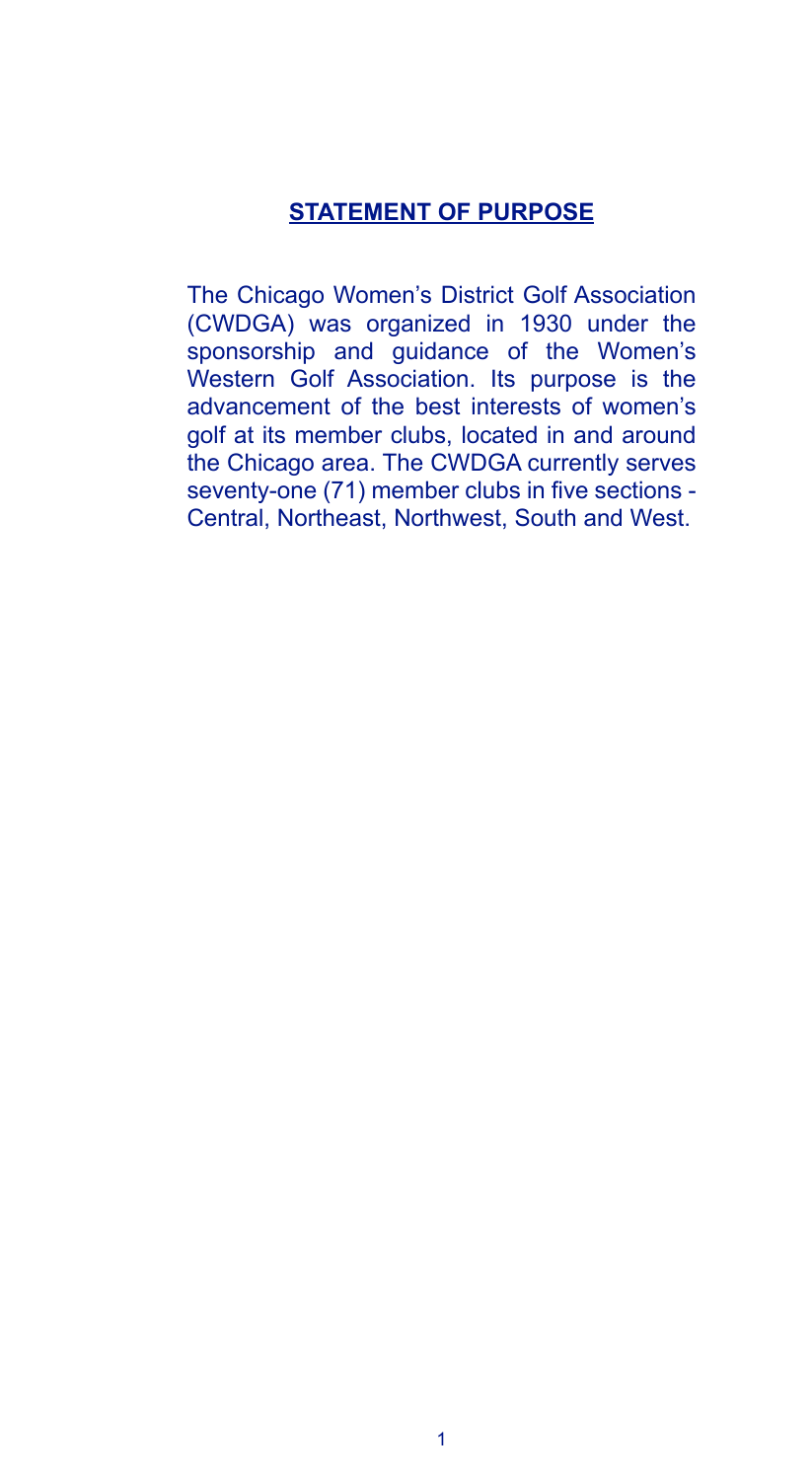# **CWDGA MEMBER SERVICES**

#### **Each year the CWDGA conducts:**

– Four-Ball Match Play (in each of the five sections)

#### **Tournaments:**

- Annual Championship
- One-Day Stroke Play
- Better-Ball of Pairs
- Senior Better-Ball of Pairs
- Tournament of Team Champions

**Eligibility:** Any woman golfer from a member club in good standing who meets the CWDGA eligibility and handicap requirements is eligible to play in all events. To remain in good standing, unless exceptional circumstances exist, a member club must allow the use of its facility when requested, which is usually once every two to three years for Four-Ball Match Play and once every ten to fifteen years for a tournament. The Golf Chair and Team Captain at each member club are responsible for assisting the CWDGA in securing play dates at their home course.

#### **Services to Member Clubs:**

- A comprehensive website, www.cwdga.org, with access to Four-Ball Match Play and tournament information and continuing development of online resources;
- Links to other Chicago and Illinois golf associations;
- Uniform course and slope ratings;
- The *CWDGA Handbook for Members* publication;
- Meetings to assist member clubs in setting up their local golf programs;
- Rules Seminars;
- Instructions in handicapping and rules interpretation;
- Presentation of CWDGA hole-in-one pins.

Membership dues are assessed annually by the CWDGA for each club. Assistance to member clubs is available from the CWDGA throughout the season.

(Rev. 1/27/2020)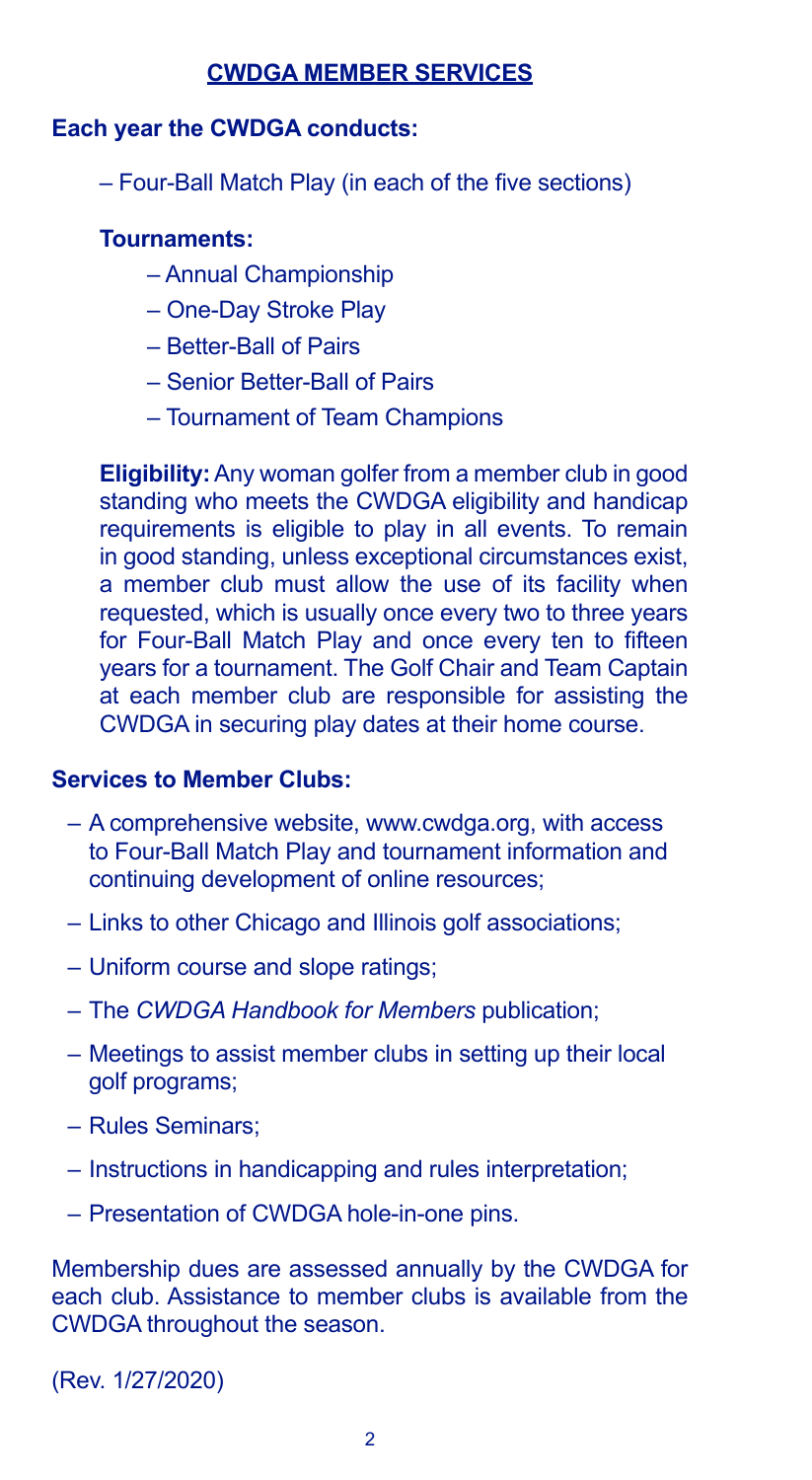The CWDGA awards a pin to each member club player who has scored a hole-in-one during the preceding golf year (October 1 through September 30). The hole-in-one must be scored as part of a regulation eighteen-hole round of golf, played under the Rules of Golf on any **CWDGA member club course**. There is no handicap requirement for this award.

As soon as possible after the hole-in-one is scored, the **Golf Chair** at the player's club must send or email the player information to the CWDGA Secretary:

> Jean Schudt 1017 Prestwick Dr. Frankfort, IL 60423 Jschudt1@gmail.com

- SCORECARD: A COPY OF THE DATED, SIGNED AND ATTESTED SCORECARD FOR THE EIGHTEEN-HOLE ROUND THAT INCLUDES THE HOLE-IN-ONE
- NAME OF GOLF COURSE WHERE HOLE-IN-ONE WAS MADE
- THE PLAYER'S FULL NAME
- HOME ADDRESS
- HOME CLUB OF PLAYER
- TELEPHONE NUMBER
- EMAIL ADDRESS

# **MUST BE RECEIVED NO LATER THAN SEPTEMBER 30**

The Hole-In-One award presentation is made at the Annual Fall Meeting. The CWDGA secretary MUST receive the player's scorecard, name, address, telephone number and email address no later than September 30. Scorecards received after the deadline will be awarded the following year.

(Rev. 1/27/2020)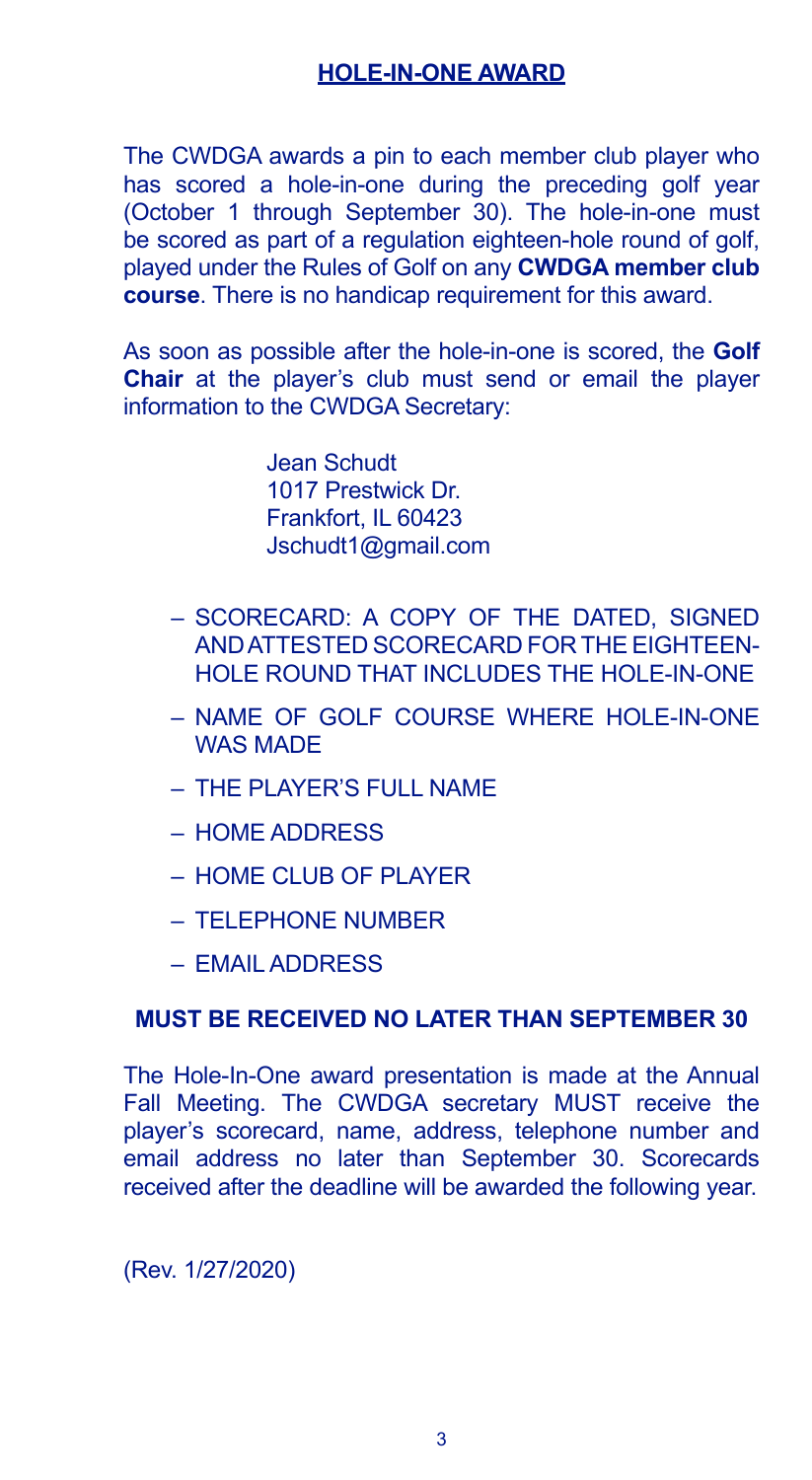## **HANDICAPS**

CWDGA member clubs must use the World Handicap System (WHS). To ensure the consistency of the World Handicap System, the Handicap Index of every player in the United States will be calculated and issued by the USGA. CDGA is the authorized Golf Association in our area providing this information.

CWDGA will provide the Handicap Chair at each of its member clubs a copy of the *Rules of Handicapping*, effective January 2020. Member clubs should thoroughly review and comply with all aspects of the WHS Handicap System.

Major changes:

- The Handicap Index Calculation has changed. The number will be based off your 8 best scores out of the past 20.
- Safeguards have been added to protect your Handicap Index. The system will account for abnormal playing conditions, limit extreme upward movement of a Handicap Index, and reduce a Handicap Index when an exceptional score is posted.
- Handicap Indexes will update daily. (If you submit a score, your index will update the day after you post a score. On days you don't submit a score, no update will take place.)
- Your Course Handicap will change. Slope, Rating and now Course Rating and Par will be used to determine your Course Handicap, allowing you to play from different sets of tees without any adjustment.
- **Net Double Bogey** replaced ESC (Equitable Stroke Control). The maximum score on any hole, for handicap purposes, will be limited to Net Double Bogey (Par + 2 strokes + any handicap strokes you receive.) It is each player's responsibility to know her Course Handicap and where she gets strokes.
- Minimum number of holes played to be an acceptable 18-hole score for posting has been changed from 13 to 14. 9-hole scores remain the same at 7. More specific guidelines for "most likely score" when a hole is started but player does not hole out have been included. (Rule 3.3 *Rules of Handicappin*g page 39 .)

Every player is responsible for posting all acceptable scores, as defined in the *Rules of Handicapping*, made at her home course or away. Scores made at any golf course in this district during the inactive season may not be accepted for handicap purposes, but scores made at a golf course in an area observing an active season **must be posted** for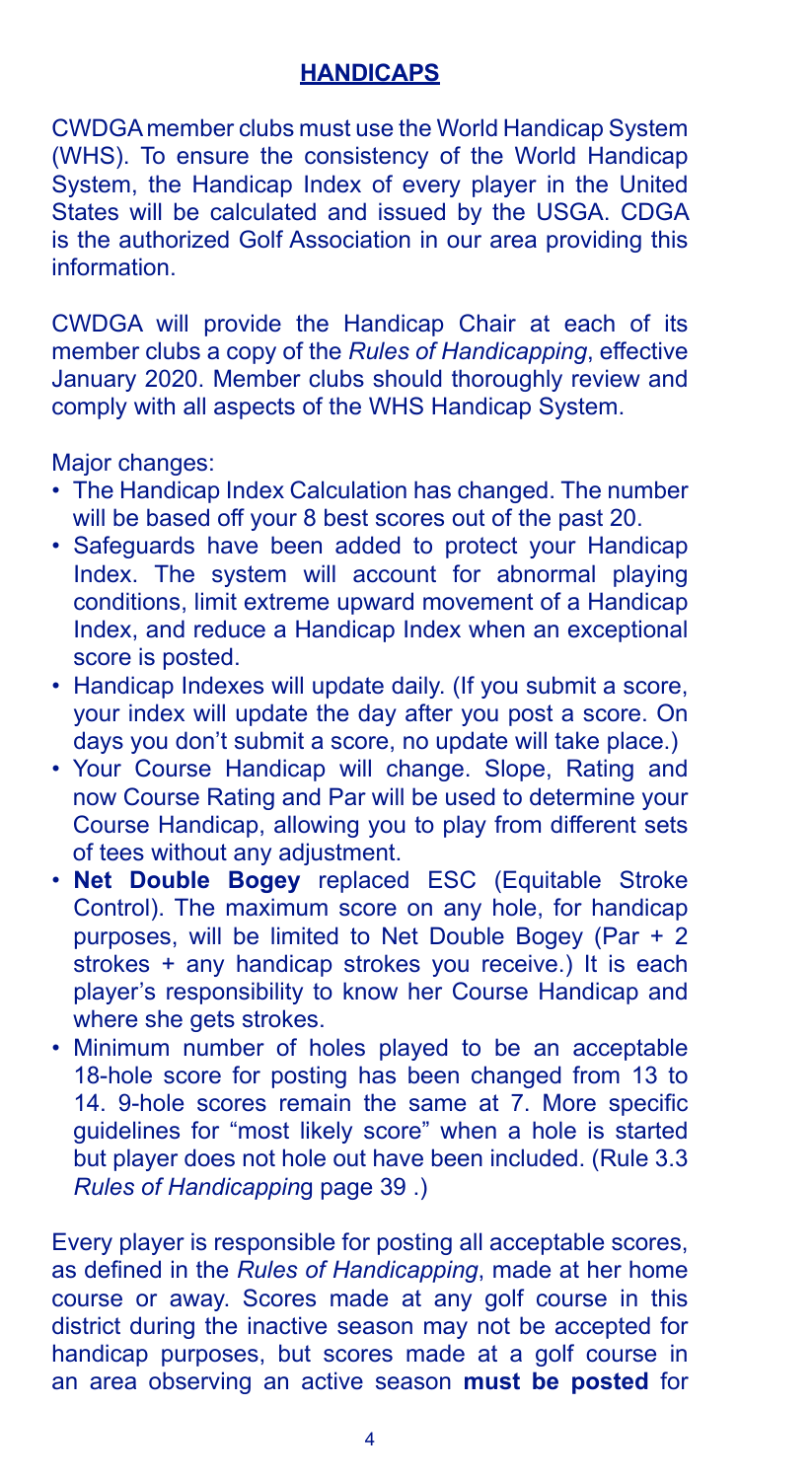handicap purposes, even if they are made during the inactive season in this district.

If a player belongs to more than one club, they will use the same identification number at both clubs. They can post at both clubs and the scores will automatically appear on their records at the other club. If you have an active handicap number through a golf association other then the CDGA, these numbers should be linked for WHS purposes. You will need to contact the CDGA to start this process.

A score is acceptable for handicap purposes if the round has been played in the company of at least one other person. This includes another golfer, a caddie, or a spectator (including a child as long as the child is old enough to count). See Rule 2.1 *Rules of Handicapping* page 26 for the complete list of Acceptable Scores.

Season officially begins on **April 1**. (This is the first day for accepting local scores.)

Season officially ends **October 31**. (This is the final day for accepting local scores.)

For more information contact the CWDGA Handicap Chair or

#### **CHICAGO DISTRICT GOLF ASSOCIATION**

Midwest Golf House Complex 11855 Archer Ave. • Lemont, IL 60439 Phone (630) 257-2005 • Fax: (630) 257-2088 www.cdga.org

#### **USGA Handicap Department**

Phone 908-234-2300 ext. 5 Email: hdcpquestions@usga.org www.usga.org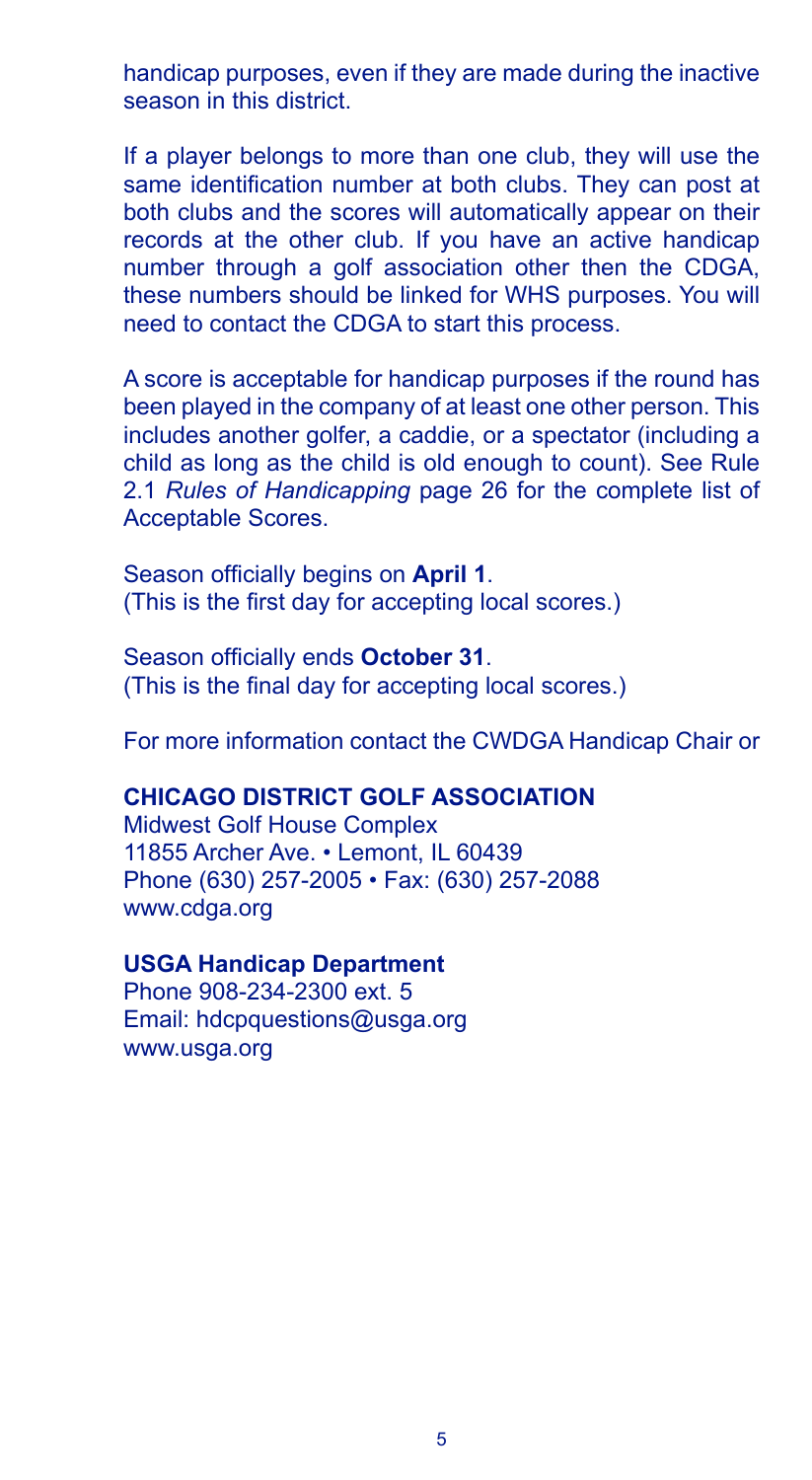## **REQUIREMENTS FOR MEMBERSHIP IN THE CWDGA**

For a club to be considered for membership in the Chicago Women's District Golf Association, it must:

- 1. Be located within a radius of seventy-five miles of Chicago. State and Madison Streets shall be the coordinates.
- 2. Be established as a private club for at least three years.
- 3. Submit a copy of its Constitution and/or Bylaws that govern its operation.
- 4. Submit a copy of the roster of the current membership of the club.
- 5. Have facilities suitable and available for team play and tournaments.
- 6. Agree to host Four-Ball Match Play at least every other year.
- 7. Agree to host a one-day tournament when requested.
- 8. Agree to host our three-day CWDGA Championship Tournament when requested.
- 9. Submit a letter from the Board of Directors stating that it is aware of the above requirements and agrees to them.

Section 1 of the CWDGA Bylaws reads:

When a private club has made application for membership in the CWDGA and has met the requirements of the organization, the member clubs shall be notified of such application. At the expiration of a period of sixty (60) days from the date of such notification, said applicant shall be deemed acceptable for membership by the Association. The Board of Directors shall thereby issue an invitation to membership, unless a negative response has been received from three (3) or more member clubs.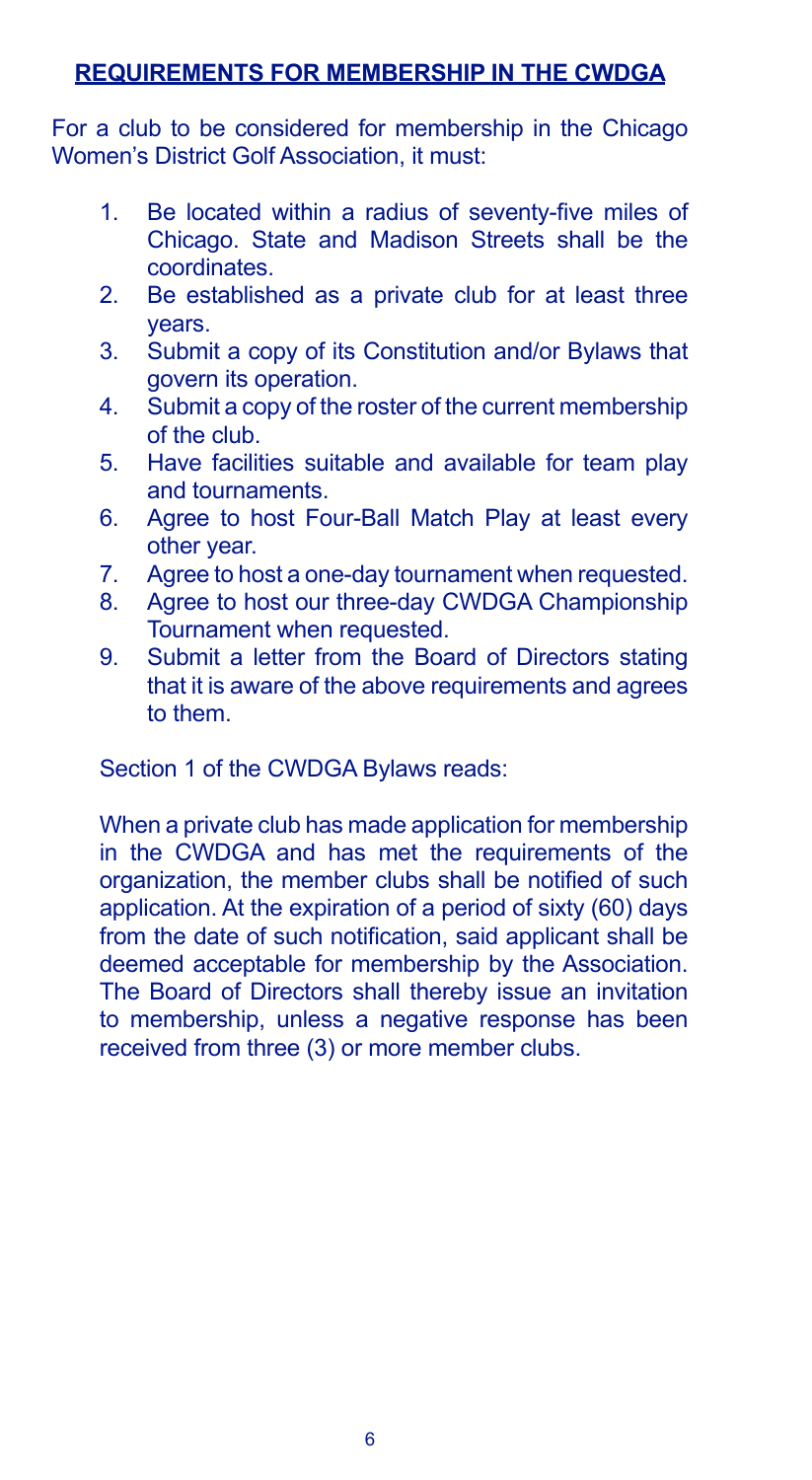The annual dues to be paid by member clubs shall be fixed by the Board of Directors. Entry fees are paid by the individual for various events which the CWDGA conducts, including Four-Ball Match Play, One-Day Stroke Play, Better-Ball of Pairs, Senior Better-Ball of Pairs and a three-day CWDGA Championship Tournament.

Visit the CWDGA website www.cwdga.org for additional information.

(Rev. 1/16/2013)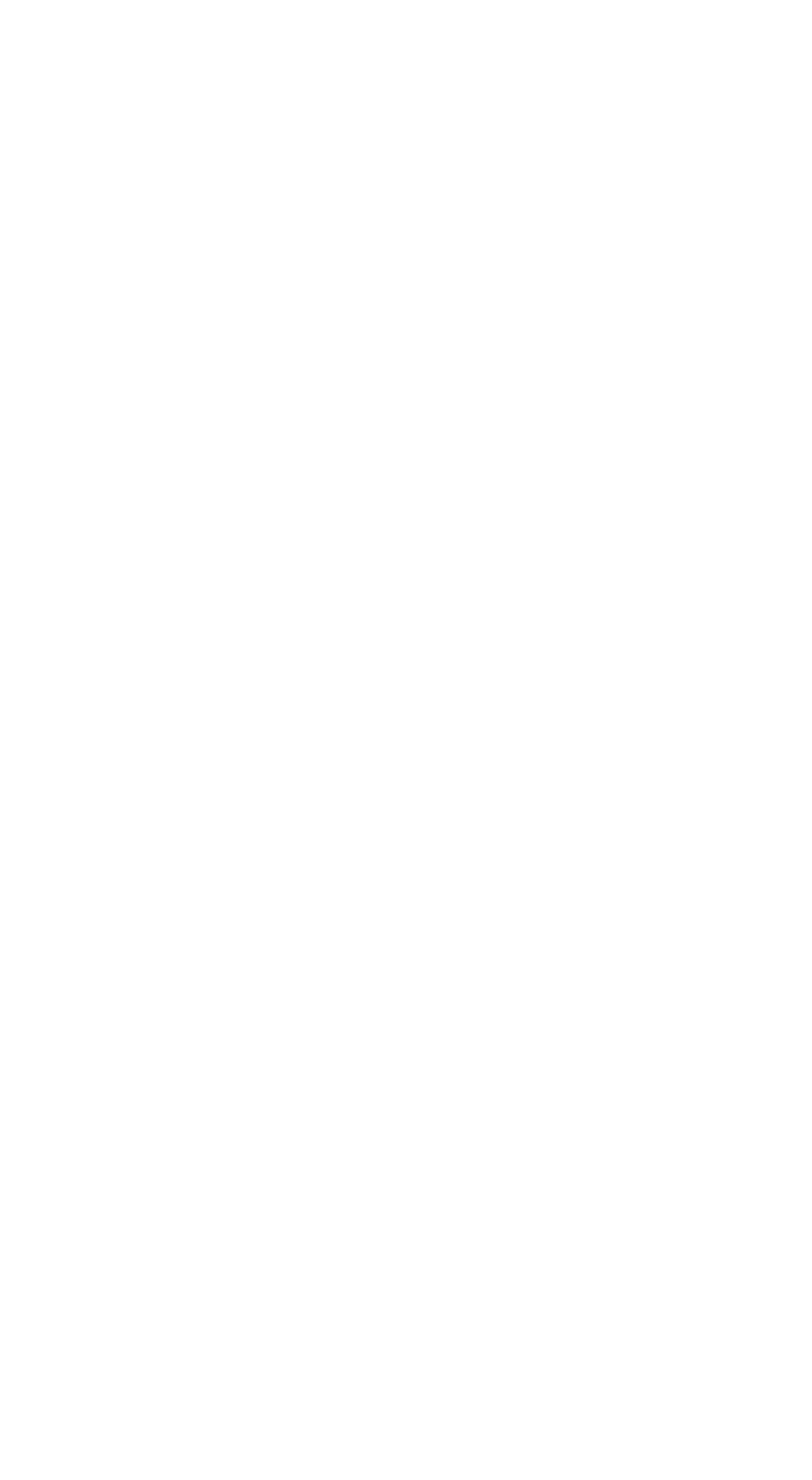**BOARD MEMBERS TAB FRONT**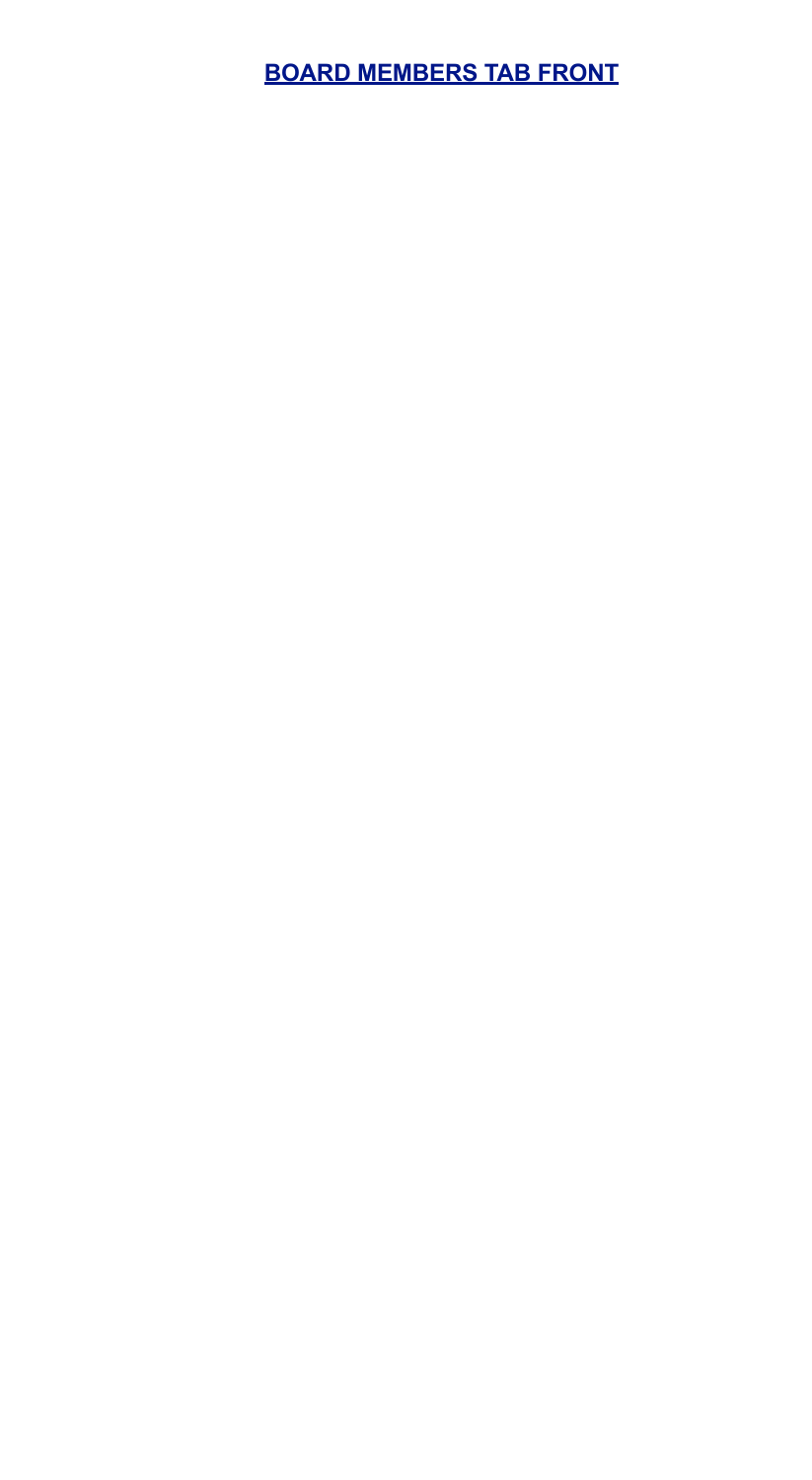# **BOARD MEMBERS TAB BACK**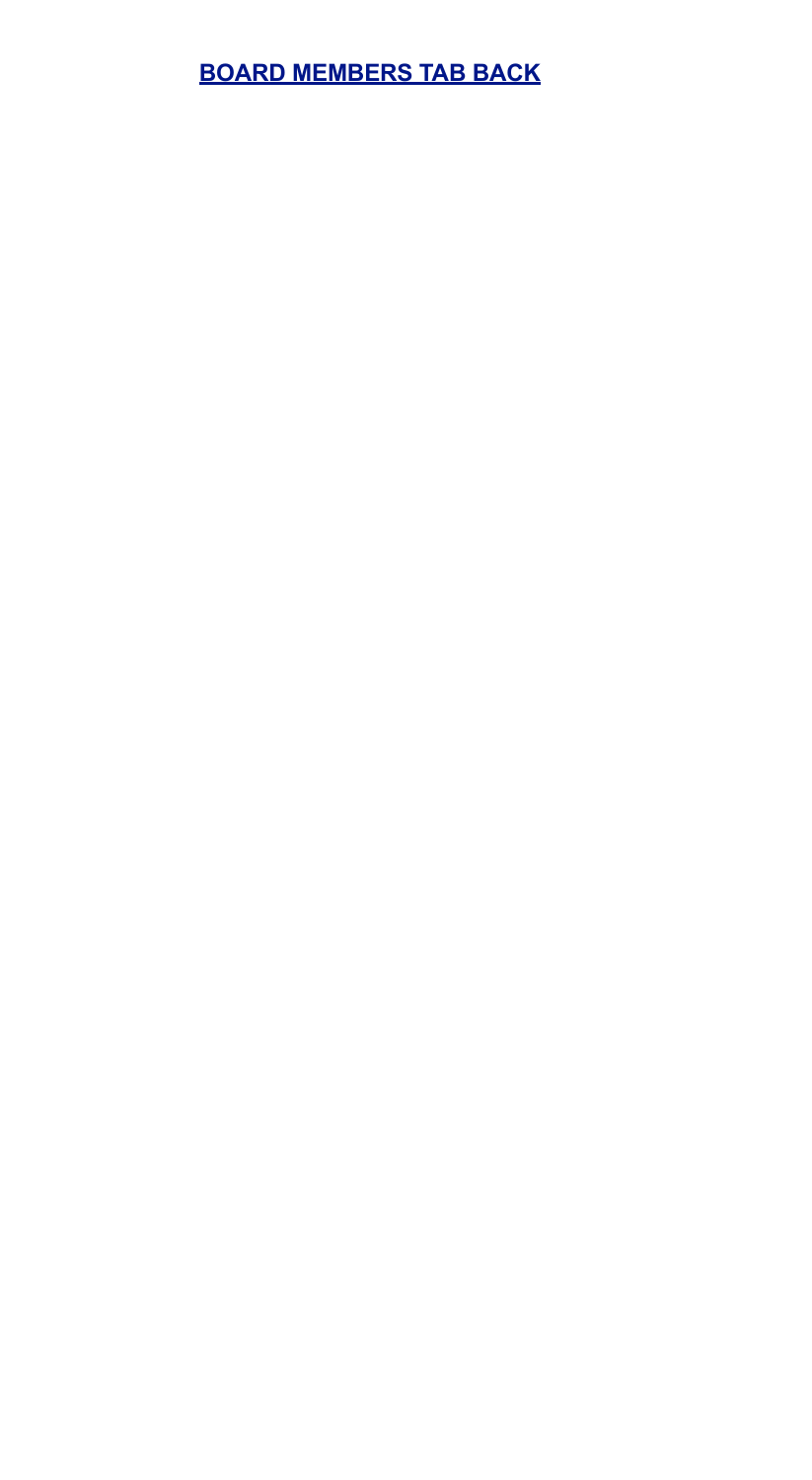# **2020-2021 BOARD OF DIRECTORS**

|                                                                                                                                                                                             | <b>Became Board Member</b> |
|---------------------------------------------------------------------------------------------------------------------------------------------------------------------------------------------|----------------------------|
| <b>PRESIDENT</b><br><b>Kirsten Kaltenmark</b><br>St. Charles Country Club<br>1035 N. 2nd Ave., St. Charles, IL 60174<br>cell (630) 842-6028<br>kirstenkaltenmark@gmail.com                  | 2014                       |
| <b>VICE-PRESIDENT</b><br><b>Mary Adolf</b><br><b>Ruth Lake Country Club</b><br>56 Huntington Court, Burr Ridge, IL 60527<br>(630) 789-2428, cell (708) 334-8204<br>husker1982@comcast.net   | 2010, 2016                 |
| <b>SECRETARY</b><br>Jean Schudt<br><b>Prestwick Country Club</b><br>1017 Prestwick Dr., Frankfort, IL 60423<br>(815) 469-4253, cell (708) 557-0868<br>jschudt1@gmail.com                    | 2012                       |
| <b>TREASURER</b><br>Geri McLauchlan<br><b>Medinah Country Club</b><br>125 Lakeview Dr. #514, Bloomingdale, IL 60108<br>cell (708) 347-3326<br>gerimclauchlan@gmail.com                      | 2016                       |
| <b>HANDICAP CHAIR</b><br><b>Alison Salzman</b><br>Lake Shore Country Club<br>680 Crofton Ave. South, Highland Park, IL 60035<br>(847) 433-1766, cell (847) 899-1766<br>alisalz@comcast.net  | 2003                       |
| <b>RULES CHAIR</b><br><b>Cherie Kessler</b><br><b>Twin Orchard Country Club</b><br>2267 West Course Dr., Riverwoods, IL 60015<br>(847) 948-8908, cell (847) 254-8908<br>dkess42@comcast.net | 2010                       |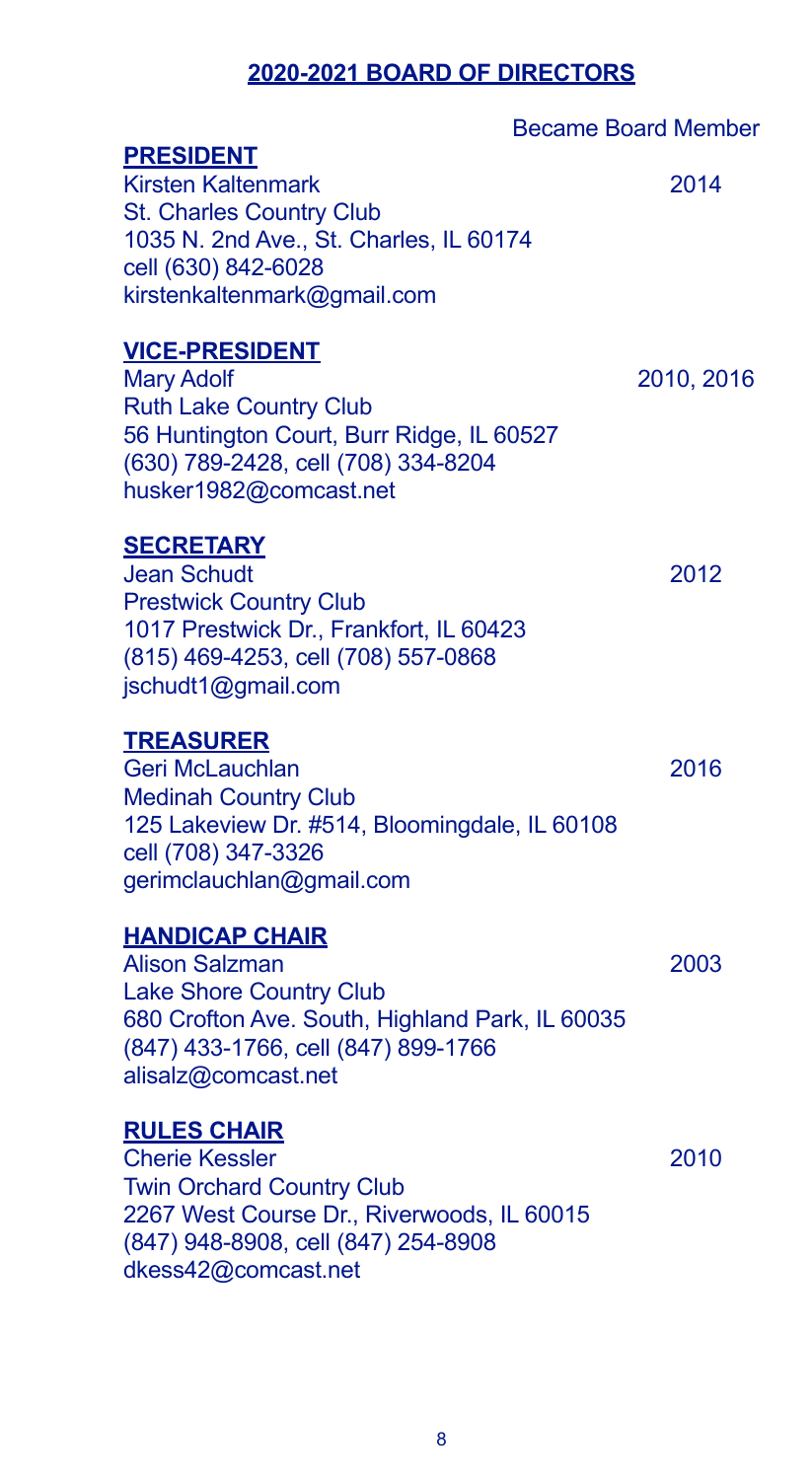# **ASSISTANT RULES CHAIR** Nancy Nemec 2019 Barrington Hills Country Club 48 Woodland Dr., Lake Barrington, IL 60010 (847) 381-4972 cell (224) 558-9368 nnemec@comcast.net **TEAM MATCH CHAIR** Pat Murlas 2013 Ridgemoor Country Club 15 Winfield Dr., Winnetka, IL 60093 (847) 441-8548, cell (847) 682-5770 murlaspat@gmail.com **TOURNAMENT CHAIR** Diane Mazurczak 2003 Olympia Fields Country Club 26053 Fawnwood Court, Bonita Springs, FL 34134 cell (630) 936-9005 dlmazu0cwdga@aol.com **COURSE RATING CHAIR** Sally Clissold 1993 Westmoreland Country Club 21 Coventry, Northfield, IL 60093-2905 (847) 724-4322, cell (847) 385-4744 clissold@comcast.net **PRIZE CHAIR** Susan Hennessy 2018 Midlothian Country Club 65 E. Monroe, #4714, Chicago, IL 60603 cell (708) 927-1524 mompars@me.com **COMMUNICATIONS CHAIR** Linda Searl 2018 Naperville Country Club 2301 West Ohio St., Chicago, IL 60612 (312) 226-2959, cell (312) 593-8025 lsearl@searlarch.com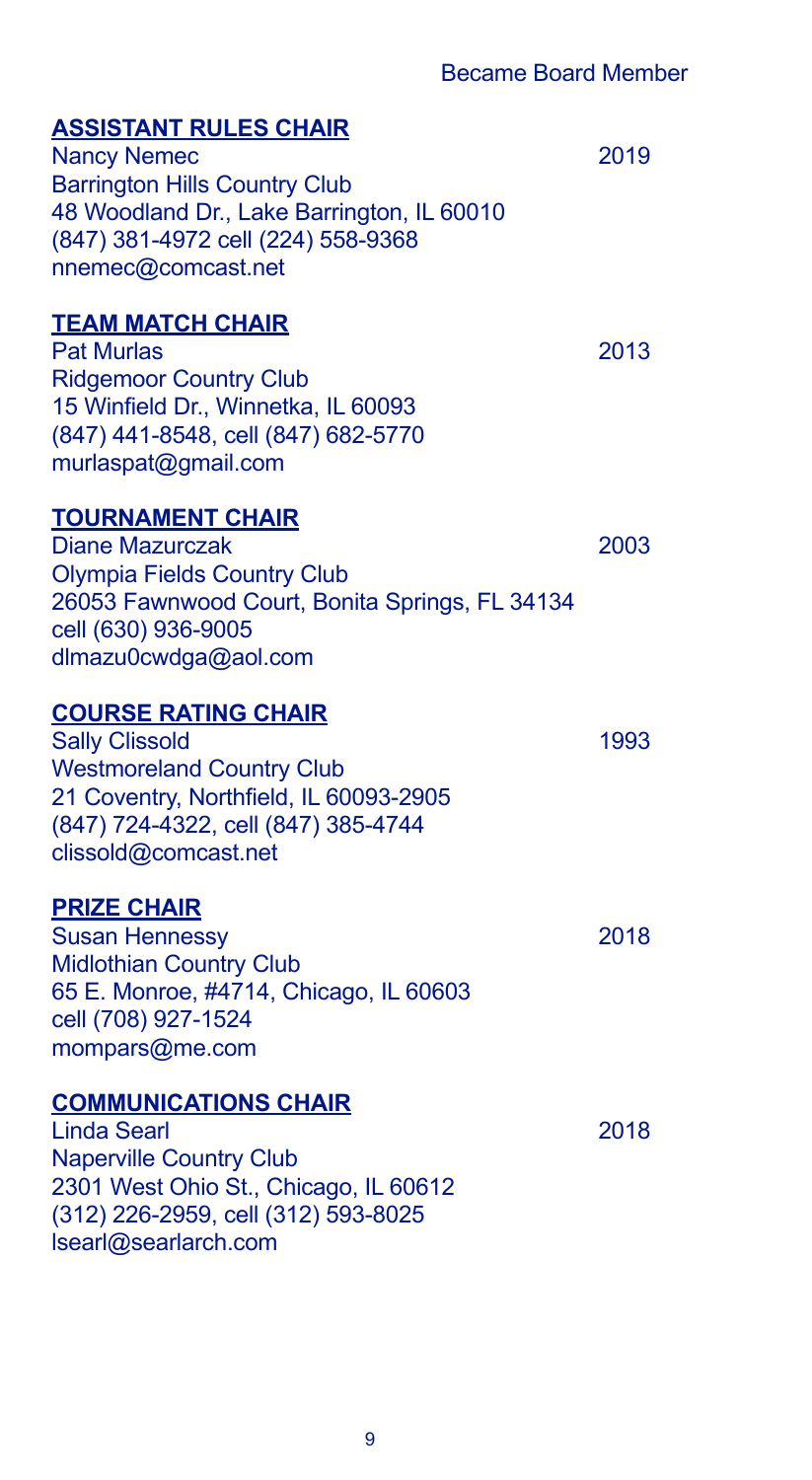# **MEMBERSHIP SERVICES CHAIR**

Val Metcalf 2012 Edgewood Valley Country Club 11954 Cross Creek Court, Burr Ridge, IL 60527 (630) 581-5251, cell (847) 366-7008 vlmetcalf@gmail.com

## **WEBSITE CHAIR**

Johanna Cheung 2018 Naperville Country Club 105 Lakeview Dr. #302, Bloomingdale, IL 60108 cell (630) 605-5030 jcheung72@yahoo.com

# **TECHNOLOGY SUPPORT CHAIR**

**OPEN** 

#### **SECTIONAL TEAM CHAIR – CENTRAL**

Rita Callero 2019 Ridgemoor Country Club 8715 Bruce Dr., Niles, IL 60714 (847) 698-1726, cell (847) 476-8715 ritamae65@comcast.net

#### **SECTIONAL TEAM CHAIR – NORTHEAST**

Marsha Pearlman 2019 Ravinia Green Country Club 3810 Mission Hills Rd., #208, Northbrook IL 60062 cell (847) 431-9509 mlsp1205@aol.com

# **SECTIONAL TEAM CHAIR – NORTHWEST**

Carolyn Dalton 2005 Lake Barrington Shores Golf Club 762 Lakeside Dr., Palatine, IL 60067 (847) 358-3894, cell (847) 337-0770 cdalton5776@sbcglobal.net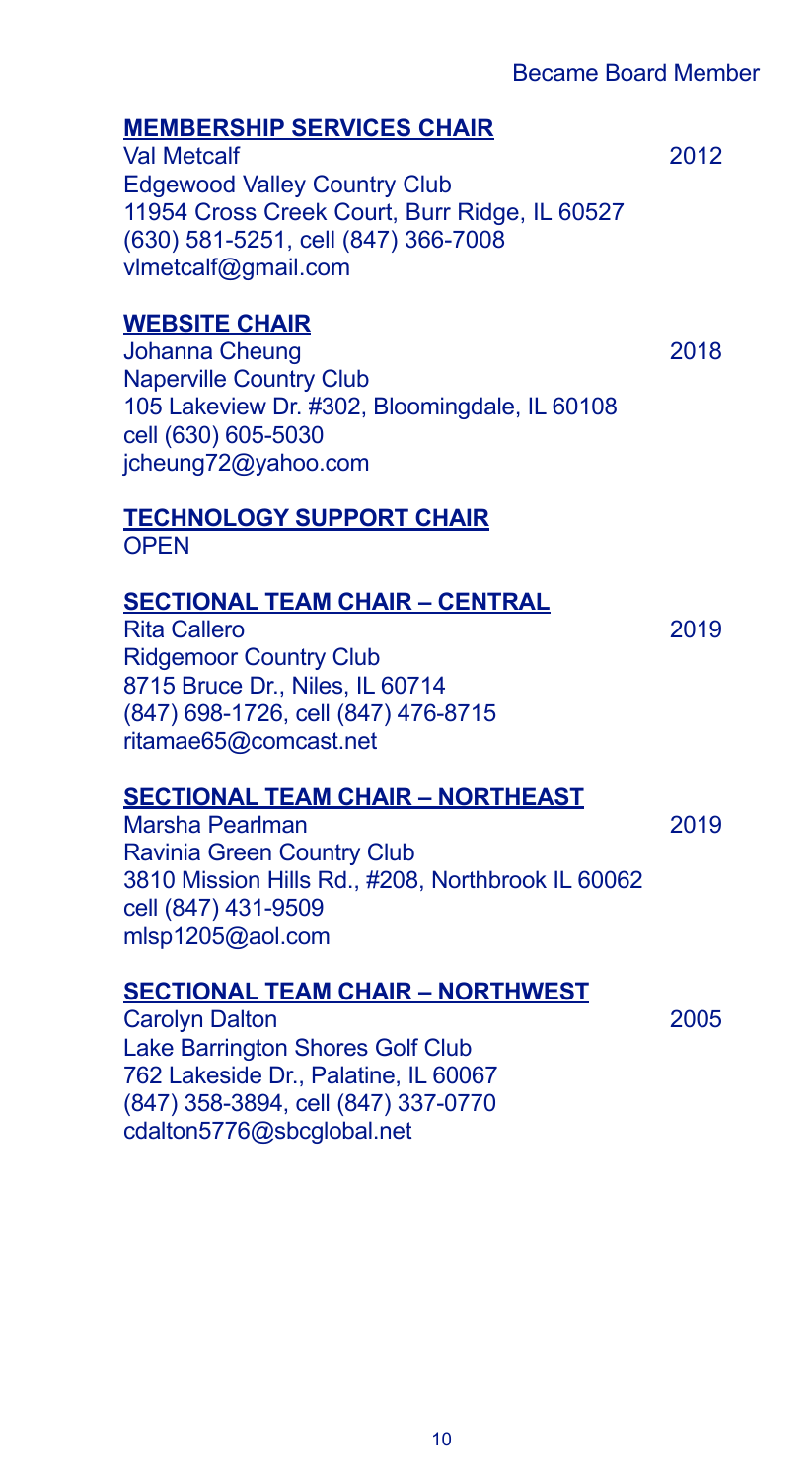# **SECTIONAL TEAM CHAIR – SOUTH** Debbie Hausman 2021 Olympia Fields Country Club 1649 Markey Lane, Flossmoor, IL 60422 cell (708) 334-8688 dahaus@msn.com **SECTIONAL TEAM CHAIR – WEST** Laura Osborne 2016 Kishwaukee Country Club 41 W 660 Wayne Rd., St. Charles, IL 60175 (630) 513-0356, cell (630) 945-4033 losborne69@icloud.com **SECTIONAL HANDICAP CHAIR – CENTRAL OPEN SECTIONAL HANDICAP CHAIR – NORTHEAST** Liz Kohler 2021 Shoreacres Country Club 333 Hibbard Road, Winnetka, IL 60093 cell (847) 767-8230 lizkohler@comcast.net **SECTIONAL HANDICAP CHAIR – NORTHWEST** Deb Visser 2021 Boulder Ridge Country Club 3983 Honeymoon Ridge, Lake in the Hills, IL 60156 (224) 654-6454, cell (484) 885-3727 hdvisser@mac.com **SECTIONAL HANDICAP CHAIR – SOUTH** Liz Pappalardo 2021 Midlothian Country Club 12051 Leamington Ave., Alsip, IL 60803 cell (708) 829-4369 l.pappalardo@comcast.net **SECTIONAL HANDICAP CHAIR – WEST** Johanna Cheung 2018 Naperville Country Club 105 Lakeview Dr. #302, Bloomingdale, IL 60108 Cell (630) 605-5030 jcheung72@yahoo.com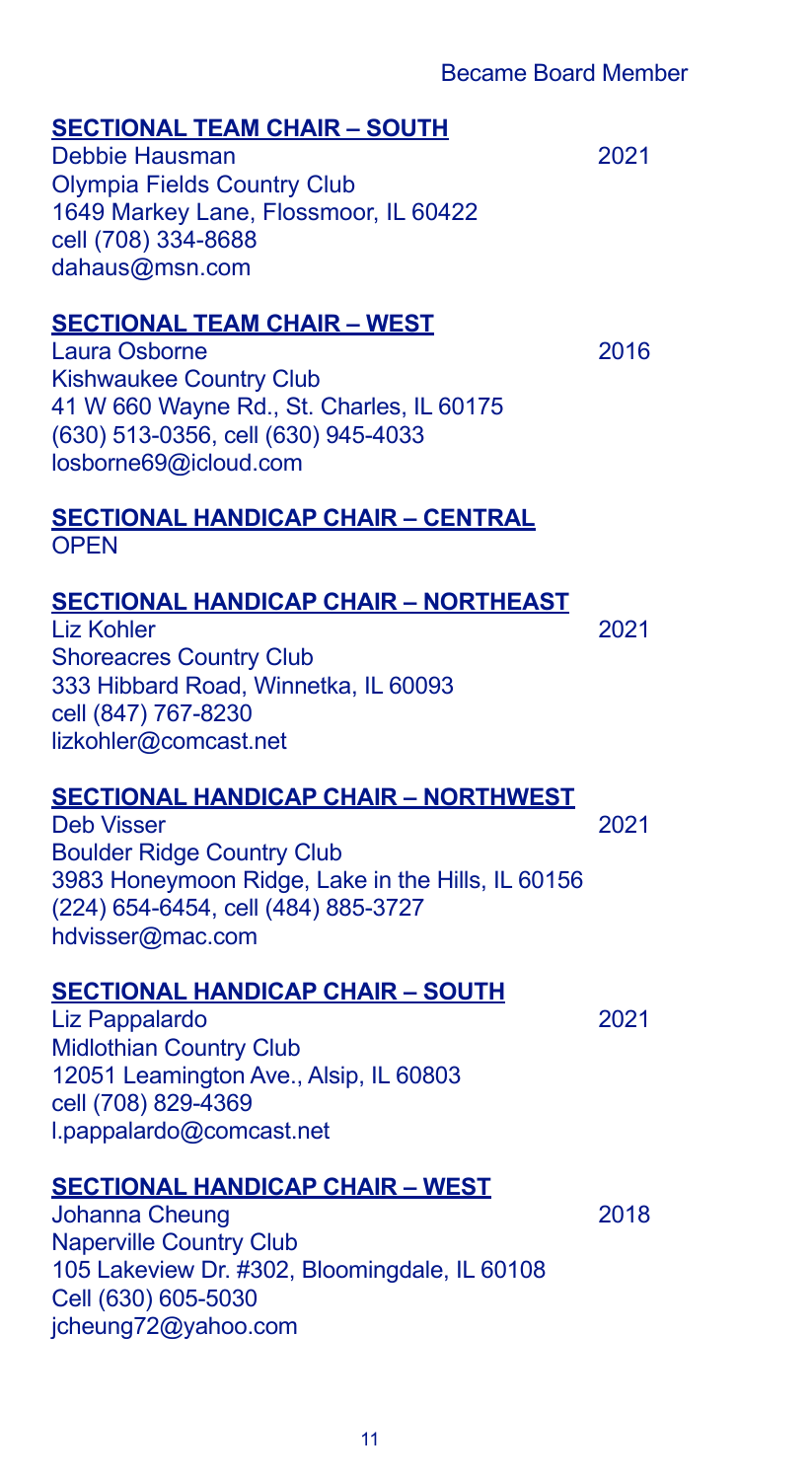## **MEMBER-AT-LARGE**

Cyndee Prisby 1997 Ruth Lake Country Club 105 Princeton Rd, Hinsdale, IL 60521 (630) 323-9732, cell (630) 926-3553 cmprisby@sbcglobal.net

## **ADVISORY BOARD**

Ginny Greer 2003 Skokie Country Club 2130 Royal Ridge Dr., Northbrook, IL 60062 (847) 291-0901, cell (847) 951-0901 ginnykgreer@comcast.net

Pam Taccona 2008 Itasca Country Club 169 Annalisa Court, Bloomingdale, IL 60108 cell (847) 712-6459 ptaccona@aol.com

Sandy Becker 2005 Glen Oak Country Club 2 S. 413 Canterbury Court, Glen Ellyn, IL 60137 (630) 858-4324, cell (630) 660-4694 sbeck413@sbcglobal.net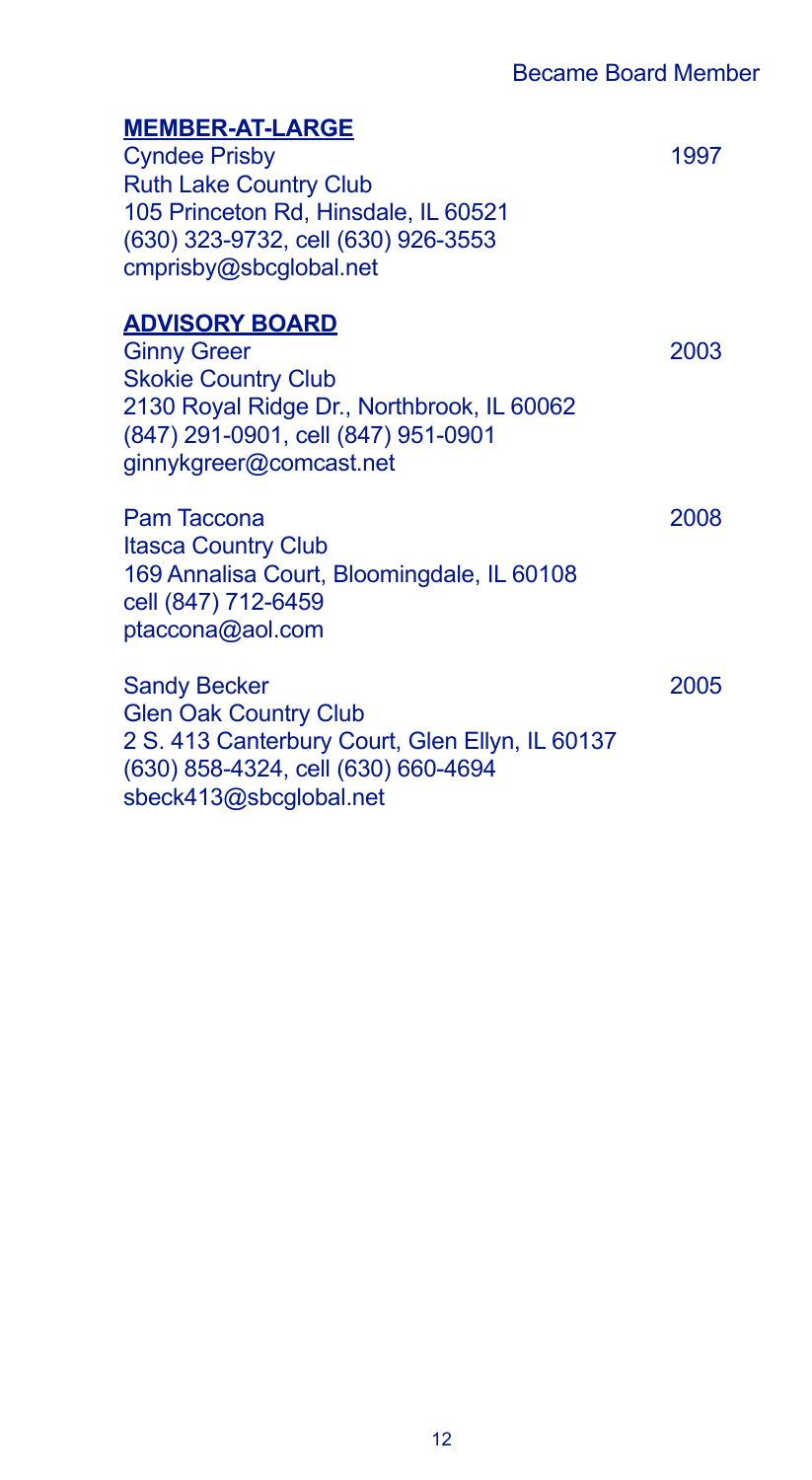# **PAST PRESIDENTS**

| 1930-1932                            |  |
|--------------------------------------|--|
| 1932-1933                            |  |
| 1933-1935                            |  |
| 1935-1938                            |  |
| 1938-1940                            |  |
| 1940-1942                            |  |
| 1942-194 <mark>4</mark><br>1944-1946 |  |
|                                      |  |
| 1946-1948                            |  |
| 1948-1950                            |  |
| 1950-1952                            |  |
| 1952-1954                            |  |
| 1954-1956                            |  |
| 1956-1958                            |  |
| 1958-1960                            |  |
|                                      |  |
| 1960-1962<br>1962-1964               |  |
| 1964-1966                            |  |
| 1966-1968                            |  |
| 1968-1969                            |  |
| 1969-1971                            |  |
|                                      |  |
| 1971-1973<br>1973-1975               |  |
| 1975-1977                            |  |
| 1977-1979                            |  |
| 1979-1981                            |  |
| 1981-1983                            |  |
| 1983-1985                            |  |
| 1985-1987                            |  |
| 1987-1989                            |  |
| 1989-1991                            |  |
| 1991-1993                            |  |
| 1993-1995                            |  |
| 1995-1997                            |  |
| 1997-1999                            |  |
| 1999-2001                            |  |
| 2001-2003                            |  |
| 2003-2005                            |  |
| 2005-2007                            |  |
| 2007-2009                            |  |
| 2009-201 <mark>1</mark>              |  |
| 2011-2013                            |  |
| 2013-2015                            |  |
| 2015-201 <mark>7</mark>              |  |
| 2017-2010                            |  |

Mrs. Edward I. Ives Exmoor Country Club Mrs. Helen Hepburn Skokie Country Club Mrs. John A. Wheeler Exmoor Country Club Mrs. George C. Davis **Oak Park Country Club** Mrs. Gilmore M. Mellor Elmhurst Country Club Mrs. Landon L. Phelps Beverly Country Club Mrs. Robert Hurka Medinah Country Club Mrs. Theo J. Meindl Ridgemoor Country Club Mrs. Wallace Kirby Hinsdale Golf Club Mrs. Edward S. Schultz Medinah Country Club Mrs. C. J. Zurfli North ShoreCountry Club Mrs. David A. Root Gary Country Club Mrs. Walter C. Granville Knollwood Club Mrs. F. R. Vidmar **Joliet Country Club** Mrs. Charles L. Mitchell Thorngate Country Club Mrs. Norman Bankhart La Grange Country Club Mrs. Charles P. Scott Medinah Country Club Mrs. Norbert F. Armour Midlothian Country Club Mrs. Milton Scheffler Ravisloe Country Club Mrs. John Olson St. Charles Country Club Mrs. Richard J. Tyska Midlothian Country Club Mrs. Lawrence J. Hay Ridgemoor Country Club Ann Kuseski Knollwood Club Lorraine Scodro Midlothian Country Club **Carole Erickson** Glen Flora Country Club **Dorothy Banas** Ridgemoor Country Club **Judy Hubbell Itasca Country Club** Barbara Bertok Idlewild Country Club **2006** Julie Stracks Northmoor Country Club **2005** Joan Conway **Ridge Country Club Donna Tierney Naperville Country Club 2009-2011 Cyndee Prisby Ruth Lake Country Club** Alison Salzman Lake Shore Country Club **2015** Sandy Becker Glen Oak Country Club Pam Taccona Itasca Country Club

#### Year Name Name Club

Mrs. Frank P. Hammond Olympia Fields Country Club Mrs. Andrew D. Collins North Shore Country Club Mrs. Alfred D. Herrmann Sunset Ridge Country Club Mrs. Kenneth S. Ogilvie Sunset Ridge Country Club Mrs. Carl Tiffany Westmoreland Country Club Mrs. Fred H. Winter **Olympia Fields Country Club** Mrs. Harold G. Bloomfield Westmoreland Country Club Mrs. Patrick M. Shea Olympia Fields Country Club Mrs. Robert E. Kennedy Olympia Fields Country Club 2017-2019 Virginia Greer Skokie Country Club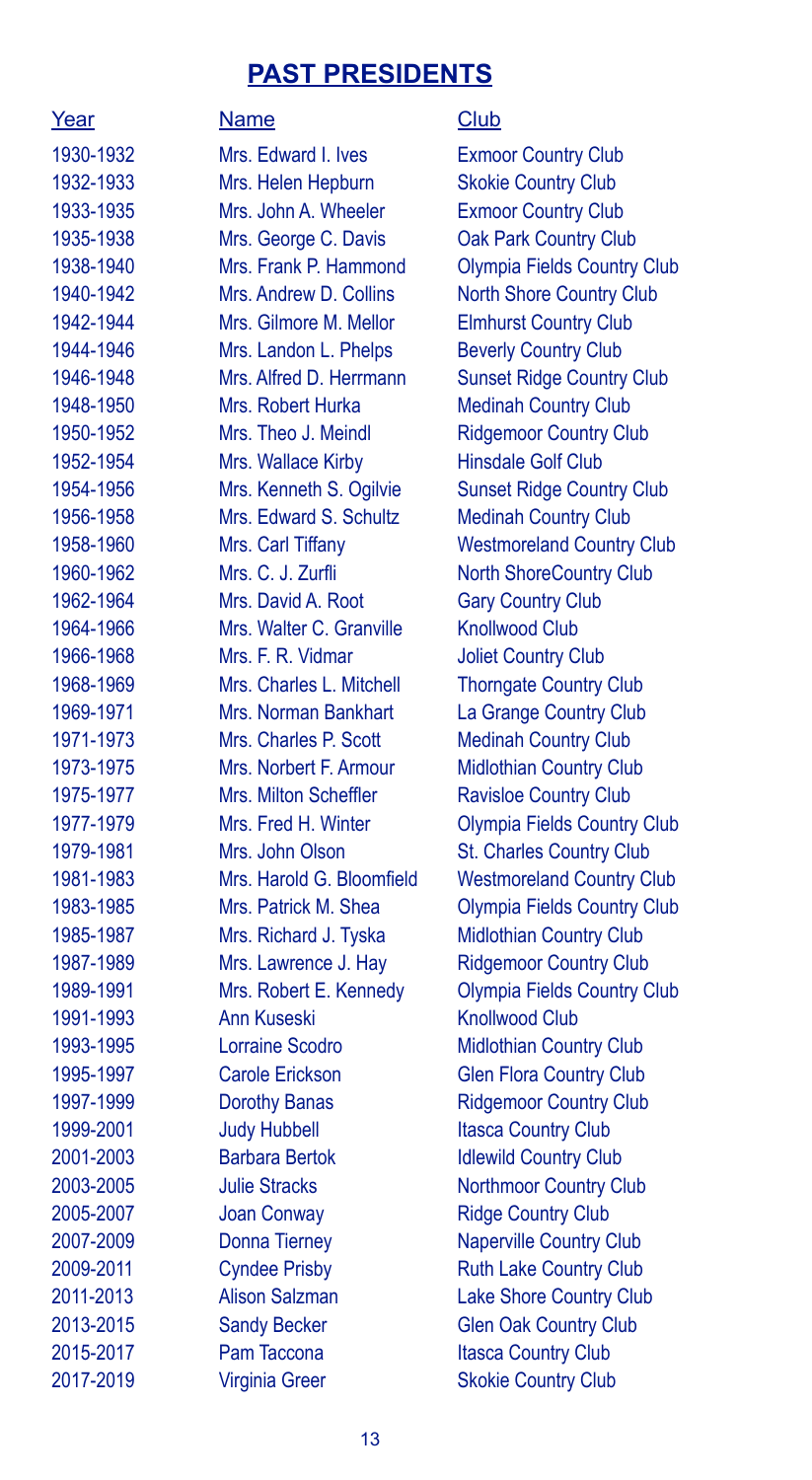# **DIRECTORY TAB FRONT**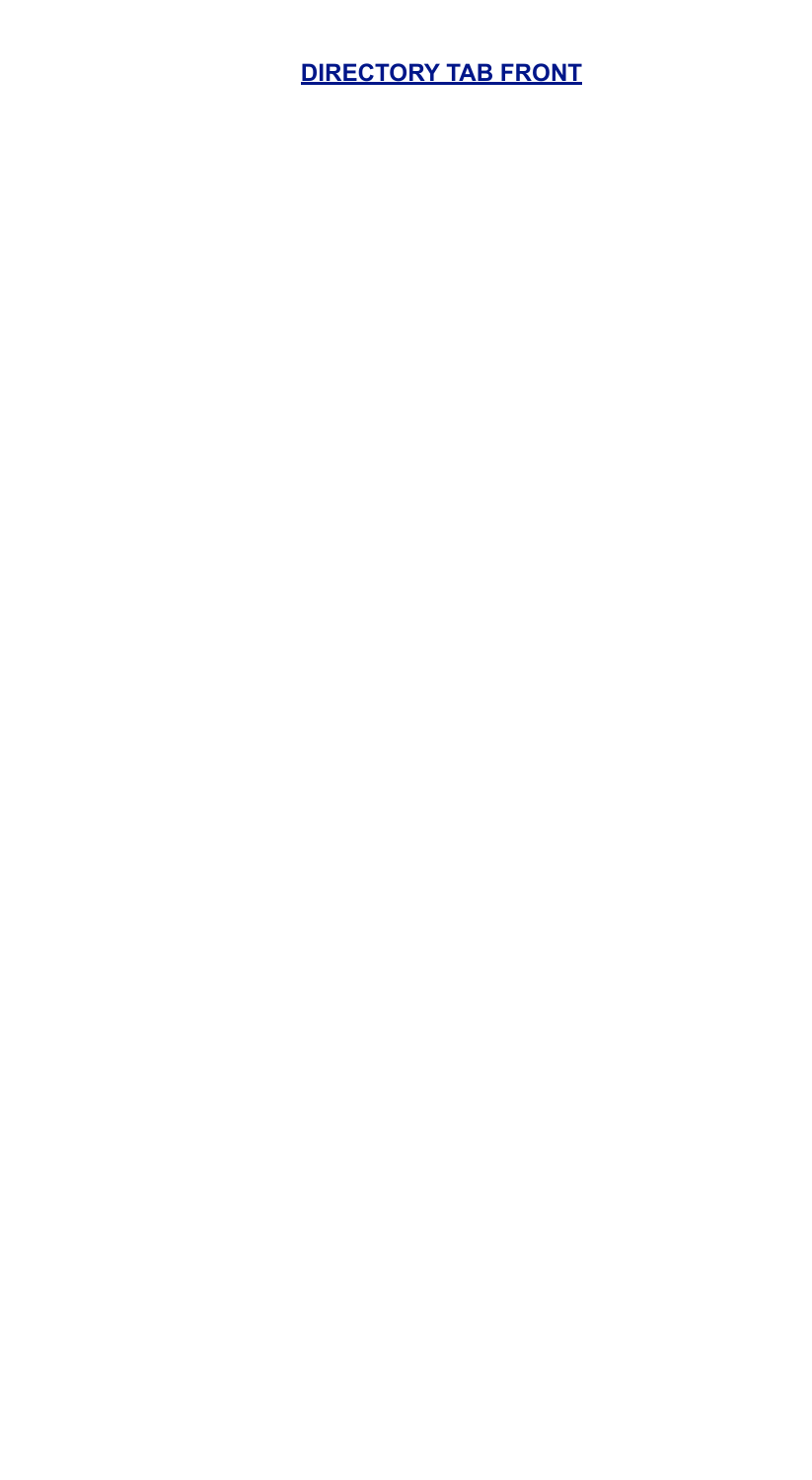# **DIRECTORY TAB BACK**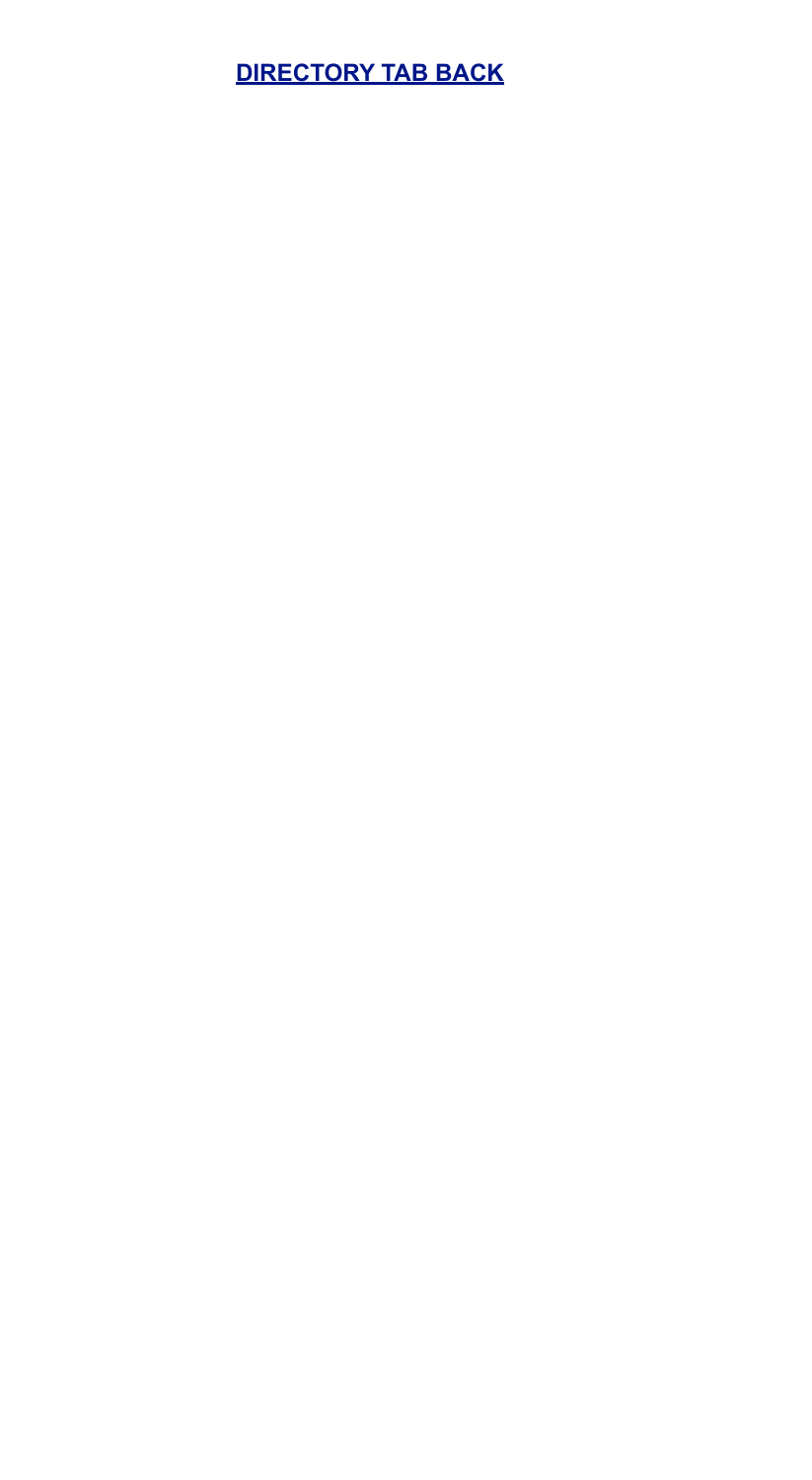# **LIST OF MEMBER CLUBS BY SECTION**

Bryn Mawr Briarwood Chicago Highlands Conway Farms Evanston Exmoor Glen View **Indian Hill** Hinsdale **Knollwood** Inverness Lake Shore Itasca Merit Club North Shore **Northmoor** Oak Park Onwentsia Park Ridge Ravinia Green Ridgemoor Shoreacres River Forest Skokie Riverside Sunset Ridge Rolling Green Twin Orchard

#### CENTRAL NORTHEAST

**Westmoreland** 

#### NORTHWEST SOUTH

Barrington Hills **Beverly** Big Foot Briar Ridge Biltmore Crystal Tree Boulder Ridge **Edgewood Valley** Bull Valley **Flossmoor** Crystal Lake Idlewild Geneva National **Innsbrook** Hawthorn Woods La Grange Ivanhoe **Long Beach** Kemper Lakes Midlothian McHenry Olympia Fields Royal Melbourne Prestwick The Grove **Ridge Wynstone** 

## **WEST**

Aurora **Butterfield** Chicago Golf Cress Creek Elgin Glen Oak The Hawk Kishwaukee Medinah **Naperville** Royal Fox Ruth Lake St. Charles **Stonebridge** White Eagle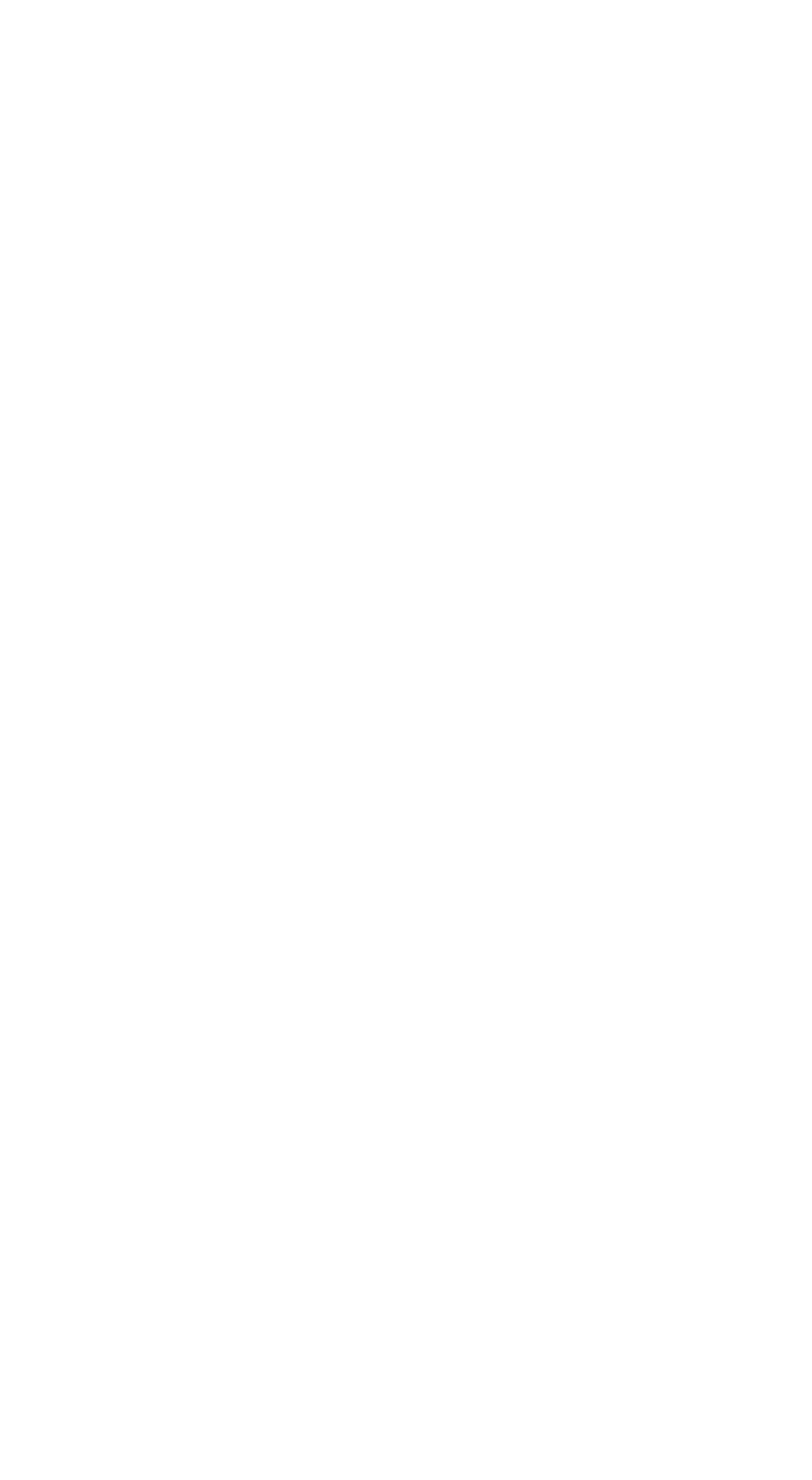# **AURORA COUNTRY CLUB – West**

1548 West Prairie, PO Box 278, Aurora, IL 60507 (630) 892-4281 Fax: (630) 892-7447 Website: www.auroracc.com

PGA Professional Nathan Perry (630) 892-3785 nperry@auroracc.com President Manager Peggy Hess

# **Golf Chair**

Brigette Uhm 605 Blackberry Ridge Dr., Aurora, IL 60506 (630) 853-2679 brigett.uhm@gmail.com

#### **Handicap Chair**

Meg Palma 1125 Kings Pt. Court, Naperville, IL 60563 (630) 779-2242 tengolffun@aol.com

# **Rules Chair**

Georgia Mickey 16 Winthrop New Rd, Sugar Grove, IL 60554 (630) 466-7180 georgiam942@gmail.com

#### **Team Captain**

| <b>Tee Set</b> | Yardage | <b>Rating</b> | <b>Slope</b> |
|----------------|---------|---------------|--------------|
| Green Tees     | 5903    | 75.6          | 137          |
| Red Tees       | 5368    | 72.6          | 131          |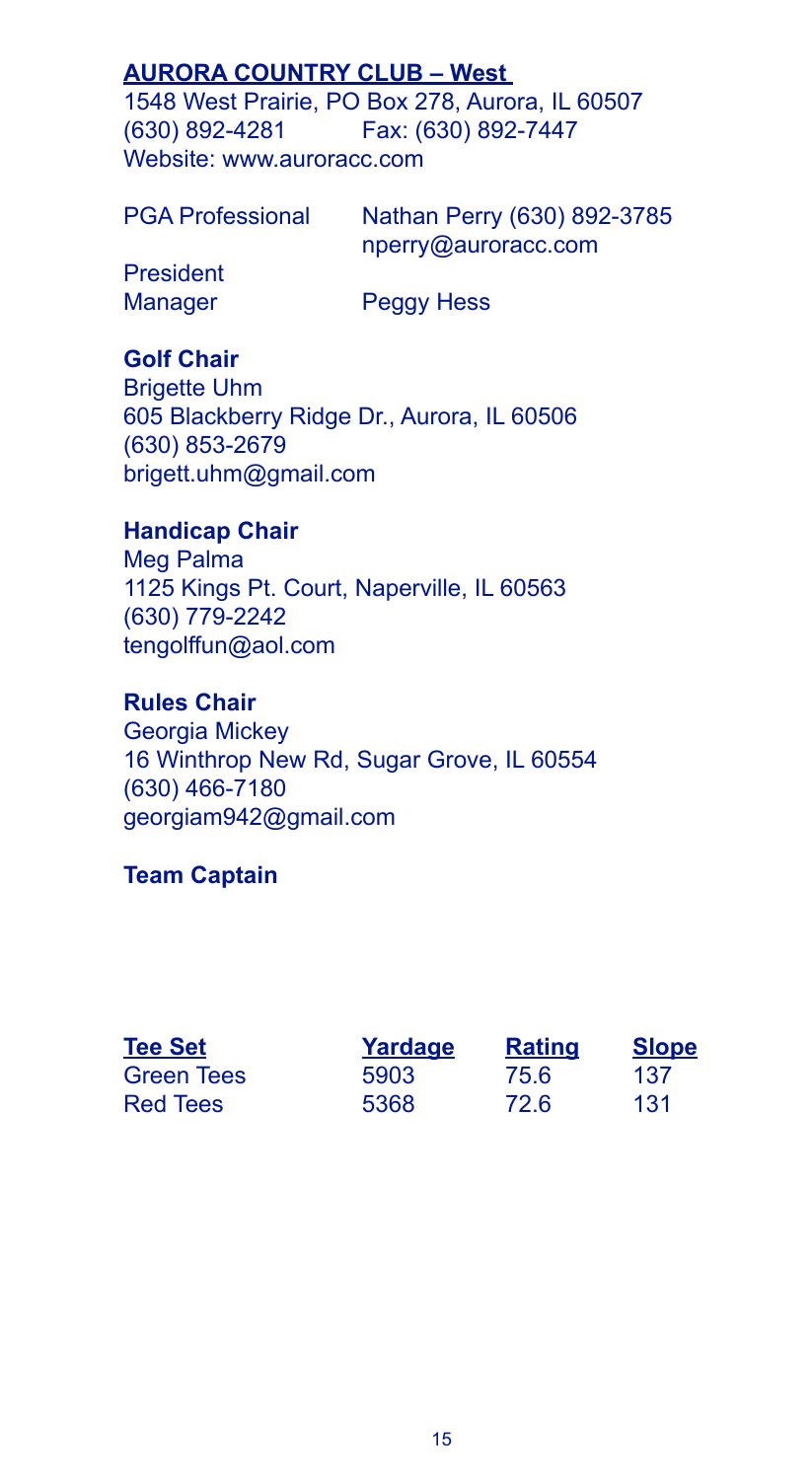# **BARRINGTON HILLS COUNTRY CLUB – NW**

300 West County Line Rd., Barrington, IL 60010 (847) 381-4200 Fax: Website: www.barringtonhillscc.com

| <b>PGA Professional</b> | Mark Esler (847) 381-4212 |
|-------------------------|---------------------------|
|                         | mesler75@yahoo.com        |
| <b>President</b>        | Robert Heaton, Jr.        |
| <b>Manager</b>          | <b>Brian Jason</b>        |

#### **Golf Chair**

Leah Regan 710 Bordeaux Court, Barrington, IL 60010 (847) 304-9392 reganfamily6@aol.com

#### **Handicap Chair**

Nancy Nemec 48 Woodland Dr., Lake Barrington, IL 60010 (847) 381-4972 nnemec@comcast.net

#### **Rules Chair**

Nancy Nemec 48 Woodland Dr., Lake Barrington, IL 60010 (847) 381-4972 nnemec@comcast.net

#### **Team Captain**

Kathy Bulgarelli N1595 E. Lakeside Lane, Lake Geneva, WI 53147 (847) 863-1635 klbulga@comcast.net

| <b>Tee Set</b>      | Yardage | <b>Rating</b> | <b>Slope</b> |
|---------------------|---------|---------------|--------------|
| <b>Forward Tees</b> | 6006    | 74.2          | 131          |
| <b>Front Tees</b>   | 5513    | 71.5          | 125          |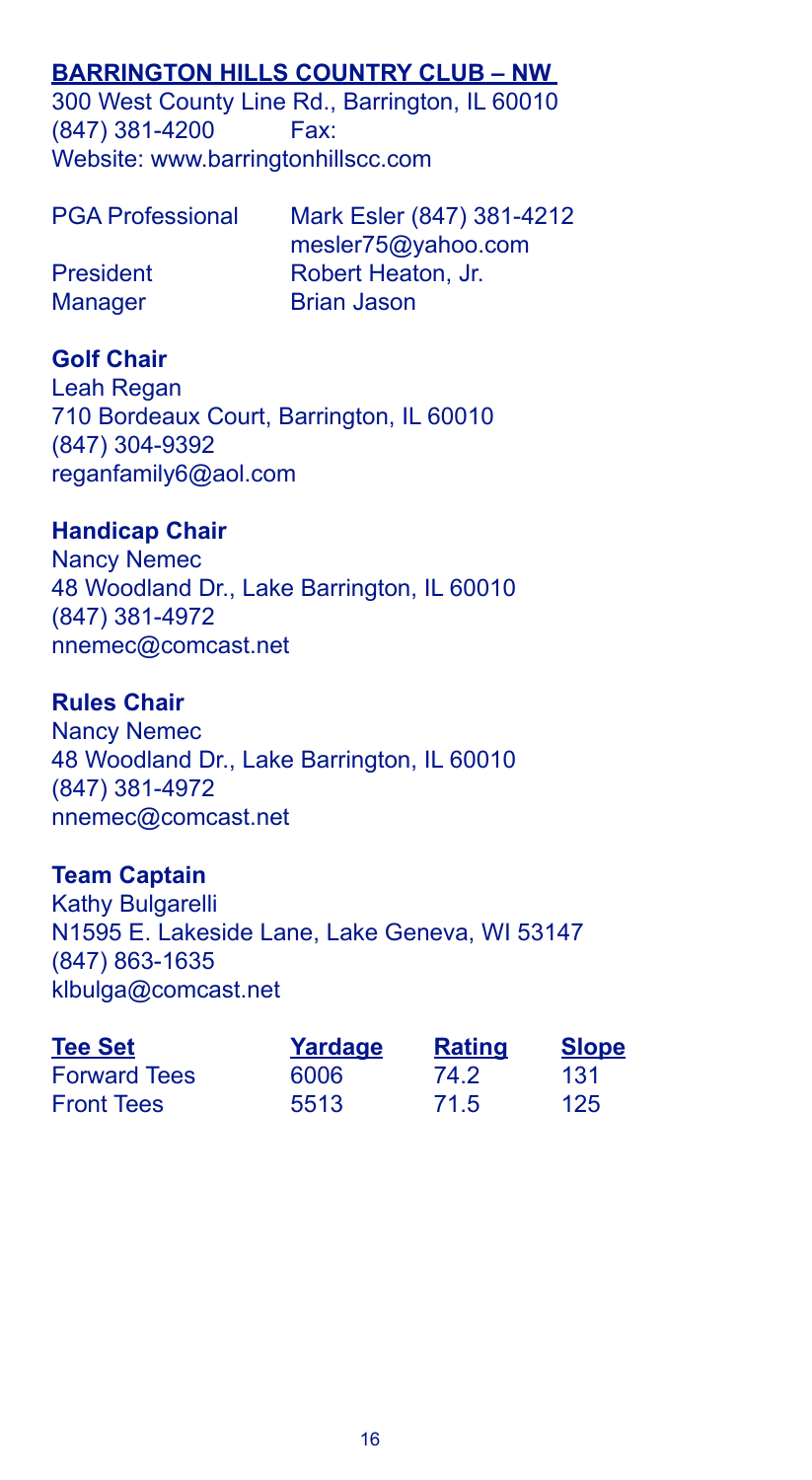# **BEVERLY COUNTRY CLUB – South**

8700 S Western Ave., Chicago, IL 60620 (708) 636-8700 Fax: (708) 636-0427 Website: www.beverlycc.org

| <b>PGA Professional</b> |  |  |
|-------------------------|--|--|
|                         |  |  |

John Varner (708) 741-0070 jvarner@beverlycc.org President Tom Holleb Manager David Mancini

# **Golf Chair**

Katherine Hayes 9929 S. Winchester, Chicago, IL 60643 (773) 415-5396 kmhayes341@yahoo.com

#### **Handicap Chair**

Betty Toy 2314 W. 91st St., Chicago, IL 60643 (773) 779-0482 petebet@aol.com

#### **Rules Chair**

Kathy Ryan-Peters 2425 Hideaway Point, Long Beach, IN 46360 (312) 590-1177 kryan.21stcentury@rcn.com

#### **Team Captain**

Betty Toy 2314 W. 91st St., Chicago, IL 60643 (773) 779-0482 petebet@aol.com

| <b>Tee Set</b>    | Yardage | <b>Rating</b> | <b>Slope</b> |
|-------------------|---------|---------------|--------------|
| <b>White Tees</b> | 6563    | 78.9          | 142          |
| <b>Gold Tees</b>  | 5914    | 75.3          | 134          |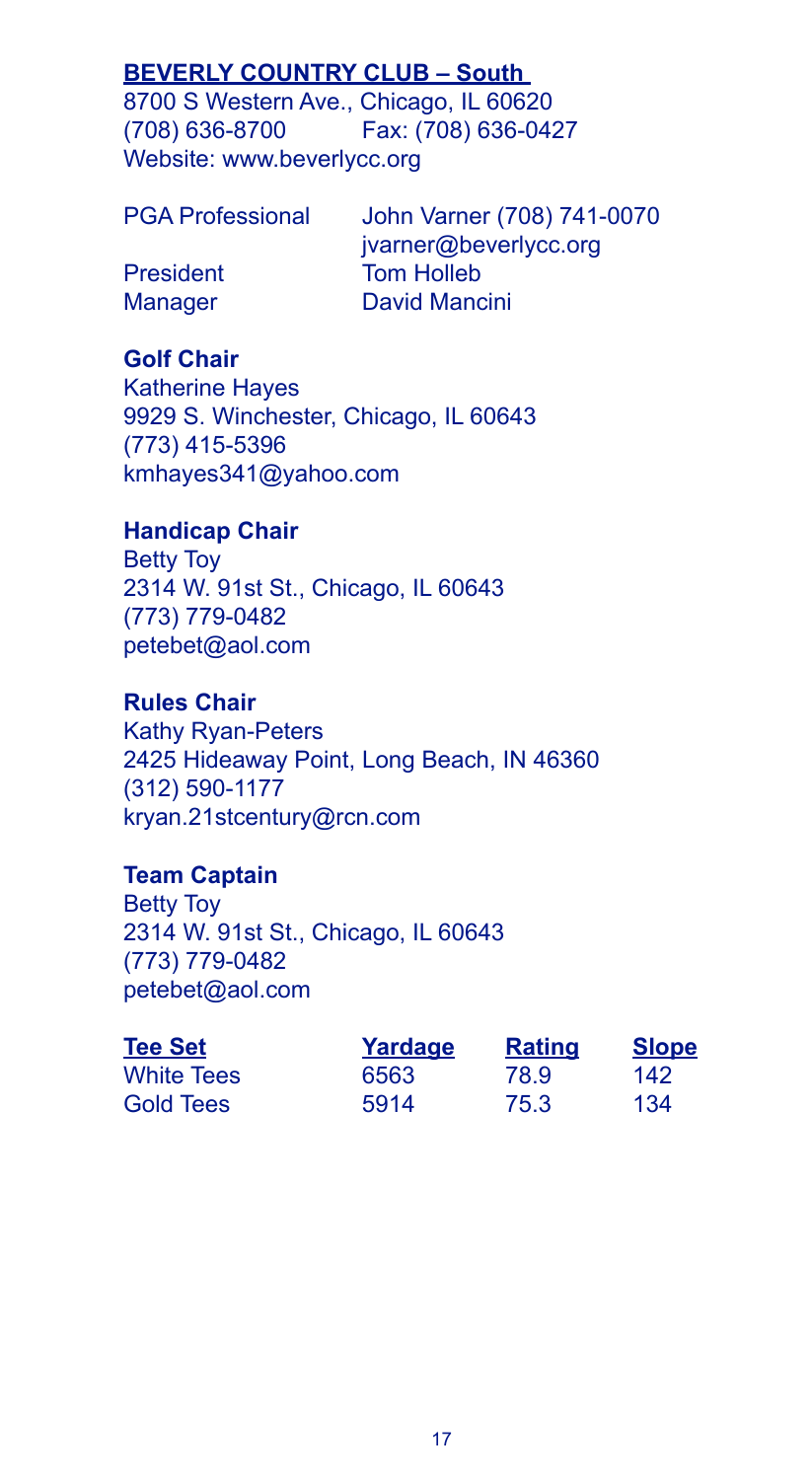# **BIG FOOT COUNTRY CLUB – NW**

770 Shabbona Dr., Fontana, WI 53125 (262) 275-3000 Fax: (262) 275-2369 Website: www.bigfootcc.org

| <b>PGA Professional</b> | Carsten Van Vuren             |
|-------------------------|-------------------------------|
|                         | carstenvanvuren@bigfootcc.com |
| <b>President</b>        | Mike Murphy                   |
| <b>Manager</b>          | <b>Paul Keith</b>             |

# **Golf Chair**

Patty Daukus N1971 700 Club Lane, Lake Geneva, WI 53147 (847) 732-1842 teach7567@aol.com

## **Handicap Chair**

Hafdis Crandall 735 Pine Ave., Arlington Heights, IL 60004 (321) 698-1483 disateresa@gmail.com

#### **Rules Chair**

Hafdis Crandall 735 Pine Ave., Arlington Heights, IL 60004 (321) 698-1483 disateresa@gmail.com

#### **Team Captain**

Cherie Ackman 181 Tarrant Court, Fontana, WI 53125 (262) 903-4306 cherieack@gmail.com

| <b>Tee Set</b>  | Yardage | <b>Rating</b> | <b>Slope</b> |
|-----------------|---------|---------------|--------------|
| <b>Red Tees</b> | 5312    | 71.9          | 131          |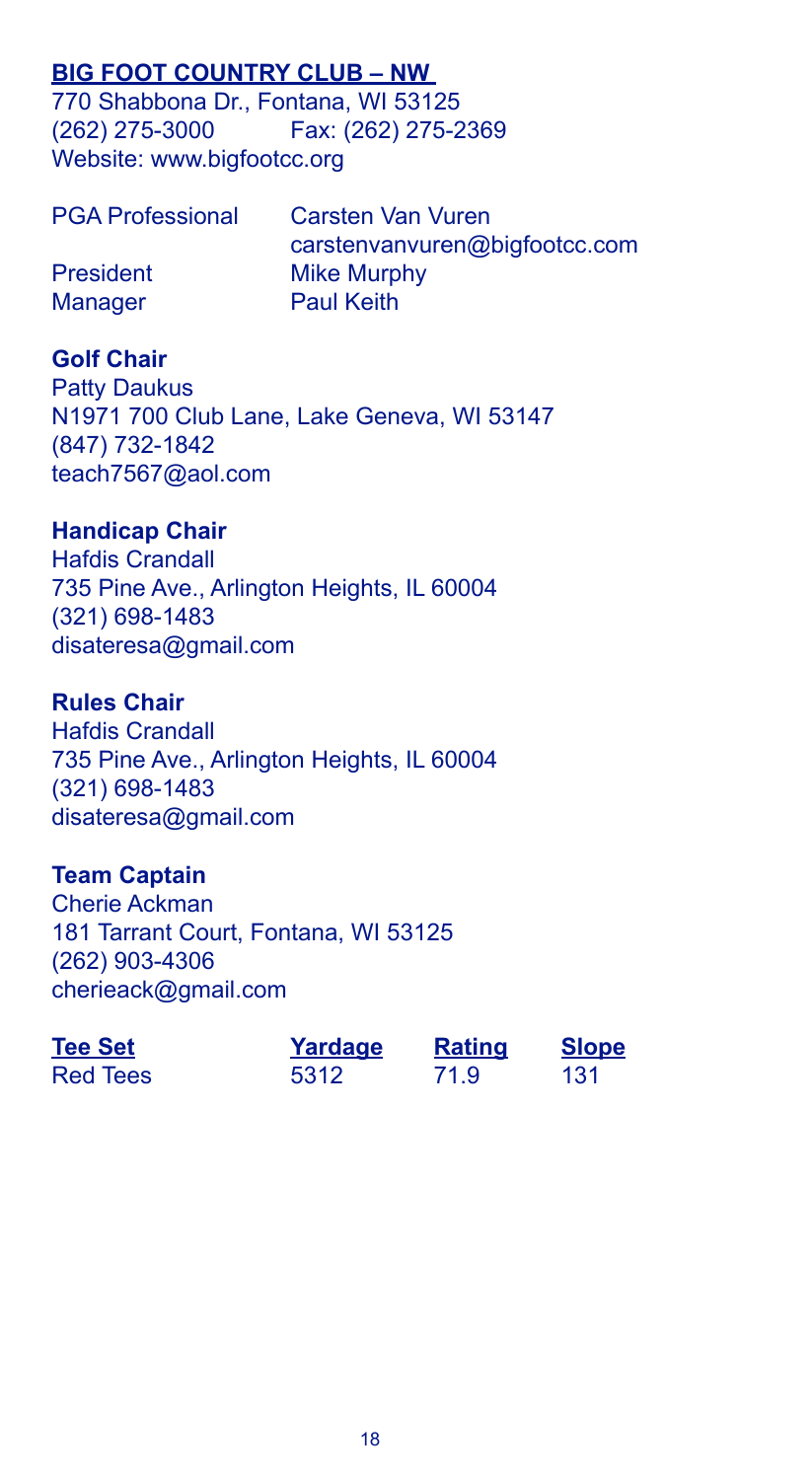# **BILTMORE COUNTRY CLUB – NW**

160 Biltmore Dr., North Barrington, IL 60010 (847) 381-1960 Fax: (847) 381-5295 Website: www.biltmore-cc.com

| <b>PGA Professional</b> |  |  |  |
|-------------------------|--|--|--|
|-------------------------|--|--|--|

Doug Bauman (847) 381-6884 dbauman@biltmore-cc.com President Tommy Nassif Manager Greg Pappas

# **Golf Co-Chair**

Susie Mogler 33 Oak Knoll Rd., Barrington, IL 60010 (847) 807-9507 sue.mogler@googlemail.com

## **Golf Co-Chair**

Katie Lopez 222 Kimberly Rd., North Barrington, IL 60010 (708) 280-6069 katielopez1@me.com

#### **Handicap Chair**

Sue Swail 611 Chateaux Bourne Dr., Barrington, IL 60010 (847) 842-0841 sue.swail@gmail.com

# **Rules Chair**

Katie Lopez 222 Kimberly Rd., North Barrington, IL 60010 (708) 280-6069 katielopez1@me.com

# **Team Captain**

Sue Swail 611 Chateaux Bourne Dr., Barrington, IL 60010 (847) 842-0841 sue.swail@gmail.com

| <b>Tee Set</b>    | Yardage | <b>Rating</b> | <b>Slope</b> |
|-------------------|---------|---------------|--------------|
| <b>White Tees</b> | 6400    | 77.3          | 141          |
| <b>Green Tees</b> | 5843    | 74.2          | 134          |
| <b>Red Tees</b>   | 5631    | 73.0          | 132          |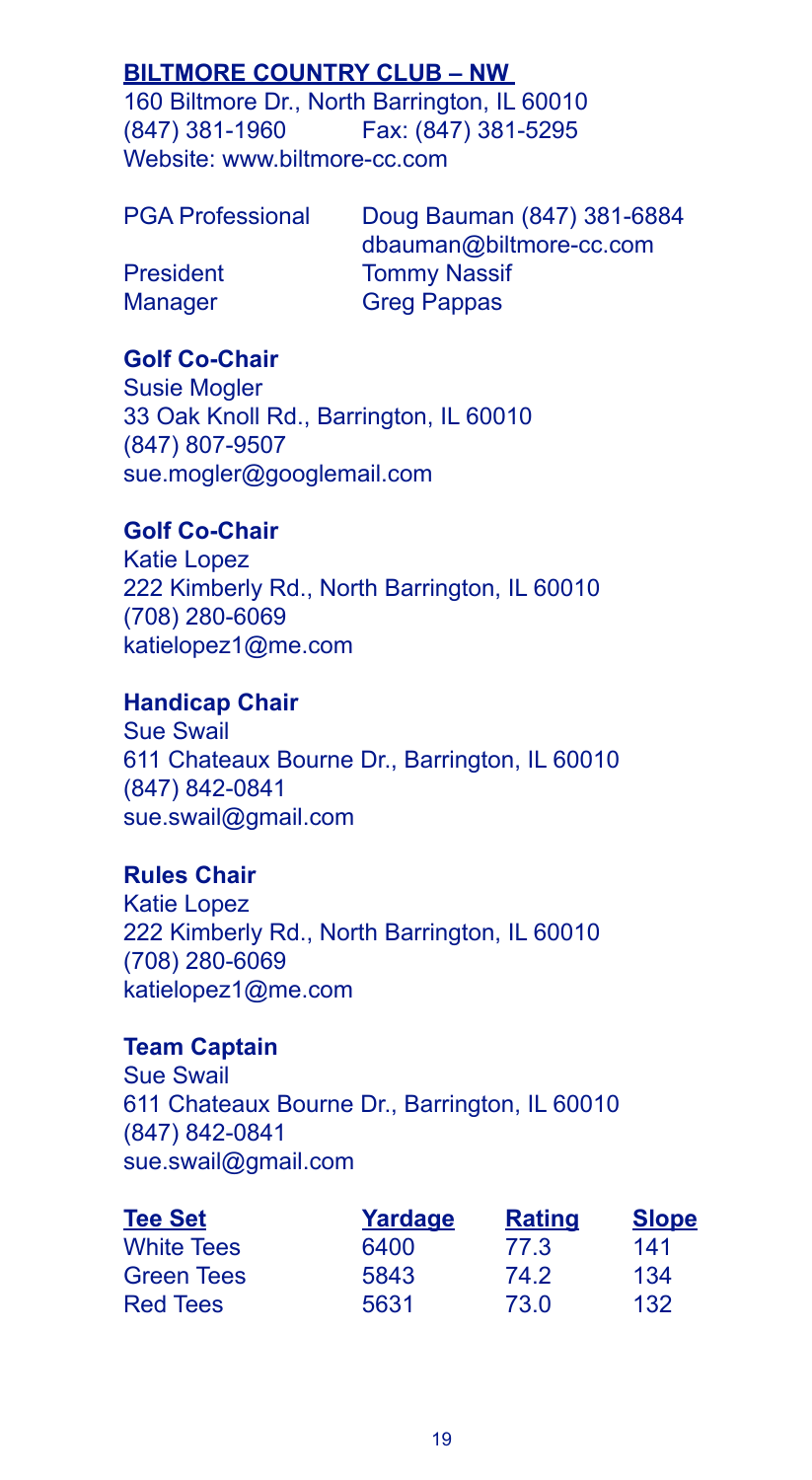# **BOULDER RIDGE COUNTRY CLUB – NW**

350 Boulder Dr., Lake In The Hills, IL 60156 (847) 854-3010 Fax: (847) 854-1081 Website: www.boulderridge.com

| <b>PGA Professional</b> | Chris Bona (847) 854-3030 |
|-------------------------|---------------------------|
|                         | cbona@boulderridge.com    |
| <b>President</b>        | <b>Raymond Plote</b>      |
| <b>Manager</b>          | Jim Dziekan               |

## **Golf Chair**

Chris Bona/Pro Shop 350 Boulder Dr., Lake in the Hills, IL 60156 (847) 854-1081 cbona@boulderridge.com

#### **Handicap Chair**

Robin Cero 7103 Inverway Dr., Village of Lakewood, IL 60014 (815) 245-9581 rcero@comcast.net

#### **Rules Chair**

#### **Team Captain**

Robin Cero 7103 Inverway Dr., Village of Lakewood, IL 60014 (815) 245-9581 rcero@comcast.net

| <b>Tee Set</b>        | Yardage | <b>Rating</b> | <b>Slope</b> |
|-----------------------|---------|---------------|--------------|
| North/South           |         |               |              |
| <b>Green Tees</b>     | 6622    | 78.5          | 142          |
| <b>White Tees</b>     | 6018    | 75.2          | 135          |
| <b>Red/White Tees</b> | 5547    | 72.6          | 129          |
| <b>Red Tees</b>       | 5254    | 71.0          | 126          |
| North/West            |         |               |              |
| <b>White Tees</b>     | 6013    | 76.2          | 138          |
| <b>Red Tees</b>       | 4988    | 70.5          | 126          |
| South/West            |         |               |              |
| <b>White Tees</b>     | 5995    | 76.2          | 140          |
| <b>Red Tees</b>       | 4964    | 70.5          | 128          |
|                       |         |               |              |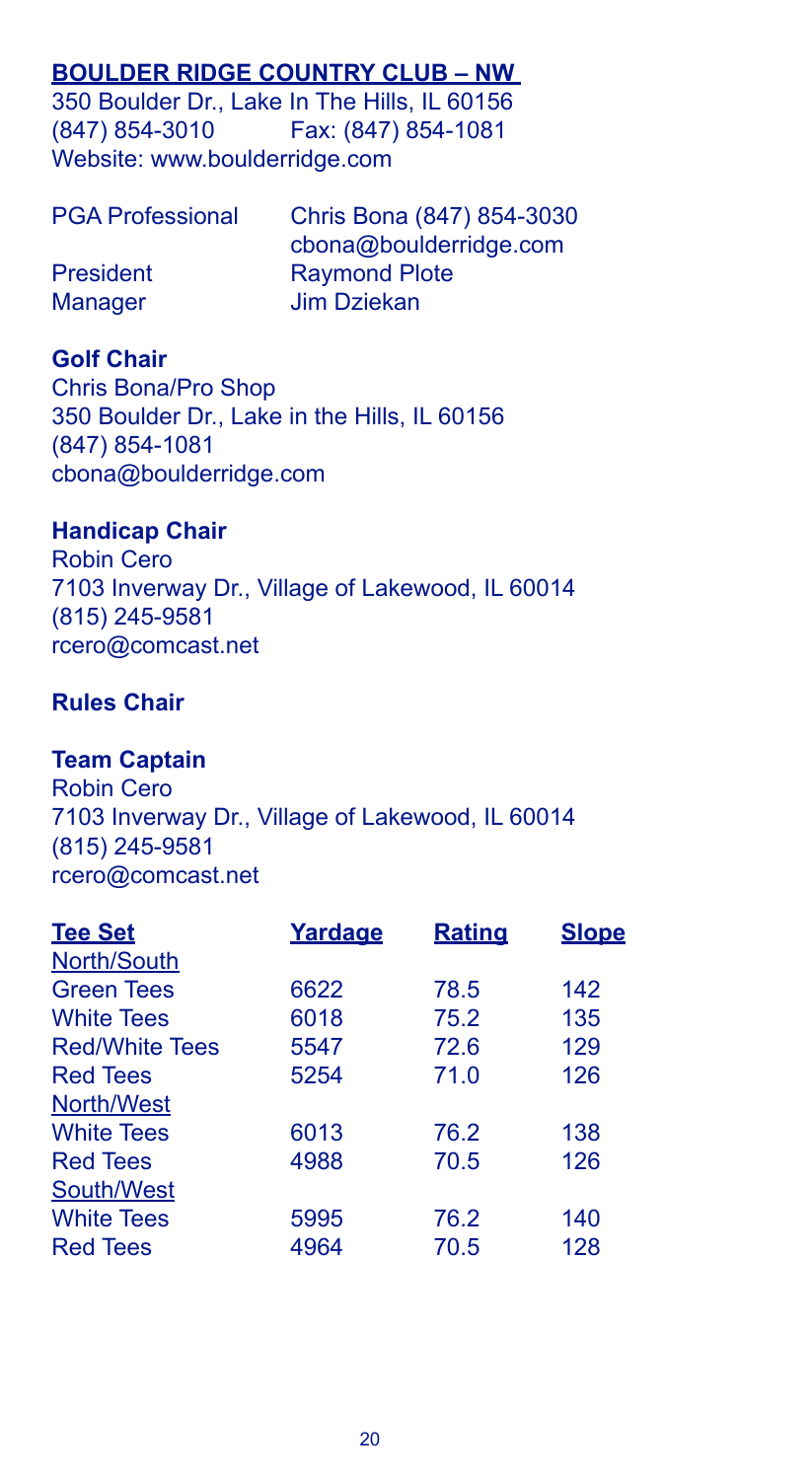# **BRIAR RIDGE COUNTRY CLUB – South**

123 Country Club Dr., Schererville, IN 46375 (219) 322-3660 Fax: (219) 865-4518 Website: www.briarridge.com

PGA Professional Brett Niedzwiecki

brett@briarridgecc.com President Bill Samuelson Manager Dane Brummett

# **Golf Chair**

Kay Torrenga 2038 Maplewood Circle, Munster, IN 46322 (219) 688-4765 dktorre@sbcglobal.net

#### **Handicap Chair**

Corinne Beavers 43 Gleneagles Dr, Schererville, IN 46375 (219) 865-8100 corkybeavers@sbcglobal.net

#### **Rules Chair**

Jan Lanting 845 Royal Dublin Lane, Dyer, IN 46311 (219) 865-5434 janice.lanting@gmail.com

#### **Team Captain**

Jan Lanting 845 Royal Dublin Lane, Dyer, IN 46311 (219) 688-4765 janice.lanting@gmail.com

| <b>Tee Set</b>    | Yardage | <b>Rating</b> | <b>Slope</b> |
|-------------------|---------|---------------|--------------|
| <b>Blue/White</b> |         |               |              |
| <b>Gold Tees</b>  | 5932    | 74.4          | 134          |
| <b>Red Tees</b>   | 5352    | 71.1          | 127          |
| Red/Blue          |         |               |              |
| <b>Gold Tees</b>  | 5988    | 75.0          | 131          |
| <b>Red Tees</b>   | 5499    | 72.3          | 125          |
| <b>Red/White</b>  |         |               |              |
| <b>Gold Tees</b>  | 5928    | 74.4          | 131          |
| <b>Red Tees</b>   | 5316    | 71.0          | 124          |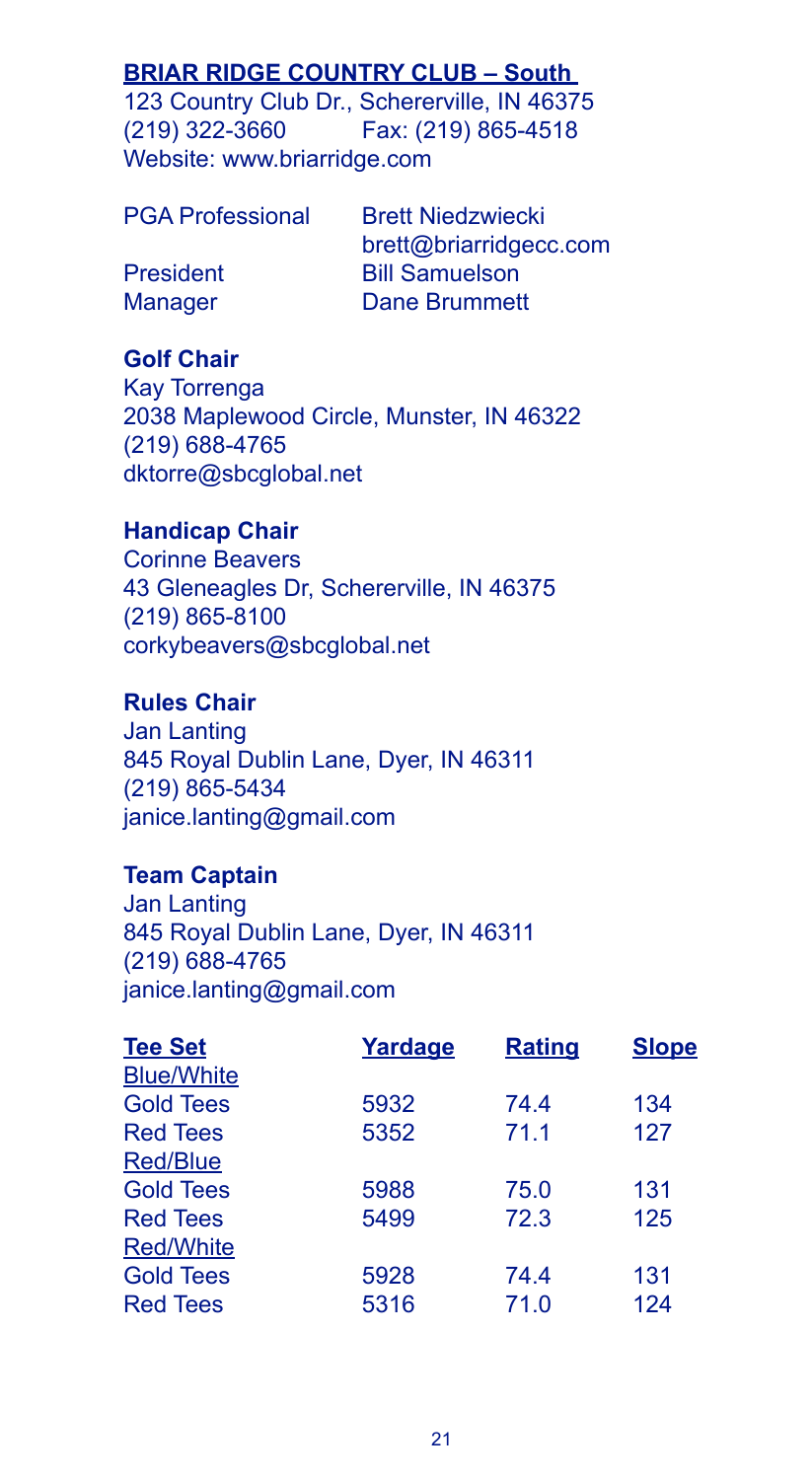# **BRIARWOOD COUNTRY CLUB – NE**

355 Deerfield Rd., Deerfield, IL 60015 (847) 945-2660 Fax: (847) 945-6985 Website: www.briarwoodcountryclub.com

| <b>PGA Professional</b> | Arnie Glickman (847) 945-2660    |
|-------------------------|----------------------------------|
|                         | proshop@briarwoodcountryclub.com |
| <b>President</b>        | <b>Steve Rappin</b>              |
| <b>Manager</b>          | <b>Ed Conter</b>                 |

# **Golf Co-Chair**

Lynne Shapiro 400 Brierhill Rd., Deerfield, IL 60015 (312) 719-6792 lfshapiro@outlook.com

# **Golf Co-Chair**

Barbie Hecktman 2434 Hampton Lane, Northbrook, IL 60062 (847) 309-9585 heck1000@comcast.net

# **Handicap Chair**

Robyn Cohn 716 Carlisle Ave., Deerfield, IL 60015 (847) 612-2938 rcohn1121@aol.com

# **Rules Chair**

Robyn Cohn 716 Carlisle Ave., Deerfield, IL 60015 (847) 612-2938 rcohn1121@aol.com

# **Team Captain**

Martha Glass 525 Carriage Way, Deerfield, IL 60015 (847) 845-6616 glass1985@comcast.net

| <b>Tee Set</b>      | Yardage | <b>Rating</b> | <b>Slope</b> |
|---------------------|---------|---------------|--------------|
| <b>White Tees</b>   | 6083    | 75.5          | 136          |
| <b>White/Black</b>  | 5770    | 73.9          | 133          |
| <b>Black Tees</b>   | 5537    | 72.6          | 130          |
| <b>Black/Silver</b> | 5333    | 71.5          | 127          |
| <b>Silver Tees</b>  | 5266    | 71.1          | 126          |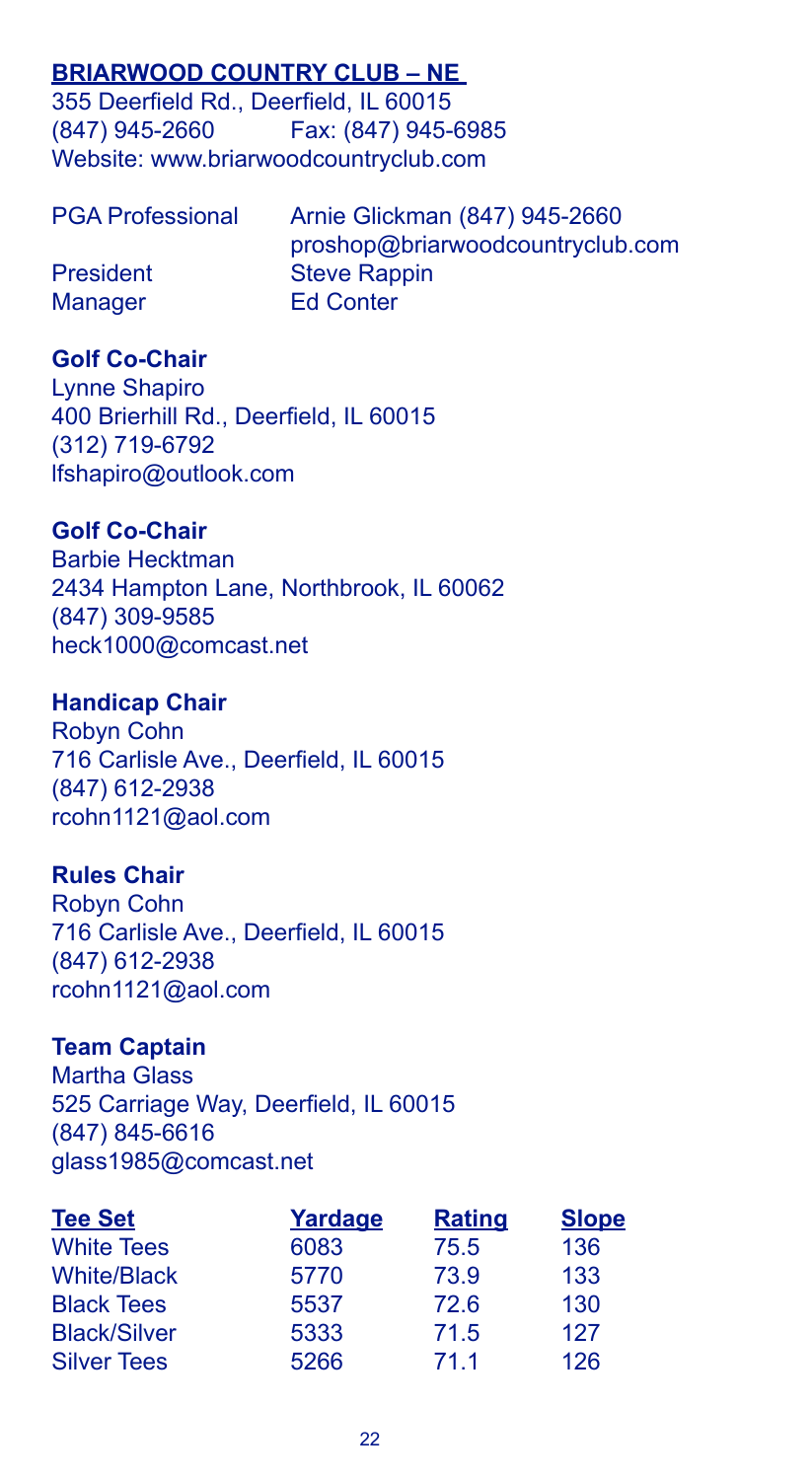# **BRYN MAWR COUNTRY CLUB – Central**

6600 N Crawford Ave., Lincolnwood, IL 60712 (847) 676-2660 Fax: (847) 676-2702 Website: www.brynmawrcountryclub.com

| <b>PGA Professional</b> | Scott Baines (847) 676-2694<br>srbaines@gmail.com |
|-------------------------|---------------------------------------------------|
|                         | bmccgolfproshop@gmail.com                         |
| President               | <b>Guy Zomick</b>                                 |
| <b>Manager</b>          | <b>Charlie Smith</b>                              |

## **Golf Co-Chair**

Hilary Gould 1524 W. George St., Chicago, IL 60657 hilarygould39@gmail.com

#### **Golf Co-Chair**

Natasha Lembeck 1849 N. Burling St., Chicago, IL 60614 (847) 676-2694 natasha@natashamotev.com

# **Handicap Chair**

**Rules Chair** Scott Baines – See above

# **Team Captain**

| <b>Tee Set</b>         | Yardage | <b>Rating</b> | <b>Slope</b> |
|------------------------|---------|---------------|--------------|
| <b>Gold Tees</b>       | 5720    | 73.4          | 132          |
| <b>Gold/White Tees</b> | 5588    | 72.6          | 130          |
| <b>White Tees</b>      | 5562    | 72.5          | 130          |
| <b>White/Orange</b>    | 5317    | 71.2          | 127          |
| <b>Orange Tees</b>     | 5091    | 69.9          | 124          |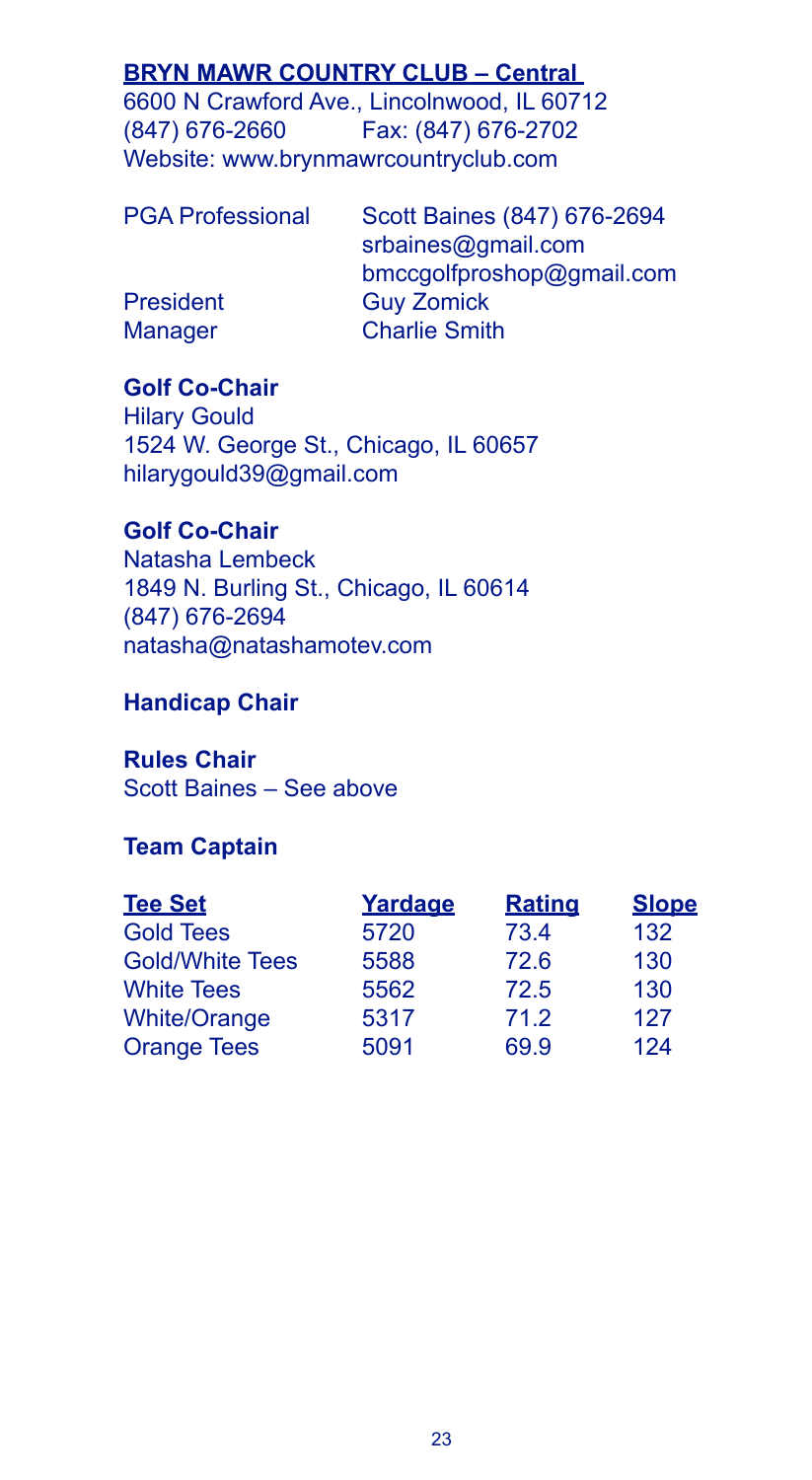# **BULL VALLEY GOLF CLUB – NW**

1311 Club Rd., Woodstock, IL 60098<br>(815) 337-4411 Fax: (815) 337 Fax: (815) 337-4420 Website: www.bullvalleygolfclub.com

| <b>PGA Professional</b> | Mike Picciano (815) 337-4460<br>mpicciano@bullvalleygolfclub.com |
|-------------------------|------------------------------------------------------------------|
| <b>President</b>        |                                                                  |
| <b>Manager</b>          | <b>Brad Hissel</b>                                               |

# **Golf Chair**

Jacqueline Bruggeman 110 Swarthmore Rd, Woodstock, IL 60098 (815) 338-5004 pbandjac@yahoo.com

#### **Handicap Chair**

#### **Rules Chair**

# **Team Captain**

Sarah Zirin 1380 W. Longwood Dr., Woodstock, IL 60098 (847) 208-4303 sarah@solsyst.com

| <b>Tee Set</b>        | Yardage | <b>Rating</b> | <b>Slope</b> |
|-----------------------|---------|---------------|--------------|
| <b>Gold Tees</b>      | 6186    | 77.9          | 146          |
| <b>Greenhorn Tees</b> | 5176    | 72.3          | 134          |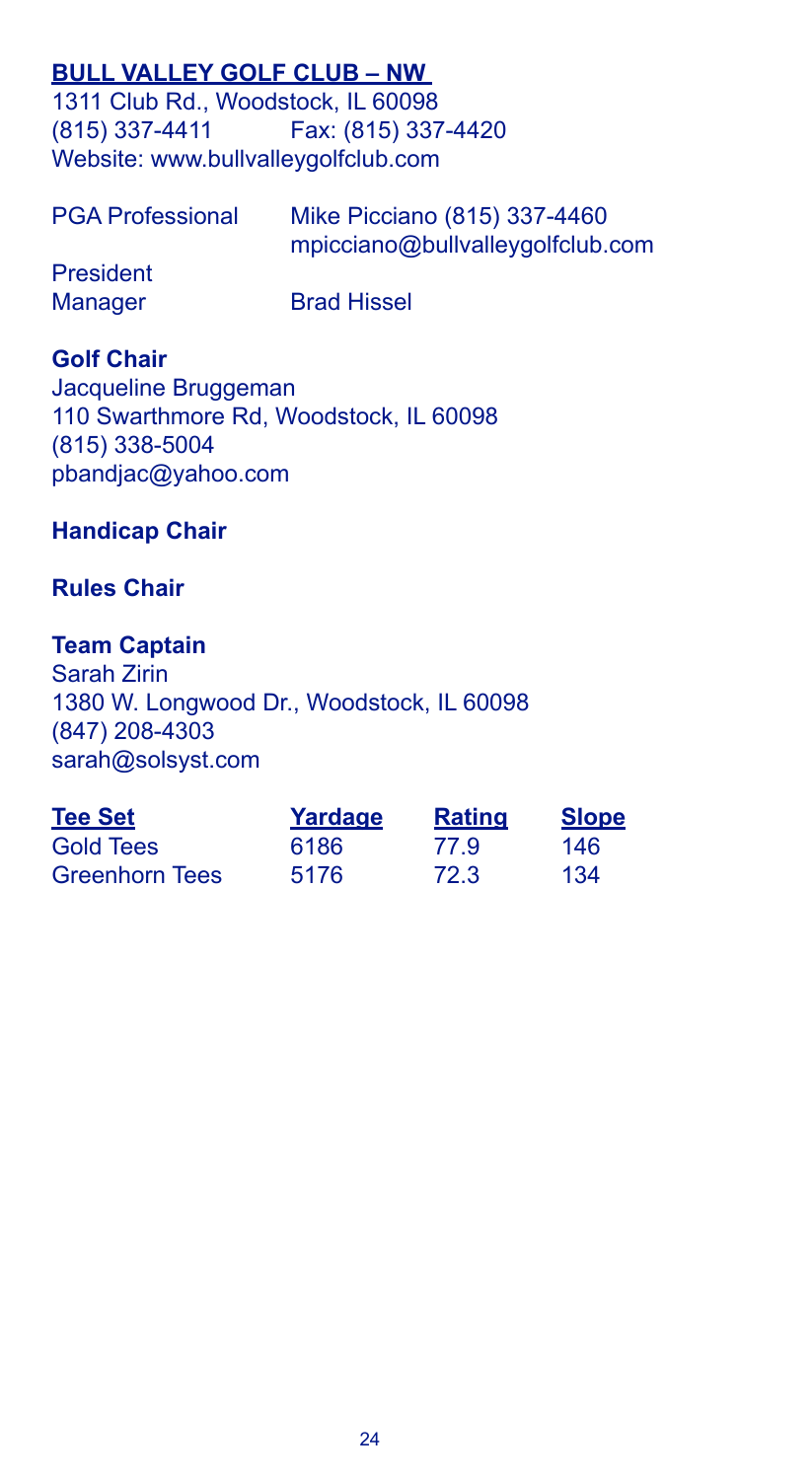# **BUTTERFIELD COUNTRY CLUB – West**

2800 Midwest Rd., Oak Brook, IL 60523 (630) 323-1000 Fax: (630) 323-1055 Website: www.butterfieldcc.org

PGA Professional Ian Brown (630) 323-1307 ian@butterfieldcc.org President John Cassidy<br>
Manager Scott Azinger **Scott Azinger** 

#### **Golf Chair**

Christine Steadman 76 Forest Gate Circle, Oak Brook, IL 60523 (630) 918-9909 ces@alltechdecorating.com

#### **Handicap Chair**

Nancy Sullivan 23 Princeton Rd., Hinsdale, IL 60521 (630) 325-1395 nhsullivan72@gmail.com

# **Rules Chair**

Ellen Rehm 22w358 Elmwood Dr., Glen Ellyn, IL 60137 (630) 790-4522 erehm@norkol.com

#### **Team Captain**

Dona Lawler 357 Hampton Place, Hinsdale, IL 60521 (630) 263-7108 dona.g.lawler@gmail.com

| <b>Tee Set</b>           | Yardage | <b>Rating</b> | <b>Slope</b> |
|--------------------------|---------|---------------|--------------|
| <b>Blue/White Course</b> |         |               |              |
| <b>Gold Tees Tees</b>    | 5608    | 73.3          | 132          |
| <b>Gold/Red Hybrid</b>   | 5478    | 72.8          | 130          |
| <b>Red Tees Tees</b>     | 5242    | 71.5          | 128          |
| <b>Red/Blue Course</b>   |         |               |              |
| <b>Gold Tees Tees</b>    | 5608    | 73.3          | 132          |
| <b>Gold/Red Hybrid</b>   | 5416    | 72.2          | 130          |
| <b>Red Tees Tees</b>     | 5052    | 70.2          | 126          |
| <b>White/Red Course</b>  |         |               |              |
| <b>Gold Tees Tees</b>    | 5451    | 72.8          | 133          |
| <b>Gold/Red Hybrid</b>   | 5256    | 71.4          | 132          |
| <b>Red Tees Tees</b>     | 4948    | 69.9          | 128          |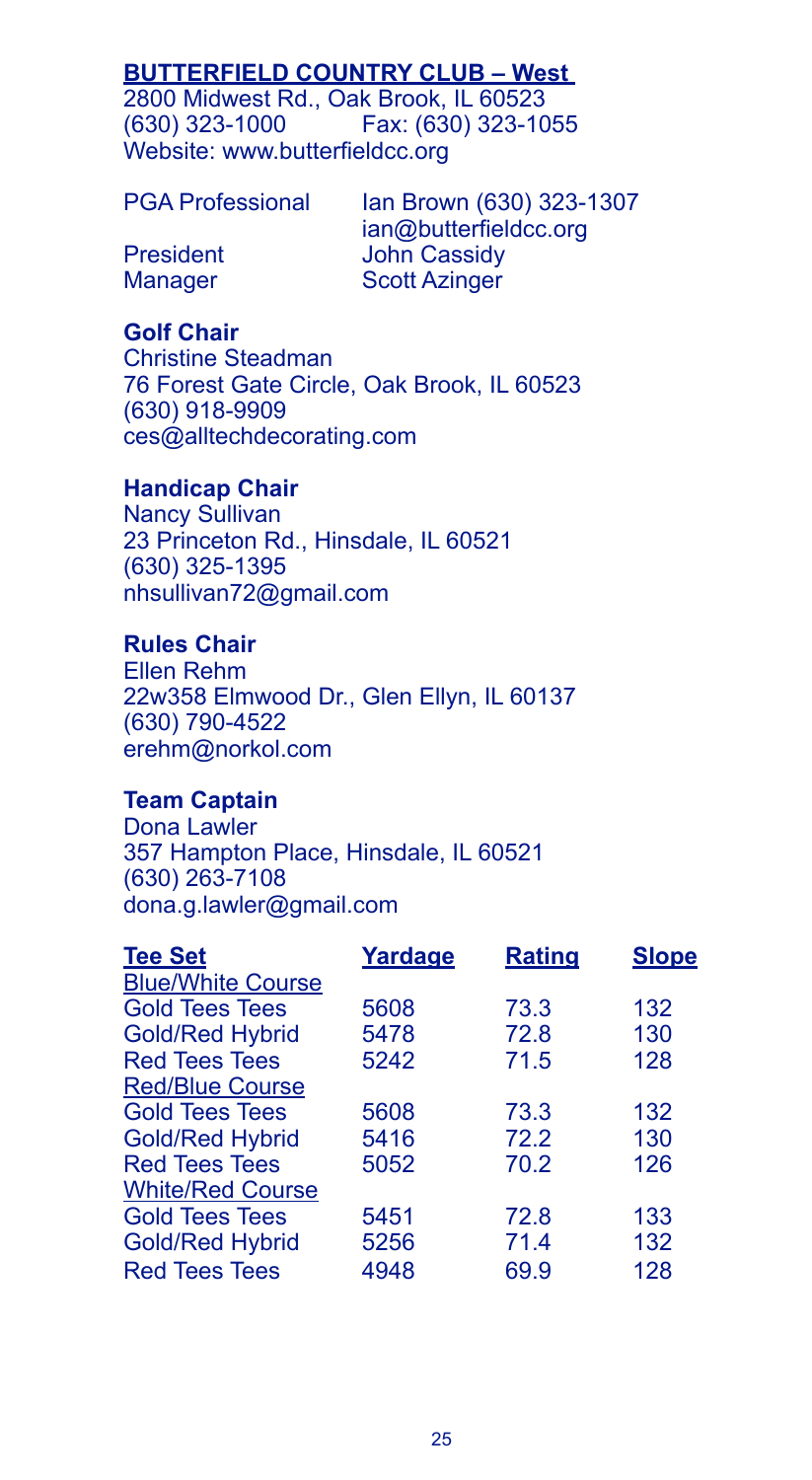# **CHICAGO GOLF CLUB – West**

PO Box 467, 25W253 Warrenville Rd., Wheaton, IL 60187 (630) 668-2000 Fax: (630) 668-2118 Website: www.chicagogolf.com

| <b>PGA Professional</b> | John Guyton (630) 665-2988 |
|-------------------------|----------------------------|
|                         | jbgjr66@msn.com            |
| President               | Jamie Werly                |
| <b>Manager</b>          | <b>John Guyton</b>         |

# **Golf Chair**

Cindy Yavari (630) 926-4744 cyavari100@gmail.com

# **Handicap Chair**

# **Rules Chair**

# **Team Captain**

| <b>Tee Set</b>    | Yardage | <b>Rating</b> | <b>Slope</b> |
|-------------------|---------|---------------|--------------|
| <b>White Tees</b> | 6571    | 78.6          | 144          |
| <b>Red Tees</b>   | 5884    | 74.8          | 135          |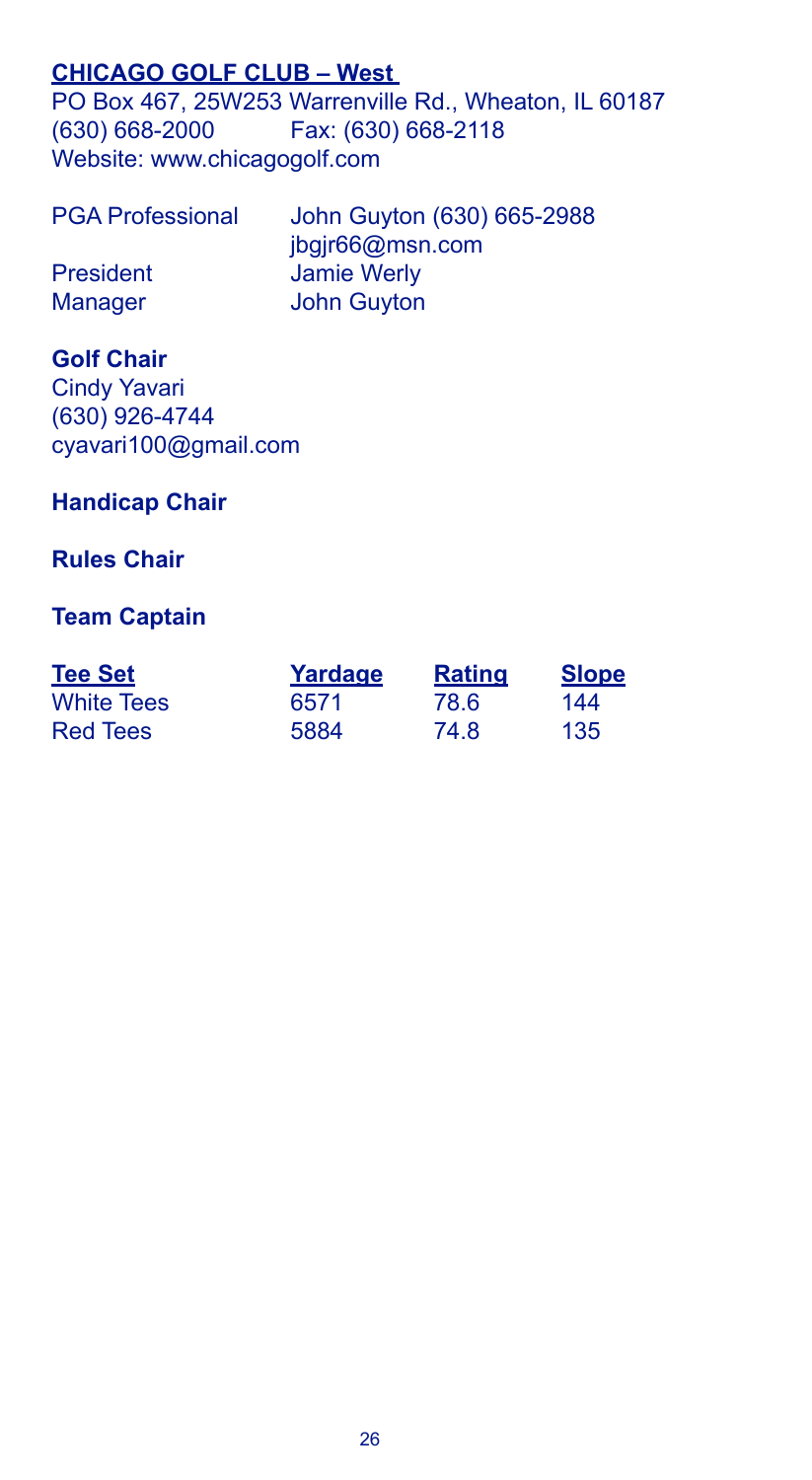# **CHICAGO HIGHLANDS CLUB – CENTRAL**

2 Bluebird Trail, Westchester, IL 60154 (708) 947-2190 Fax: Website: www.chicagohighlands.com

| <b>PGA Professional</b> | Patrick Crow (708) 947-2190 x1 |
|-------------------------|--------------------------------|
|                         | pcrow@chicagohighlands.com     |
| President               |                                |
| Manager                 | <b>John Baxter</b>             |

**Golf Chair**

**Handicap Chair**

**Rules Chair**

# **Team Captain**

Diana Ivas 315 The Lane, Hinsdale, IL 60521 (630) 325-5555 diana@hinsdale-homes.com

| <b>Tee Set</b>    | Yardage | <b>Rating</b> | <b>Slope</b> |
|-------------------|---------|---------------|--------------|
| <b>White Tees</b> | 6146    | 76.9          | 134          |
| <b>Green Tees</b> | 5646    | 74.1          | 128          |
| <b>Red Tees</b>   | 5049    | 70.7          | 121          |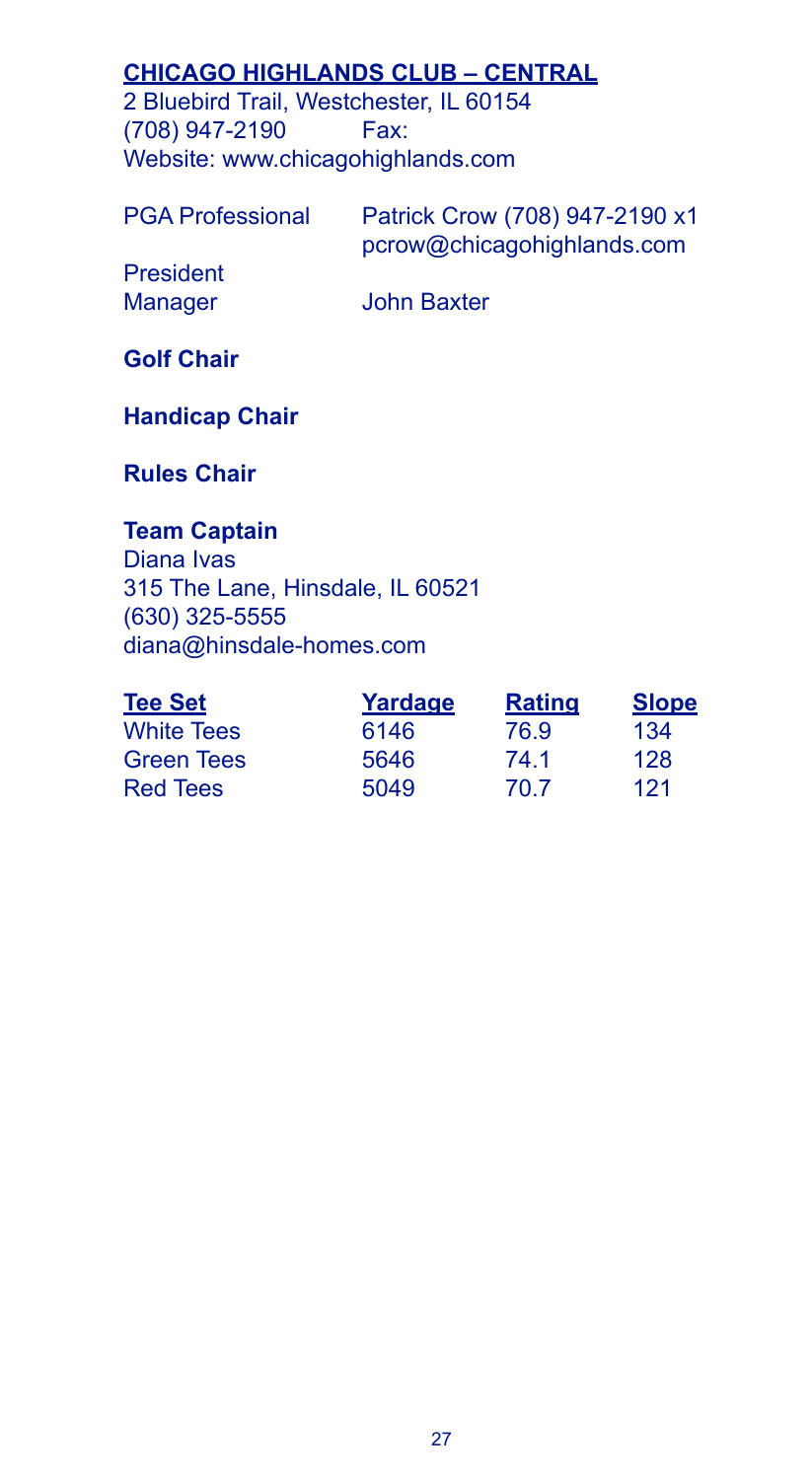# **THE CLUB AT WYNSTONE – NW**

1 South Wynstone Dr., North Barrington, IL 60010 (847) 304-2800 Fax: (847) 304-2830 Website: www.wynstone.org

| <b>PGA Professional</b> | Joe Strahl (847) 304-2810 |
|-------------------------|---------------------------|
|                         | jstrahl@wynstone.org      |
| President               | Daniel Murphy             |
| <b>Manager</b>          | <b>Jason Waters</b>       |

# **Golf Chair**

# **Handicap Chair**

# **Rules Chair**

# **Team Captain**

Penelope Knopik 19 Lakeside Lane, North Barrington, IL 60010 (847) 682-9048 pgknopik@aol.com

| <b>Tee Set</b>        | Yardage | <b>Rating</b> | <b>Slope</b> |
|-----------------------|---------|---------------|--------------|
| <b>Blue Tees</b>      | 5946    | 75.4          | 143          |
| <b>B/R Combo Tees</b> | 5563    | 73.3          | 138          |
| Red Tees              | 5201    | 71.3          | 134          |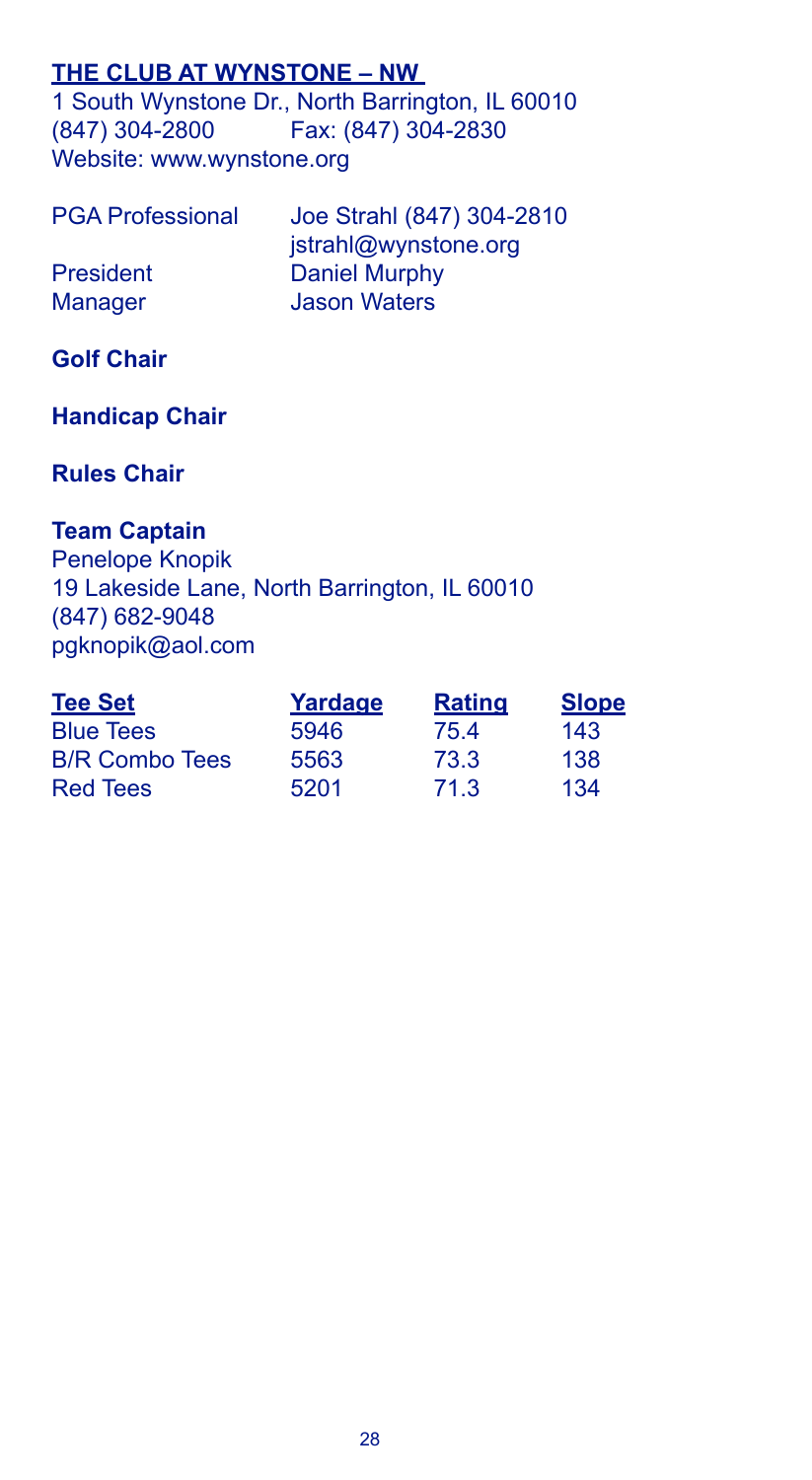# **CONWAY FARMS GOLF CLUB – NE**

425 S Conway Farms Rd., Lake Forest, IL 60045 (847) 234-6979 Fax: (847) 234-0627 Website: www.conwayfarmsgolfclub.org

| <b>PGA Professional</b> | Andrew Adamsick (847) 234-7160 |  |
|-------------------------|--------------------------------|--|
|                         | aadamsick@conwayfarmsgc.com    |  |
| <b>President</b>        | Dave Webb                      |  |
| <b>Manager</b>          | <b>Todd Marsh</b>              |  |

#### **Golf Chair**

Ellen McCarthy 238 Leonard Wood South #213, Highland Park, IL 60035 (847) 518-7222 azilfore@aol.com

# **Handicap Chair**

Karen Sobel 1080 Heather Rd., Deerfield, IL 60015 (847) 652-4032 karenesobel@gmail.com

# **Rules Chair**

Karen Sobel 1080 Heather Rd., Deerfield, IL 60015 (847) 652-4032 karenesobel@gmail.com

# **Team Captain**

Karen Sobel 1080 Heather Rd., Deerfield, IL 60015 (847) 652-4032 karenesobel@gmail.com

| <b>Tee Set</b>         | Yardage | <b>Rating</b> | <b>Slope</b> |
|------------------------|---------|---------------|--------------|
| <b>Blue Tees</b>       | 6284    | 77.6          | 143          |
| <b>White Tees</b>      | 5929    | 75.6          | 139          |
| <b>Gold/White Tees</b> | 5618    | 73.9          | 135          |
| <b>Gold Plus Tees</b>  | 5435    | 72.9          | 133          |
| <b>Gold Tees</b>       | 5102    | 71.0          | 129          |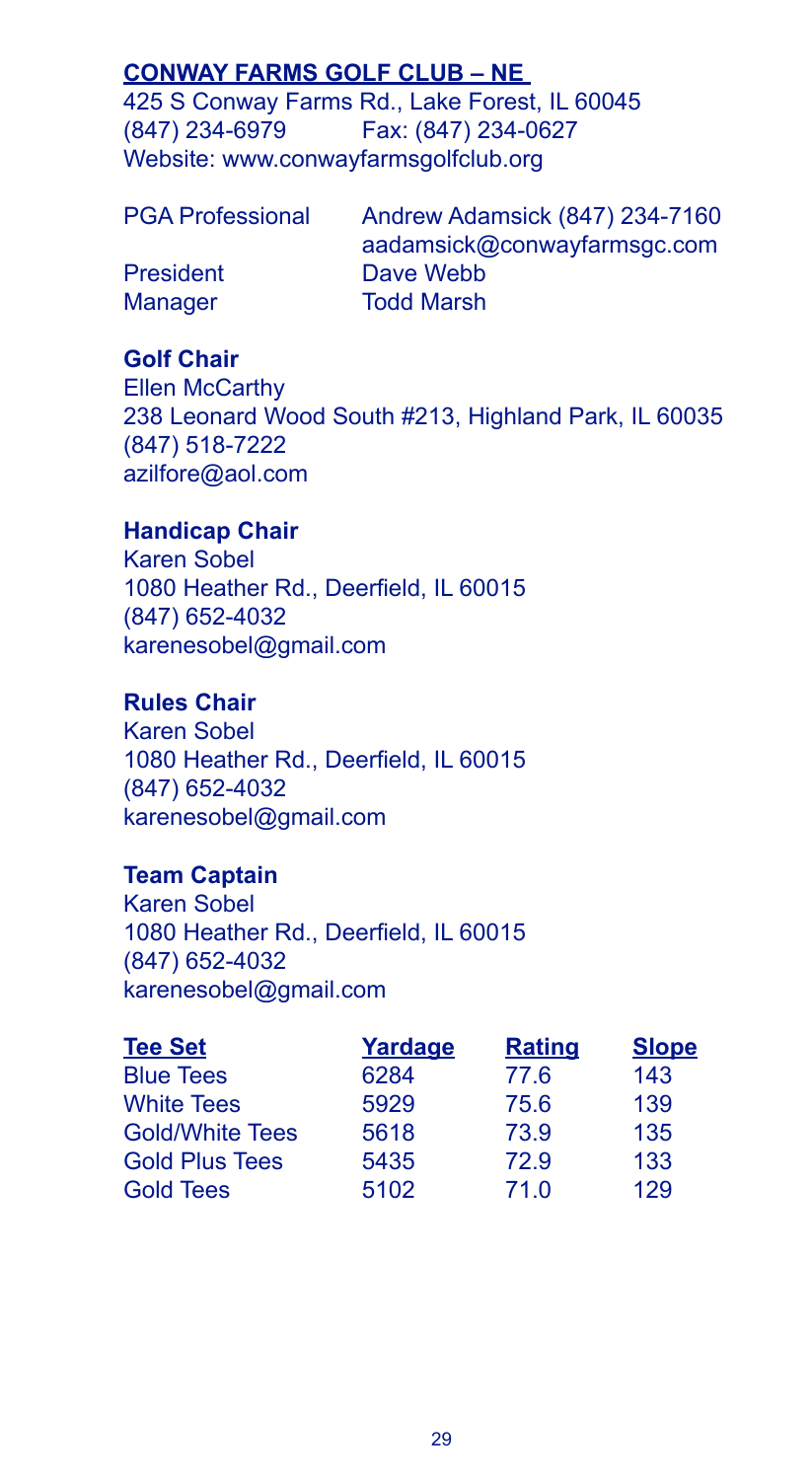# **CRESS CREEK COUNTRY CLUB – West**

1215 Royal Saint George Dr., Naperville, IL 60563 (630) 355-7300 Fax: (630) 355-7346 Website: www.cresscreekcc.com

| <b>PGA Professional</b> | Eric Pratali (630) 355-7300 ext. 24 |
|-------------------------|-------------------------------------|
|                         | epratali@cresscreekcc.com           |
| <b>President</b>        | <b>Ben Bresnick</b>                 |
| <b>Manager</b>          | Jim Dziekan                         |

#### **Golf Chair**

Vicky Gosden 1871 Sweetbay Lane, West Chicago, IL 60185 (630) 346-3733 tvgosden@sbcglobal.net

### **Handicap Chair**

Maureen Kelly 704 Rock Spring Rd., Naperville, IL 60565 (630) 319-8012 DckMbk@aol.com

#### **Rules Chair**

Barbara Dybas 830 Woodlawn Ave., Naperville, IL 60540 (630) 212-8758 dbsn830@yahoo.com

# **Team Captain**

Alison Bassetto 1015 Prairie Ave., Naperville, IL 60540 (630) 369-0330 alison.bassetto@gmail.com

| <b>Tee Set</b>      | Yardage | <b>Rating</b> | <b>Slope</b> |
|---------------------|---------|---------------|--------------|
| <b>Bronze Tees</b>  | 6033    | 75.5          | 138          |
| <b>Hybrid Women</b> | 5689    | 73.6          | 134          |
| <b>Red Tees</b>     | 5266    | 71.6          | 130          |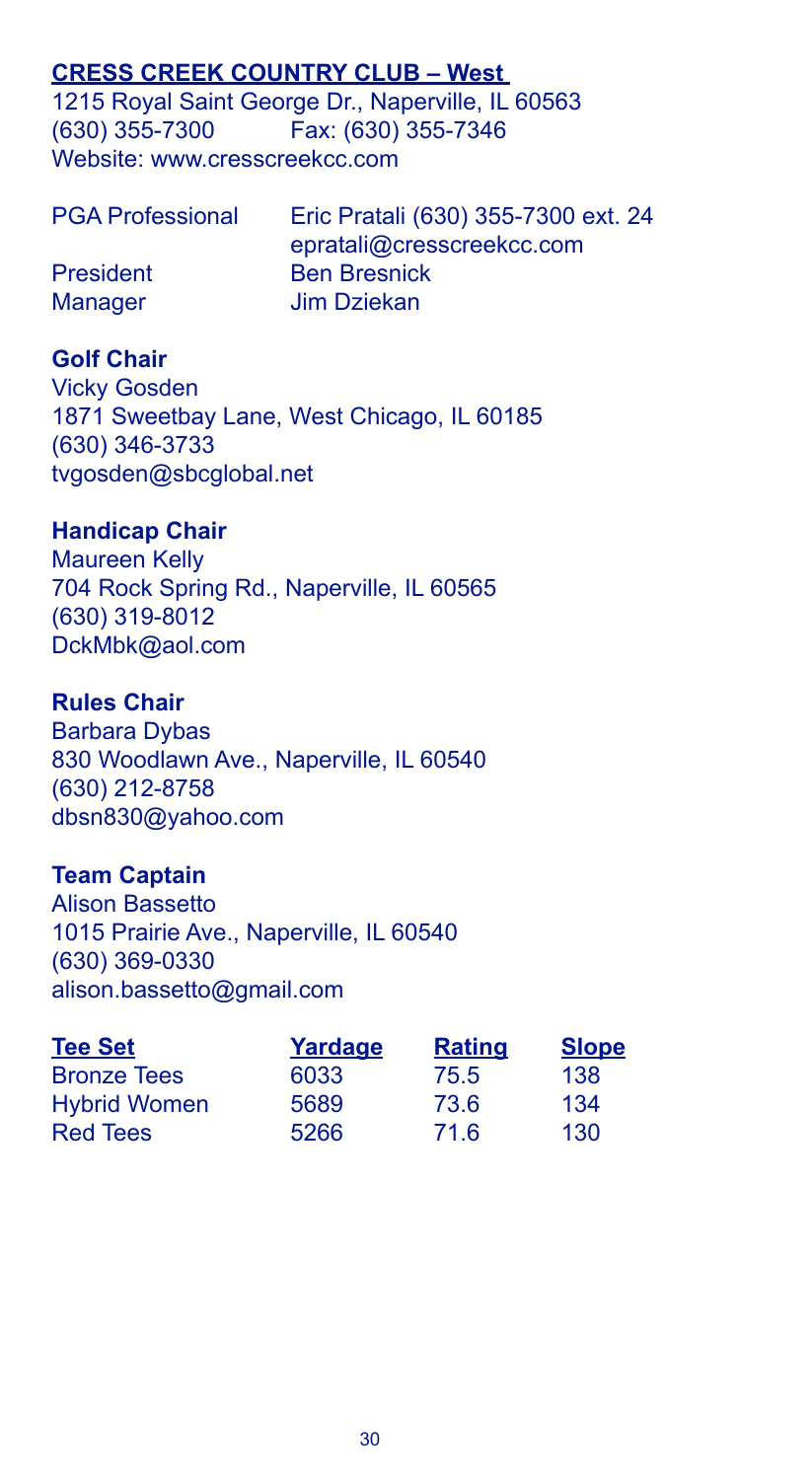# **CRYSTAL LAKE COUNTRY CLUB – NW**

721 Country Club Rd., Crystal Lake, IL 60014 (815) 459-1237 Fax: (815) 459-8235 Website: www.clcountryclub.com

Dave Thompson (815) 459-1068 dthompson@clcountryclub.com President Bob Buthod Manager Greg Griffin

# **Golf Chair**

Candy Bobrowicz 630 Edgebrook Dr., Crystal Lake, IL 60014 (815) 459-1243 c.bobrowicz@yahoo.com

# **Handicap Chair**

Margaret Newsom 143 N. Wynstone Dr., North Barrington IL 60010 (847) 902-2836 mjnewsom@hotmail.com

# **Rules Chair**

Margaret Newsom 143 N. Wynstone Dr., North Barrington IL 60010 (847) 902-2836 mjnewsom@hotmail.com

#### **Team Captain**

Candy Bobrowicz 630 Edgebrook Dr., Crystal Lake, IL 60014 (815) 459-1243 c.bobrowicz@yahoo.com

| <b>Tee Set</b>   | Yardage | <b>Rating</b> | <b>Slope</b> |
|------------------|---------|---------------|--------------|
| <b>Gold Tees</b> | 5838    | 744           | 135          |
| <b>Red Tees</b>  | 5475    | 72.4          | 131          |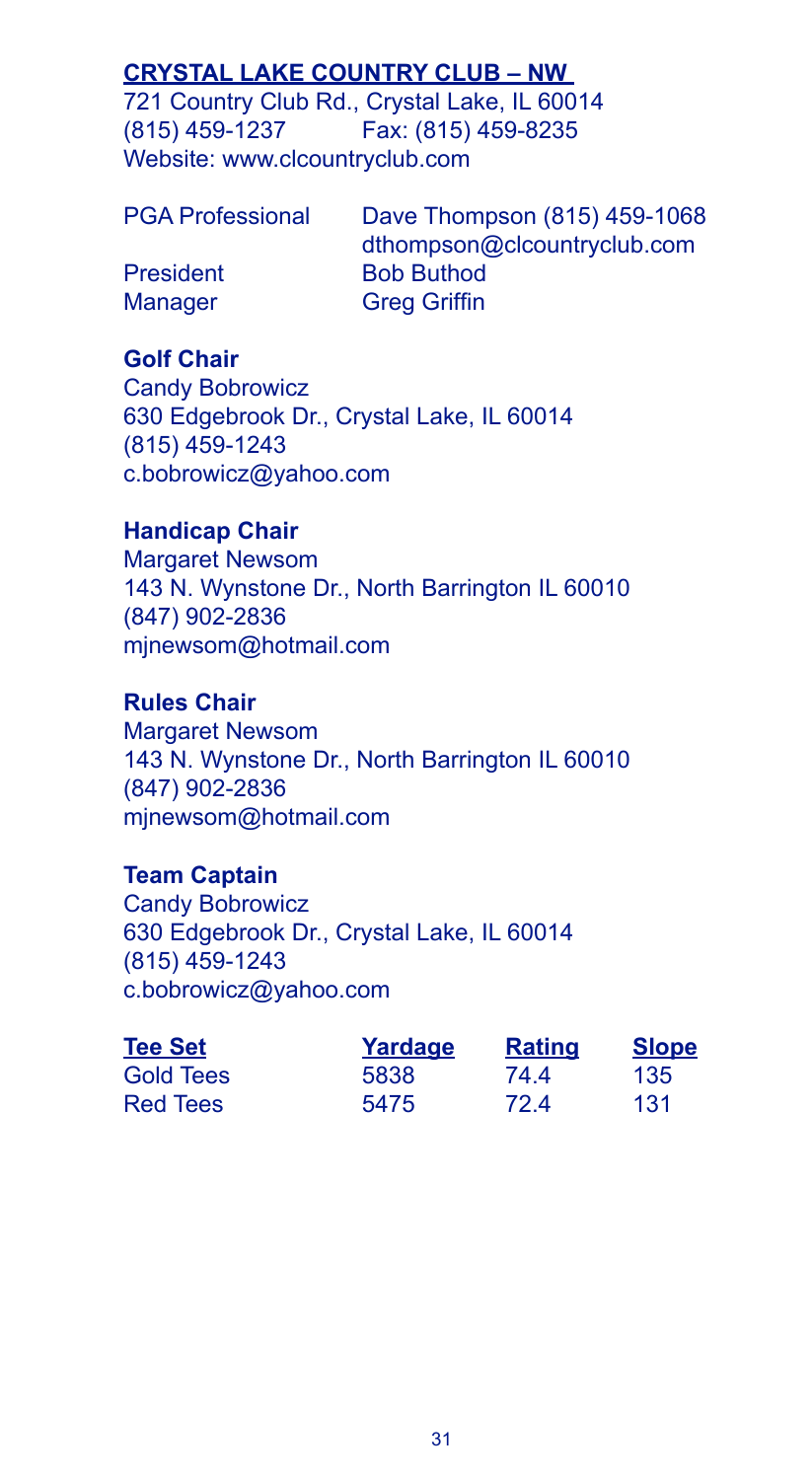# **CRYSTAL TREE GOLF & COUNTRY CLUB – South**

10700 W 153rd St., Orland Park, IL 60462 (708) 403-3000 Fax: (708) 403-3198 Website: www.crystaltreecc.org

President James Troy Manager **Jon Bailey** 

PGA Professional Danny Behr (708) 403-3010

#### **Golf Chair**

Cheryl Skender 11912 Harold Ave, Palos Heights, IL 60463 (708) 516-5094 cskender22@gmail.com

#### **Handicap Chair**

Theresa Malysa 14737 Crystal Tree Dr, Orland Park, IL 60462 (708) 460-4791 theresa@theresamalysa.com

#### **Rules Chair**

Carroll Robin-Barry 8823 W. 121 St., Palos Park, IL 60464 (708) 361-4729 carroll@feinbergbarry.com

#### **Team Captain**

Barbara Palmer 9928 S Major Ave, Oak Lawn, IL 60453 (708) 424-7453 bap9928@gmail.com

| <b>Tee Set</b>   | Yardage | <b>Rating</b> | <b>Slope</b> |
|------------------|---------|---------------|--------------|
| <b>Blue Tees</b> | 5578    | 73.9          | 134          |
| <b>Red Tees</b>  | 5248    | 72.1          | 130          |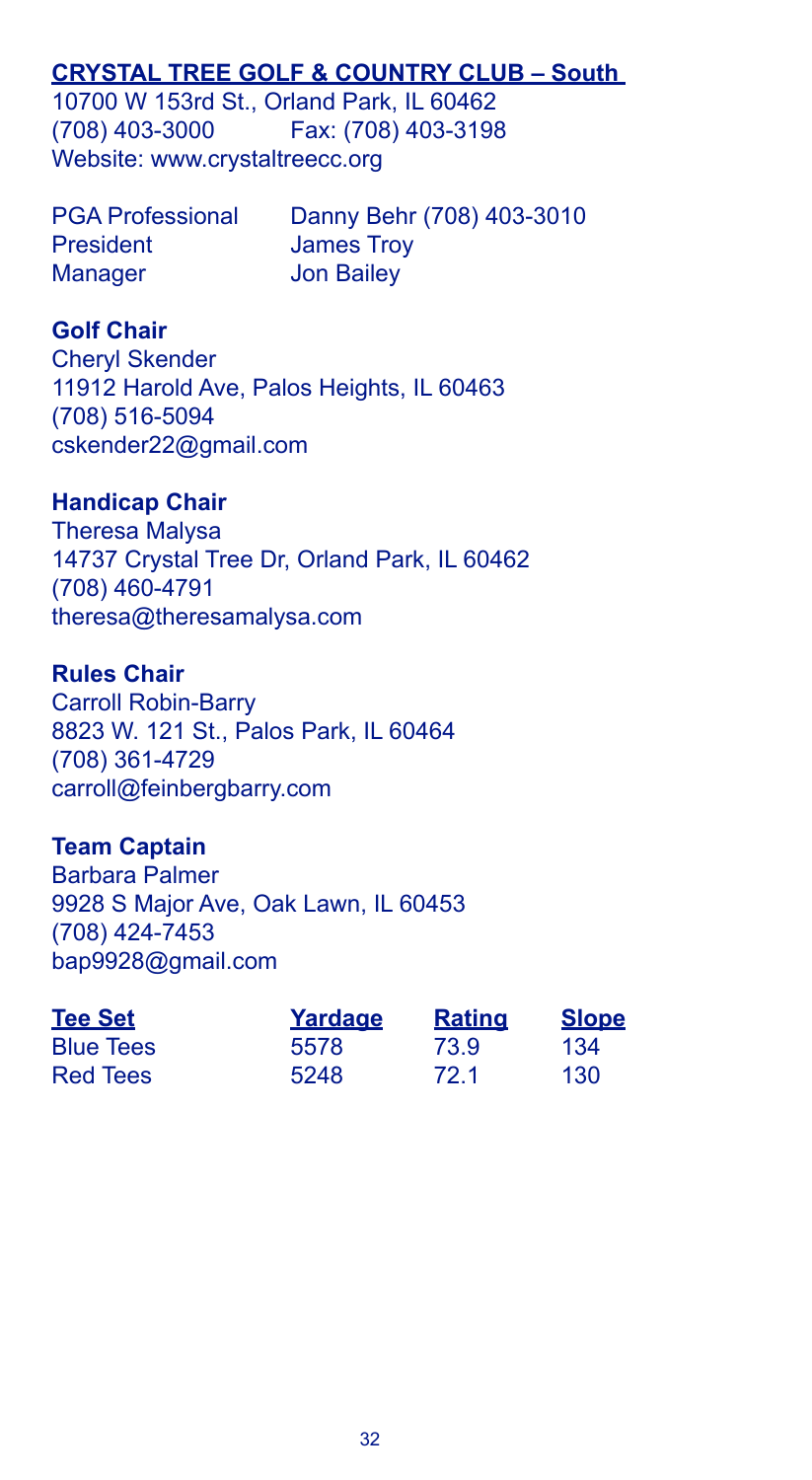# **EDGEWOOD VALLEY COUNTRY CLUB – South**

7500 South Willow Springs Rd., La Grange, IL 60525 (708) 246-2800 Fax: (708) 246-6713 Website: www.edgewoodvalleycc.com

PGA Professional Chuck Kletcke, Jr. (708) 246-5476 ckletcke@edgewoodvalleycc.com President John Kosky Manager **Carole White** 

# **Golf Chair**

Tracey Kosky 41 Thornhill Court, Burr Ridge, IL 60527 (708) 310-2750 tkosky@sbcglobal.net

# **Handicap Chair**

Suzanne Rose 7500 Willow Springs Rd., La Grange, IL 60525 suzannerose90@yahoo.com

# **Rules Chair**

Wendy Brewer 15635 Timber Lane, Libertyville, IL 60048 (708) 212-8633 wbrewer156@aol.com

# **Team Captain**

Leslie Spears 3837 Lawn Ave.,Western Spring IL 60558 (312) 953-5193 lac321@yahoo.com

| <b>Tee Set</b> | Yardage | <b>Rating</b> | <b>Slope</b> |
|----------------|---------|---------------|--------------|
| Green Tees     | 6147    | 76.6          | 133          |
| Gold Tees      | 5587    | 73.5          | 126          |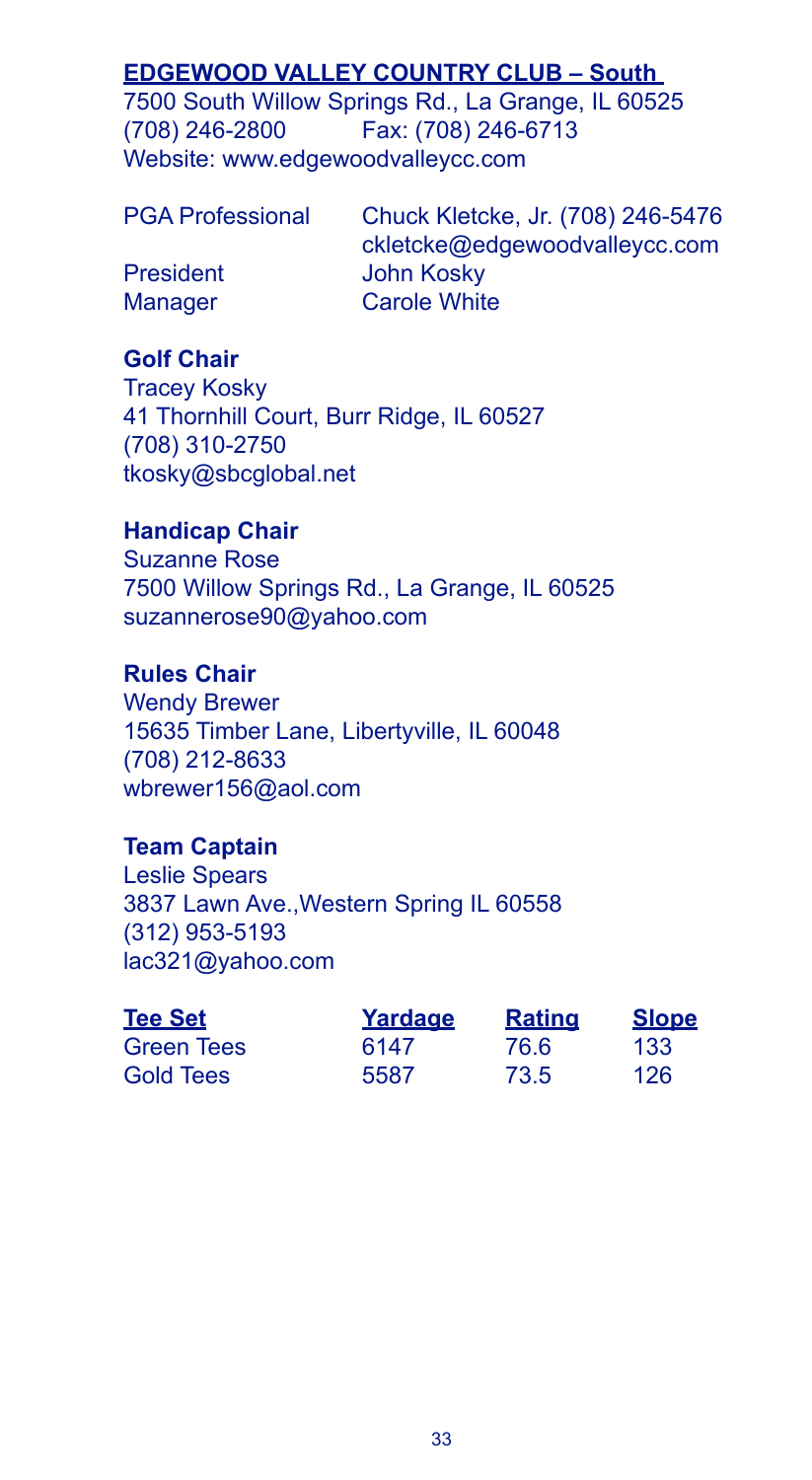# **ELGIN COUNTRY CLUB – West**

2575 Weld Rd., Elgin, IL 60124 (847) 741-1716 Fax: (847) 741-1736 Website: www.elgincc.com

| <b>PGA Professional</b> | Jonathan Duppler (847) 741-2707 |
|-------------------------|---------------------------------|
|                         | jduppler@elgincc.com            |
| <b>President</b>        | <b>Eric Fernandez</b>           |
| <b>Manager</b>          | Doug Stewart                    |

# **Golf Chair**

Sharon Grabek 1301 Keim Trail, St. Charles, IL 60174 (630) 220-3391 grabek6@aol.com

# **Handicap Chair**

Sharon Grabek 1301 Keim Trail, St. Charles, IL 60174 (630) 220-3391 grabek6@aol.com

#### **Rules Chair**

Mary Jo Sheehy 8n258 Brierwood Lane, Elgin, IL 60124 (847) 217-4910 mojoelgin@comcast.net

# **Team Captain**

Sharon Grabek 1301 Keim Trail, St. Charles, IL 60174 (630) 220-3391 grabek6@aol.com

| <b>Tee Set</b>     | Yardage | <b>Rating</b> | <b>Slope</b> |
|--------------------|---------|---------------|--------------|
| <b>Blue Tees</b>   | 6450    | 78.3          | 146          |
| <b>White Tees</b>  | 5965    | 75.3          | 142          |
| <b>CWDGA Event</b> | 5817    | 74.5          | 140          |
| <b>Hybrid Tees</b> | 5369    | 72.0          | 135          |
| <b>Red Tees</b>    | 5001    | 70.0          | 131          |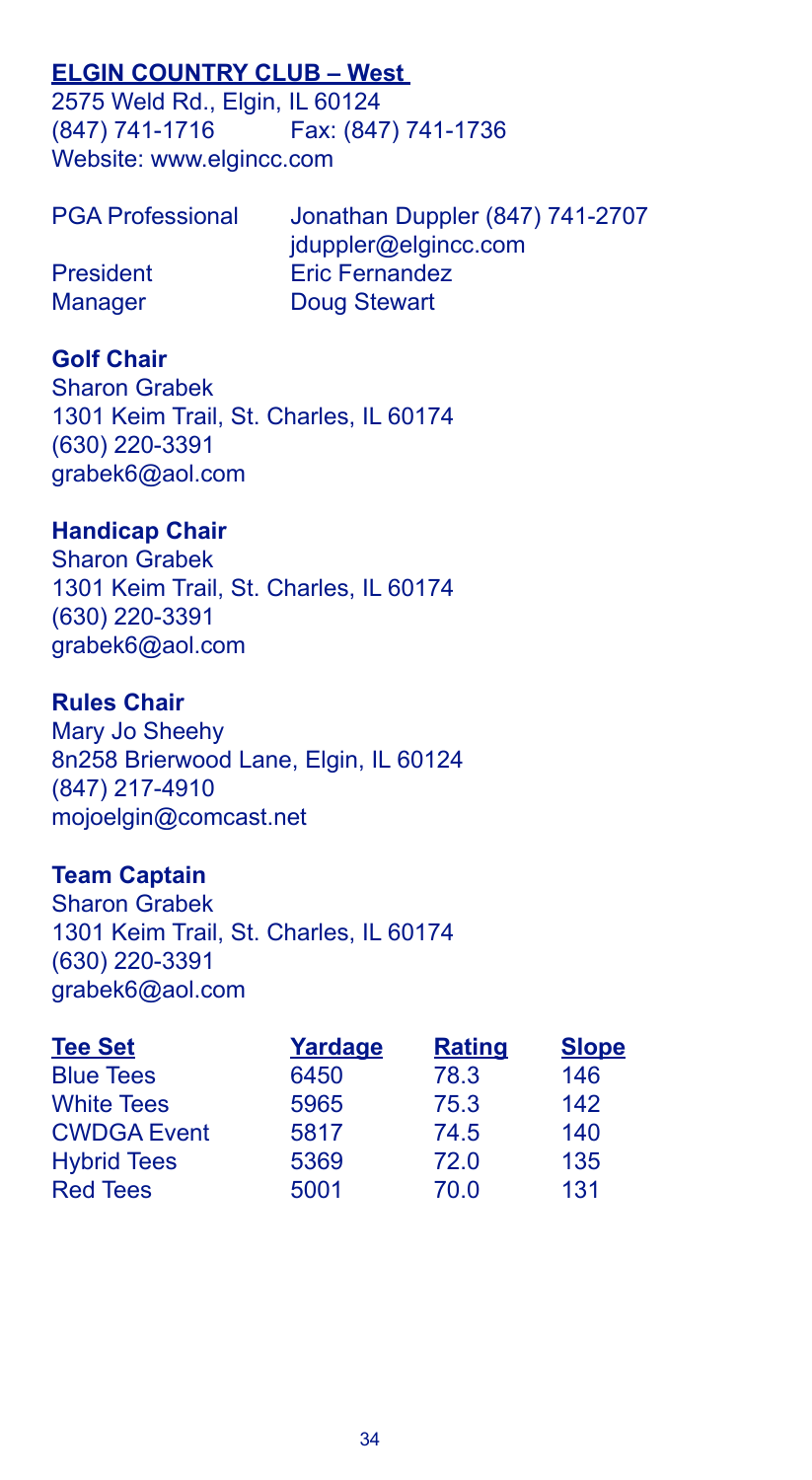# **EVANSTON GOLF CLUB – Central**

4401 W Dempster St., Skokie, IL 60076 (847) 676-0300 Fax: (847) 676-0372 Website: www.evanstongolfclub.org

PGA Professional Eric Barnes (847) 676-0343 eric.barney16@gmail.com President Christopher Novy Manager Bryan Polletta

# **Golf Chair**

Donna Brown 3108 Central St., Evanston, IL 60201 (847) 668-2036 djbrown1972@gmail.com

#### **Handicap Chair**

Nancy Hammond 737 Glendale Dr., Glenview, IL 60025 (847) 644-7927 marty2648@comcast.net

# **Rules Chair**

Melinda Kramer 1426 N. Mohawk St., Chicago, IL 60610 (312) 587-8608 melindakramer00@gmail.com

#### **Team Captain**

Kelly Epstein 500 Forest Ave., Wilmette, IL 60091 (847) 251-5681 epsteinkelly@gmail.com

| <b>Tee Set</b>    | Yardage | <b>Rating</b> | <b>Slope</b> |
|-------------------|---------|---------------|--------------|
| <b>Blue Tees</b>  | 6587    | 78.4          | 142          |
| <b>Green Tees</b> | 6269    | 76.6          | 138          |
| <b>White Tees</b> | 5530    | 72 4          | 129          |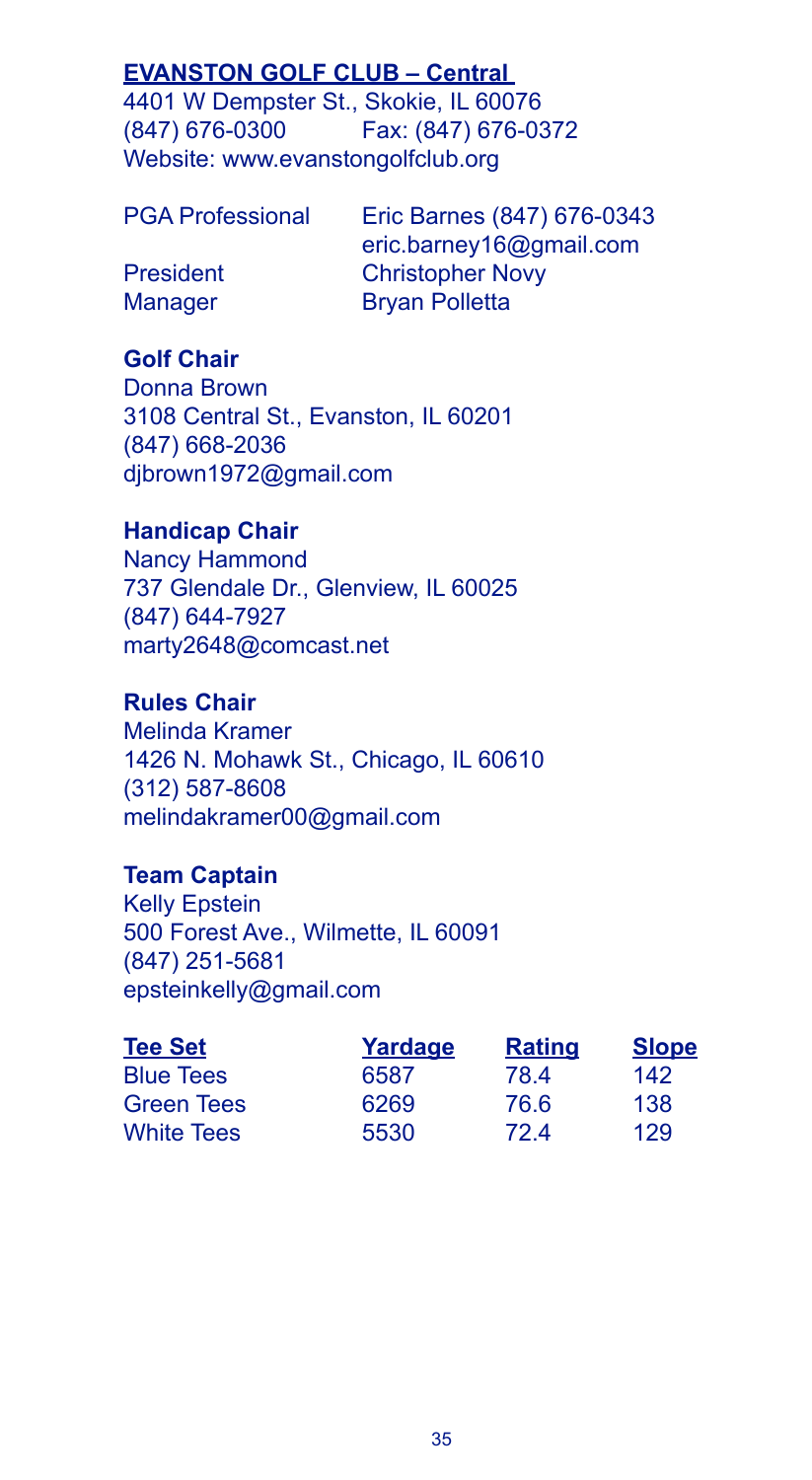# **EXMOOR COUNTRY CLUB – NE**

700 Vine Ave., Highland Park, IL 60035 (847) 432-3600 Fax: (847) 432-3661 Website: www.exmoorcountryclub.org

| <b>PGA Professional</b> | Dave Schmaltz (847) 432-1171    |
|-------------------------|---------------------------------|
|                         | dschmaltz@exmoorcountryclub.org |
| <b>President</b>        | Horace (Hob) Jordan, Jr.        |
| <b>Manager</b>          | <b>Alan Slatin</b>              |

### **Golf Chair**

Terry Newhouse 1196 N Greenbay Rd, Lake Forest, IL 60045 (847) 848-6619 terry.newhouse@gmail.com

#### **Handicap Chair** Pro-shop

# **Rules Chair**

Pro-shop

# **Team Captain**

Christine Dion 334 Ramsay Rd., Deerfield, IL 60015 (847) 902-9645 christineseltz77@msn.com

| Yardage | <b>Rating</b> | <b>Slope</b> |
|---------|---------------|--------------|
| 6376    | 76.9          | 143          |
| 6097    | 75.3          | 140          |
| 5714    | 73.1          | 135          |
| 5354    | 71.0          | 131          |
|         |               |              |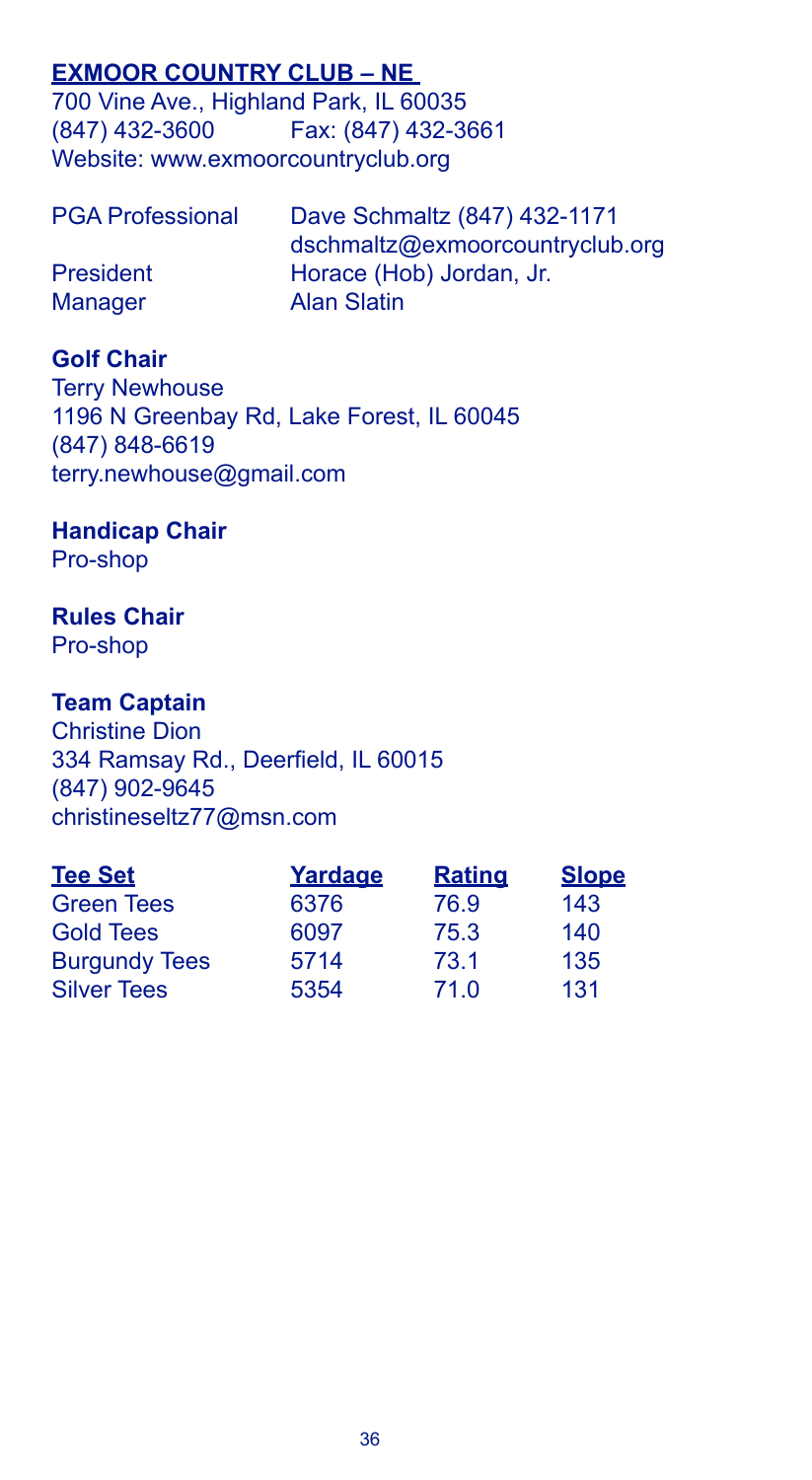# **FLOSSMOOR GOLF CLUB – South**

1441 S Western Ave., Flossmoor, IL 60422 (708) 798-4700 Fax: (708) 798-0310 Website: www.flossmoorcc.org

PGA Professional George Goich

gg3federal.gmail.com

President **Manager** 

# **Golf Chair**

Eileen Daw 17729 Gladville Ave, Homewood, IL 60430 (708) 609-6165 egd222@comcast.net

# **Handicap Chair**

Pat Shmalbruch 303 Columbine Dr. Clarendon Hills, IL 60514 pschmalbruch@gmail.com (630) 920-1866

# **Rules Chair**

Pat Shmalbruch 303 Columbine Dr. Clarendon Hills, IL 60514 pschmalbruch@gmail.com (630) 920-1866

# **Team Captain**

Rosemary Mayer 1316 Dartmouth Rd., Flossmoor, IL 60422 (708) 957-9520 goteeitup18@aol.com

| <b>Tee Set</b>    | Yardage | <b>Rating</b> | <b>Slope</b> |
|-------------------|---------|---------------|--------------|
| <b>Blue Tees</b>  | 6764    | 80.0          | 148          |
| <b>White Tees</b> | 6437    | 78.2          | 144          |
| <b>Gold Tees</b>  | 6112    | 76.4          | 140          |
| <b>Red Tees</b>   | 5503    | 73.0          | 133          |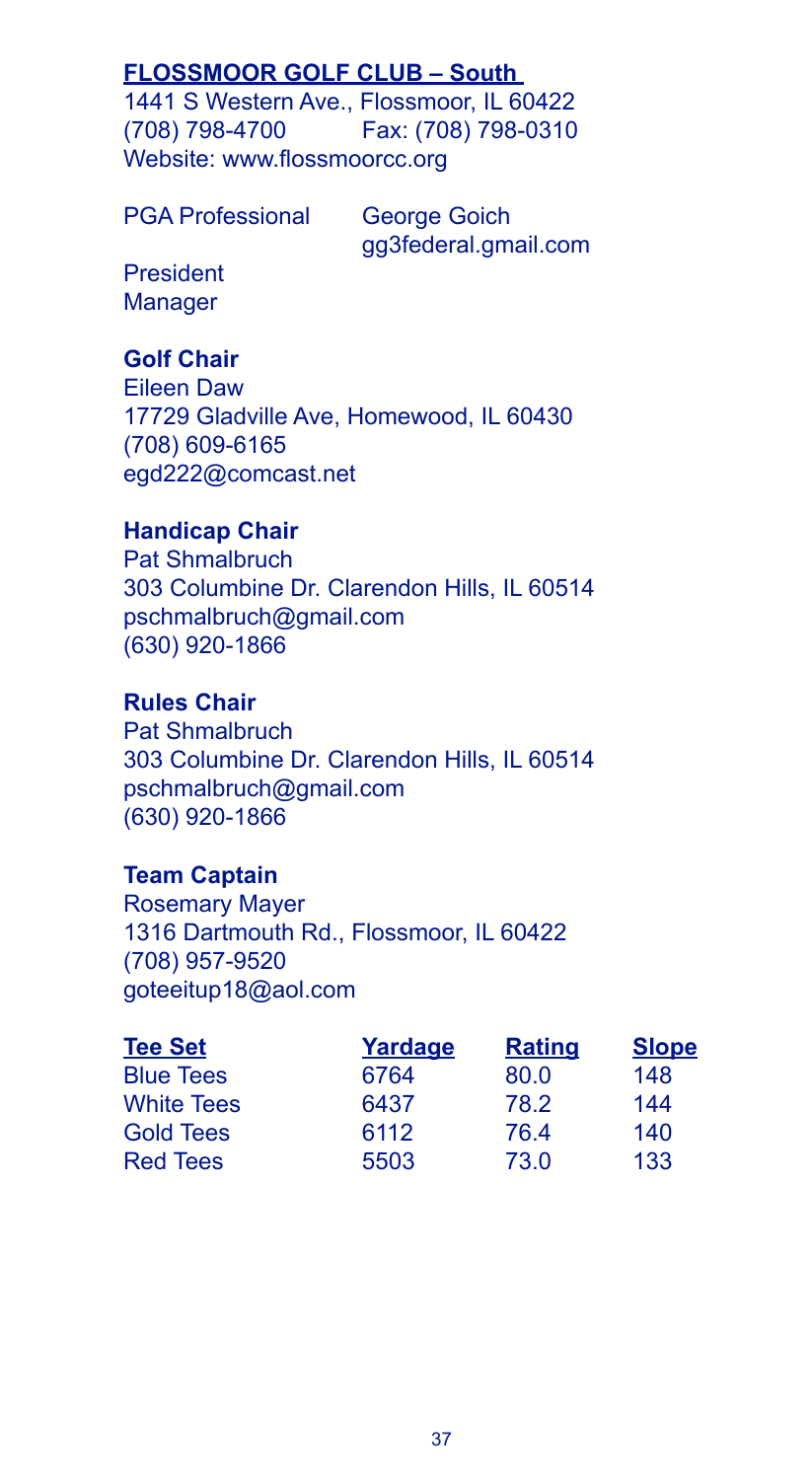# **GENEVA NATIONAL GOLF CLUB – NW**

1221 Geneva National Ave. South, Lake Geneva, WI 53147 (262) 245-7000 Fax: (262) 245-7054 Website: www.genevanationalresort.com

| <b>PGA Professional</b> | Charlie Brown (262) 245-7012 |
|-------------------------|------------------------------|
|                         | cbrown@gnresort.com          |
| President               |                              |
| Manager                 | <b>Glen Murray</b>           |

# **Golf Chair**

Amy Wann 1582 Royal St. George Place, Lake Geneva, WI 53147 (919) 621-1293 amy1@wi.rr.com

# **Handicap Chair**

Renee Case 501 N. Clinton St., #3203 Chicago, IL 60654 (312) 961-2714 renee@reneecase.com

# **Rules Chair**

# **Team Captain**

Holly Mayfield 1684 Cottage Drive, Lake Geneva, WI 53147 (847) 910-4266 mayfieldfamily3@comcast.net

| <b>Tee Set</b>   | Yardage | <b>Rating</b> | <b>Slope</b> |
|------------------|---------|---------------|--------------|
| Palmer           |         |               |              |
| <b>Gray Tees</b> | 5301    | 70.8          | 127          |
| <b>Red Tees</b>  | 4892    | 68.5          | 122          |
| <b>Player</b>    |         |               |              |
| <b>Gray Tees</b> | 5473    | 72.0          | 128          |
| <b>Red Tees</b>  | 4823    | 68.4          | 120          |
| <b>Trevino</b>   |         |               |              |
| <b>Gray Tees</b> | 5628    | 72.7          | 129          |
| <b>Red Tees</b>  | 5261    | 70.2          | 124          |
|                  |         |               |              |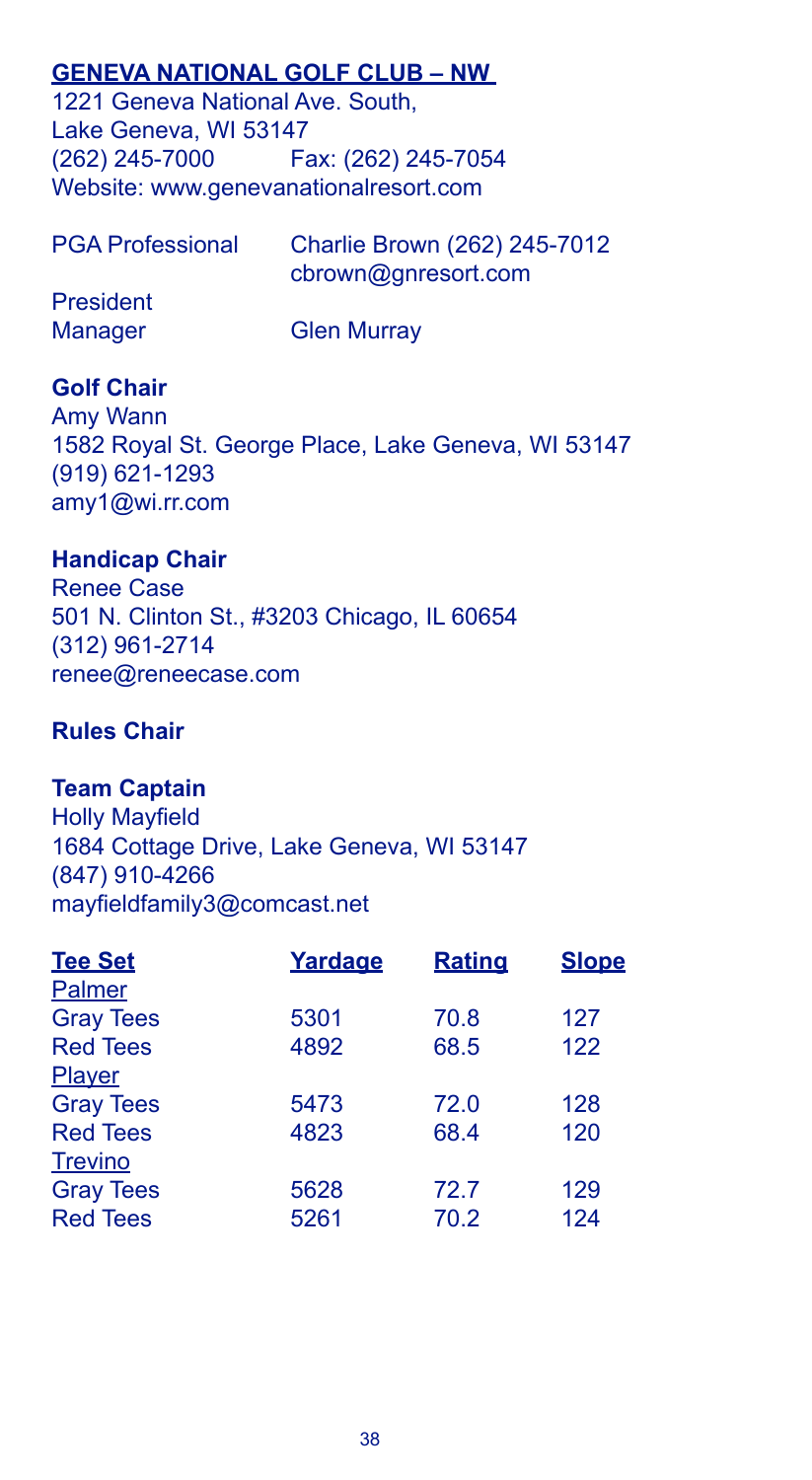# **GLEN OAK COUNTRY CLUB – West**

21W451 Hill Ave, Glen Ellyn, IL 60137 (630) 469-5600 Fax: (630) 469-8585 Website: www.glenoakcountryclub.org

Danny Mulhearn (630) 469-5693 dmulhearn@glenoakcountryclub.org President Jeffrey Barrett Manager Jim Cardamone

# **Golf Chair**

Amy Heinz 408 W. Seminary Ave., Wheaton IL 60187 (312) 823-3700 amyheinz@gmail.com

# **Handicap Chair**

Jennifer Wild 215 Exmoor Ave., Glen Ellyn, IL 60137 (630) 251-1886 jenniferwild@me.com

# **Rules Chair**

Barbara Iverson 677 Riford Rd., Glen Ellyn, IL 60137 (630) 347-2206 biverson05@gmail.com

# **Team Captain**

Jennifer Reese 435 Lowell Ave., Glen Ellyn, IL 60137 (630) 244-0361 jpreese127@sbcglobal.net

| <b>Tee Set</b>         | Yardage | <b>Rating</b> | <b>Slope</b> |
|------------------------|---------|---------------|--------------|
| <b>Gentlemens Tees</b> | 6067    | 75.6          | 136          |
| <b>Silver Tees</b>     | 5858    | 74.5          | 134          |
| <b>Red Tees</b>        | 5589    | 72.9          | 131          |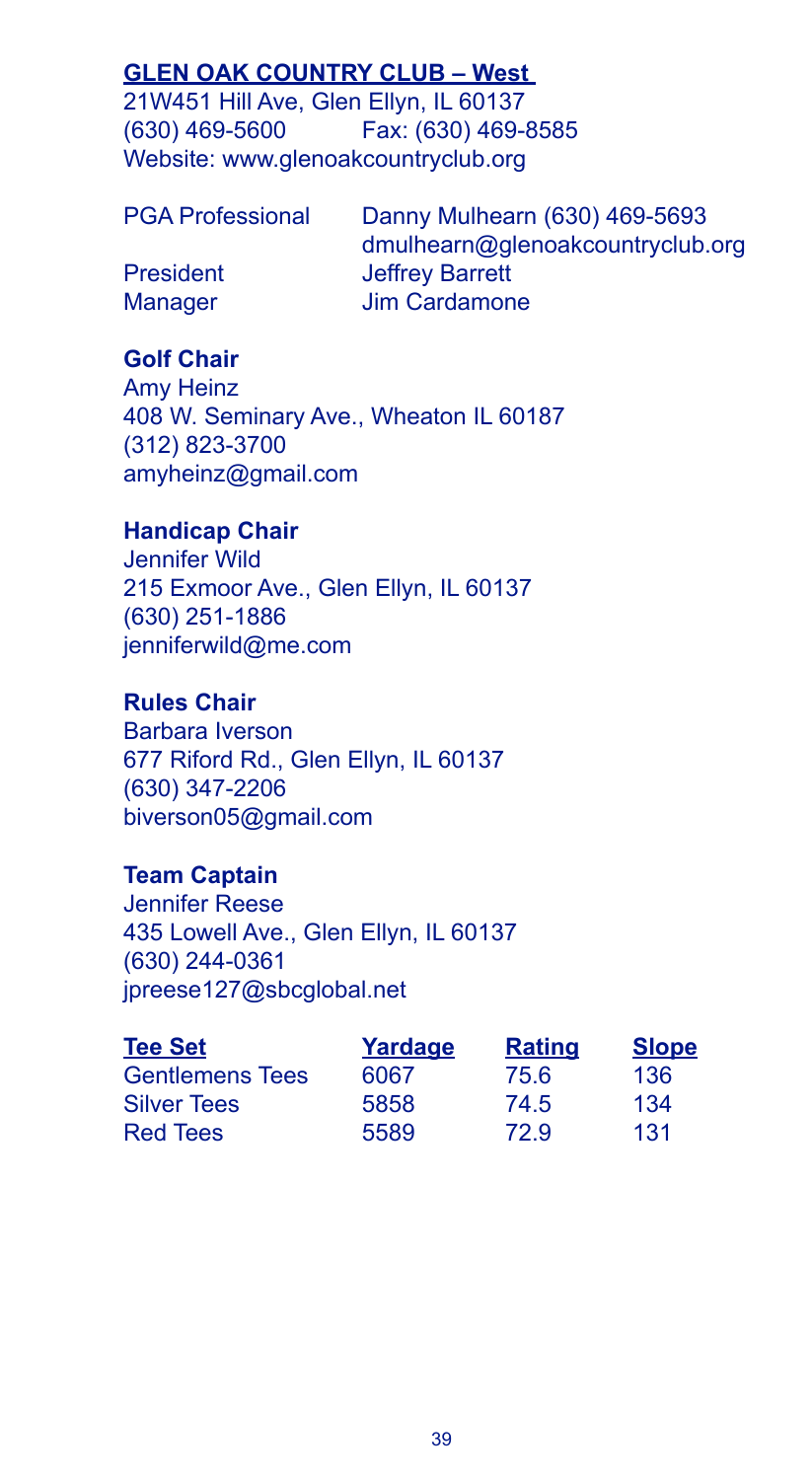# **GLEN VIEW CLUB – Central**

100 Golf Rd., PO Box 309, Golf, IL 60029 (847) 729-6500 Fax: (847) 998-6490 Website: www.glenviewclub.com

| <b>PGA Professional</b> | Kyle Bauer (847) 729-3611 |
|-------------------------|---------------------------|
|                         | kyle@glenviewclub.com     |
| President               | <b>Scott Buhl</b>         |
| Manager                 | Mark Moon                 |

# **Golf Co-Chair**

Kathleen Klaeser 999 Woodland Dr., Glenview, IL 60025 (312) 925-0037 klaeser.kathleen@gmail.com

#### **Golf Co-Chair**

Amy Seaman 1315 Asbury Ave., Winnetka, IL 60093 (312) 848-5622 seaman65@comcast.net

#### **Handicap Chair**

### **Rules Chair**

#### **Team Captain**

Nicki Hines 6 N. Michigan Ave., Chicago, IL 60602 (630) 640-5552 niki.hines@live.com

| <b>Tee Set</b>    | Yardage | <b>Rating</b> | <b>Slope</b> |
|-------------------|---------|---------------|--------------|
| <b>Laigh Tees</b> | 5902    | 74.8          | 134          |
| Laigh/Glen Tees   | 5691    | 73.6          | 131          |
| <b>Glen Tees</b>  | 5427    | 72.2          | 128          |
| <b>Club Tees</b>  | 5162    | 70.6          | 125          |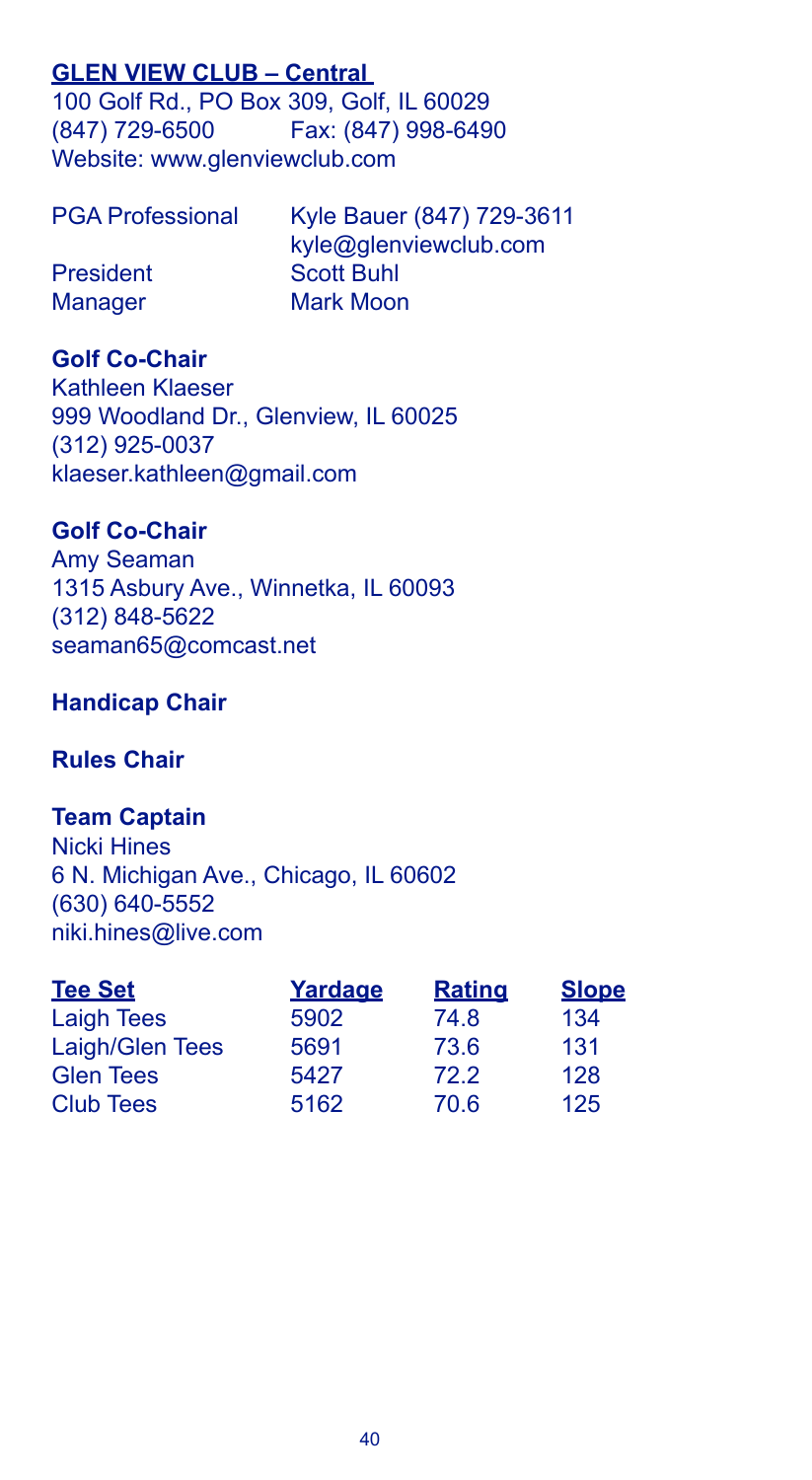# **THE GROVE COUNTRY CLUB – NW**

3217 RFD, Long Grove, IL 60047 (847) 550-1024 Fax: (847) 540-1089 Website: www.thegrovecc.com

| <b>PGA Professional</b> | Scott Beaugureau (847) 550-1024 |
|-------------------------|---------------------------------|
|                         | sbeaugureau@thegrovecc.com      |
| <b>President</b>        |                                 |
| Manager                 | <b>Jake Rieger</b>              |

# **Golf Chair**

Marla White 23745 N. Sanctuary Club, Kildeer IL 60047 (847) 274-3558 marlawhite23@gmail.com

# **Handicap Chair**

Tami Lasco 1700 N. Clarence, Arlington Heights, IL 60004 (847) 514-4129 tlasco@georgianut.com

# **Rules Chair**

Gayle Landyut 4130 Terramere, Arlington Heights, IL 60004 (847) 341-4292 glanduyt1@gmail.com

#### **Team Captain**

Marla White 23745 N. Sanctuary Club, Kildeer, IL 60047 (847) 274-3558 marlawhite23@gmail.com

| <b>Tee Set</b>   | Yardage | <b>Rating</b> | <b>Slope</b> |
|------------------|---------|---------------|--------------|
| Silver/Gold Tees | 5994    | 75.1          | 136          |
| Gold Tees        | 5639    | 73.1          | 132          |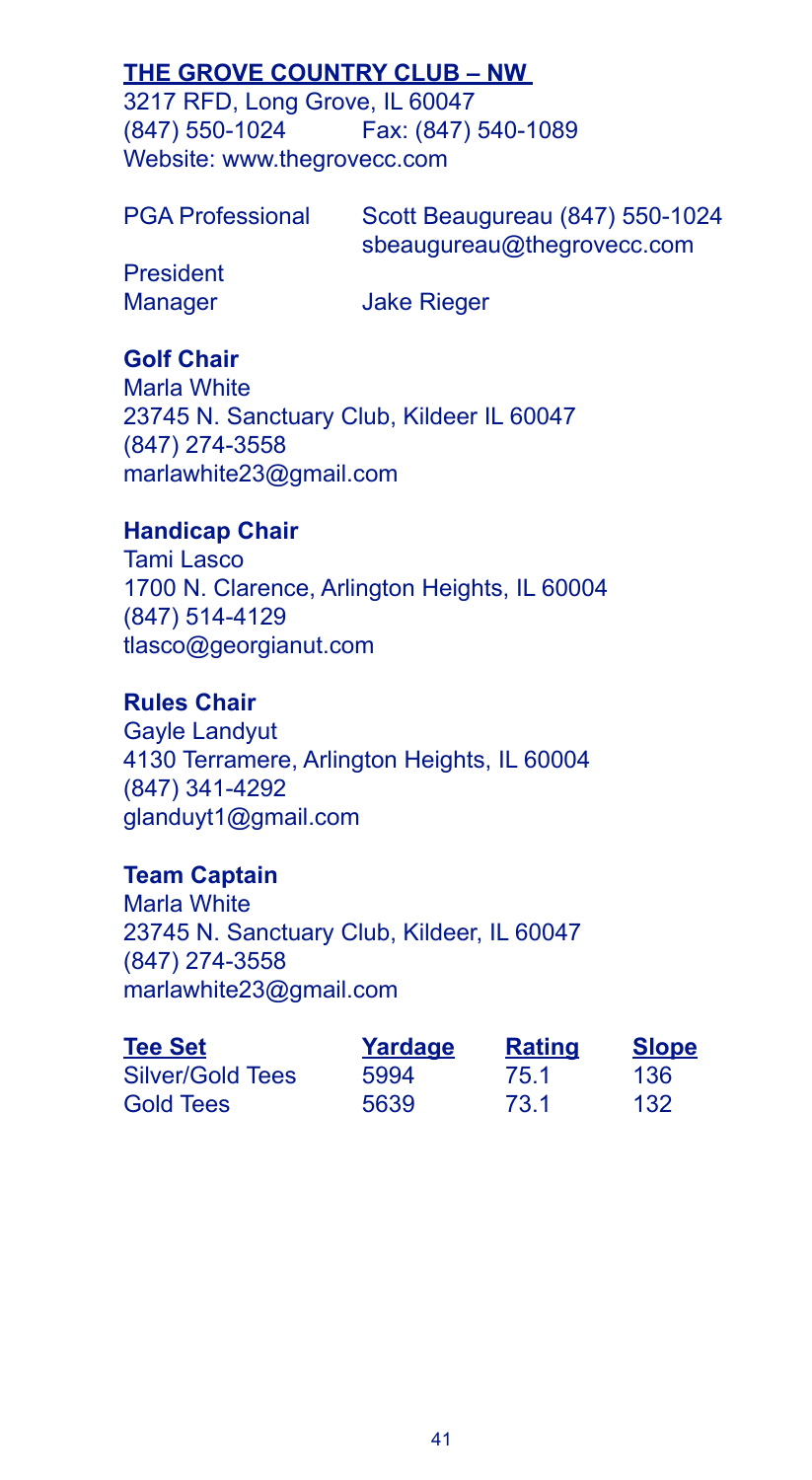# **THE HAWK COUNTRY CLUB – West**

**(Formally Royal Hawk)** 5N748 Burr Rd., St. Charles, IL 60175 (630) 318-0459 Fax: (630) 584-8316 Website: www.thehawkcc.com

| <b>PGA Professional</b> | Brian Carroll (815) 481-6971   |
|-------------------------|--------------------------------|
|                         | bcarroll@oliphantcompanies.com |
| <b>President</b>        | <b>John Weiss</b>              |
| <b>Manager</b>          | <b>Brian Carroll</b>           |

# **Golf Chair**

Christie Slack 4005 Meadow Dr., St. Charles, IL 60175 (630) 659-5732 christieslack@att.net

# **Handicap Chair**

Kim Davison 741 Kateland Way, South Elgin, IL 60177 (847) 830-5104 kimdavison@earthlink.net

#### **Rules Chair**

Gretchen Carlson P.O. Box 830, Wayne, IL 60184 (630) 244-4246 kkcmd@sbcglobal.net

#### **Team Captain**

Christie Slack 4005 Meadow Dr., St. Charles, IL 60175 (630) 659-5732 christieslack@att.net

| <b>Tee Set</b>   | Yardage | <b>Rating</b> | <b>Slope</b> |
|------------------|---------|---------------|--------------|
| <b>Gold Tees</b> | 5068    | 70.3          | 12           |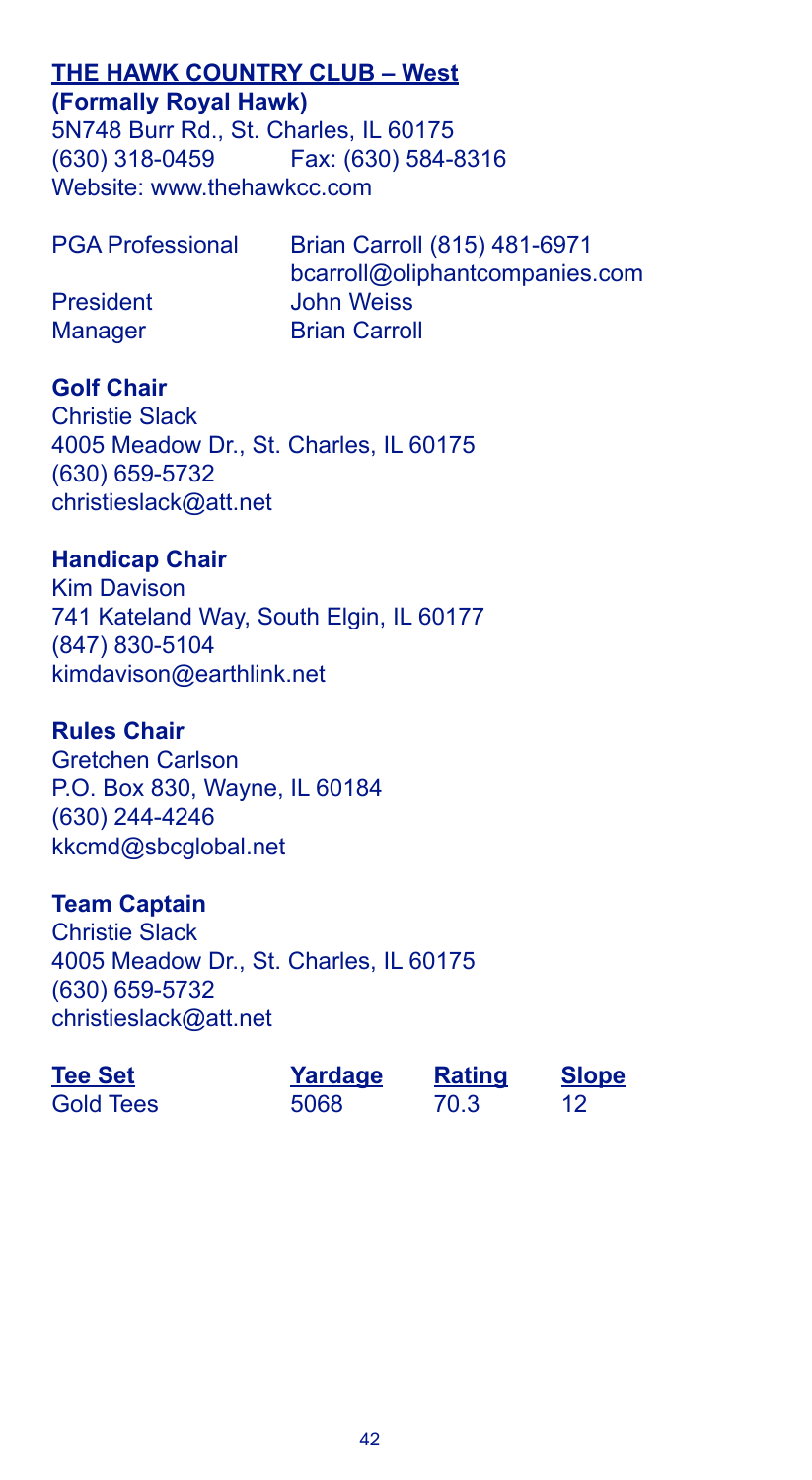# **HAWTHORN WOODS COUNTRY CLUB – NW**

1 Tournament Dr. North, Hawthorn Woods, IL 60047 (847) 847-3250 Fax: (847) 550-1352 Website: www.hwccgolf.com

| <b>PGA Professional</b> | Gregg Roberts (847) 847-3259<br>groberts@hwccgolf.com |
|-------------------------|-------------------------------------------------------|
| President               |                                                       |
| <b>Manager</b>          | <b>Joe Titus</b>                                      |

**Golf Chair**

Sharon Aspinall 3 Shoreacres Dr., Hawthorn Woods, IL 60047 (847) 525-1653 sharon.e.aspinall@gmail.com

# **Handicap Chair**

# **Rules Chair**

# **Team Captain**

Liz Dasso 12 Summerset Hills Court, Hawthorn Woods, IL 60047 (630) 667-3854 elizabethdasso@gmail.com

| <b>Tee Set</b>      | Yardage | <b>Rating</b> | <b>Slope</b> |
|---------------------|---------|---------------|--------------|
| <b>White Tees</b>   | 6011    | 75.3          | 141          |
| <b>Gold Tees</b>    | 5234    | 71.0          | 132          |
| <b>Forward Tees</b> | 4961    | 69.5          | 128          |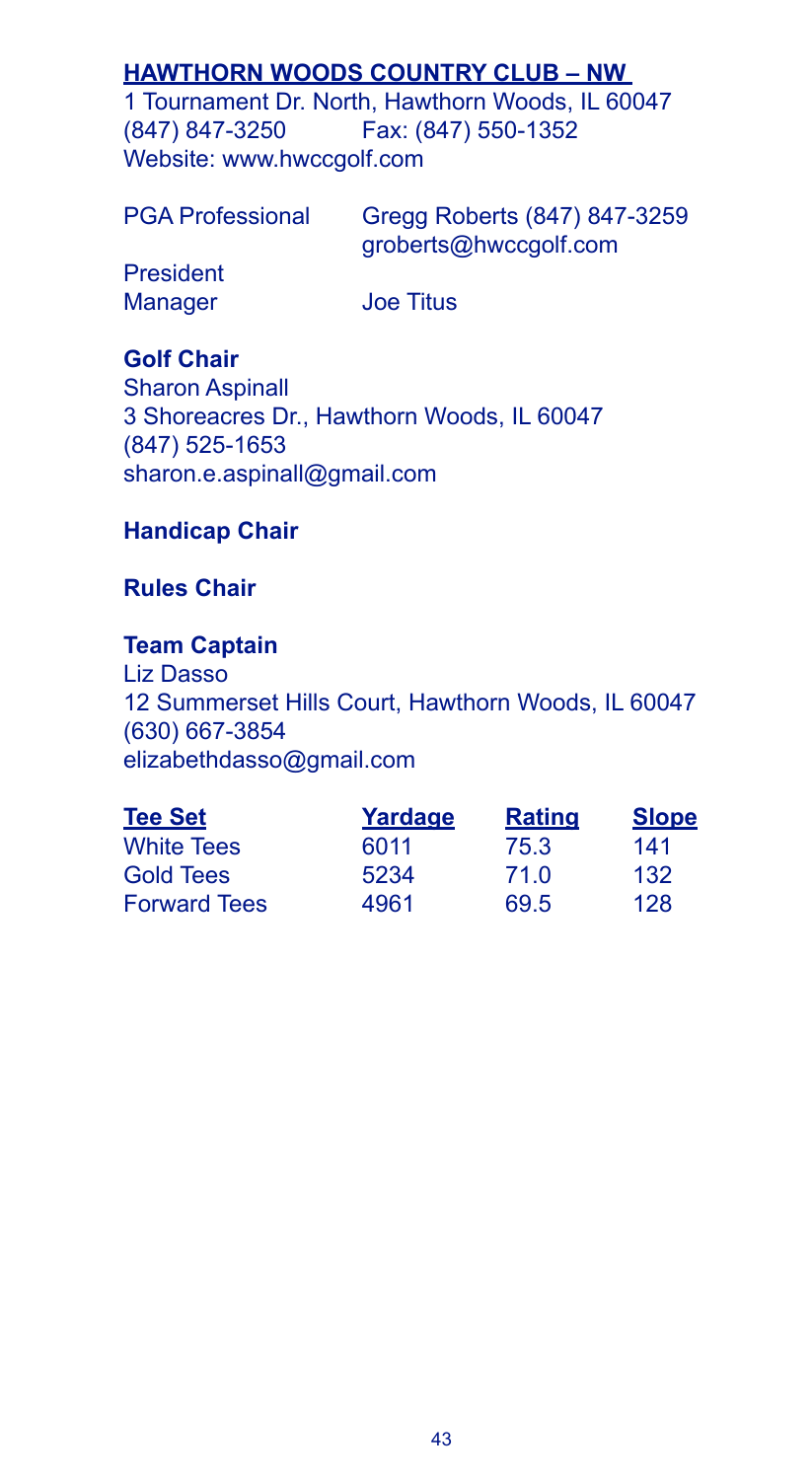# **HINSDALE GOLF CLUB – Central**

140 Chicago Ave., Clarendon Hills, IL 60514 (630) 986-5330 Fax: (630) 986-5360 Website: www.hinsdalegolfclub.org

| <b>PGA Professional</b> | Matt Slowinski (630) 986-5339 |
|-------------------------|-------------------------------|
|                         | matts@hinsdalegolfclub.org    |
| President               | John Pierce                   |
| <b>Manager</b>          | Mark Jablonski                |

#### **Golf Chair**

Alison Pollitt 5547 S. Monroe St., Hinsdale, IL 60521 (630) 452-4459 alisonpollitt@comcast.net

### **Handicap Chair**

Eileen Seyfarth 202 Burr Ridge Club Dr., Burr Ridge, IL 60527 (630) 561-1915 erseyfarth@gmail.com

#### **Rules Chair**

Eileen Seyfarth 202 Burr Ridge Club Dr., Burr Ridge, IL 60527 (630) 561-1915 erseyfarth@gmail.com

# **Team Captain**

Mary Worthington 444 Briargate Terrace, Hinsdale, IL 60521 (630) 986-0356 mworthington30@comcast.net

| <b>Tee Set</b>        | Yardage | <b>Rating</b> | <b>Slope</b> |
|-----------------------|---------|---------------|--------------|
| <b>White Tees</b>     | 5613    | 73.1          | 133          |
| <b>White/Red Tees</b> | 5346    | 71.6          | 130          |
| <b>Red Tees</b>       | 5158    | 70.5          | 128          |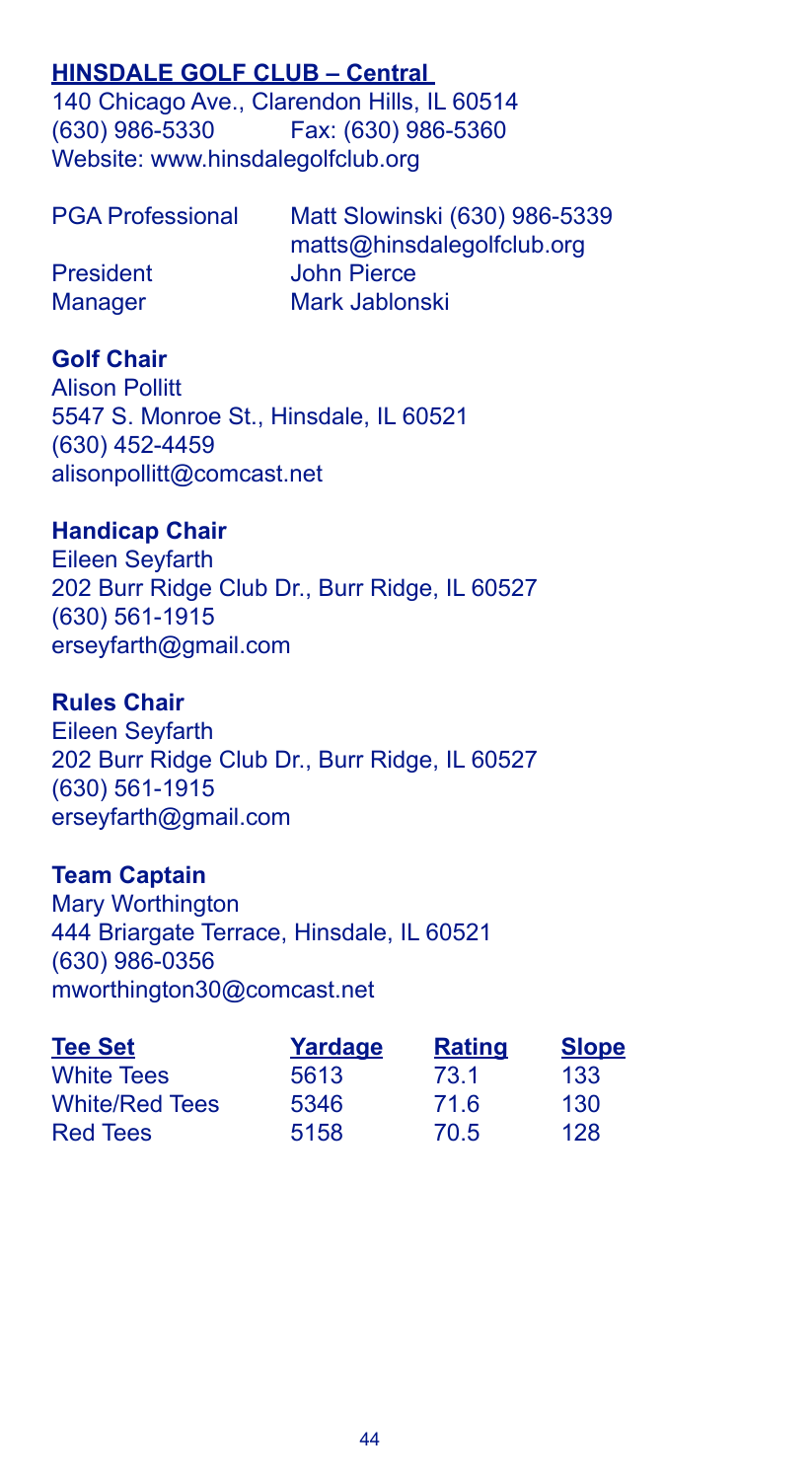# **IDLEWILD COUNTRY CLUB – South**

19201 Dixie Highway, PO Box 285, Flossmoor, IL 60422 (708) 798-0514 Fax: (708) 798-6664 Website: www.idlewildcc.net

| <b>PGA Professional</b> | Joel Voss (708) 798-7098 |
|-------------------------|--------------------------|
|                         | joelvoss@idlewild.com    |
| <b>President</b>        | John Jacoby              |
| <b>Manager</b>          | <b>Peter Corydon</b>     |
|                         |                          |

#### **Golf Chair**

Susan Klopack 15639 Twin Lakes Dr., Homer Glen, IL 60491 (708) 807-7307 susanklopack@gmail.com

# **Handicap Chair**

Susan Harris 900 N. Lake Shore Dr. #2608, Chicago, IL 60611 (630) 564-8217 slhpar72@yahoo.com

# **Rules Chair**

Joan Conway 360 W. Erie St., Apt. 8A Chicago, IL 60654 (312) 337-0746 joan\_c@finnandconway.com

# **Team Captain**

Susan Harris 900 N. Lake Shore Dr. #2608, Chicago, IL 60611 (630) 564-8217 slhpar72@yahoo.com

| <b>Tee Set</b>      | Yardage | <b>Rating</b> | <b>Slope</b> |
|---------------------|---------|---------------|--------------|
| <b>Black Tees</b>   | 6394    | 77.5          | 142          |
| <b>Silver Tees</b>  | 5828    | 74.4          | 135          |
| <b>White Tees</b>   | 5732    | 73.9          | 134          |
| <b>White/Bronze</b> | 5101    | 70.4          | 127          |
| <b>Bronze Tees</b>  | 4508    | 67.1          | 120          |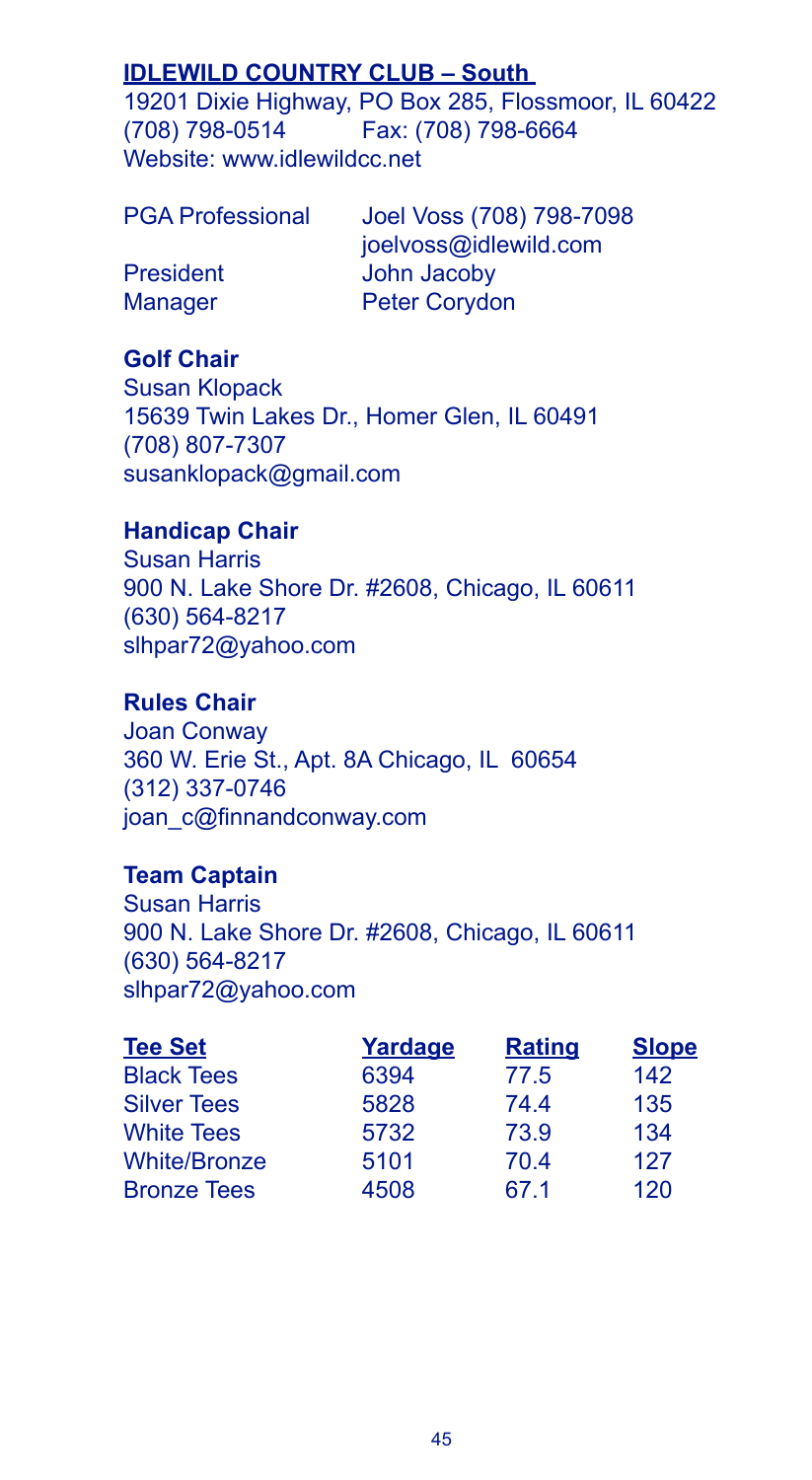# **INDIAN HILL CLUB – NE**

1 Indian Hill Rd., Winnetka, IL 60093 (847) 251-1711 Fax: (847) 251-4617 Website: www.indianhillclub.org

| <b>PGA Professional</b> | Wilbur Warren (847) 251-4585 |
|-------------------------|------------------------------|
|                         | wwarren@indianhillclub.org   |
| President               | James T. Glerum, Jr.         |
| <b>Manager</b>          | <b>Jeff Belting</b>          |

#### **Golf Chair**

Diane Golan 260 Locust Rd., Winnetka, IL 60093 (847) 924-9282 golandiane@gmail.com

#### **Handicap Chair**

Mindy Munson 2550 N Lakeview Ave Unit S2302, Chicago, IL 60614 n/a minjimlib@gmail.com

#### **Rules Chair**

Cece Durbin 815 Ash St., Winnetka, IL 60093 (847) 446-9109 cecedurbin@aol.com

# **Team Captain**

Katie Nigro 509 Elder Lane, Winnetka, IL 60093 (312) 863-1334 katienigro@yahoo.com

| <b>Tee Set</b>    | Yardage | <b>Rating</b> | <b>Slope</b> |
|-------------------|---------|---------------|--------------|
| <b>White Tees</b> | 5778    | 74.0          | 135          |
| Red Tees          | 5385    | 71.8          | 130          |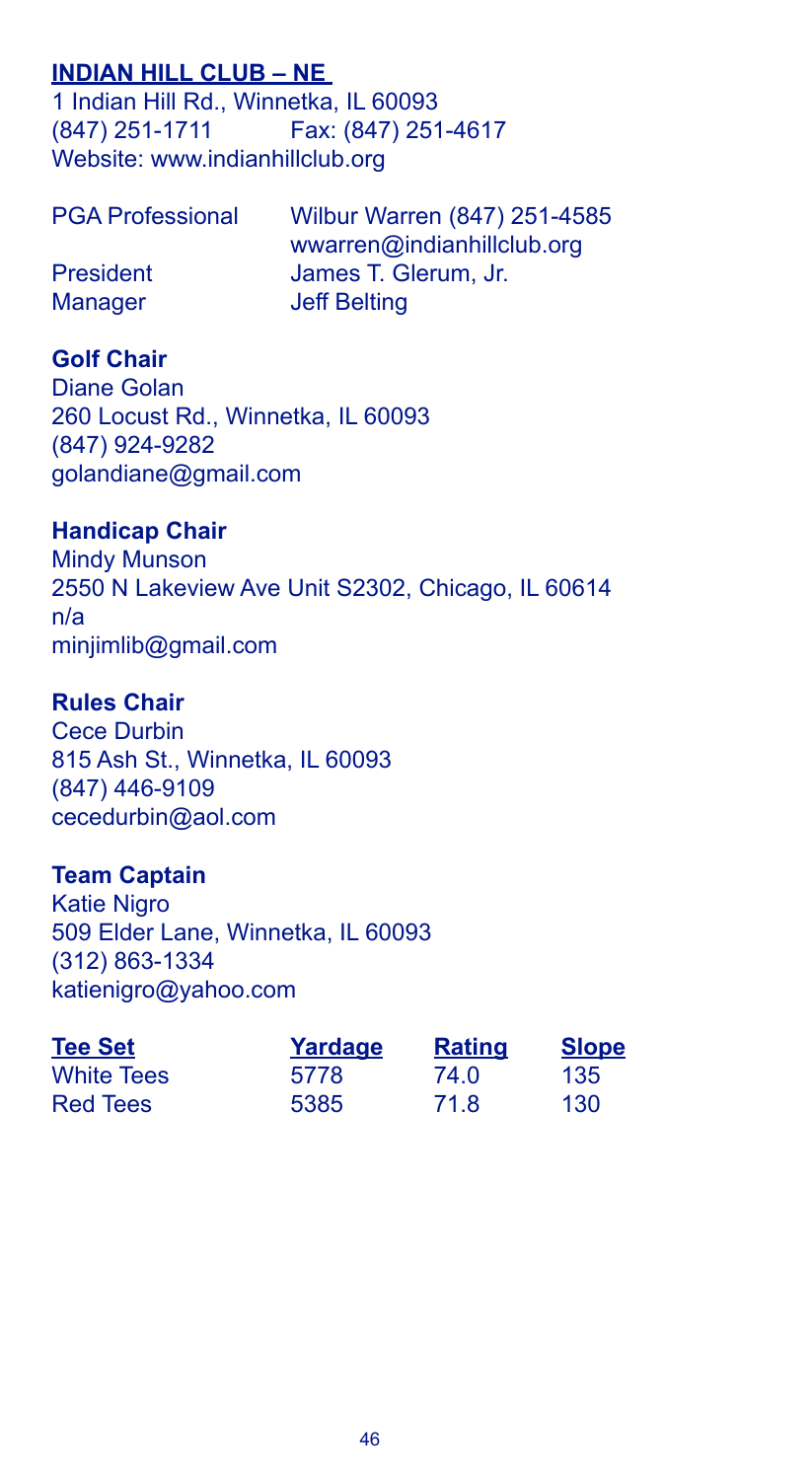# **INNSBROOK COUNTRY CLUB – South**

6701 Taft St., Merrillville, IN 46410 (219) 980-9060 Fax: (219) 980-9182 Website: www.innsbrookcc.com

PGA Professional Jim Formas (219) 980-9143 jformas@pga.com

President **Manager** 

# **Golf Chair**

Terri Bardeson 61 Ogden Rd., Ogden Dunes, IN 46368 (219) 742-2189 bardesono@gmail.com

# **Handicap Chair**

Susan Grubnich 770 Morningside Court, Crown Point, IL 46307 (219) 663-1558 susgrubnich1@gmail.com

# **Rules Chair**

Marge Kerr 632 Brookside Dr., Crown Point, IN 46307 (219) 776-1563 margekerr@att.net

# **Team Captain**

Marcia Rigg 9 Locust Rd., Ogden Dunes, IN 46368 (219) 730-4487 marciarigg@comcast.net

| <b>Tee Set</b>    | Yardage | <b>Rating</b> | <b>Slope</b> |
|-------------------|---------|---------------|--------------|
| <b>White Tees</b> | 5961    | 74.5          | 134          |
| Red Tees          | 5089    | 69.7          | 124          |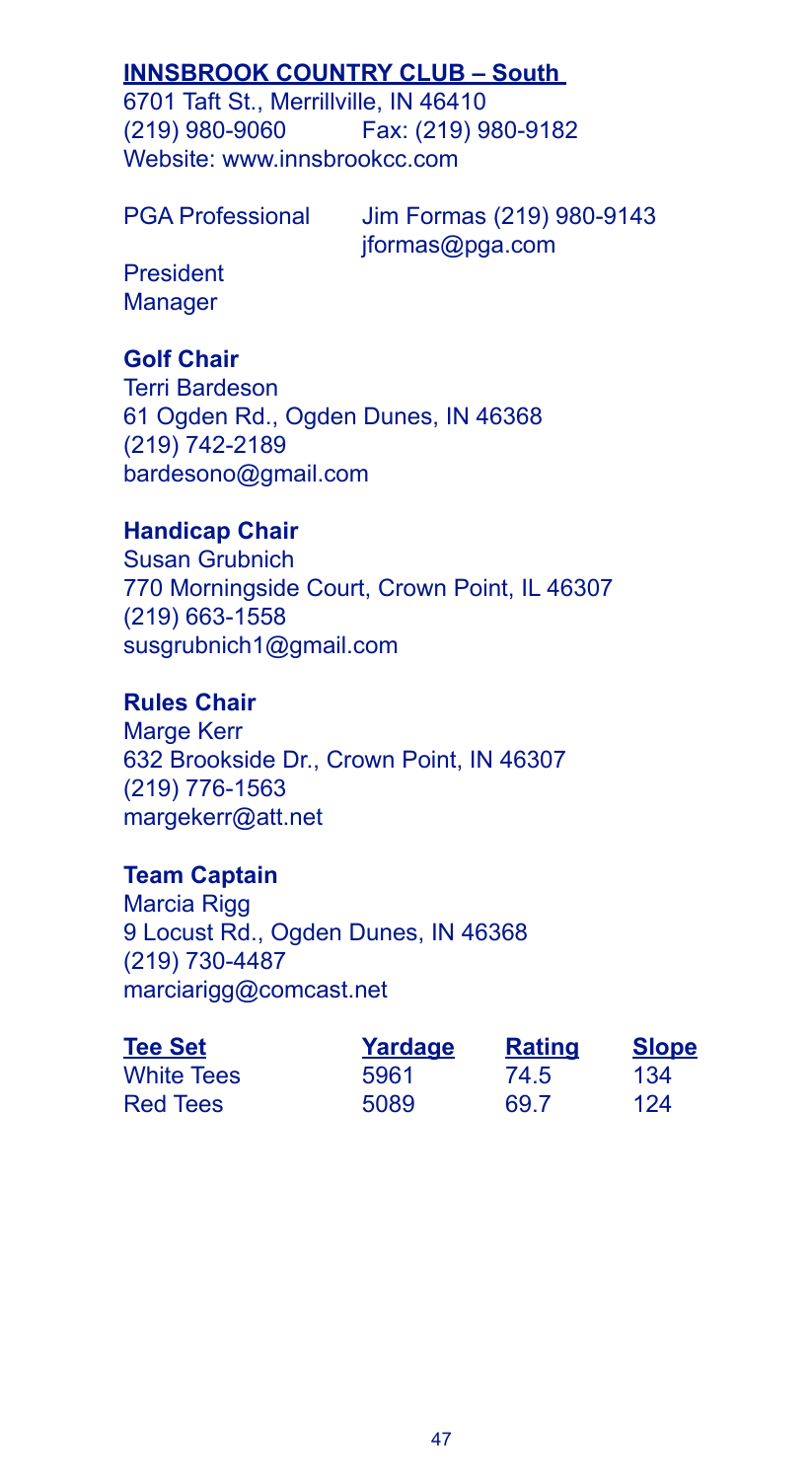# **INVERNESS GOLF CLUB – Central**

102 North Roselle Rd., Inverness, IL 60067 (847) 358-2340 Fax: (847) 358-0092 Website: www.invernessgolfclub.org

| <b>PGA Professional</b> | Josh Pius (847) 359-0244 |
|-------------------------|--------------------------|
|                         | jpius@igc-il.org         |
| <b>President</b>        | <b>Kerry Lavelle</b>     |
| Manager                 | <b>Bill Skelnik</b>      |

# **Golf Chair**

Donna Brand 1820 Banbury Rd., Inverness, IL 60067 (847) 502-6105 donnabrand@comcast.net

#### **Handicap Chair**

Terry Groot 1612 Clover Dr., Inverness, IL 60067 (847) 951-1538 tbgroot@yahoo.com

#### **Rules Chair**

Laura Johnson 674 Tyne Court, Inverness, IL 60067 (847) 502-6105 ljohnson521@comcast.net

#### **Team Captain**

Terry Groot 1612 Clover Dr., Inverness, IL 60067 (847) 951-1538 tbgroot@yahoo.com

| <b>Tee Set</b>      | Yardage | <b>Rating</b> | <b>Slope</b> |
|---------------------|---------|---------------|--------------|
| Intermediate Tees   | 6227    | 76.7          | 137          |
| Mens Forward        | 5724    | 73.9          | 131          |
| <b>Forward Tees</b> | 5526    | 72.8          | 129          |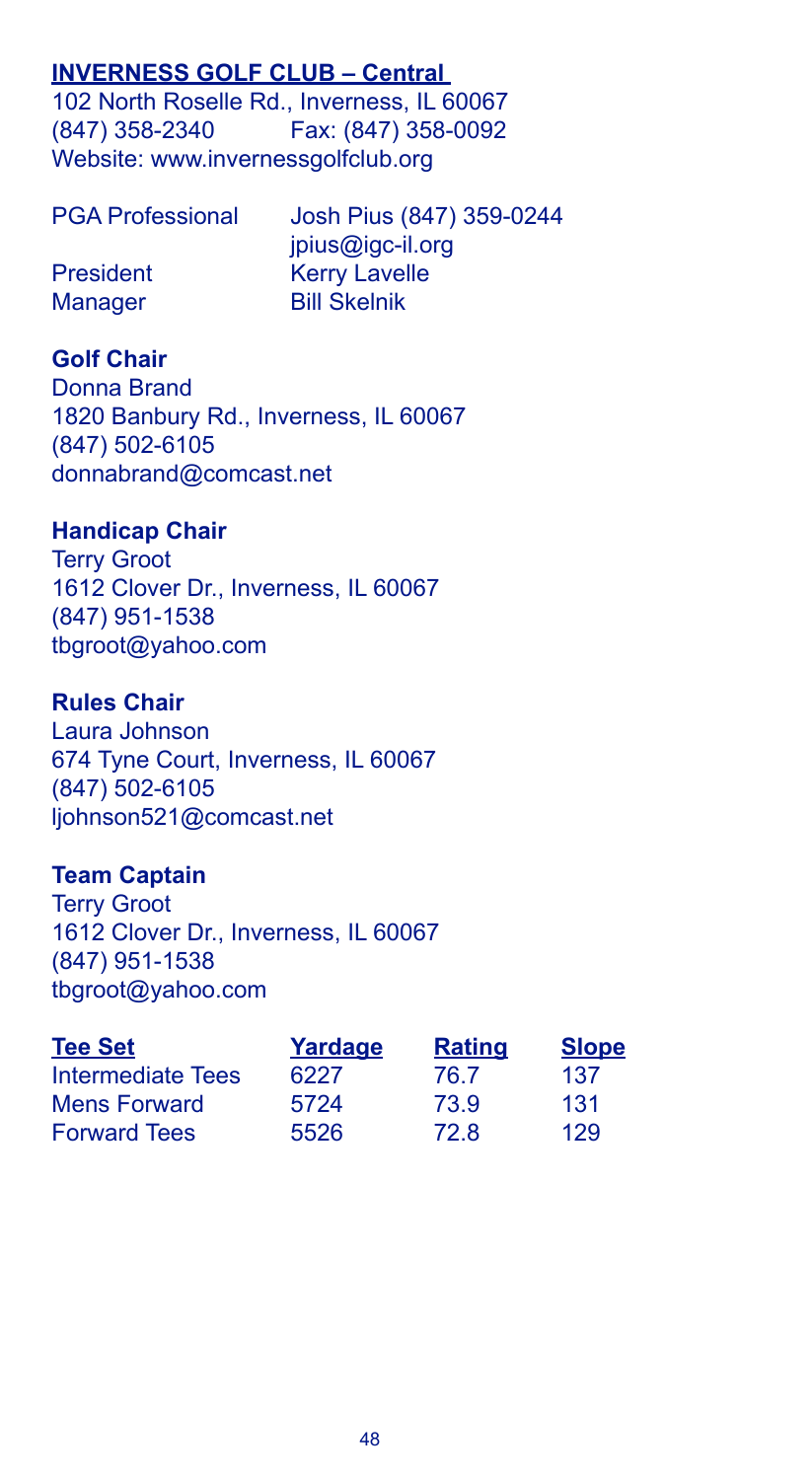# **ITASCA COUNTRY CLUB – Central**

400 E Orchard St., Itasca, IL 60143 (630) 773-1800 Fax: (630) 773-8676 Website: www.itascacountryclub.com

Phil Benson (630) 773-9899 philitascacc@gmail.com President Larry Swets Manager LeeAnn Repta

# **Golf Chair**

Elaine Smielewski 723 Clover Hill Court, Elk Grove Village, IL 60007 (847) 404-3349 esmielewski@hotmail.com

# **Handicap Chair**

Ann Marie Zasiebida 749 W. St. Johns Pl., Addison, IL 60101 (630) 408-7178 amzas@att.net

# **Rules Chair**

Jeanne Dolphin 408 Green River Court, Schaumburg, IL 60194 (847) 882-4766 golfdr25@sbcglobal.net

# **Team Captain**

Dawn Gavac 1N411 Chapel Hill Court, Carol Stream, IL 60188 (708) 847-1099 dbushma@aol.com

| <b>Tee Set</b>    | Yardage | <b>Rating</b> | <b>Slope</b> |
|-------------------|---------|---------------|--------------|
| <b>White Tees</b> | 5787    | 74.1          | 134          |
| <b>Black Tees</b> | 5489    | 72.5          | 130          |
| <b>Red Tees</b>   | 4997    | 69.4          | 126          |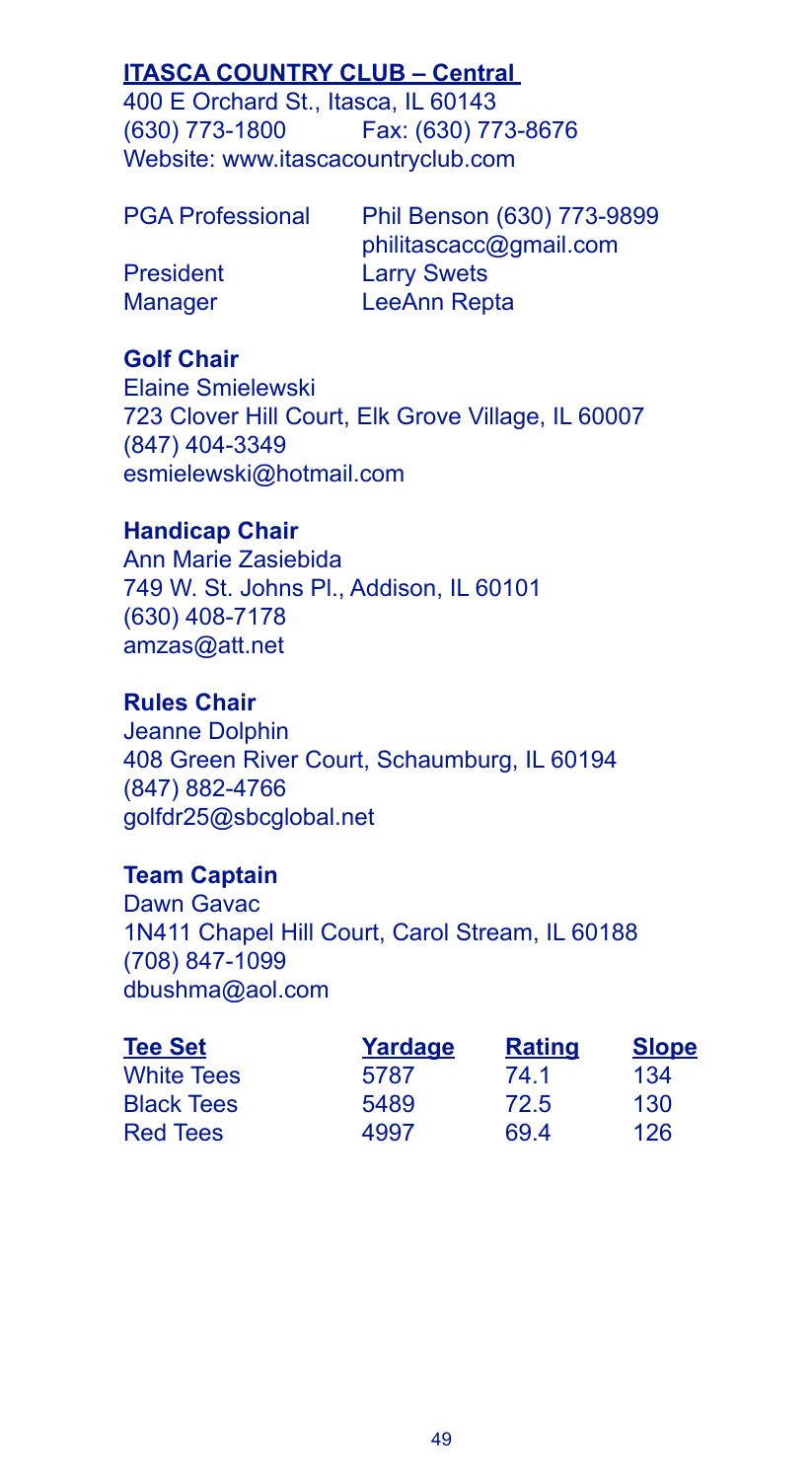# **THE IVANHOE CLUB – NW**

28846 Thorngate Dr., Ivanhoe, IL 60060 (847) 949-1300 Fax: (847) 949-1306 Website: www.ivanhoeclub.com

| <b>PGA Professional</b> | Jim Sobb (847) 970-3800 |
|-------------------------|-------------------------|
|                         | jimsobb@pga.com         |
| <b>President</b>        | David Weick             |
| <b>Manager</b>          | <b>Mike Strain</b>      |

#### **Golf Chair**

Lisa Chuma 28546 N. Sky Crest Dr., Ivanhoe, IL 60060 (847) 207-4620 choomster@aol.com

#### **Handicap Chair**

Amanda Browning Box 5546 Rfd, Long Grove, IL 60047 (847) 370-6564 mandybbrowning@gmail.com

#### **Rules Chair**

Carol Falasz 2032 Valley Lo Lane, Glenview, IL 60025 (847) 322-2728 carol.falasz@comcast.net

#### **Team Captain**

Virge Szott 26346 Roberts Lane, Barrington, IL 60010 (847) 487-2837 vszott@sbcglobal.net

| <b>Tee Set</b>              | Yardage | <b>Rating</b> | Slope |
|-----------------------------|---------|---------------|-------|
| Forest & Marsh              |         |               |       |
| <b>Silver Tees</b>          | 5794    | 75.0          | 135   |
| <b>Copper Tees</b>          | 5146    | 71.4          | 127   |
| <b>Forest &amp; Prairie</b> |         |               |       |
| <b>Silver Tees</b>          | 5767    | 75.1          | 135   |
| <b>Copper Tees</b>          | 5148    | 71.7          | 128   |
| Marsh & Prairie             |         |               |       |
| <b>Silver Tees</b>          | 5711    | 74.5          | 138   |
| <b>Copper Tees</b>          | 5164    | 71.5          | 132   |
| <b>Rust-Oleum</b>           |         |               |       |
| <b>Silver Tees</b>          | 5831    | 75.5          | 140   |
| <b>Copper Tees</b>          | 5164    | 71.8          | 132   |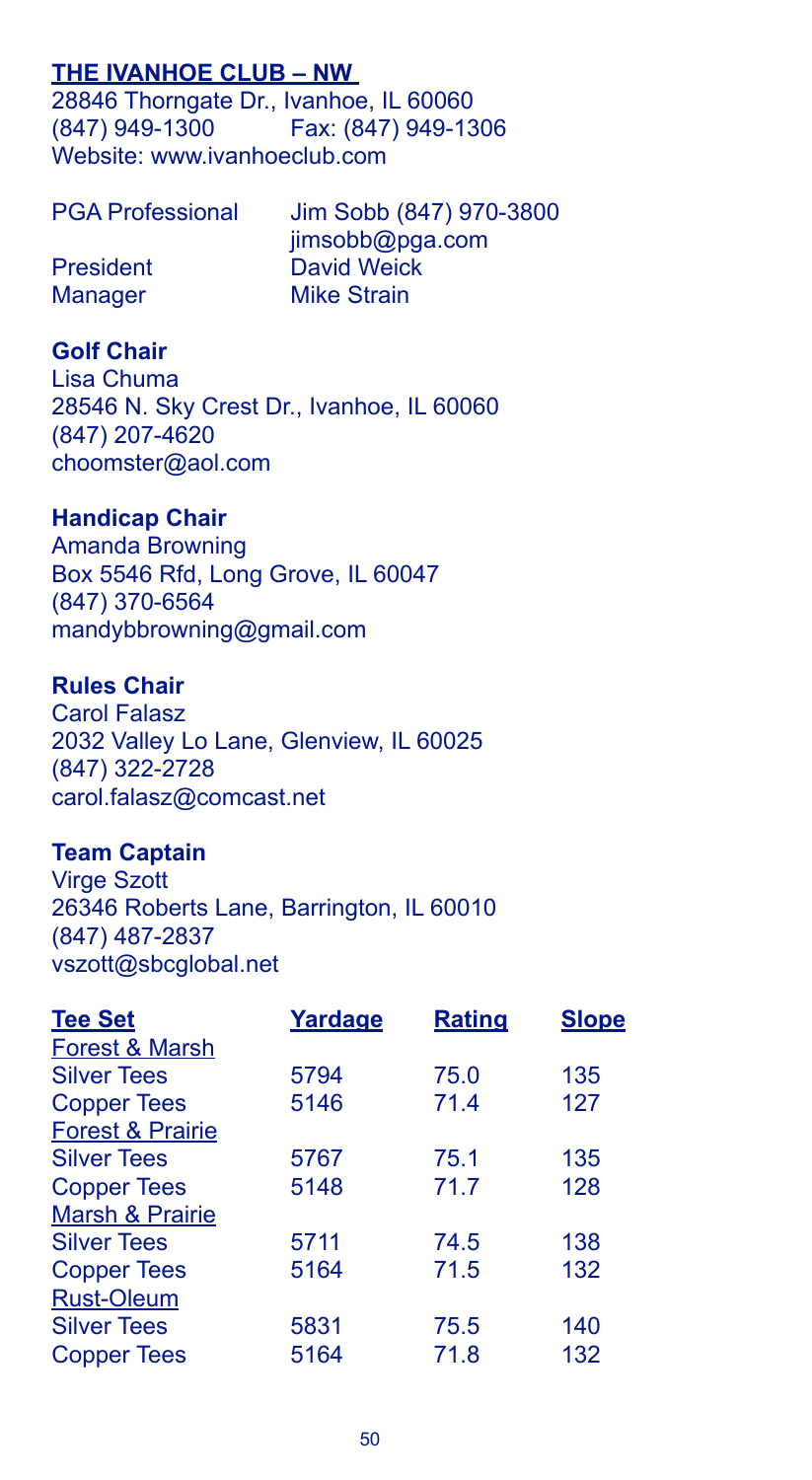# **KEMPER LAKES GOLF CLUB – NW**

24000 N Old McHenry Rd, Kildeer, IL 60047 (847) 320-3450 Fax: (847) 320-4315 Website: www.kemperlakesgolf.com

PGA Professional Jim Billiter (847) 726-5534 jbilliter@kemperlakesgolfclub.com President Manager John Hosteland

# **Golf Chair**

Mary Jo Polark 806 S. School St., Mt. Prospect, IL 60056 (847) 346-8505 polarks5@aol.com

# **Handicap Chair**

Mary Jo Polark 806 S. School St., Mt. Prospect, IL 60056 (847) 346-8505 polarks5@aol.com

# **Rules Chair**

Mary Jo Polark 806 S. School St., Mt. Prospect, IL 60056 (847) 346-8505 polarks5@aol.com

# **Team Captain**

Mary Jo Polark 806 S. School St., Mt. Prospect, IL 60056 (847) 346-8505 polarks5@aol.com

| <b>Tee Set</b>    | Yardage | <b>Rating</b> | <b>Slope</b> |
|-------------------|---------|---------------|--------------|
| <b>White Tees</b> | 6265    | 77 2          | 144          |
| <b>Black Tees</b> | 5638    | 73.7          | 137          |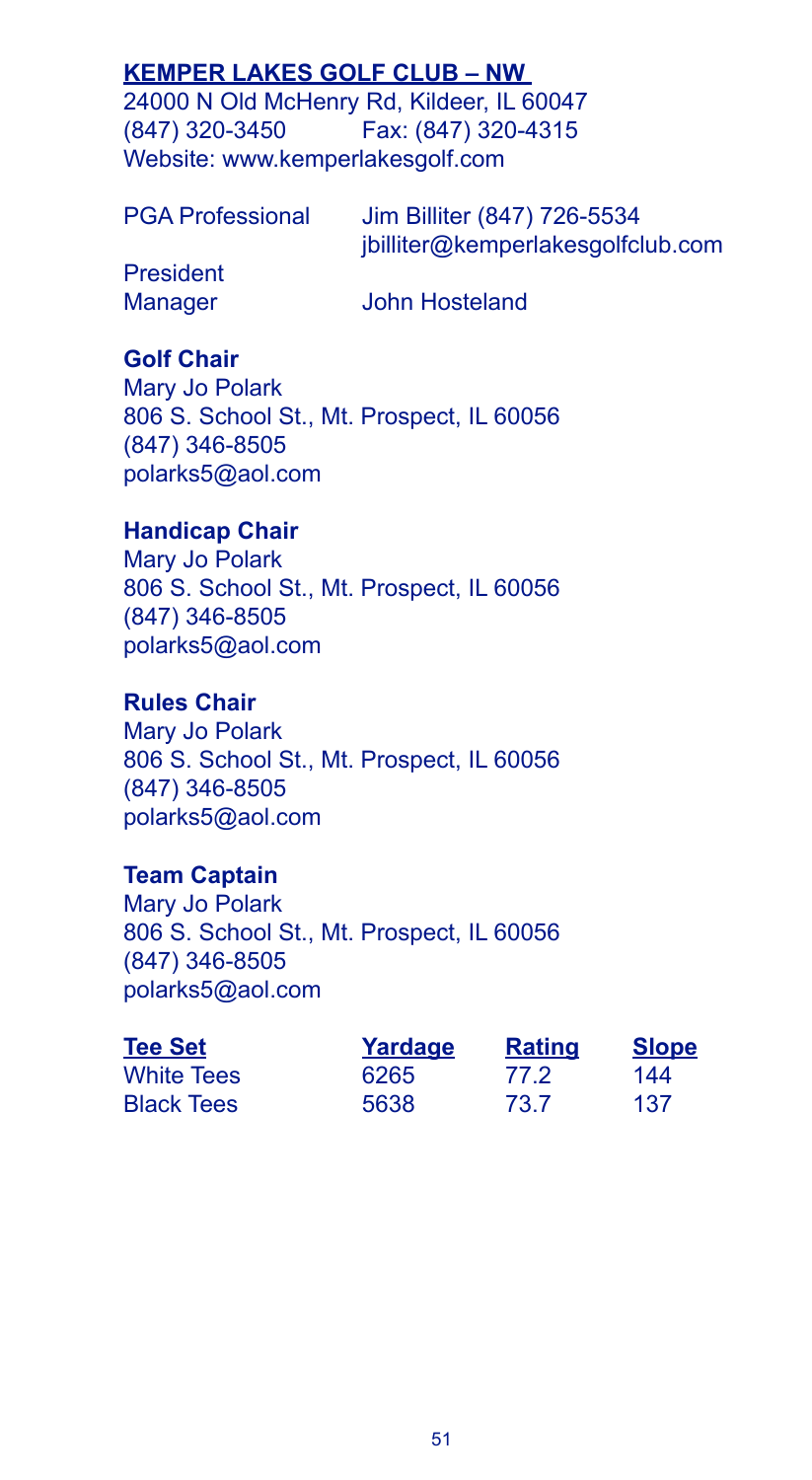# **KISHWAUKEE COUNTRY CLUB – West**

1901 Sycamore Rd., PO Box 565, DeKalb, IL 60115 (815) 758-6848 Fax: (815) 758-6708 Website: www.kishwaukeecc.org

| <b>PGA Professional</b> | David Paeglow (815) 758-6848 |
|-------------------------|------------------------------|
|                         | kishpga@gmail.com            |
| <b>President</b>        | <b>Roger Hopkins</b>         |
| <b>Manager</b>          | <b>Theresa Hirsch</b>        |

# **Golf Chair**

Donna Martin 498 Quinlan Ave., DeKalb, IL 60115 (815) 761-8626 dmartin1@niu.edu

# **Handicap Chair**

Laura Osborne 41W660 Wayne Rd., St. Charles, IL 60175 losborne69@icloud.com (630) 945-4033

### **Rules Chair**

Joan Burger 2903 Wedgewood Dr., DeKalb, IL 60115 (815) 756-4451 jhburger@mac.com

# **Team Captain**

Donna Martin 498 Quinlan Ave., DeKalb, IL 60115 (815) 761-8626 dmartin1@niu.edu

| <b>Tee Set</b>    | Yardage | <b>Rating</b> | <b>Slope</b> |
|-------------------|---------|---------------|--------------|
| <b>White Tees</b> | 6075    | 75.8          | 135          |
| Red Tees          | 5504    | 73.0          | 131          |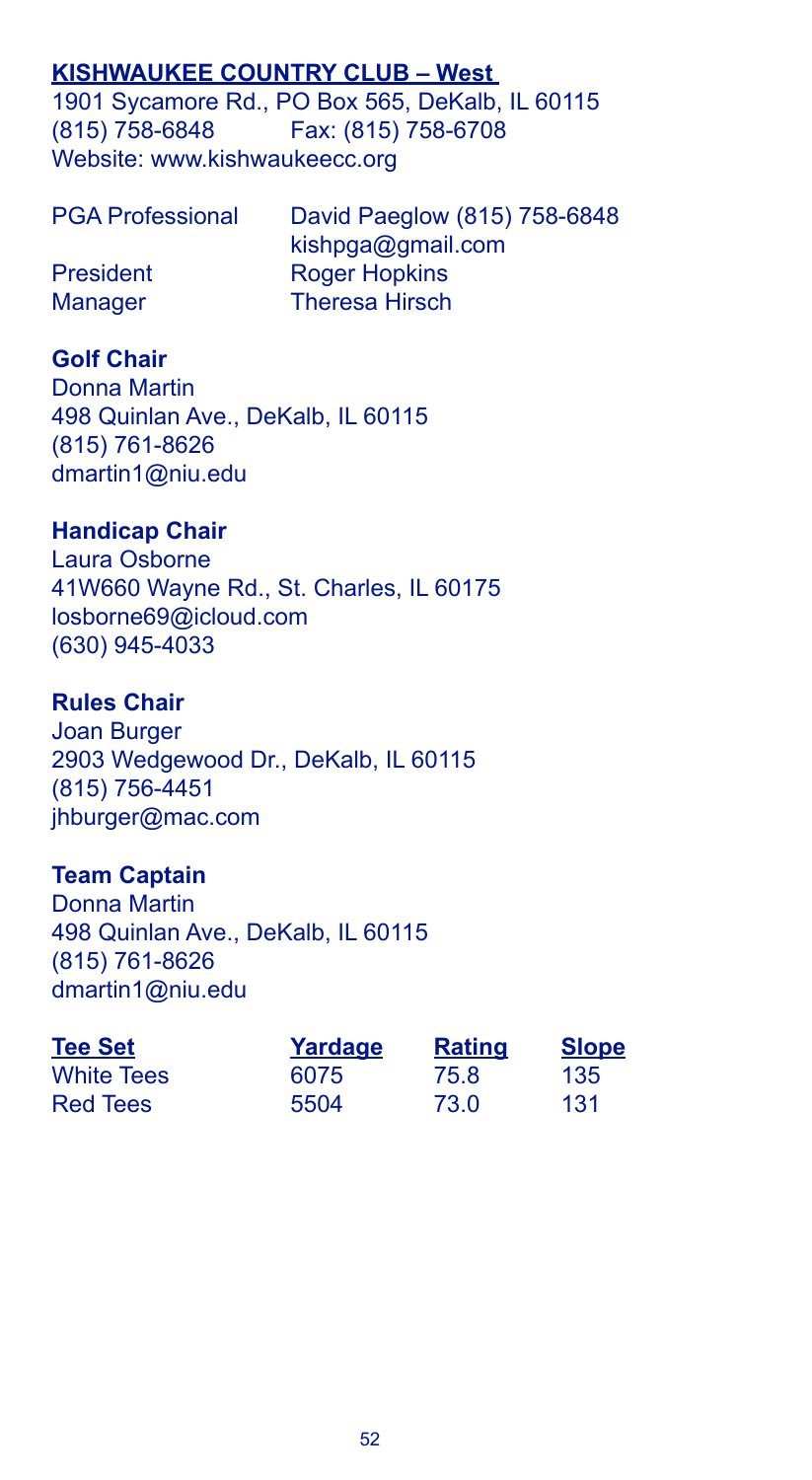# **KNOLLWOOD CLUB – NE**

1890 Knollwood Rd., Lake Forest, IL 60045 (847) 234-1600 Fax: (847) 234-1625 Website: www.knollwoodclub.org

Wade Gurysh (847) 234-1210 wgurysh@knollwoodclub.org President Michael Graham Manager Randy Harper

# **Golf Chair**

Carolyn Milligan 1011 Forest Hill Rd., Lake Forest, IL 60045 (847) 977-7272 milliganm@comcast.net

### **Handicap Chair**

Linda Ganshirt 1830 Knollwood Rd., Lake Forest, IL 60045 (847) 727-2801 lganshirt@me.com

# **Rules Chair**

Alisun Blanda 27 Warrington Dr., Lake Bluff, IL 60044 (847) 702-2575 alisun3@comcast.net

#### **Team Captain**

Cindy Ryder 337 E. Witchwood Lane, Lake Bluff, IL 60044 (847) 970-1991 ryderdaley@comcast.net

| <b>Tee Set</b>    | Yardage | <b>Rating</b> | <b>Slope</b> |
|-------------------|---------|---------------|--------------|
| Middle Tees       | 5934    | 74.9          | 139          |
| <b>Front Tees</b> | 5707    | 73.6          | 136          |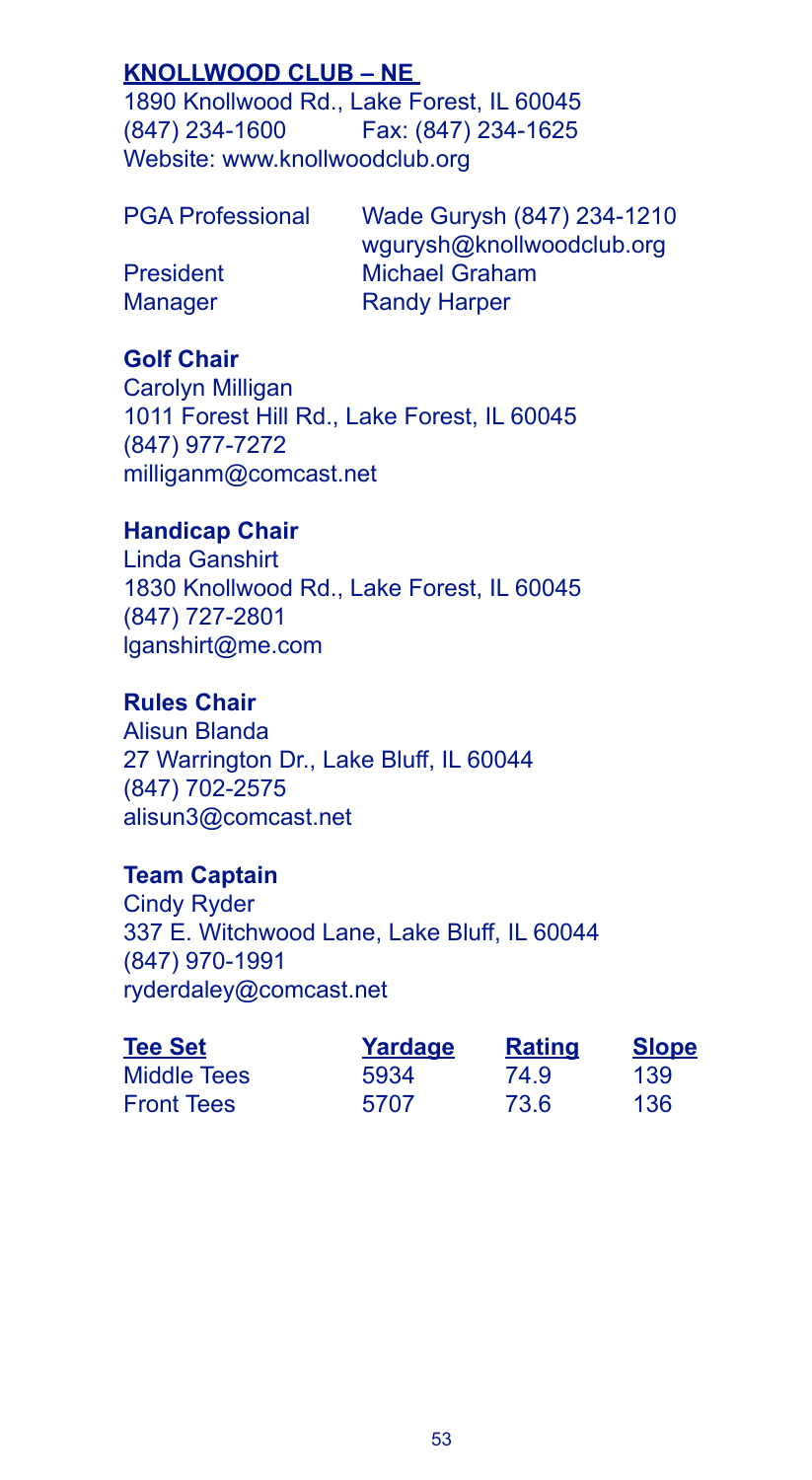# **LA GRANGE COUNTRY CLUB – South**

620 S Brainard Ave, La Grange, IL 60525 (708) 352-0066 Fax: (708) 352-1034 Website: www.lagrangecc.org

| <b>PGA Professional</b> | Trey Robbins (708) 352-1564 |
|-------------------------|-----------------------------|
|                         | trey.robbins@lagrangecc.org |
| President               | <b>Chris McClure</b>        |
| <b>Manager</b>          | <b>William Duv</b>          |

### **Golf Chair**

Ginger Smits 901 Country Club Dr., La Grange, IL 60525 (708) 214-0665 gingsmits@aol.com

### **Handicap Chair**

Jill Christiansen 540 S Park Rd, La Grange, IL 60525 (708) 354-0437 jpchrist@msn.com

#### **Rules Chair**

Jill Christiansen 540 S Park Rd, La Grange, IL 60525 (708) 354-0437 jpchrist@msn.com

# **Team Captain**

Lisa Straface 335 S. Peck Ave., La Grange, IL 60525 (708) 655-5472 lisastraface@aol.com

| <b>Tee Set</b>      | Yardage | <b>Rating</b> | <b>Slope</b> |
|---------------------|---------|---------------|--------------|
| <b>Blue Tees</b>    | 6328    | 76.6          | 139          |
| <b>White Tees</b>   | 5697    | 73.1          | 132          |
| <b>Bradley Tees</b> | 5421    | 71.6          | 128          |
| <b>Green Tees</b>   | 5228    | 70.5          | 126          |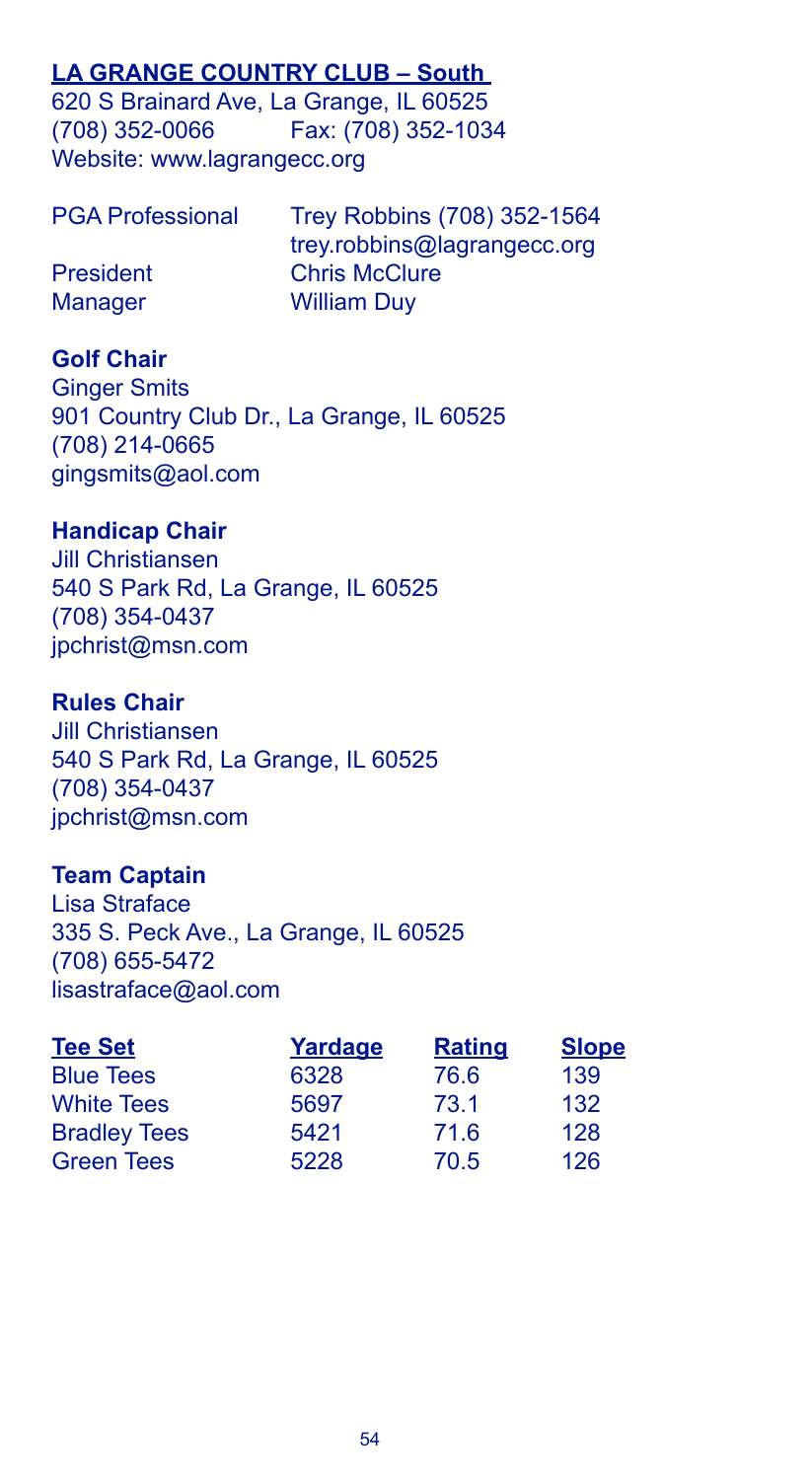# **LAKE SHORE COUNTRY CLUB – NE**

1255 Sheridan Rd., Glencoe, IL 60022 (847) 835-3000 Fax: (847) 835-1627 Website: www.lakeshorecc.com

| <b>PGA Professional</b> | Zack Fidler (847) 835-3051 |
|-------------------------|----------------------------|
|                         | zack@lakeshorecc.com       |
| <b>President</b>        | Jodi Newmark               |
| <b>Manager</b>          | <b>Brian Silver</b>        |

# **Golf Co-Chair**

Julie Echt 680 Sheridan Rd., Highland Park, IL 60035 (847) 404-6628 jeecht@comcast.net

# **Golf Co-Chair**

Tracy Zirin 478 Hillside, Highland Park, IL 60035 (847) 830-3627 tzirin@comcast.net

# **Handicap Chair**

Alison Salzman 680 Crofton Ave. South, Highland Park, IL 60035 (847) 433-1766 alisalz@comcast.net

# **Rules Chair**

Alison Salzman 680 Crofton Ave. South, Highland Park, IL 60035 (847) 433-1766 alisalz@comcast.net

# **Team Captain**

Dee Dee Chesley 2035 N. Orleans, M1, Chicago, IL 60614 (847) 542-8984 dx2chesley@gmail.com

| <b>Tee Set</b>          | Yardage | <b>Rating</b> | <b>Slope</b> |
|-------------------------|---------|---------------|--------------|
| <b>White Tees</b>       | 5637    | 72.5          | 130          |
| <b>White/Green Tees</b> | 5294    | 70.6          | 126          |
| <b>Green Tees</b>       | 4772    | 67.6          | 120          |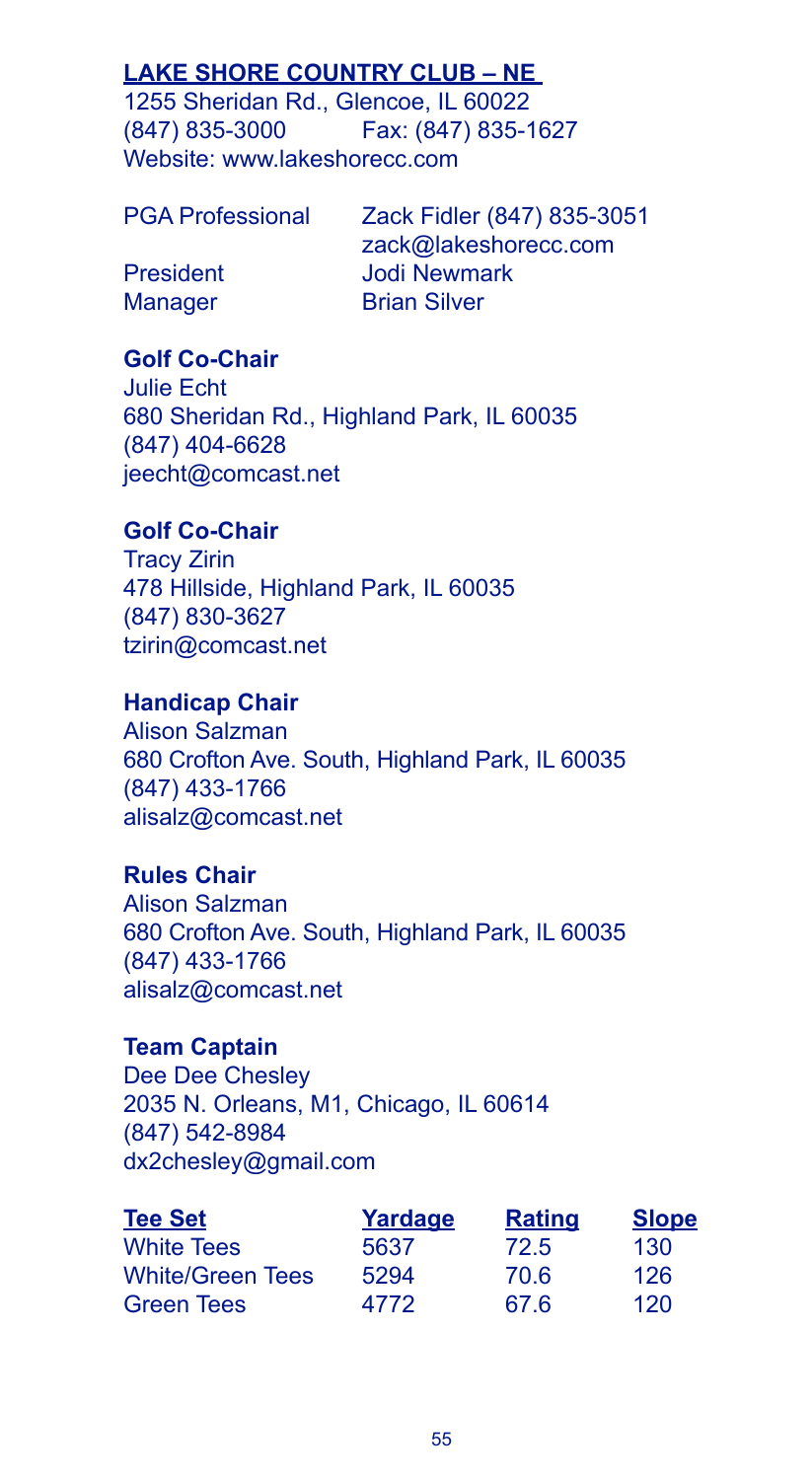# **LONG BEACH COUNTRY CLUB – South**

2309 Larchmont Ave., Michigan City, IN 46360 (219) 872-0689 Fax: (219) 879-0136 Website: www.longbeachcc.org

| <b>PGA Professional</b> | Brian Godfrey (219) 872-8547 |
|-------------------------|------------------------------|
|                         | bgodfrey.lbcc@comcast.net    |
| President               | Dick McNamee                 |
| <b>Manager</b>          | <b>Annette Corbett</b>       |

#### **Golf Chair**

Cindy Levy 2747 Floral Trail, Long Beach, IN 46360 (708) 974-7356 clevy719@att.net

#### **Handicap Chair**

Brian Hogan 2503 Glendale Way, Michigan City, IN 46360 (312) 509-5279 brianphogan@hotmail.com

#### **Rules Chair**

Brian Godfrey – PGA Professional Please See Above.

#### **Team Captain**

Carol Excell 3328 Pottawatomie, Duneland Beach, IN 46360 (312) 320-4567 carol.hennessy@yahoo.com

| <b>Tee Set</b>    | Yardage | <b>Rating</b> | <b>Slope</b> |
|-------------------|---------|---------------|--------------|
| <b>White Tees</b> | 6244    | 76.4          | 137          |
| <b>Green Tees</b> | 5863    | 74.3          | 133          |
| <b>Red Tees</b>   | 5535    | 72.5          | 129          |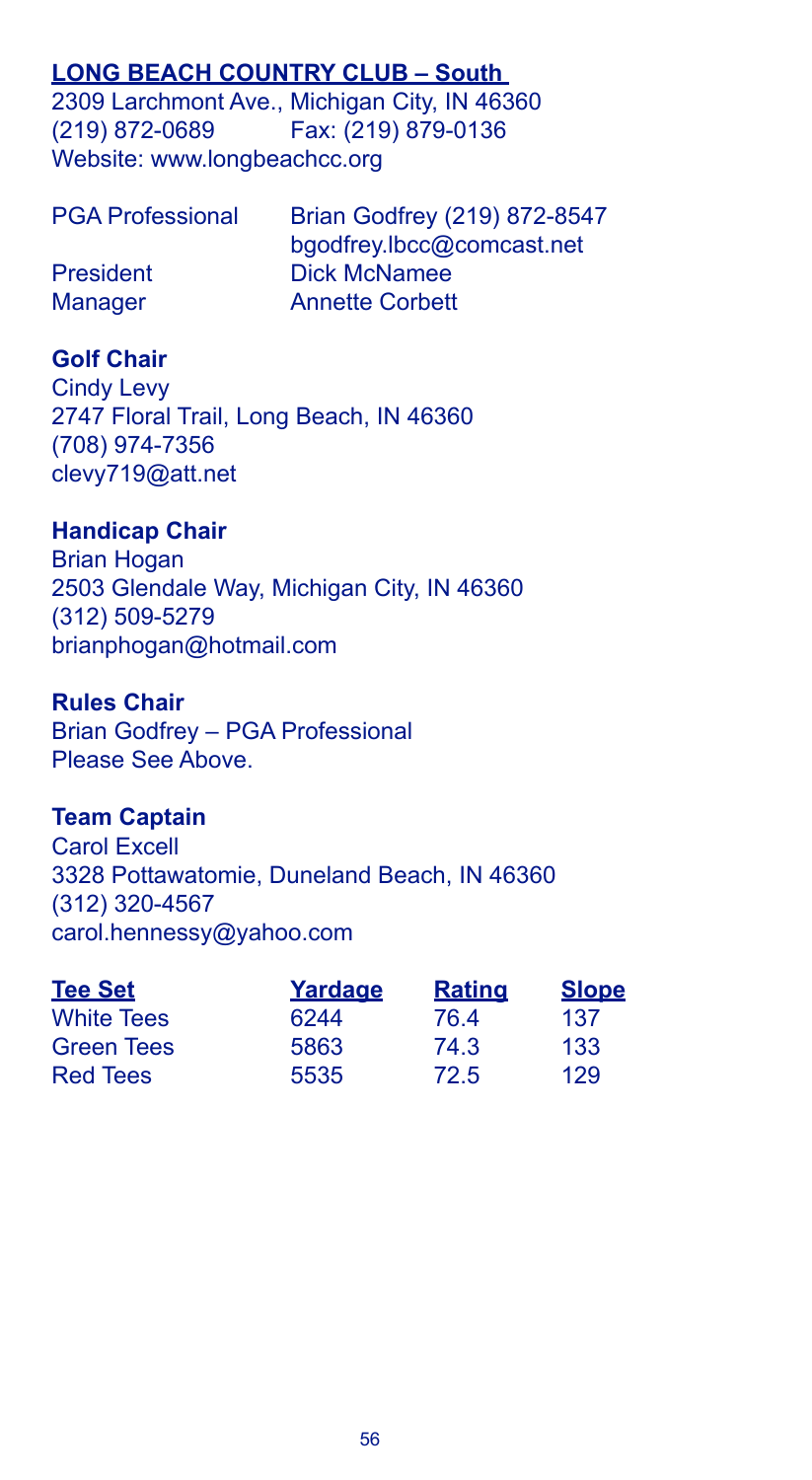# **McHENRY COUNTRY CLUB – NW**

820 North John St., McHenry, IL 60050 (815) 385-1072 Fax: (815) 385-1091 Website: www.mchenrycountryclub.com

Head of Golf

Operations Jim Bellavia (815) 385-3435 headpro@mchenrycountryclub.com President Damian Sepanik Manager **Jeff Thorne** 

# **Golf Chair**

Sue Overland 3323 N. Bayview Lane, McHenry, IL 60051 (815) 236-7313 susan.overland@comcast.net

# **Handicap Chair**

Denise Sebastiano 3108 Judy Lane, McHenry, IL 60050 (847) 370-6318 gardodance@me.com

# **Rules Chair**

Denise Sebastiano 3108 Judy Lane, McHenry, IL 60050 (847) 370-6318 gardodance@me.com

# **Team Captain**

Erica Carlson 6708 Waterford Dr., McHenry, IL 60050 (815) 347-3538 ericacarlson76@yahoo.com

| <b>Tee Set</b>        | Yardage | <b>Rating</b> | <b>Slope</b> |
|-----------------------|---------|---------------|--------------|
| <b>White Tees</b>     | 6397    | 77.5          | 136          |
| <b>Founders Tees</b>  | 5774    | 74.0          | 129          |
| <b>Red Tees</b>       | 5641    | 73.2          | 128          |
| <b>Ladies Forward</b> | 5565    | 72.8          | 127          |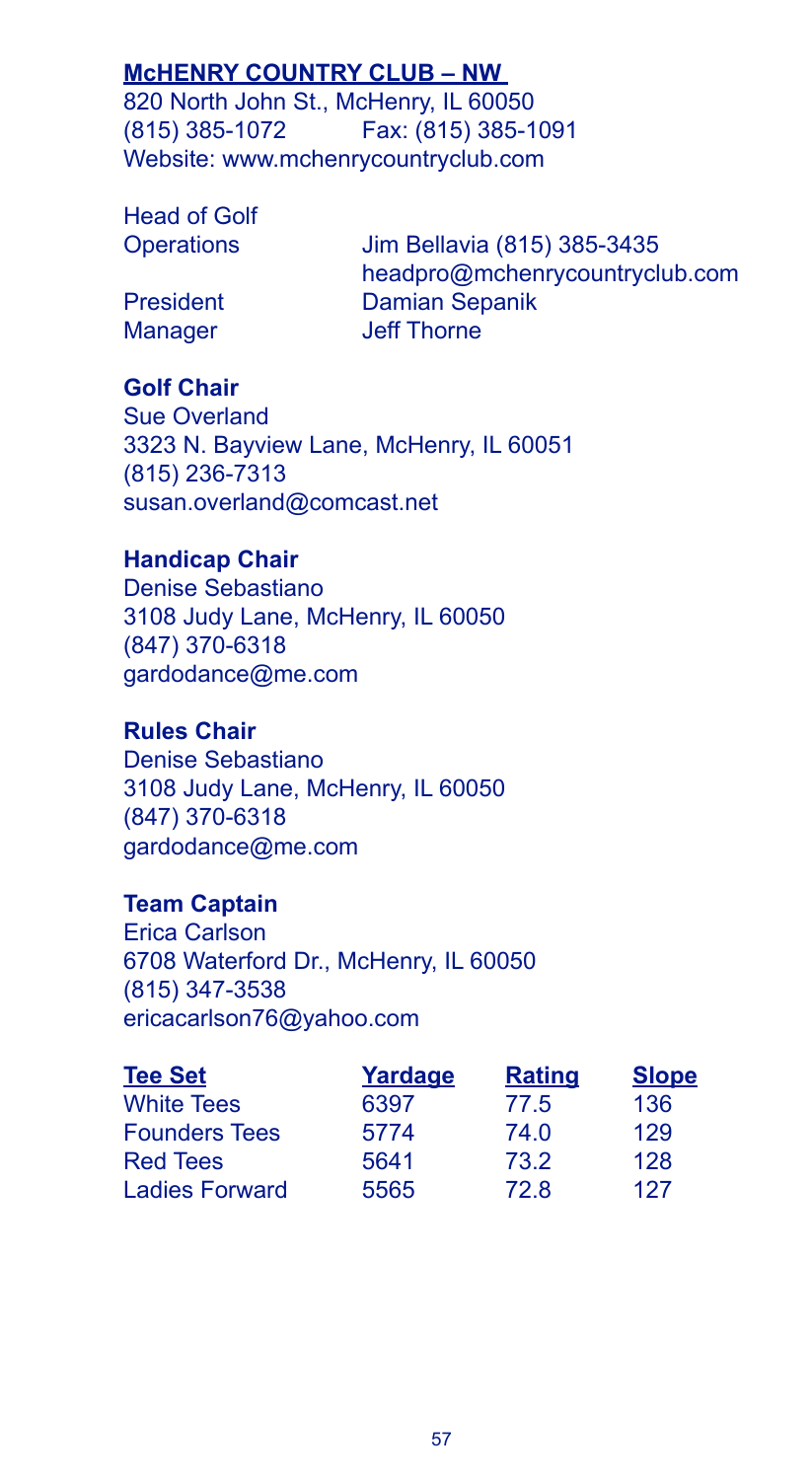# **MEDINAH COUNTRY CLUB – West**

6N001 Medinah Rd., Medinah, IL 60157 (630) 773-1700 Fax: (630) 773-4656 Website: www.medinahcc.org

| <b>PGA Professional</b> | Tim Drzewski (630) 773-1701 |
|-------------------------|-----------------------------|
|                         | tdrzewski@medinahcc.org     |
| President               | Joe Catone                  |
| <b>Manager</b>          | <b>Robert Serechi</b>       |

#### **Golf Chair**

Jean Mitchell 120 Rose Drive, Bloomingdale, IL 60108 jmitchell@stone-design.com

#### **Handicap Chair**

Holly Madden 20661 Meadow Lane, Deer Park, IL 60010 (847) 452-6050 maddenteam8@gmail.com

#### **Rules Chair**

Gilmary Andrews 1320 N. State Parkway #8B, Chicago, IL 60610 (708) 829-0982 gilfish2@yahoo.com

#### **Team Captain**

Barb Tilden 188 Garfield, Elmhurst, IL 60126 (630) 235-2757 tilden33@gmail.com

| Yardage | <b>Rating</b> | <b>Slope</b> |
|---------|---------------|--------------|
|         |               |              |
| 6224    | 76.0          | 136          |
| 5505    | 72.0          | 128          |
| 5415    | 71.5          | 126          |
|         |               |              |
| 6229    | 75.4          | 132          |
| 5871    | 73.4          | 128          |
| 5246    | 69.8          | 120          |
|         |               |              |
| 6629    | 79.5          | 150          |
| 6113    | 76.6          | 144          |
| 6016    | 76.0          | 143          |
|         |               |              |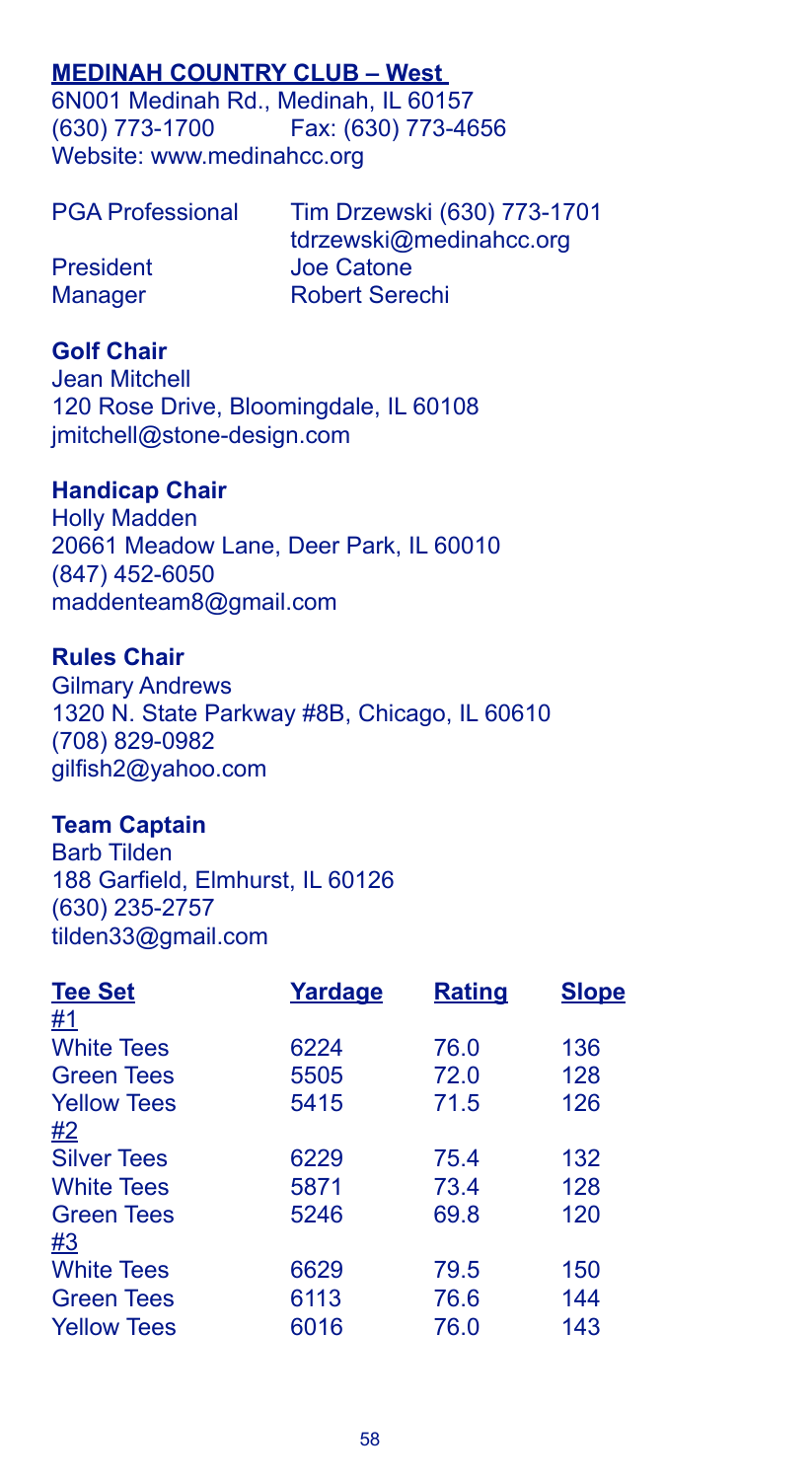# **MERIT CLUB – NE**

1500 Merit Club Lane, Libertyville, IL 60048<br>(847) 918-8800 Fax: (847) 918-8870 Fax: (847) 918-8870 Website: www.meritclub.org

| <b>PGA Professional</b> |  |
|-------------------------|--|
|                         |  |

Donald Pieper (847) 918-8815 don@meritclub.org President Bert Getz Manager Donald Pieper

**Golf Chair**

# **Handicap Chair**

**Rules Chair**

# **Team Captain**

Susan Kunin 1649 Burr Oak, Drive., Libertyville, IL 60048 (847) 644-8694 kunin@comcast.net

| <b>Tee Set</b>    | Yardage | <b>Rating</b> | <b>Slope</b> |
|-------------------|---------|---------------|--------------|
| <b>Front Tees</b> | 6109    | 76.2          | 140          |
| <b>Women Tees</b> | 5366    | 72.1          | 131          |
| A Tees            | 5366    | 714           | 130          |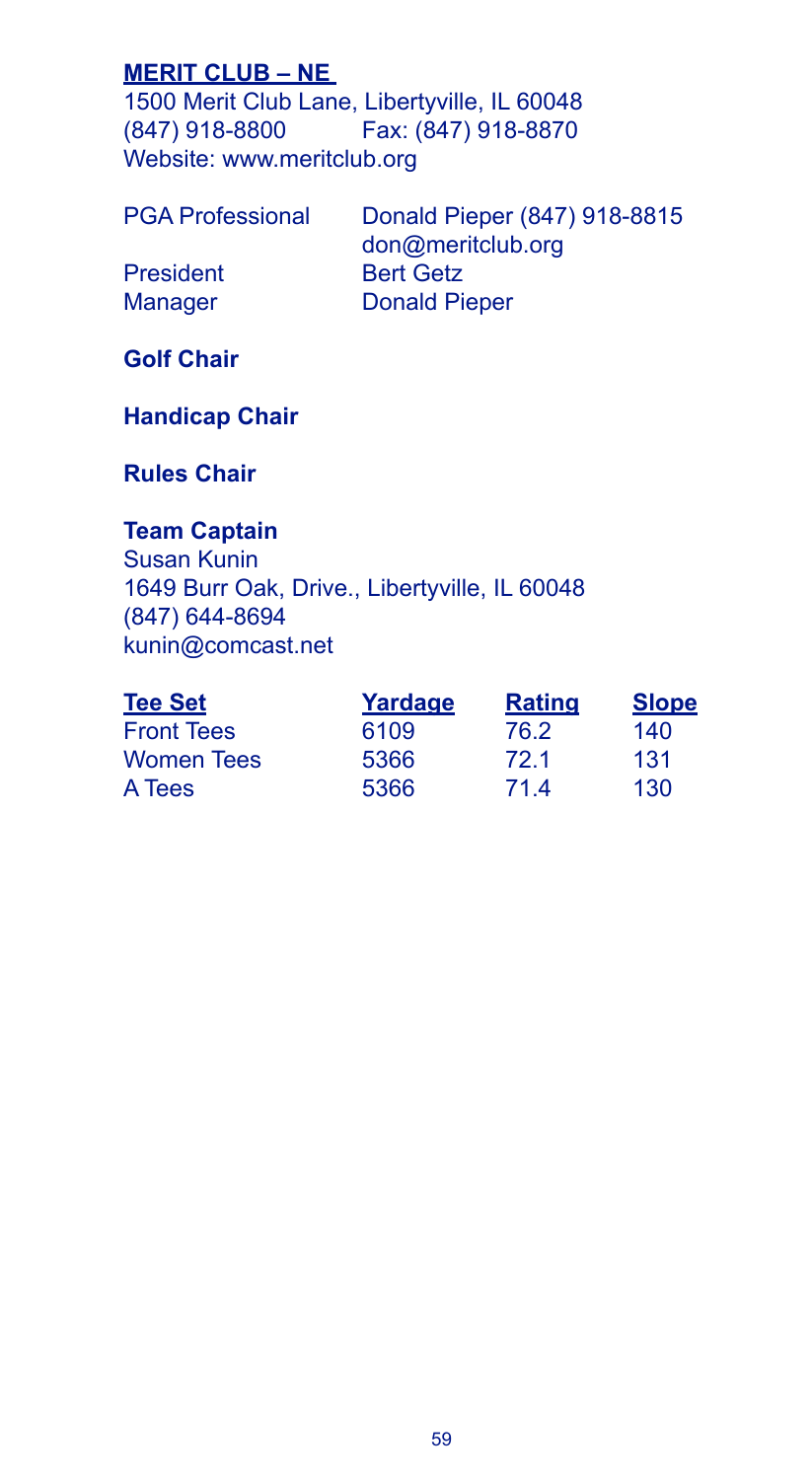# **MIDLOTHIAN COUNTRY CLUB – South**

5000 W 147th St., Midlothian, IL 60445 (708) 388-0596 Fax: (708) 388-7013 Website: www.midlothiancc.org

| <b>PGA Professional</b> | Brandon Adair (708) 371-2626<br>midlopro@hotmail.com |  |
|-------------------------|------------------------------------------------------|--|
| President               |                                                      |  |
| <b>Manager</b>          | <b>Tom Ahern</b>                                     |  |
|                         | Tahern@midlothiancc.org                              |  |

#### **Golf Chair**

Wendy Miller 8237 W. 138th Pl., Orland Park, IL 60462 (708) 691-9610 wendymiller8237@comcast.net

#### **Handicap Chair**

Sue Finger 12522 S. 82nd Ave., Palos Park, IL 60464 (708) 705-7817 sue-finger@att.net

#### **Rules Chair**

Sue Hennessy 65 E. Monroe #4714, Chicago, IL 60603 (708) 927-1524 mompars@me.com

#### **Team Captain**

Sue Hennessy 65 E. Monroe #4714, Chicago, IL 60603 (708) 927-1524 mompars@me.com

| <b>Tee Set</b>         | Yardage | <b>Rating</b> | <b>Slope</b> |
|------------------------|---------|---------------|--------------|
| <b>Silver Tees</b>     | 6063    | 76.2          | 134          |
| <b>Red/Silver Tees</b> | 5672    | 74.0          | 129          |
| <b>Red Tees</b>        | 5389    | 72.4          | 126          |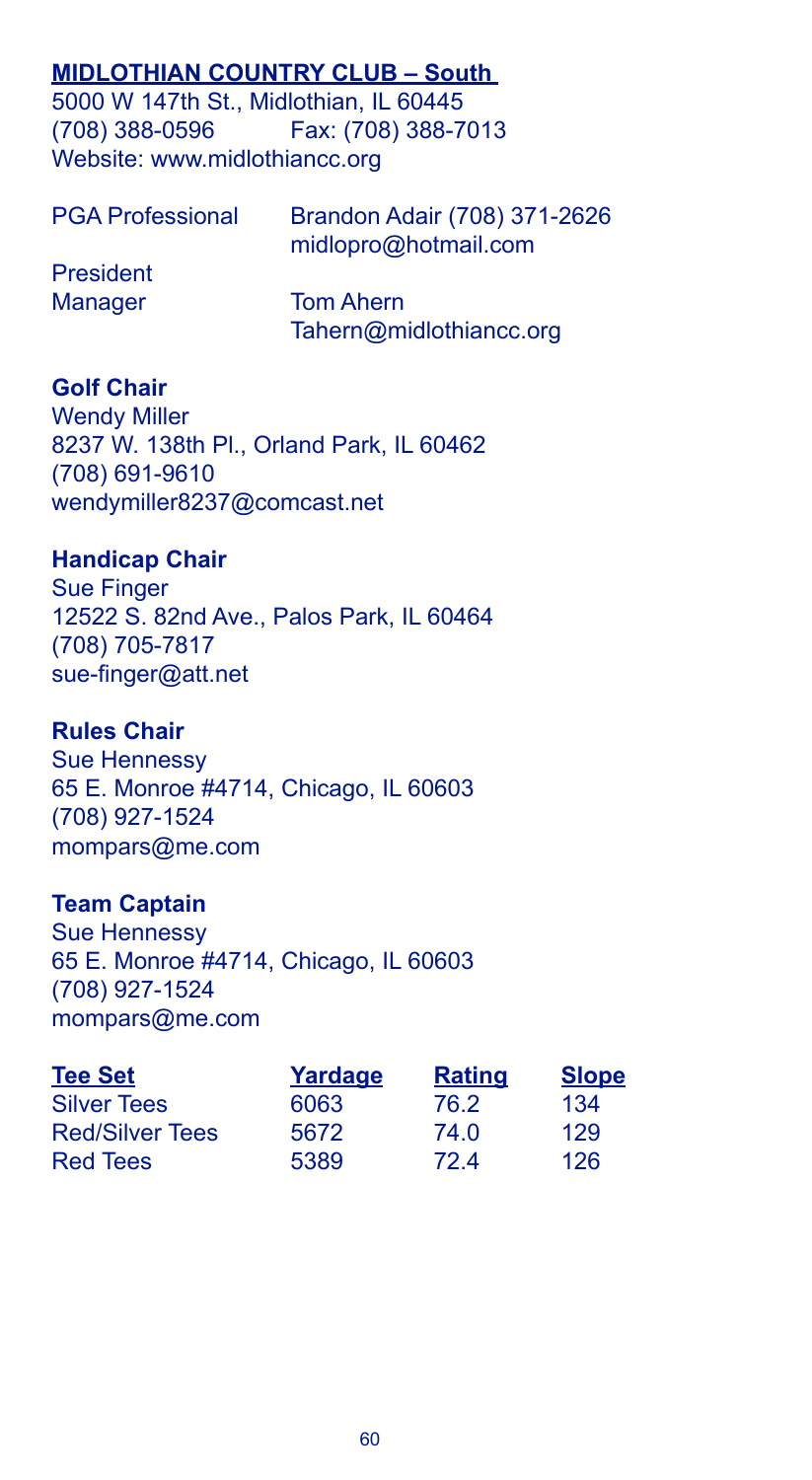## **NAPERVILLE COUNTRY CLUB – West**

25W570 Chicago Ave., Naperville, IL 60540 (630) 355-6015 Fax: (630) 355-8366 Website: www.napervillecc.org

| <b>PGA Professional</b> |  |
|-------------------------|--|
|                         |  |

Brian Brown (630) 355-0747 brianbrown@napervillecc.org President Mark Schultz Manager **Brad McMillan** 

# **Golf Chair**

Tina Oros 1415 Brandy Circle, Naperville, IL 60540 (630) 291-7552 toros90@yahoo.com

## **Handicap Chair**

Diana Suchy 7 S. 525 Old College Rd., Naperville, IL 60540 (630) 416-9722 diana.suchy54@gmail.com

# **Rules Chair**

Diana Suchy 7 S. 525 Old College Rd., Naperville, IL 60540 (630) 416-9722 diana.suchy54@gmail.com

### **Team Captain**

Diana Suchy 7 S. 525 Old College Rd., Naperville, IL 60540 (630) 416-9722 diana.suchy54@gmail.com

| <b>Tee Set</b>     | Yardage | <b>Rating</b> | <b>Slope</b> |
|--------------------|---------|---------------|--------------|
| <b>Silver Tees</b> | 5941    | 74.9          | 137          |
| <b>Red Tees</b>    | 5255    | 71.0          | 129          |
| Combo C Tees       | 4870    | 68.9          | 125          |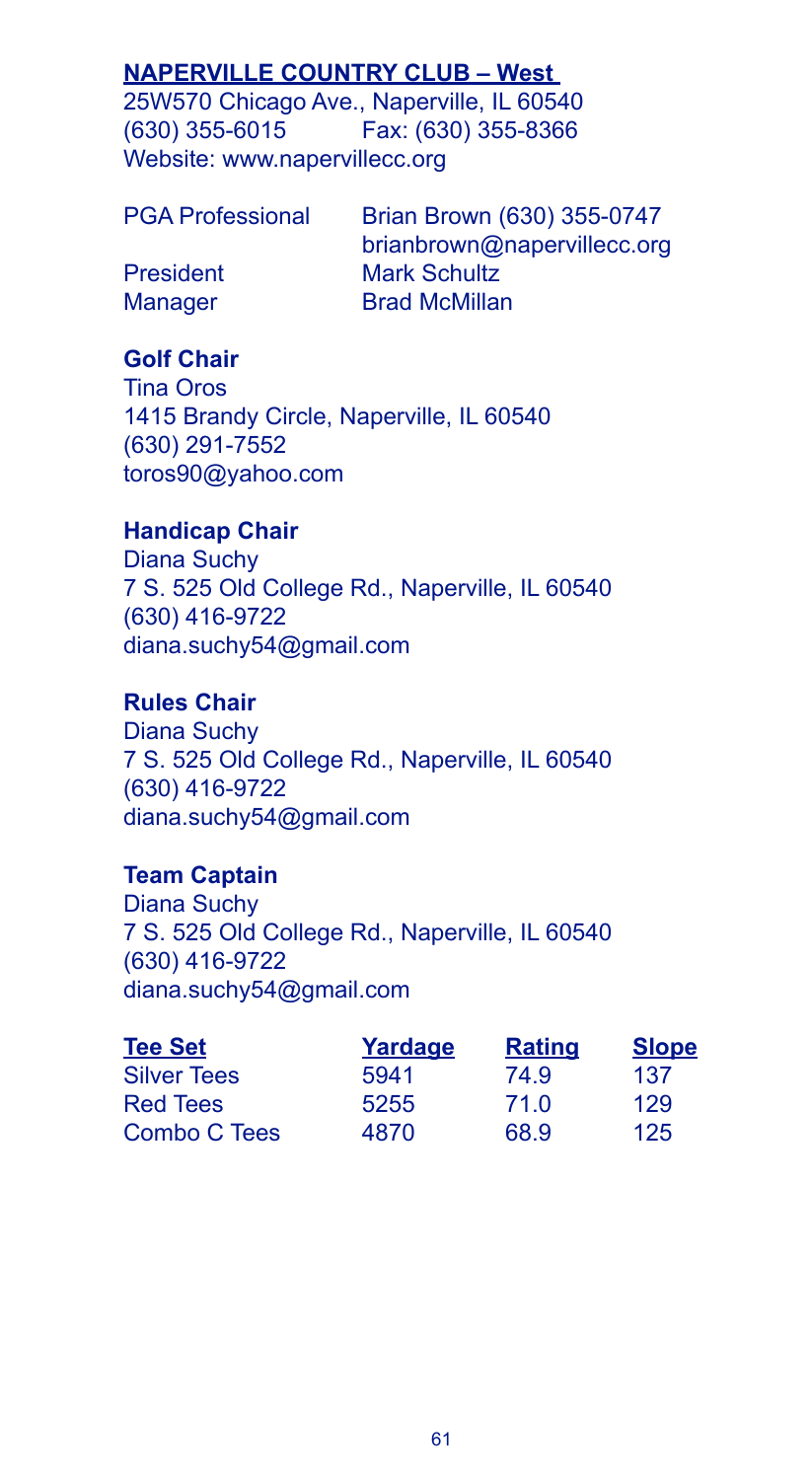## **NORTH SHORE COUNTRY CLUB – Central**

1340 Glenview Rd., Glenview, IL 60025 (847) 729-1200 Fax: (847) 729-5514 Website: www.north-shorecc.org

President Joseph Walker Manager Kyle Ruch

PGA Professional Shaun McElroy (847) 724-9240

### **Golf Chair**

Margaret Middleton 3400 Springdale, Glenview, IL 60025 (847) 224-6913 middleton42@gmail.com

#### **Handicap Chair**

Betty Rendell 12 Longmeadow, Winnetka, IL 60093 bettyr@rendellsales.com

### **Rules Chair**

Casey Mackie 1716 Highland Terrace, Glenview, IL 60025 (847) 998-6493 kcmackie@aol.com

#### **Team Captain**

Kathy Adler 1228 Pine St., Winnetka, IL 60093 (847) 867-4796 kathyadler13@gmail.com

| <b>Tee Set</b>    | Yardage | <b>Rating</b> | <b>Slope</b> |
|-------------------|---------|---------------|--------------|
| <b>Black Tees</b> | 6348    | 77.3          | 142          |
| <b>White Tees</b> | 5781    | 74.1          | 135          |
| <b>Green Tees</b> | 5418    | 72.1          | 131          |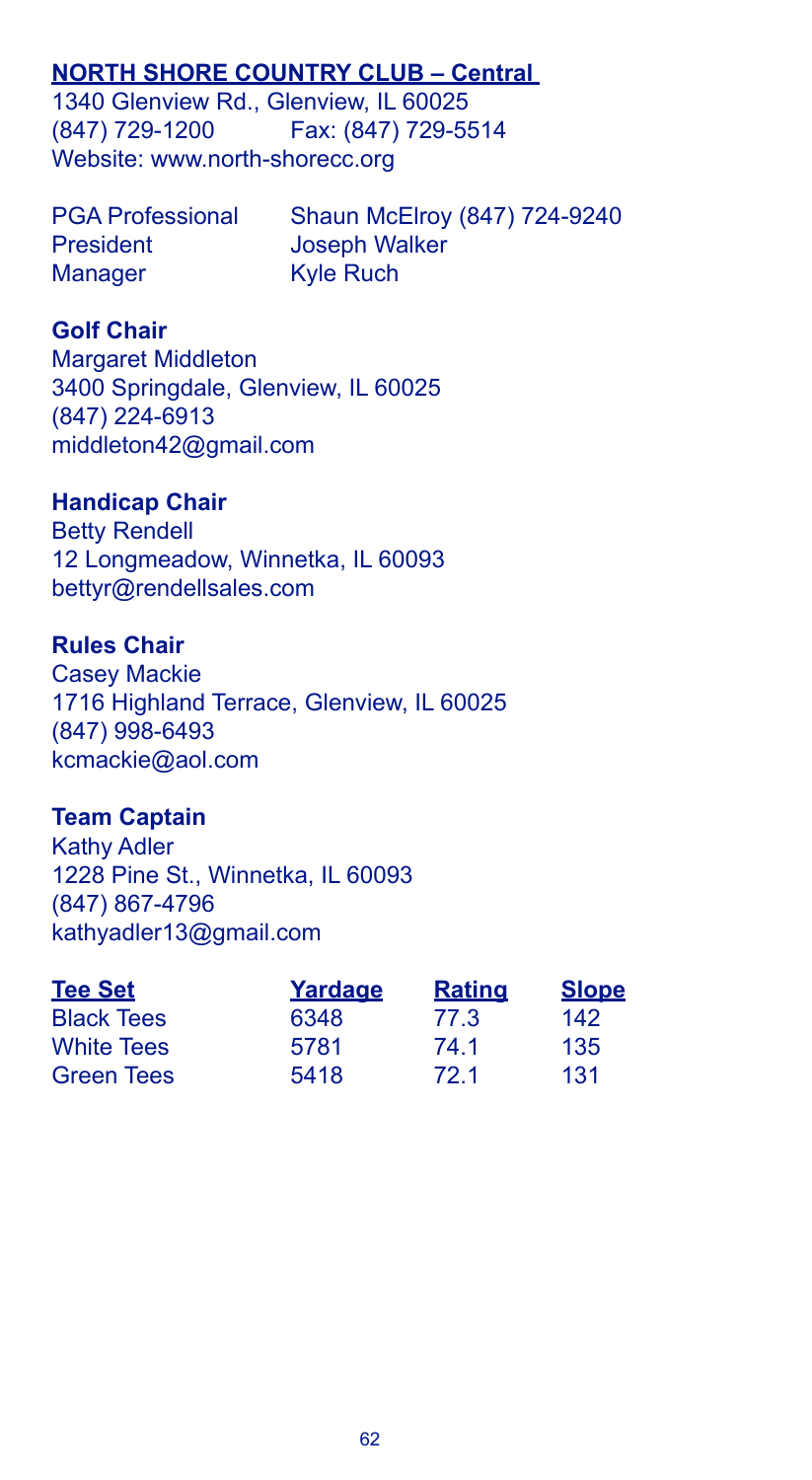## **NORTHMOOR COUNTRY CLUB – NE**

820 Edgewood Rd., Highland Park, IL 60035<br>(847) 926-5200 Fax: (847) 926-5219 (847) 926-5200 Fax: (847) 926-5219 Website: www.northmoor.org

PGA Professional Adam Rosuck (847) 926-5500 adamrosuck@northmoor.org President Jeff Wellek Manager David Derfel

## **Golf Chair**

Bonnie Balkin 1145 Green Bay Rd., Glencoe, IL 60022 (847) 712-7444 mpbalkin@comcast.net

### **Handicap Chair**

Josi Rein 336 Lakeside Place, Highland Park, IL 60035 (847) 624-7788 josirein@gmail.com

### **Rules Chair**

Julie Gerstein 57 S. Deere Park Dr., Highland Park, IL 60035 (847) 525-1876 lastdesrt@gmail.com

## **Team Captain**

Jill Selati 825 Boal Parkway, Winnetka, IL 60093 (847) 784-1880 jillselati@gmail.com

| <b>Tee Set</b>      | Yardage | <b>Rating</b> | <b>Slope</b> |
|---------------------|---------|---------------|--------------|
| <b>Blue/Red</b>     |         |               |              |
| <b>White Tees</b>   | 5817    | 73.3          | 133          |
| <b>CWDGA Hybrid</b> | 5372    | 71.0          | 128          |
| <b>Red Tees</b>     | 5120    | 69.4          | 124          |
| <b>Red/White</b>    |         |               |              |
| <b>White Tees</b>   | 5799    | 73.5          | 130          |
| <b>CWDGA Hybrid</b> | 5403    | 71.0          | 127          |
| <b>Red Tees</b>     | 5155    | 69.7          | 122          |
| <b>White/Blue</b>   |         |               |              |
| <b>White Tees</b>   | 5554    | 71.8          | 130          |
| <b>Red Tees</b>     | 4933    | 68.5          | 123          |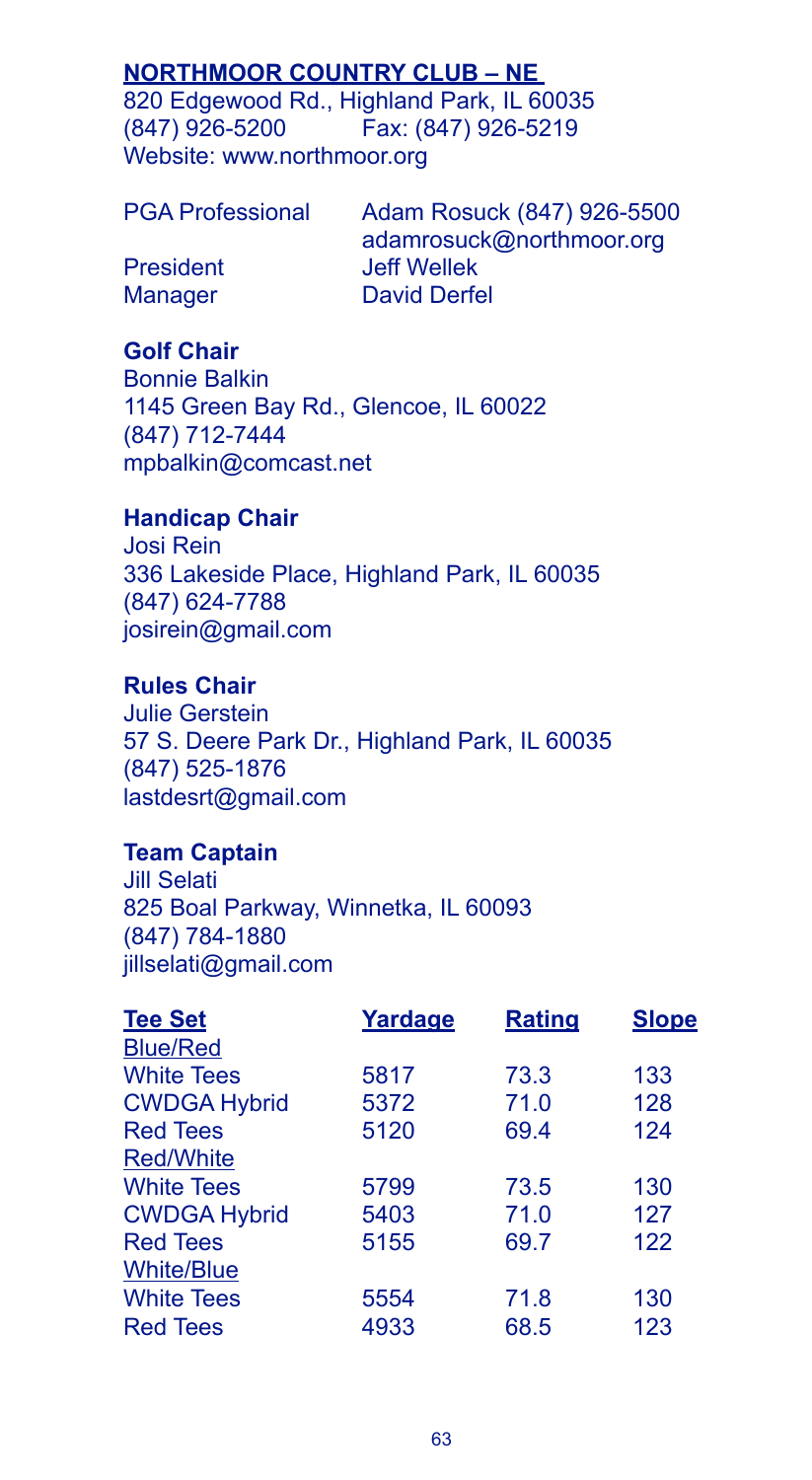## **OAK PARK COUNTRY CLUB – Central**

2001 North Thatcher Ave., River Grove, IL 60171 (708) 456-7600 Fax: (708) 456-9380 Website: www.oakparkcountryclub.com

| <b>PGA Professional</b> | <b>Carson Solien</b>           |
|-------------------------|--------------------------------|
|                         | csolien@oakparkcountryclub.org |
| <b>President</b>        | Jordan Hadelman                |
| <b>Manager</b>          | <b>Tom Walberg</b>             |

### **Golf Chair**

Mary O'Connor 1436 Bonnie Brae, River Forest, IL 60305 (708) 420-5727 mellodesign5@gmail.com

### **Handicap Chair**

Lynn Libera 1330 Jackson Ave., River Forest, IL 60305 (708) 250-2488 lynn.libera@gmail.com

### **Rules Chair**

Peggy Gleason 115 Murfield Circle, Wheaton, IL 60187 (630) 205-5113 peggygleason@comcast.net

### **Team Captain**

Therese Rigas 1434 Franklin Ave., River Forest, IL 60305 (708) 908-0781 thereserigas@gmail.com

| <b>Tee Set</b>           | Yardage | <b>Rating</b> | <b>Slope</b> |
|--------------------------|---------|---------------|--------------|
| <b>White Tees</b>        | 5915    | 74.8          | 134          |
| <b>Tournament Course</b> | 5420    | 72.1          | 128          |
| <b>Red Tees</b>          | 5223    | 71.0          | 126          |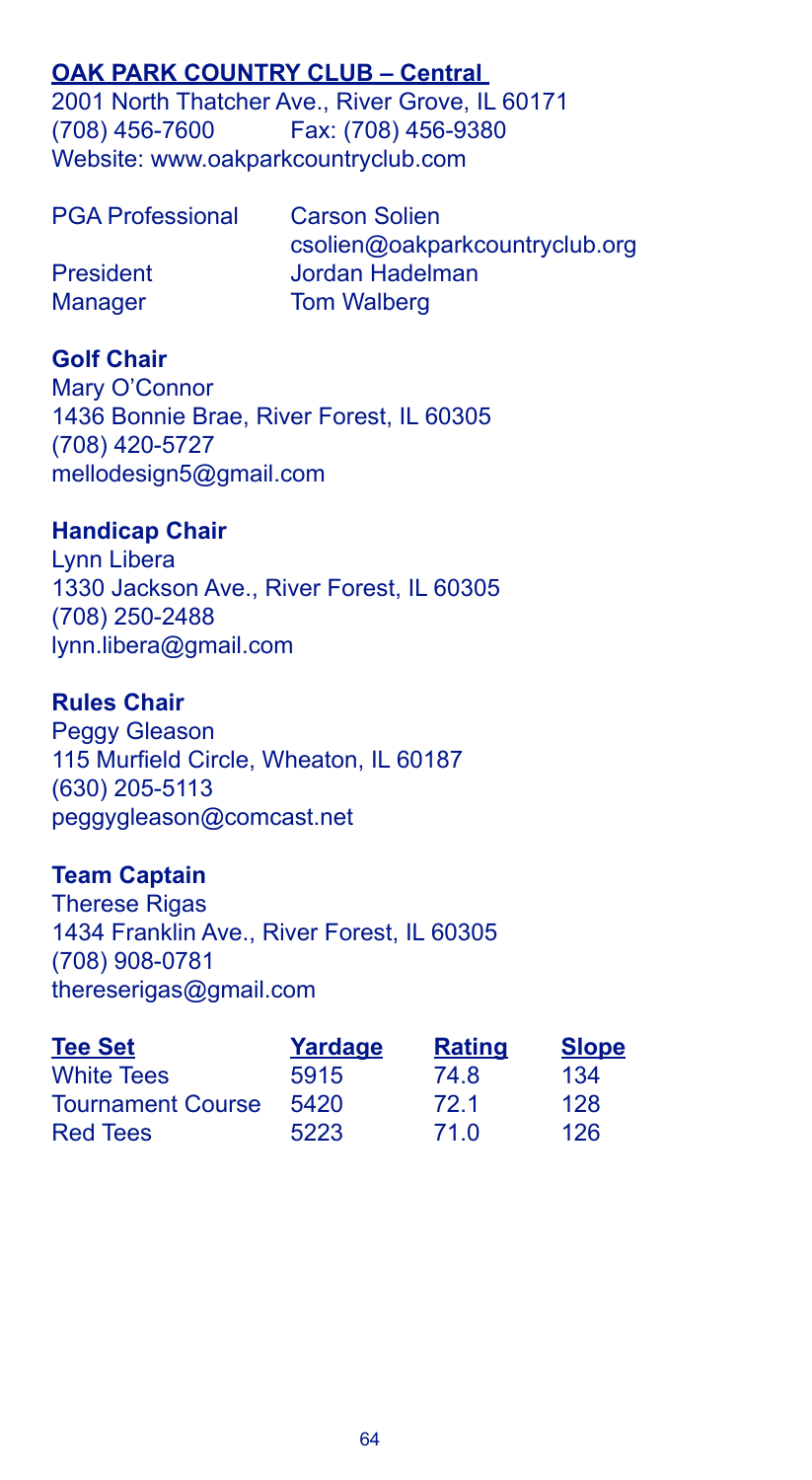# **OLYMPIA FIELDS COUNTRY CLUB – South**

2800 Country Club Dr., Olympia Fields, IL 60461 (708) 748-0495 Fax: (708) 748-6752 Website: www.ofcc.info

President William McErlean Manager **Adam Nickerson** 

PGA Professional Doug Farrell dfarrell@ofcc.info

## **Golf Co-Chair**

Colleen Kramer 2425 Dundonald Lane, Flossmoor, IL 60422 (708) 417-8486 ckramer@evergreensupply.com

#### **Golf Co-Chair**

Kelly Vena 914 Abbotsford Lane, Frankfort, IL 60423 (630) 290-3588 kellycolbyvena@gmail.com

## **Handicap Chair**

Colleen Kramer 2425 Dundonald Lane, Flossmoor, IL 60422 (708) 417-8486 ckramer@evergreensupply.com

## **Rules Chair**

Doug Farrell dfarrell@ofcc.info

#### **Team Captain**

Carol Elliot 2800 Country Club Dr. #1, Olympia Fields, IL 60461 (708) 205-1177 carolelliott98@gmail.com

| <b>Tee Set</b>      | Yardage | <b>Rating</b> | <b>Slope</b> |
|---------------------|---------|---------------|--------------|
| <b>North Course</b> |         |               |              |
| <b>White Tees</b>   | 6538    | 78.7          | 146          |
| <b>White/Green</b>  | 6146    | 76.6          | 141          |
| <b>Green Tees</b>   | 5973    | 75.6          | 139          |
| <b>Yellow Tees</b>  | 5247    | 71.6          | 131          |
| <b>South Course</b> |         |               |              |
| <b>White Tees</b>   | 6445    | 78.3          | 147          |
| <b>Green Tees</b>   | 6002    | 75.8          | 142          |
| <b>Yellow Tees</b>  | 5419    | 72.5          | 134          |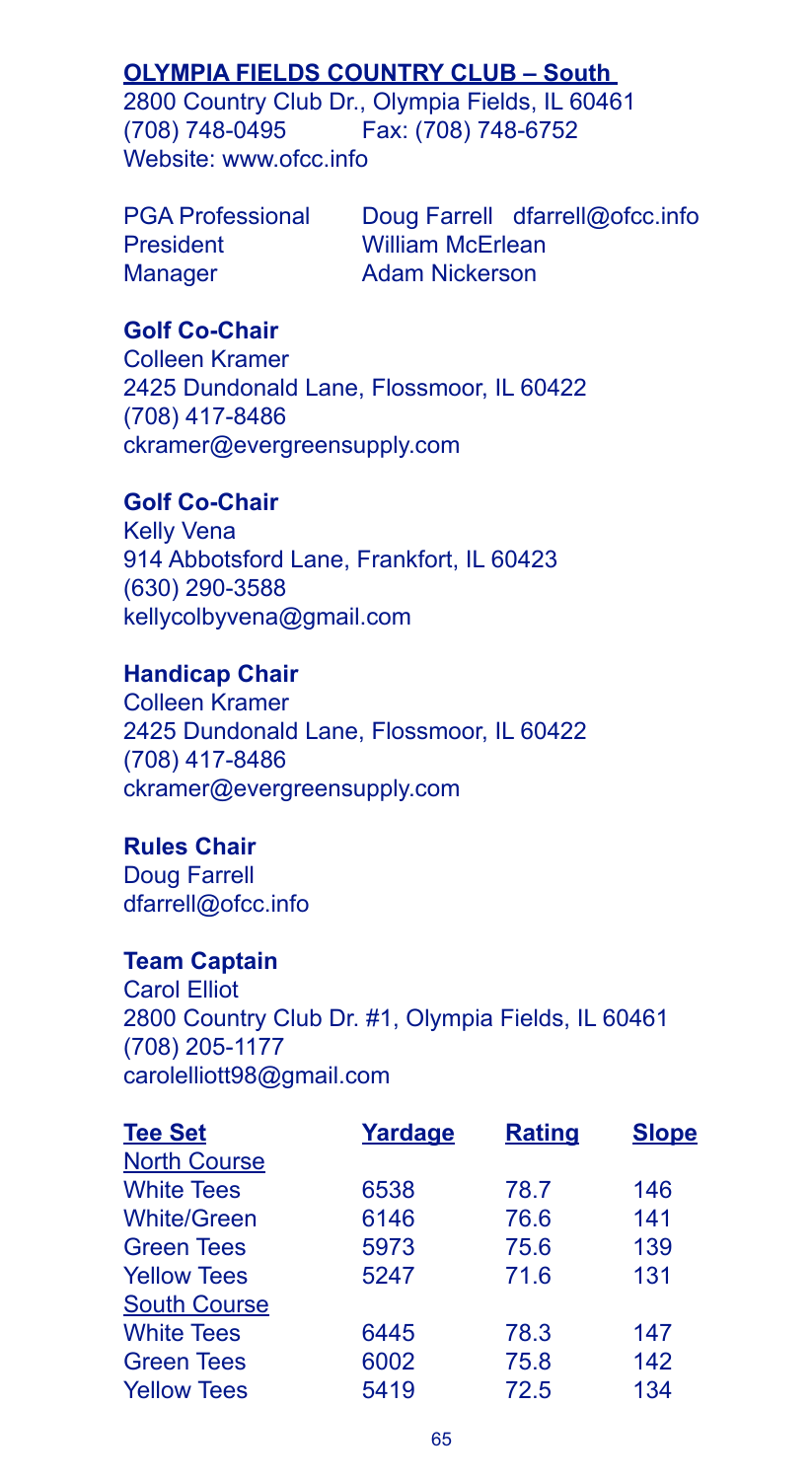## **ONWENTSIA CLUB – NE**

300 North Green Bay Rd., Lake Forest, IL 60045 (847) 234-0120 Fax: (847) 234-4639 Website: www.onwentsiaclub.com

| <b>PGA Professional</b> | Nick Papadakes (847) 234-6430 |
|-------------------------|-------------------------------|
|                         | nick@onwentsiaclub.org        |
| <b>President</b>        | <b>Jeffrey Walters</b>        |
| <b>Manager</b>          | <b>Wade Miller</b>            |

### **Golf Co-Chair**

Miah Armour 1620 Greenbrier Rd., Greenbrier, IL 60048 (847) 816-0884 miaharmour@gmail.com

### **Golf Co-Chair**

Molly C. Nussbaumer 33 W. Huron #609, Chicago, IL 60654 (312) 848-1336 mphcarroll@mac.com

# **Handicap Chair**

### **Rules Chair**

**Team Captain** Carol Sweet 201 North Green Bay Rd., Lake Forest, IL 60045 (847) 234-1456 csweet201@yahoo.com

| <b>Tee Set</b>    | Yardage | Rating | <b>Slope</b> |
|-------------------|---------|--------|--------------|
| <b>Blue Tees</b>  | 6402    | 71.3   | 130          |
| <b>White Tees</b> | 5924    | 69.1   | 124          |
| <b>Gold Tees</b>  | 5506    | 72.3   | 125          |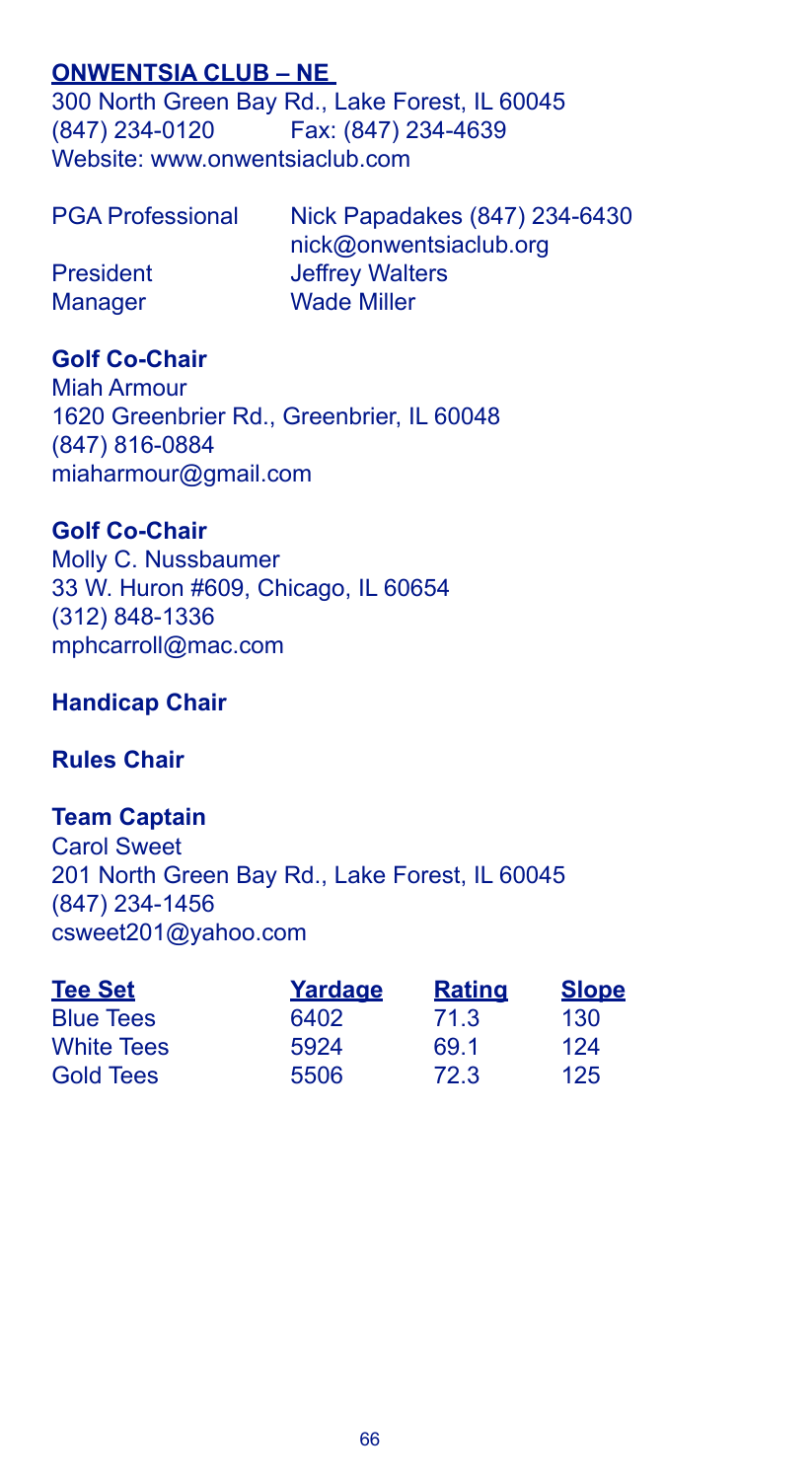# **PARK RIDGE COUNTRY CLUB - Central**

636 North Prospect, Park Ridge, IL 60068 (847) 823-3101 Fax: (847) 823-2862 Website: www.parkridgecc.org

Luke Hemelstrand (847) 823-0410 lhemelstrand@parkridgecc.org President Steve Hands Manager Derek Sidley

## **Golf Chair**

Kari Rutkowski 513 N. Merrill St., Park Ridge, IL 60068 (847) 489-41113 karirutkowski@icloud.com

# **Handicap Chair**

Lisa Simpson 828 Hastings, Park Ridge, IL 60068 (847) 274-1718 lisa4simpson@gmail.com

## **Rules Chair**

Kim DiFranco 1313 Castle Dr., Park Ridge, IL 60068 (847) 370-6506 cdifranco2@comcast.net

## **Team Captain**

Marcelaine Zimmermann 816 S. Hamlin, Park Ridge, IL 60068 (847) 823-1688 steilzimm@comcast.net

| <b>Tee Set</b>      | Yardage | <b>Rating</b> | <b>Slope</b> |
|---------------------|---------|---------------|--------------|
| Middle Tees         | 6295    | 76.4          | 135          |
| <b>Forward Tees</b> | 5544    | 72.2          | 126          |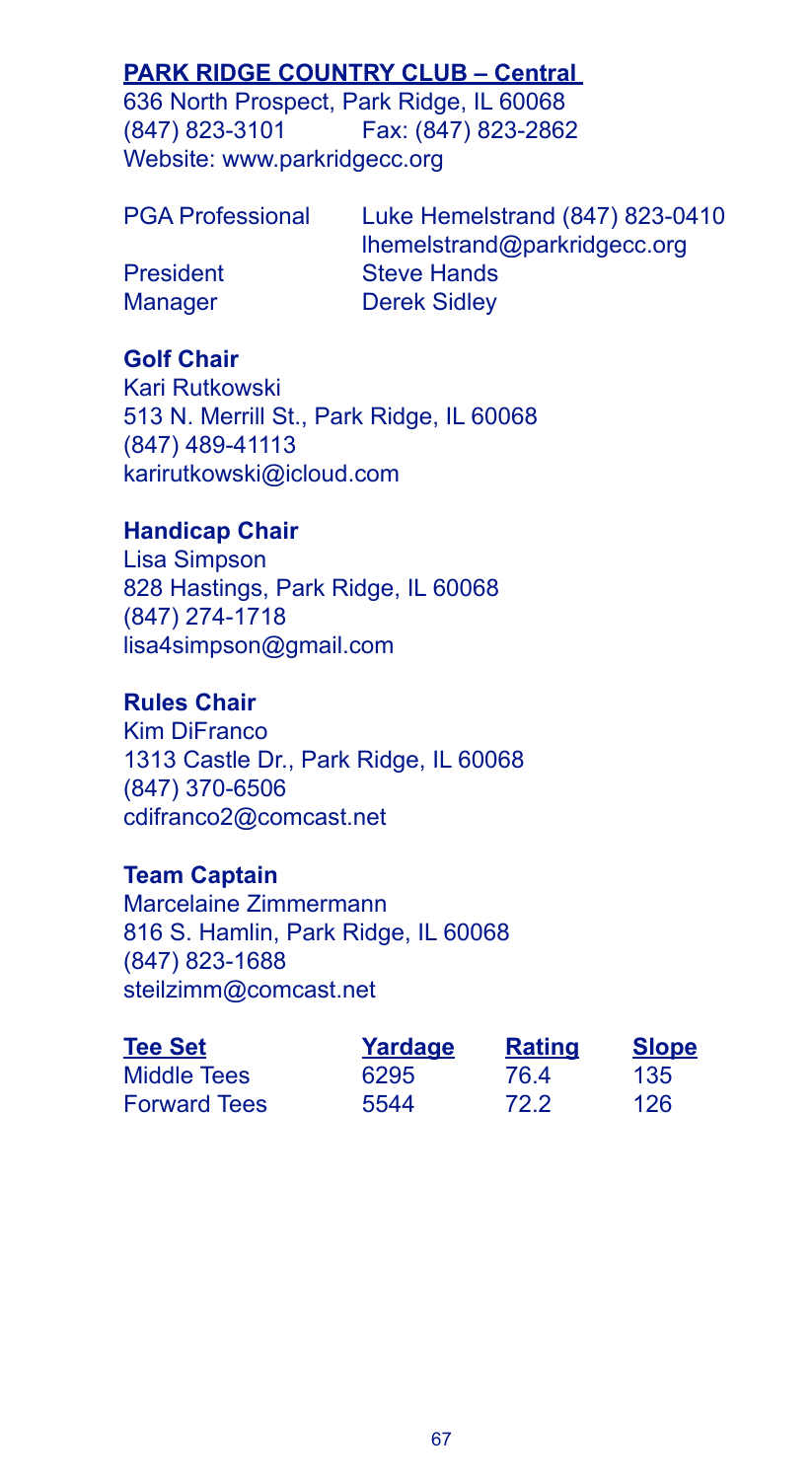## **PRESTWICK COUNTRY CLUB – South**

601 Prestwick Dr., Frankfort, IL 60423 (815) 469-5550 Fax: (815) 469-8482 Website: www.prestwickcc.com

| <b>PGA Professional</b> | Marcus Dekeyser (815) 469-2136 |
|-------------------------|--------------------------------|
|                         | mdekeyser@prestwickcc.com      |
| <b>President</b>        | <b>Michael Davis</b>           |
| <b>Manager</b>          |                                |

### **Golf Chair**

Margit Scott 862 Andrews Way, Frankfort, IL 60423 (815) 464-9165 molsenRN@msn.com

## **Handicap Chair**

## **Rules Chair**

## **Team Captain**

Sheri Templin 669 Fairway Lane, Frankfort, IL 60423 (708) 516-8713 stiredoc@comcast.net

| <b>Tee Set</b>    | Yardage | Rating | <b>Slope</b> |
|-------------------|---------|--------|--------------|
| <b>White Tees</b> | 6043    | 75.4   | 136          |
| Red Tees          | 5257    | 71.0   | 126          |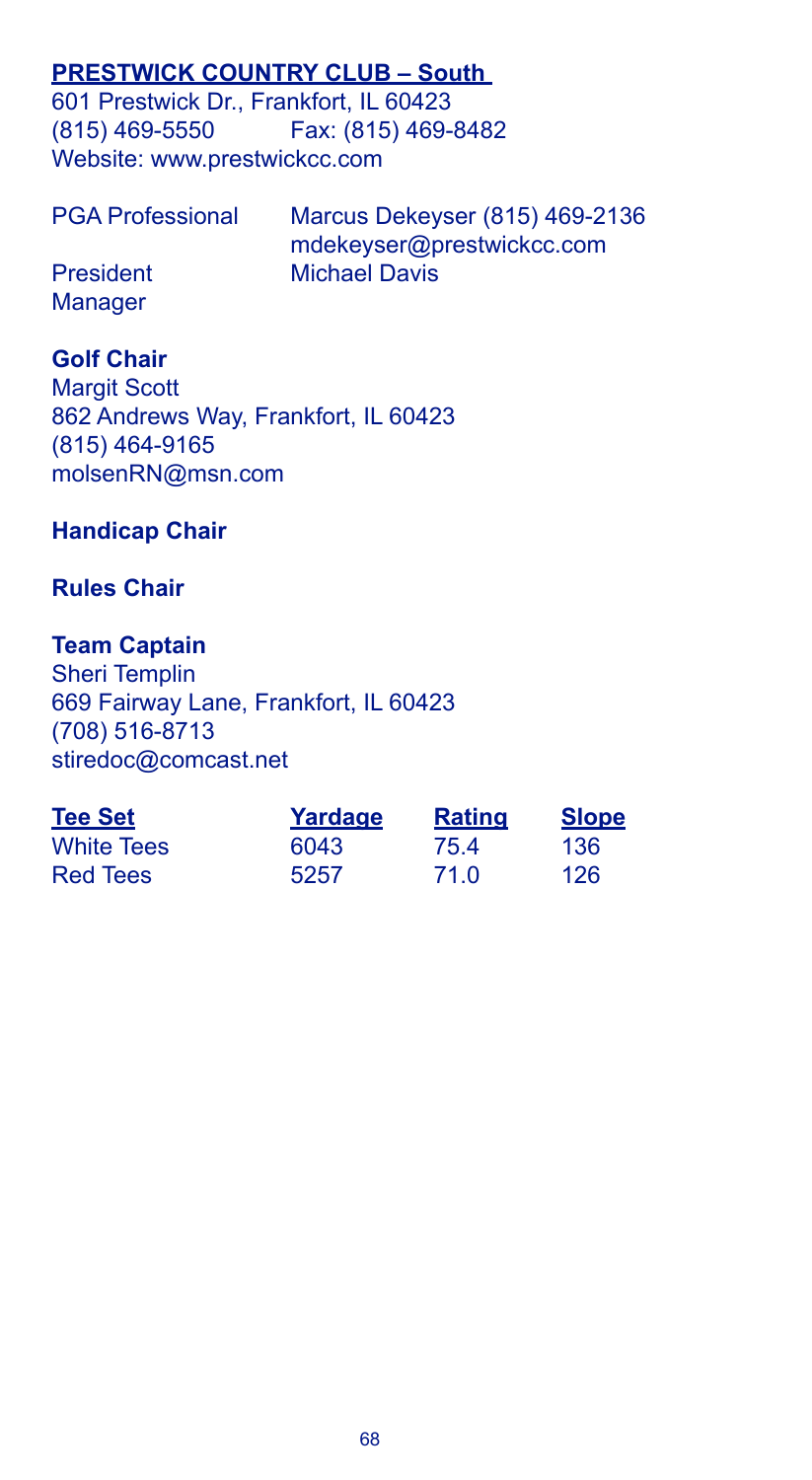# **RAVINIA GREEN COUNTRY CLUB – NE**

1200 Saunders Rd., Riverwoods, IL 60015 (847) 945-6200 Fax: (847) 945-6370 Website: www.raviniagreen.com

PGA Professional Matthew Fonner

Matt.Fonner@clubcorp.com

President **Manager** 

## **Golf Co-Chair**

Jenn Dubinsky 1156 Cherry St., Deerfield, IL 60015 (773) 960-3189 jenndubinsky@gmail.com

# **Golf Co-Chair**

Lynn Meyer 915 Warington, Deerfield, IL 60015 (773) 640-6266 lameyeriu@yahoo.com

## **Handicap Chair**

Linda Weinstein 123 Regent Wood Road, Northfield, IL 60093 (847) 436-7005 wein6@comcast.net

## **Rules Chair**

### **Team Captain**

Linda Weinstein 123 Regent Wood Road, Northfield, IL 60093 (847) 436-7005 wein6@comcast.net

| <b>Tee Set</b>     | Yardage | <b>Rating</b> | <b>Slope</b> |
|--------------------|---------|---------------|--------------|
| <b>White Tees</b>  | 6140    | 76.3          | 137          |
| <b>White/Green</b> | 5646    | 73.6          | 131          |
| <b>Green Tees</b>  | 5380    | 72.1          | 128          |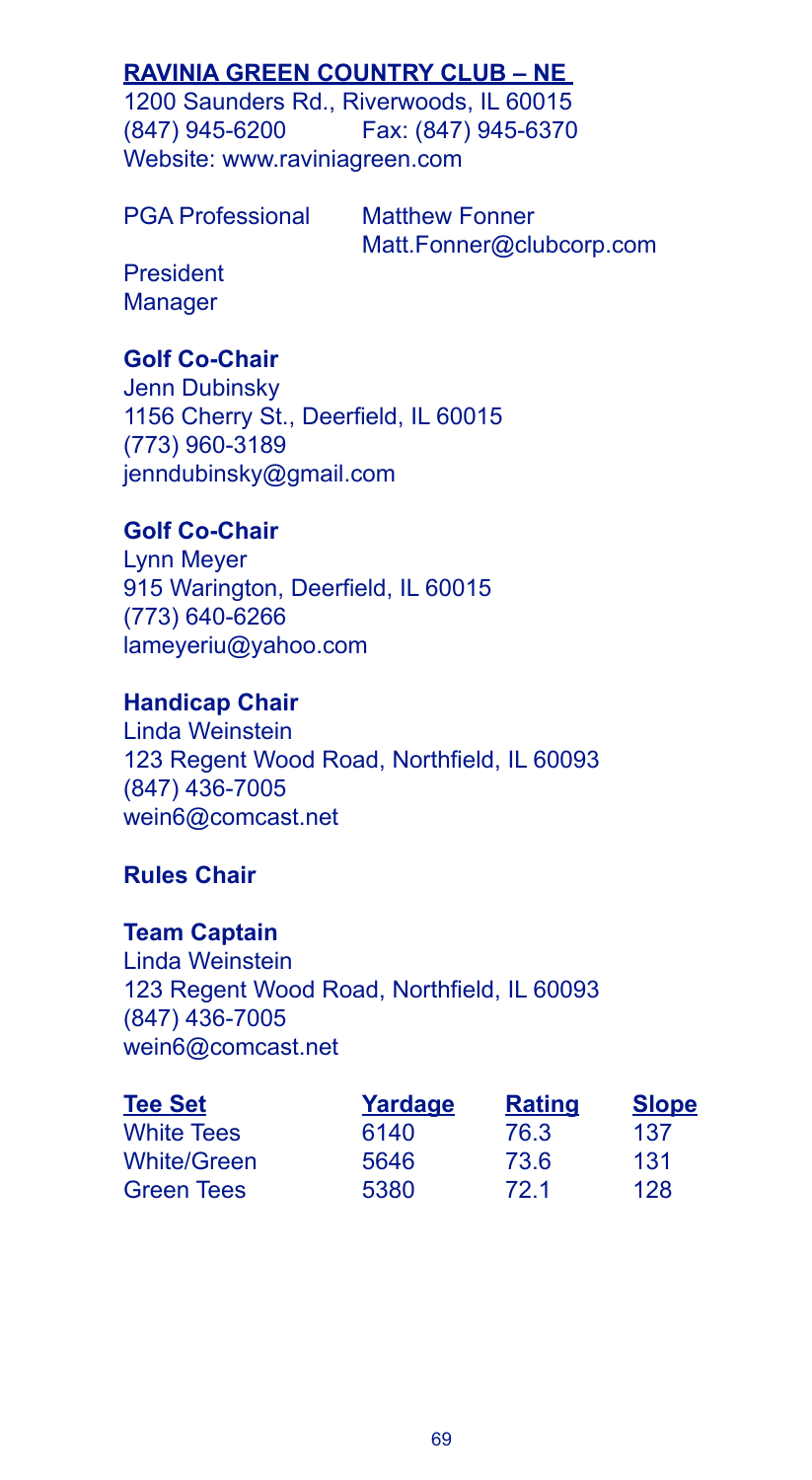# **RIDGE COUNTRY CLUB – South**

10522 S California Ave, Chicago, IL 60655 (773) 238-9400 Fax: (773) 238-6628 Website: www.ridgecc.org

|                  | PGA Director of Golf Rich Dukelow (773) 238-9405 |
|------------------|--------------------------------------------------|
|                  | rdukelow@ridge.com                               |
| <b>President</b> | <b>Patrick Tovey</b>                             |
| <b>Manager</b>   | Michael Krabbe                                   |

## **Golf Co-Chair**

Jen Clancy 10515 S. Maplewood, Chicago, IL 60655 (773) 623-9263 jenniferclan@gmail.com

### **Golf Co-Chair**

Molly Gilmartin 9045 S. Leavitt, Chicago, IL 60643 (773) 490-1493 mtgporky@me.com

#### **Handicap Chair**

Monica Carey 10443 S. Bell Ave., Chicago, IL 60643 (773) 623-9263 mceecee83@gmail.com

## **Rules Chair**

Monica Carey 10443 S. Bell Ave., Chicago, IL 60643 (773) 623-9263 mceecee83@gmail.com

#### **Team Captain**

Debbie Duggan 9950 S. Longwood Dr., Chicago, IL 60643 (773) 965-3752 dd9950@juno.com

| <b>Tee Set</b>        | Yardage | <b>Rating</b> | <b>Slope</b> |
|-----------------------|---------|---------------|--------------|
| Red Tees              | 5700    | 73.8          | 129          |
| <b>Short Red Tees</b> | 5560    | 73.0          | 127          |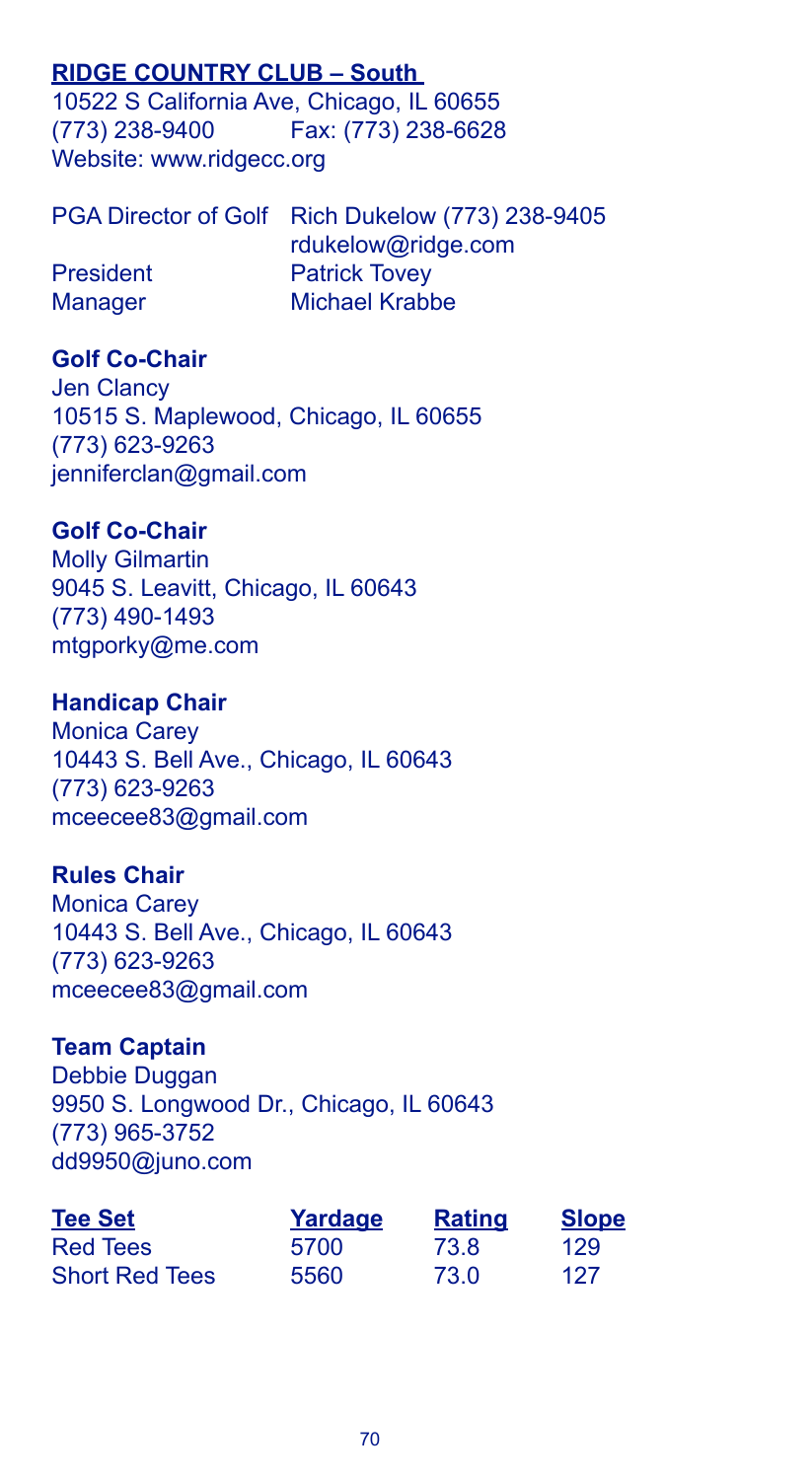# **RIDGEMOOR COUNTRY CLUB – Central**

6601 West Gunnison, Chicago, IL 60706 (708) 867-8400 Fax: (708) 867-1457 Website: www.ridgemoorcc.com

PGA Professional Nick Pease (708) 867-4384 nickp@ridgemoorcc.com President Marc Smith Manager **Jon Kane** 

## **Golf Chair**

Patty Elliott 6720 N. Navajo Ave., Lincolnwood, IL 60712 (312) 388-2583 pleplf@aol.com

# **Handicap Chair**

Rita Callero 8715 Bruce Dr., Niles, IL 60714 (847) 698-1726 ritamae65@comcast.net

## **Rules Chair**

Judy Iverson P.o. Box 271, Golf, IL 60029 (847) 998-6461 judyaiverson@aol.com

## **Team Captain**

Heather Quinn 6935 N. Monon Ave., Chicago, IL 60646 (312) 285-4916 heatquinn@gmail.com

| <b>Tee Set</b>      | Yardage | <b>Rating</b> | <b>Slope</b> |
|---------------------|---------|---------------|--------------|
| <b>Member Tees</b>  | 6010    | 75.2          | 133          |
| Member-Forward      | 5530    | 724           | 127          |
| <b>Forward Tees</b> | 5355    | 714           | 125          |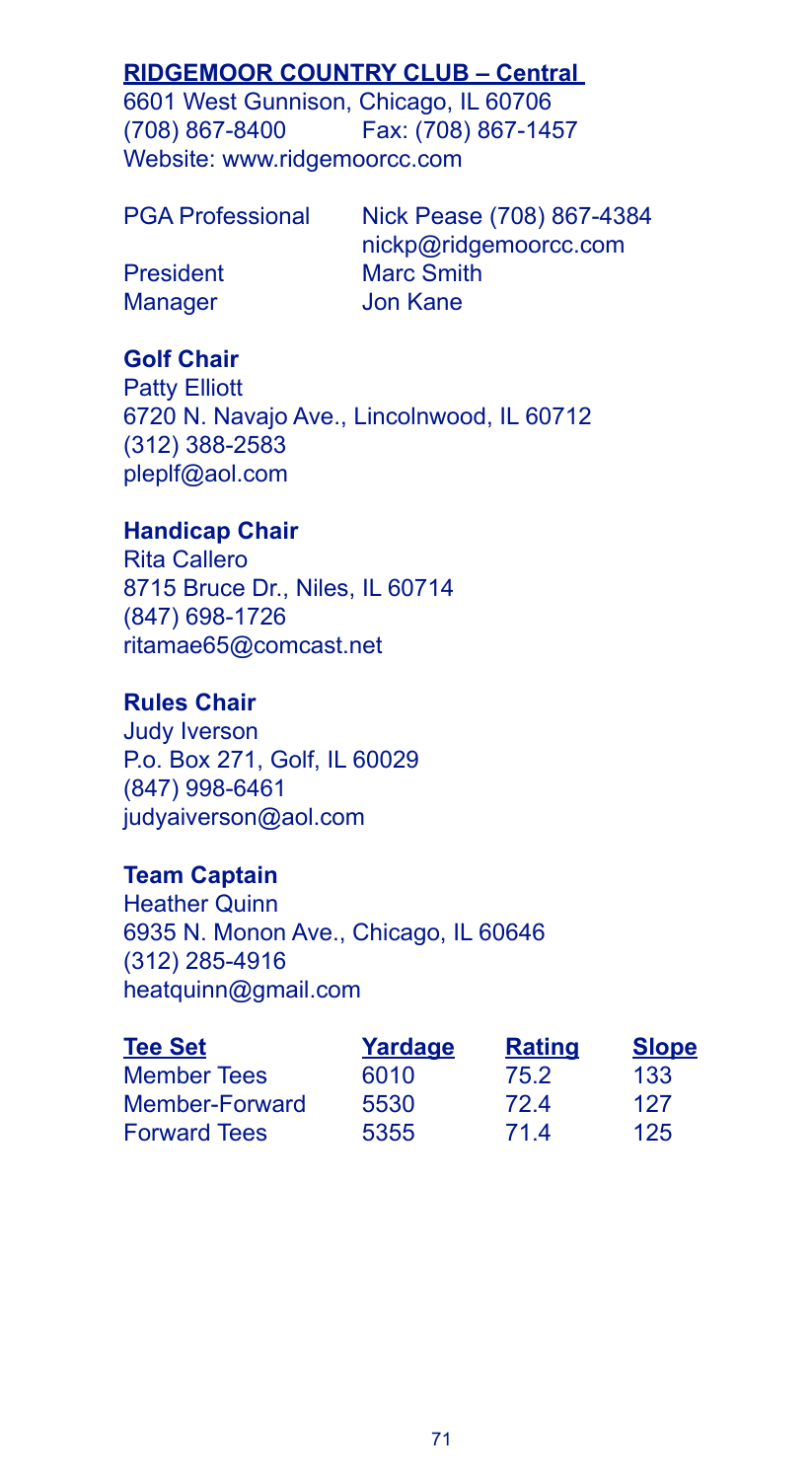# **RIVER FOREST COUNTRY CLUB – Central**

15W468 Grand Ave, Elmhurst, IL 60126 (630) 279-5444 Fax: (630) 279-7568 Website: www.riverforestcc.org

| <b>PGA Professional</b> | Chris Gumbach (630) 279-5855 |
|-------------------------|------------------------------|
|                         | cgumbach@riverforestcc.org   |
| President               | Jim McNamara                 |
| <b>Manager</b>          | Jeff Schenkel                |

## **Golf Chair**

Teri Kao 248 Elm Ave., Elmhurst, IL 60126 (630) 220-8374 teri0711@gmail.com

### **Handicap Chair**

Sheila Gibbons 186 Olive St.,Elmhurst, IL 60126 (630) 941-3834 photomaven186@aol.com

### **Rules Chair**

Beth Wilkens 197 Arlington, Elmhurst, IL 60126 (630) 279-2369 bbwilkens1@comcast.net

## **Team Captain**

Sheila Gibbins 186 Olive St., Elmhurst, IL 60126 (630) 390-6813 photomaven186@gmail.com

| <b>Tee Set</b>    | Yardage | <b>Rating</b> | <b>Slope</b> |
|-------------------|---------|---------------|--------------|
| <b>White Tees</b> | 6082    | 76.2          | 138          |
| Combo Tees        | 5874    | 75.0          | 135          |
| <b>Red Tees</b>   | 5692    | 74.0          | 133          |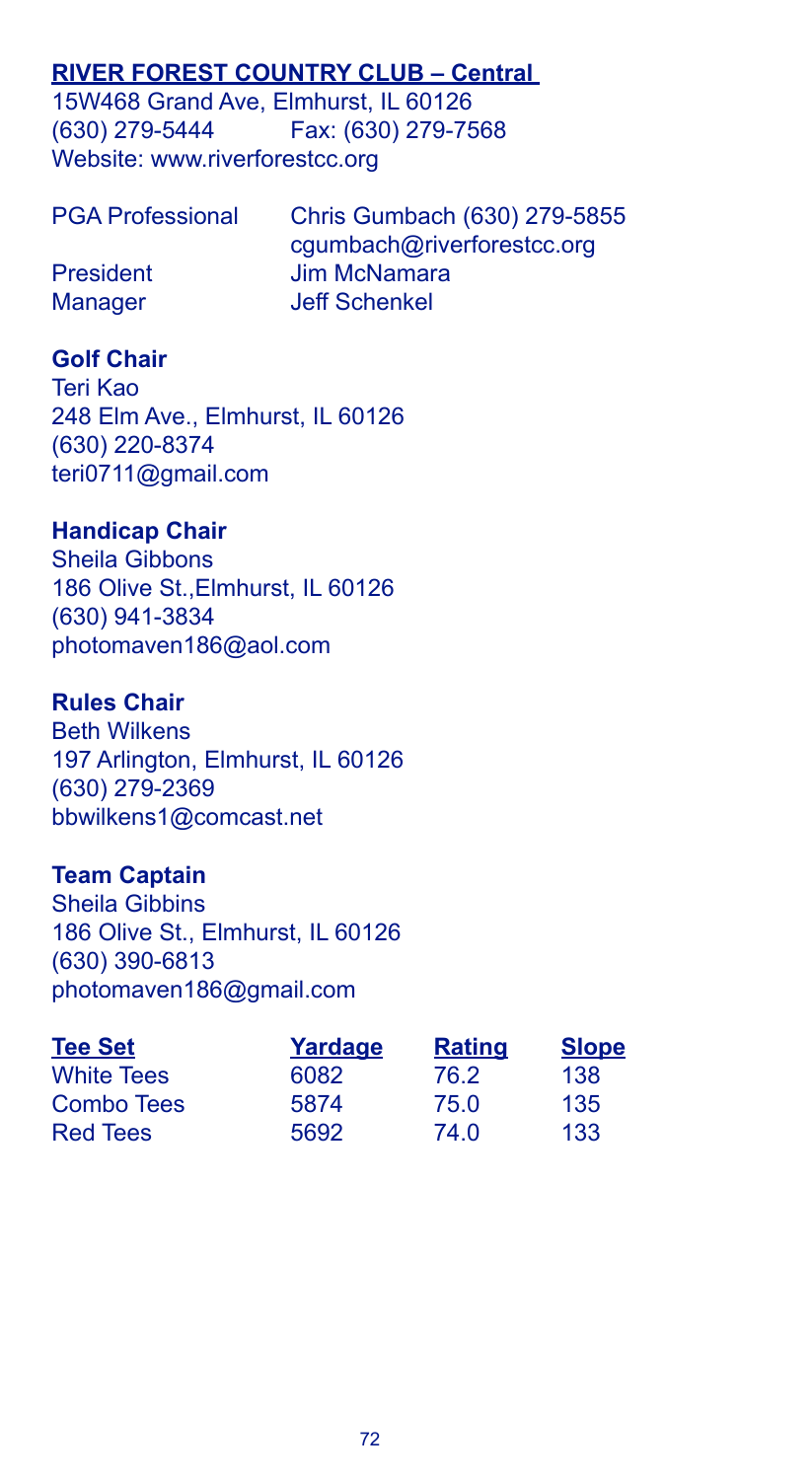## **RIVERSIDE GOLF CLUB – Central**

2520 S DesPlaines Ave, North Riverside, IL 60546 (708) 447-3700 Fax: (708) 447-5868 Website: www.rgc1893.org

Karl Bollnow (708) 447-8152 bohica@pga.com President Michael Joss Manager **Tom McHugh** 

## **Golf Chair**

Sandra Dvorak 11315 Monticello Place, Westchester, IL 60154 (708) 531-9663 sandidvorak@gmail.com

## **Handicap Chair**

Sandra Dvorak 11315 Monticello Place, Westchester, IL 60154 (708) 531-9663 sandidvorak@gmail.com

## **Rules Chair**

Sandra Dvorak 11315 Monticello Place, Westchester, IL 60154 (708) 531-9663 sandidvorak@gmail.com

## **Team Captain**

Sandra Dvorak 11315 Monticello Place, Westchester, IL 60154 (708) 531-9663 sandidvorak@gmail.com

| <b>Tee Set</b>    | Yardage | <b>Rating</b> | <b>Slope</b> |
|-------------------|---------|---------------|--------------|
| <b>White Tees</b> | 6370    | 78.3          | 142          |
| <b>Gold Tees</b>  | 5681    | 74.3          | 134          |
| <b>Red Tees</b>   | 5329    | 72.3          | 130          |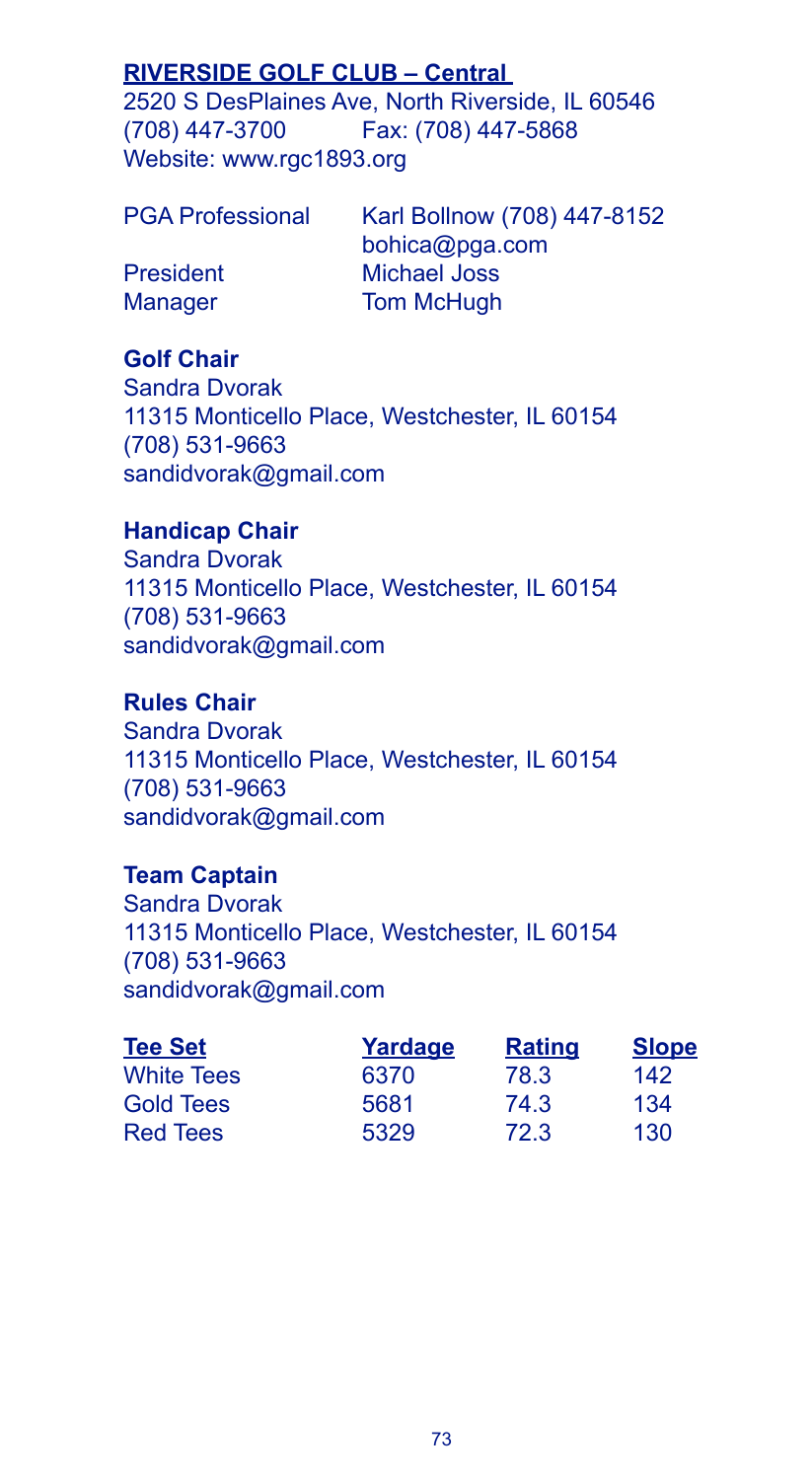# **ROLLING GREEN COUNTRY CLUB – Central**

2525 East Rand Rd., Arlington Heights, IL 60004 (847) 253-0400 Fax: (847) 253-1115 Website: www.rollinggreen.org

| <b>PGA Professional</b> | Bill Ventresca (847) 253-5055 |
|-------------------------|-------------------------------|
|                         | bill.ventresca@clubcorp.com   |
| President               | Pat Dolan                     |
| <b>Manager</b>          | <b>Travis Hall</b>            |

## **Golf Chair**

Diane Accurso 203 S. Rammer Ave., Arlington Heights, IL 60004 (847) 392-2093 diaccurso@sbcglobal.net

### **Handicap Chair**

Kate Schnur 714 Evergreen, Arlington Heights, IL 60004 (847) 255-5541 kateschnur@gmail.com

### **Rules Chair**

Patrice Feltes (312) 246-0834 pfeltes@gmail.com

### **Team Captain**

Jennifer Schlesak 405 Crest Hill Dr., Prospect Heights, IL 60070 Cell (847) 420-3914 jschlesak@comcast.net

| <b>Tee Set</b>     | Yardage | <b>Rating</b> | <b>Slope</b> |
|--------------------|---------|---------------|--------------|
| <b>White Tees</b>  | 6398    | 77.8          | 143          |
| <b>Hybrid Tees</b> | 6003    | 75.6          | 138          |
| <b>Gold Tees</b>   | 5602    | 73.4          | 133          |
| <b>Red Tees</b>    | 5352    | 72.0          | 130          |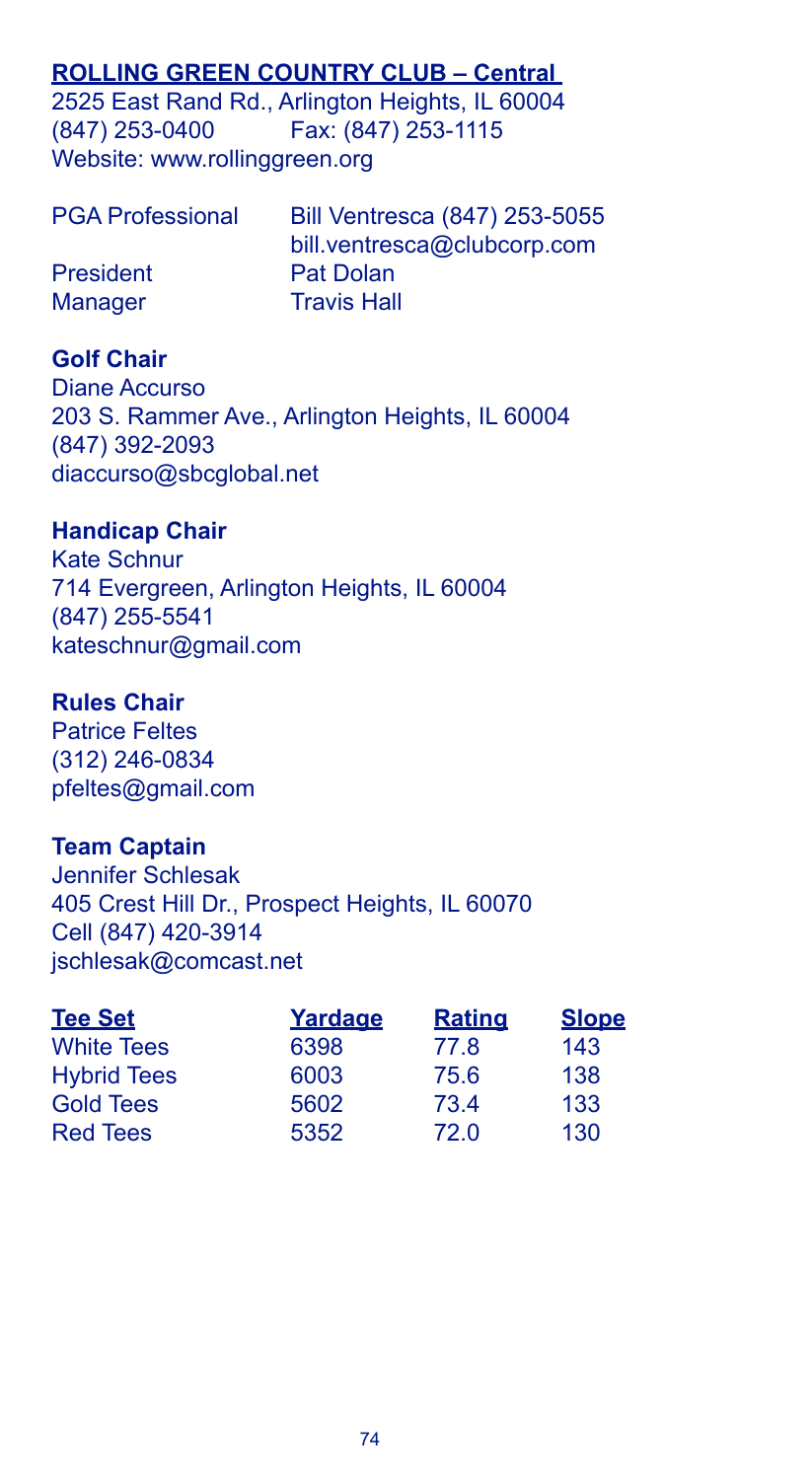## **ROYAL FOX COUNTRY CLUB – West**

4405 Royal and Ancient Dr., St. Charles, IL 60174 (630) 584-4000 Fax: (630) 584-4007 Website: www.royalfoxcc.com

PGA Professional Alex Mendez (630) 584-4003 amendez@royalfoxcc.com President

Manager Brian Tulk

## **Golf Chair**

Stacy Bell 4108 St. Andrews Court, St. Charles, IL 60174 (630) 229-3314 matineeidol42@aol.com

#### **Handicap Chair**

Sonia Burgess 768 Huntington Dr., Carol Stream, IL 60188 (630) 427-5589 bsburgess@comcast.net

# **Rules Chair**

Sonia Burgess 768 Huntington Dr., Carol Stream, IL 60188 (630) 427-5589 bsburgess@comcast.net

# **Team Captain**

Sonia Burgess 768 Huntington Dr., Carol Stream, IL 60188 (630) 427-5589 bsburgess@comcast.net

| <b>Tee Set</b>     | Yardage | <b>Rating</b> | <b>Slope</b> |
|--------------------|---------|---------------|--------------|
| <b>Silver Tees</b> | 6117    | 76.1          | 140          |
| Silver/Gold        | 5675    | 73.6          | 135          |
| <b>Gold Tees</b>   | 5225    | 71.1          | 130          |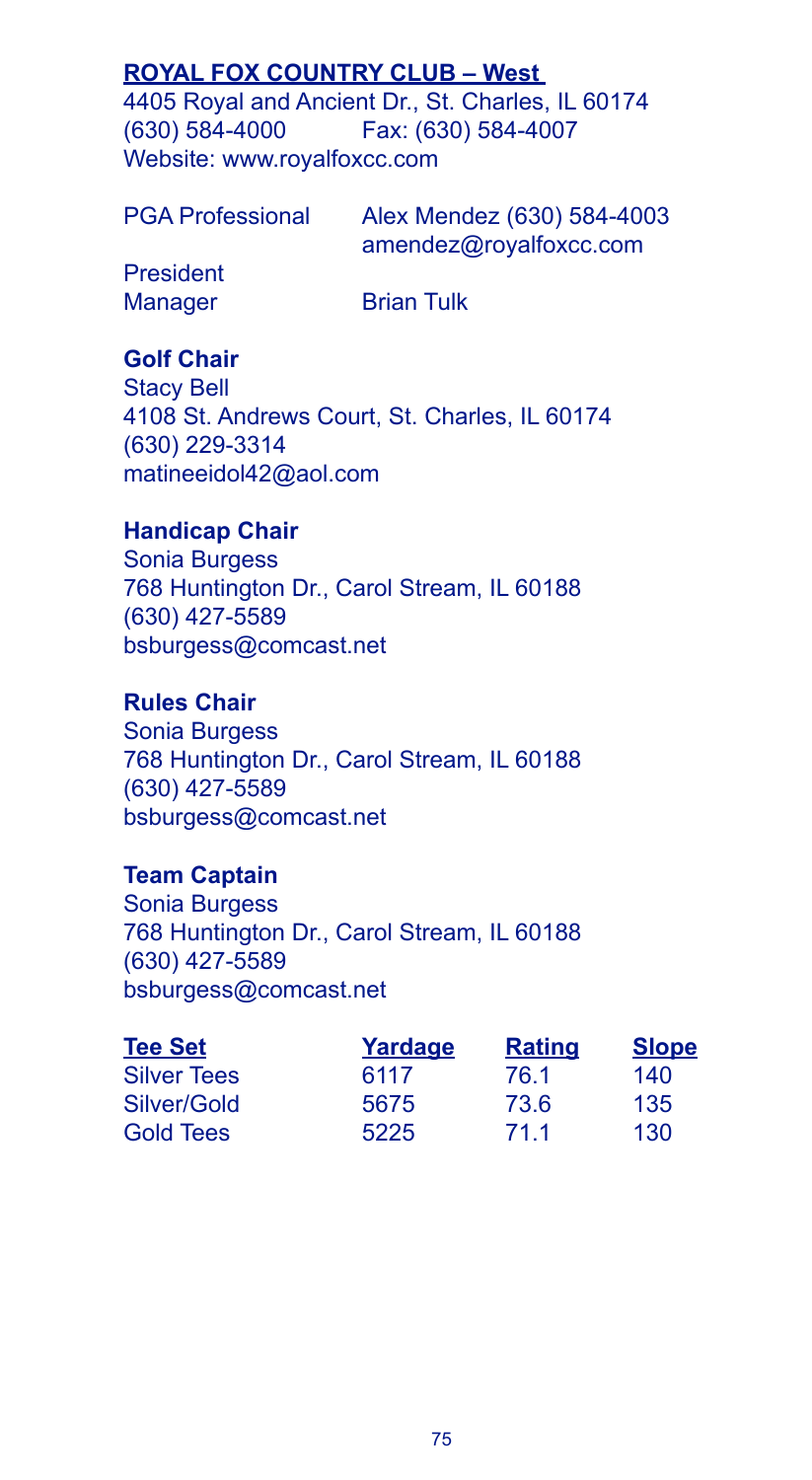## **ROYAL MELBOURNE – NW**

4700 RFD, Long Grove, IL 60047 (847) 913-8080 Fax: (847) 913-8470 Website: www.royalmelbourne.net

| <b>PGA Professional</b> | David Winget (847) 913-8380 |
|-------------------------|-----------------------------|
|                         | dwinget@royalmelbourne.net  |
| President               | Josh Lesnik                 |
| Manager                 | <b>Ed Tindell</b>           |

## **Golf Chair**

Lisa Cornell 4491 Wellington Dr., Long Grove, IL 60047 (847) 567-1054 ldb11@att.net

# **Handicap Chair**

Michelle Birch 1058 S. Walnut, Arlington Heights, IL 60005 ziskabirch@comcast.net

### **Rules Chair**

Marsha Eder 121 Surrey Lane, Lake Forest, IL 60045 (847) 533-1512 m.eder@comcast.net

### **Team Captain**

Mary McCarthy 5 Devonshire Lane, Lincolnshire, IL 60069 (847) 948-7652 mcmarye@aol.com

| <b>Tee Set</b>       | Yardage | <b>Rating</b> | <b>Slope</b> |
|----------------------|---------|---------------|--------------|
| <b>Silver Tees</b>   | 5838    | 75.1          | 138          |
| Ozzie Tees           | 5407    | 72.7          | 133          |
| <b>Burgundy Tees</b> | 5153    | 71.3          | 130          |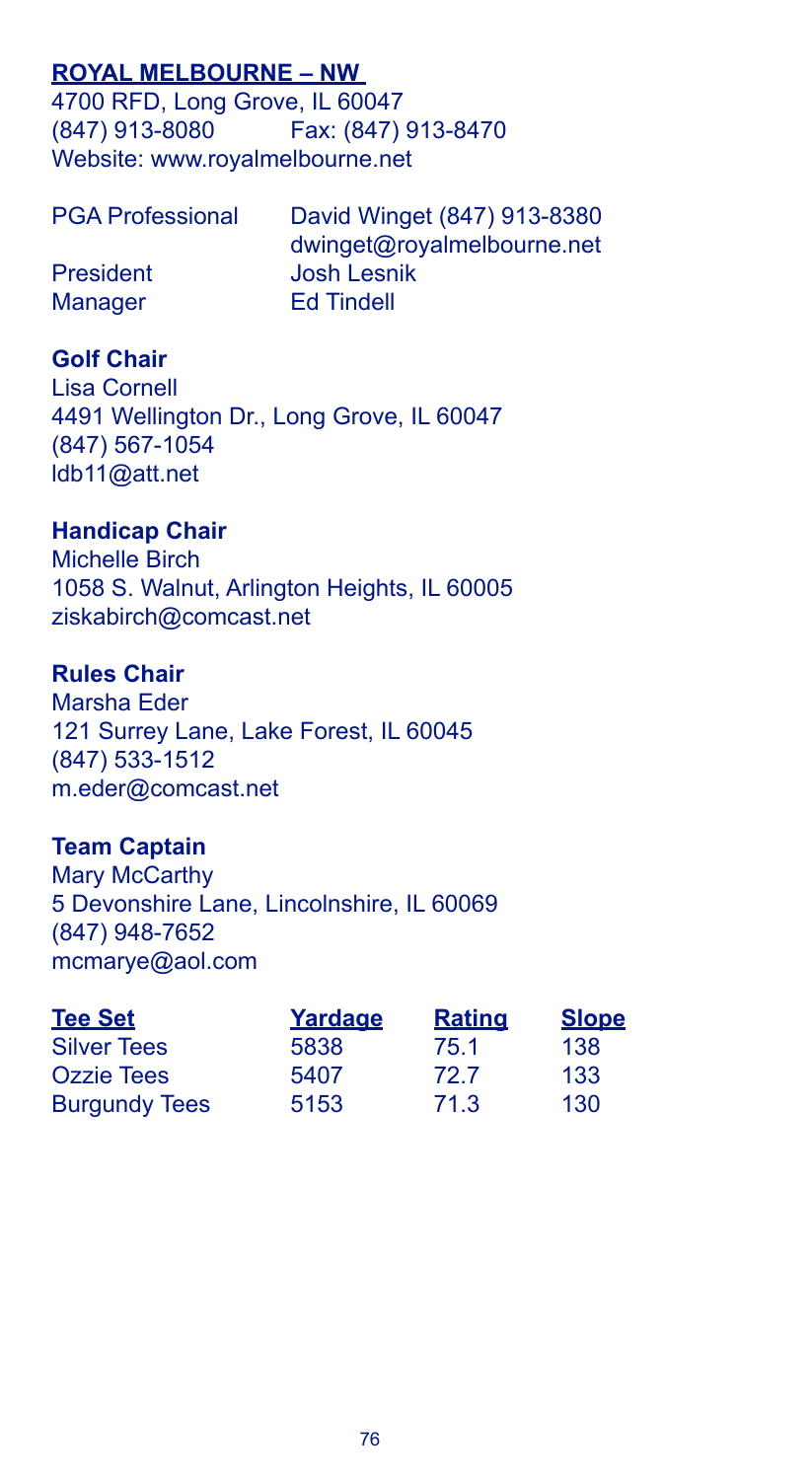# **RUTH LAKE COUNTRY CLUB – West**

6200 South Madison St., Hinsdale, IL 60521 (630) 986-2060 Fax: (630) 986-9712 Website: www.ruthlakecc.org

| <b>PGA Professional</b> | Mark Labiak (630) 986-4475 |
|-------------------------|----------------------------|
|                         | mlabiak@ruthlakecc.org     |
| President               | James Noth                 |
| <b>Manager</b>          | Kevin Kennebeck            |

### **Golf Co-Chair**

Elizabeth Gill 4 McIntosh Ave., Clarendon Hills, IL 60514 (630) 789-9025 egill05@comcast.net

## **Golf Co-Chair**

Sue Sprovieri 5641 S. Washington, Hinsdale, IL 60521 (630) 271-9277 twain10@me.com

### **Handicap Chair**

Elizabeth Gill 4 McIntosh Ave., Clarendon Hills, IL 60514 (630) 789-9025 egill05@comcast.net

## **Rules Chair**

Janet Roxworthy 5610 Childs Ave., Clarendon Hills, IL 60514 (502) 553-2466 rosjan22@bellsouth.net

### **Team Captain**

Jean Regan 321 S. Elm St., Hinsdale, IL 60521 (708) 751-9830 jeandkpj@aol.com

| <b>Tee Set</b>     | Yardage | <b>Rating</b> | <b>Slope</b> |
|--------------------|---------|---------------|--------------|
| II Tees            | 6404    | 78.4          | 147          |
| III Tees           | 5809    | 75.1          | 140          |
| <b>III/IV Tees</b> | 5468    | 73.2          | 136          |
| <b>IV Tees</b>     | 5274    | 72.1          | 134          |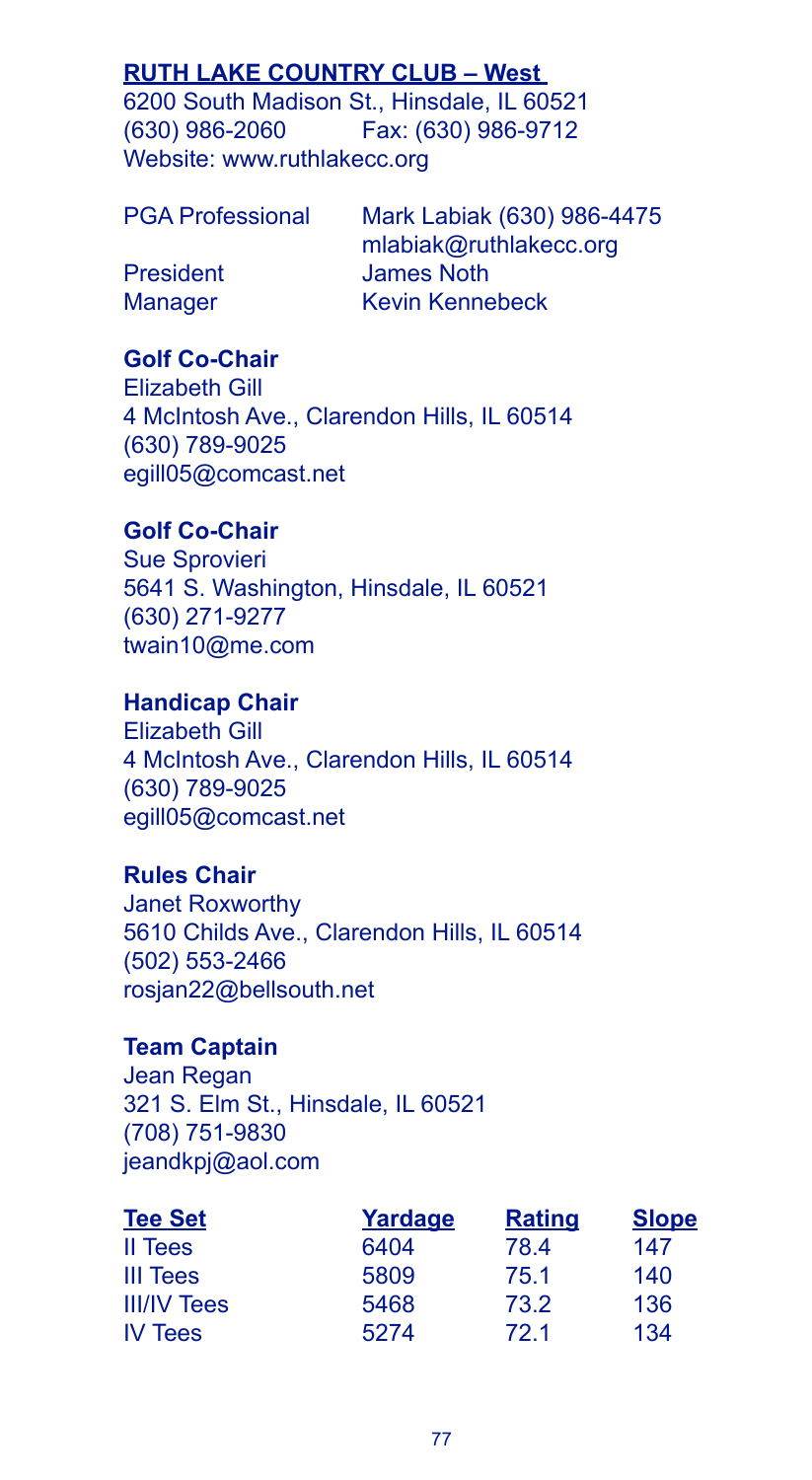## **SHOREACRES – NE**

1601 Shoreacres Rd., Lake Bluff, IL 60044<br>(847) 234-1470 Fax: (847) 234-6291 (847) 234-1470 Website: www.shoreacres1916.com

| <b>PGA Professional</b> | Peter McDonald (847) 234-1472 |
|-------------------------|-------------------------------|
|                         | petermcdonald@pga.com         |
| <b>President</b>        | <b>Jack Keller</b>            |
| Manager                 | <b>Mike Drury</b>             |

## **Golf Chair**

Cammie Hoban 1204 Scott Ave., Winnetka, IL 60093 cell (773) 307-8555 cammiehoban@gmail.com

## **Handicap Chair**

### **Rules Chair**

## **Team Captain**

Mary Oelerich 58 E Bellevue Place, Chicago, IL 60611 (312) 961-2339 mso713@sbcglobal.net

| <b>Tee Set</b>     | Yardage | <b>Rating</b> | <b>Slope</b> |
|--------------------|---------|---------------|--------------|
| <b>Black Tees</b>  | 6725    | 79.3          | 148          |
| <b>Raynor Tees</b> | 6330    | 77.1          | 143          |
| <b>Combo Tees</b>  | 5905    | 74.7          | 138          |
| <b>Green Tees</b>  | 5550    | 72.7          | 134          |
| <b>Gold Tees</b>   | 5075    | 70.1          | 129          |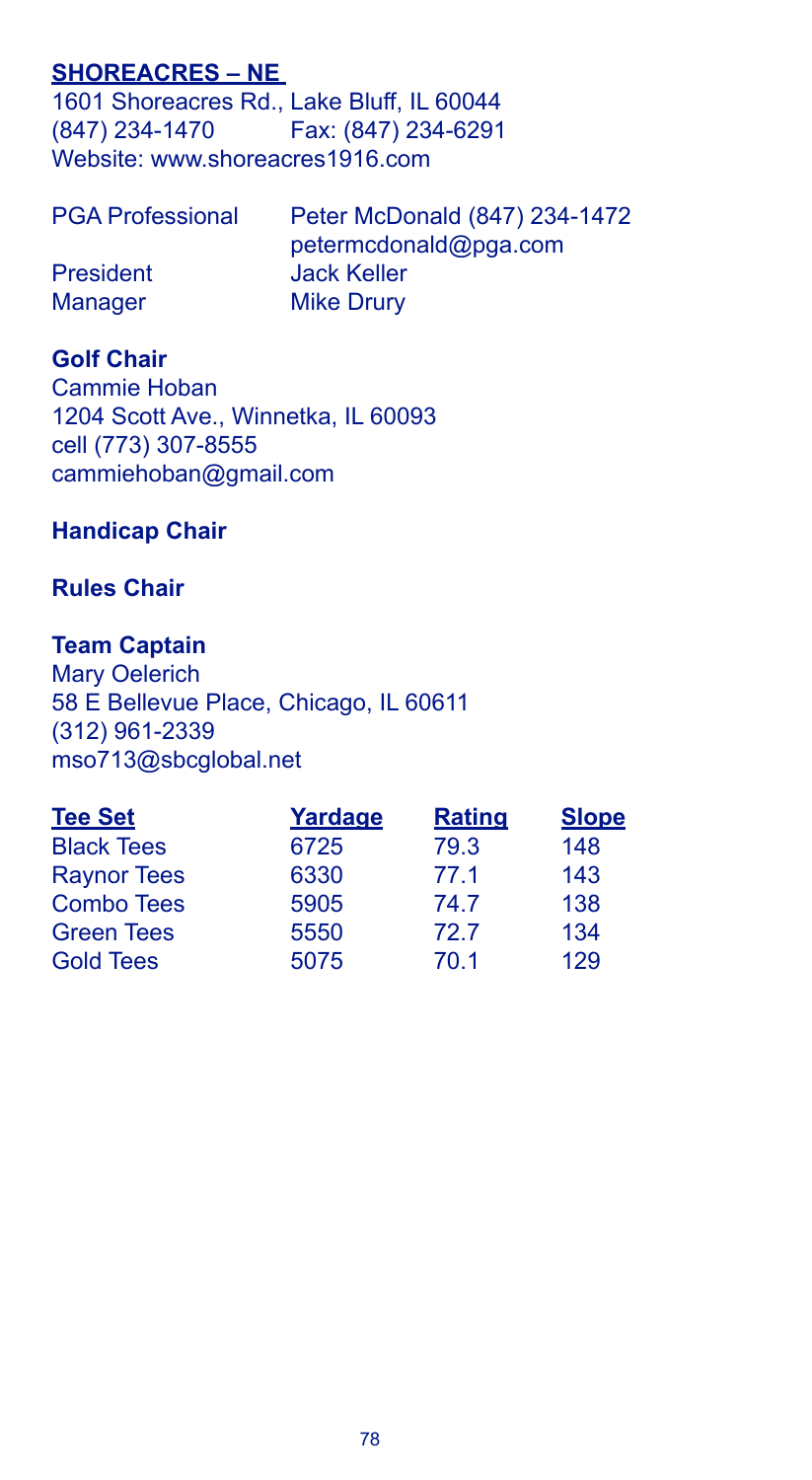## **SKOKIE COUNTRY CLUB – NE**

5500 Washington Ave., Glencoe, IL 60022 (847) 835-0600 Fax: (847) 835-7412 Website: www.skokiecc.com

PGA Professional Gideon Traub (847) 835-5835 gtraub@skokiecc.com President Roger Hickey Manager John Guy

## **Golf Chair**

Nancy Poggioli 1086 Elm St., Winnetka, IL 60093 (847) 446-5486 mnpoggioli@comcast.net

### **Handicap Chair**

Carrie Coquillette 1045 Hubbard Place, Winnetka, IL 60093 (847) 420-0627 carriemcoquillette@gmail.com

## **Rules Chair**

Cynthia Werts 1153 Oakley Ave., Winnetka, IL 60093 (847) 400-4910 cynthiawerts@me.com

### **Team Captain**

Kathy Newlands 1575 Hickory Lane, Winnetka, IL 60093 (707) 849-6871 kathynewlands@hotmail.com

| <b>Tee Set</b> | Yardage | <b>Rating</b> | <b>Slope</b> |
|----------------|---------|---------------|--------------|
| Red Tees       | 5939    | 74.7          | 137          |
| Green Tees     | 5575    | 72.7          | 133          |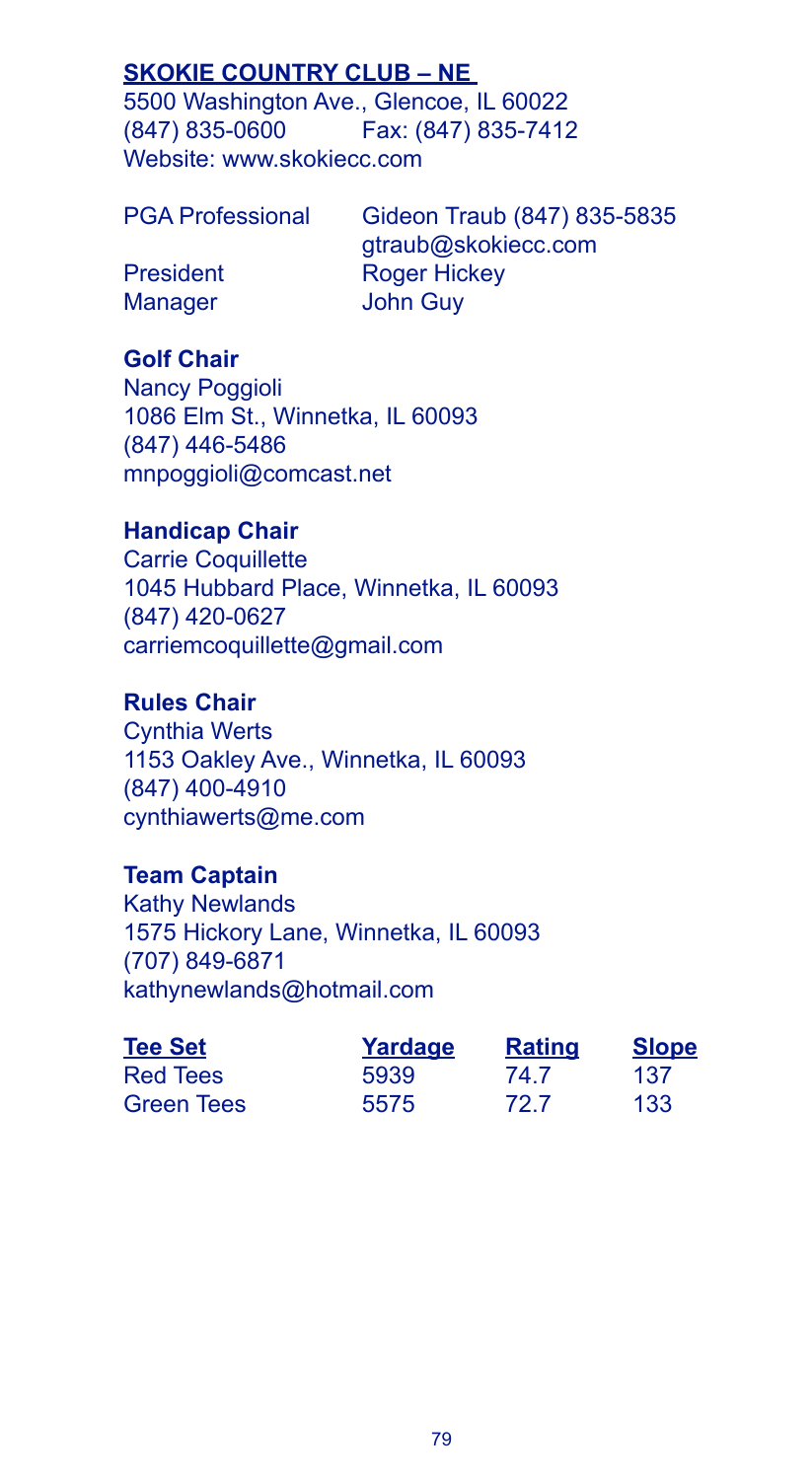## **ST. CHARLES COUNTRY CLUB – West**

1250 Country Club Rd., St. Charles, IL 60174 (630) 377-9000 Fax: (630) 377-9366 Website: www.stcharlescc.com

| <b>PGA Professional</b> | Brandon Moore (630) 377-9340 |
|-------------------------|------------------------------|
|                         | bmoore@stcharlescc.com       |
| <b>President</b>        | Joe Francaviglia             |
| <b>Manager</b>          | <b>Ken Vranek</b>            |

### **Golf Chair**

Ann Van Thournout 909 Jeffery Court, St. Charles, IL 61074 (630) 464-0810 annvan8@sbcglobal.net

### **Handicap Chair**

Gudrun Richardson 1212 Willowgate Lane, St. Charles, IL 60174 (630) 842-1211 gudrun.richardson@gmail.com

### **Rules Chair**

Laurie Spring 2506 Royal St. Georges Court, St. Charles, IL 60174 (630) 584-3630 lspring@cedricspring.com

### **Team Captain**

Darlene Morgan 1602 Keim Trail, St. Charles, IL 60174 (630) 292-9664 darweeny@comcast.net

| <b>Tee Set</b>    | Yardage | <b>Rating</b> | <b>Slope</b> |
|-------------------|---------|---------------|--------------|
| <u>18</u>         |         |               |              |
| <b>White Tees</b> | 6124    | 75.8          | 136          |
| <b>Red Tees</b>   | 5551    | 72.6          | 129          |
| Red 18/Q Tees     | 5199    | 71.1          | 131          |
| <b>The Quarry</b> |         |               |              |
| <b>Red Tees</b>   | 4700    | 69.0          | 123          |
|                   |         |               |              |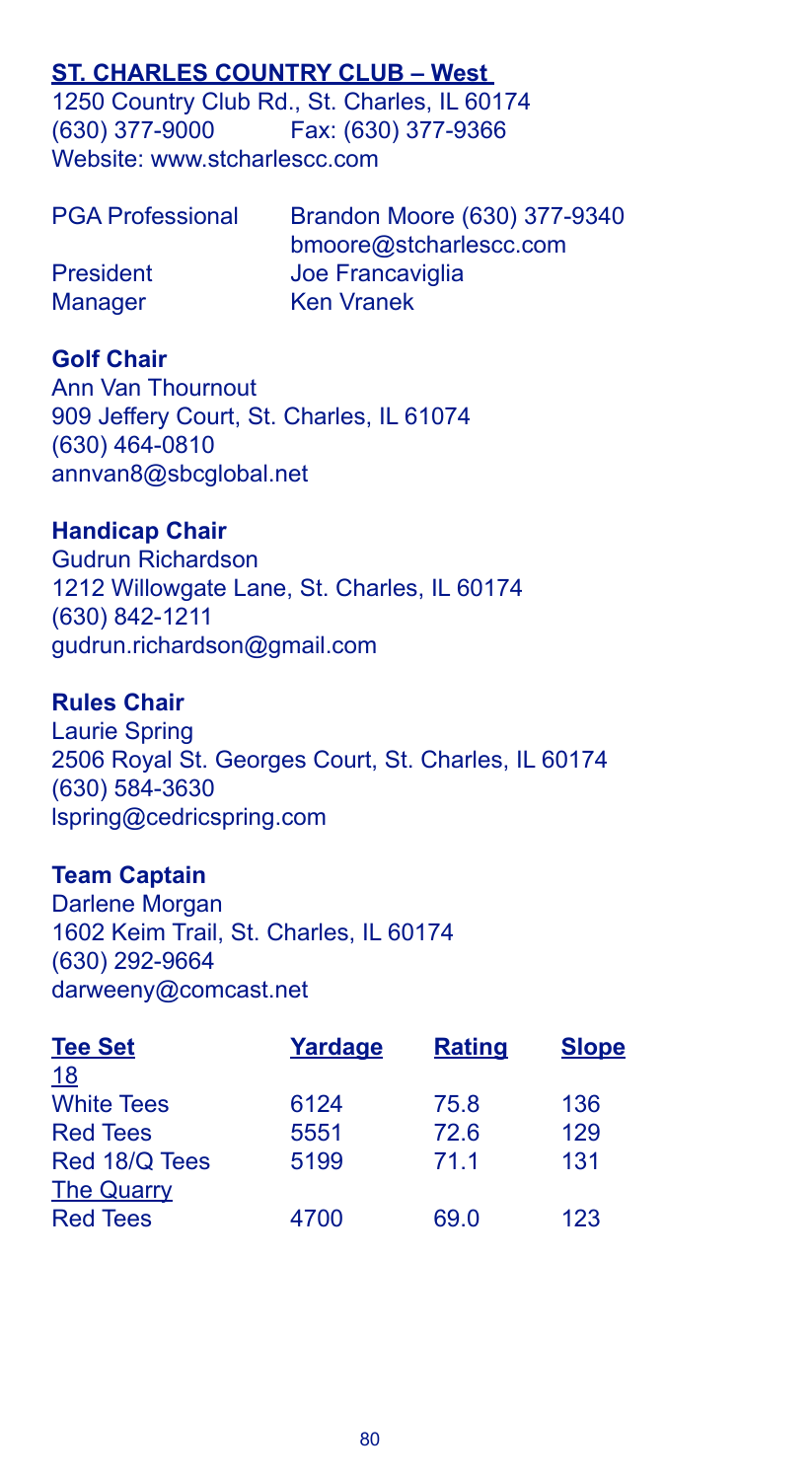# **STONEBRIDGE COUNTRY CLUB – West**

2705 Stonebridge Boulevard, Aurora, IL 60502 (630) 820-8887 Fax: (630) 820-1969 Website: www.stonebridge-cc.org

| <b>PGA Professional</b> |  |
|-------------------------|--|
|-------------------------|--|

Andrew Stevens (630) 820-1007 astevens@stonebridge-cc.org President Daniel Troy Manager Ryan Buckland

# **Golf Chair**

Emily Miller 122 W Franklin St., Wheaton, IL 60187 (630) 240-5577 ebunny\_miller\_sa99@ameritech.net

## **Handicap Chair and Rules Chair**

Dorothy Cibulskis 1420 Graystone Dr., Aurora, IL 60502 (630) 301-2242 djallencib@gmail.com

## **Team Captain**

Emily Miller 122 W Franklin St., Wheaton, IL 60187 (630) 240-5577 ebunny\_miller\_sa99@ameritech.net

| <b>Tee Set</b>         | Yardage | <b>Rating</b> | <b>Slope</b> |
|------------------------|---------|---------------|--------------|
| <b>Blue Tees</b>       | 6467    | 77.8          | 141          |
| <b>Blue/White Tees</b> | 6228    | 76.5          | 138          |
| <b>White Tees</b>      | 5866    | 74.5          | 134          |
| <b>Ladies Combo</b>    | 5500    | 72.5          | 130          |
| <b>Red Tees</b>        | 5285    | 71.3          | 128          |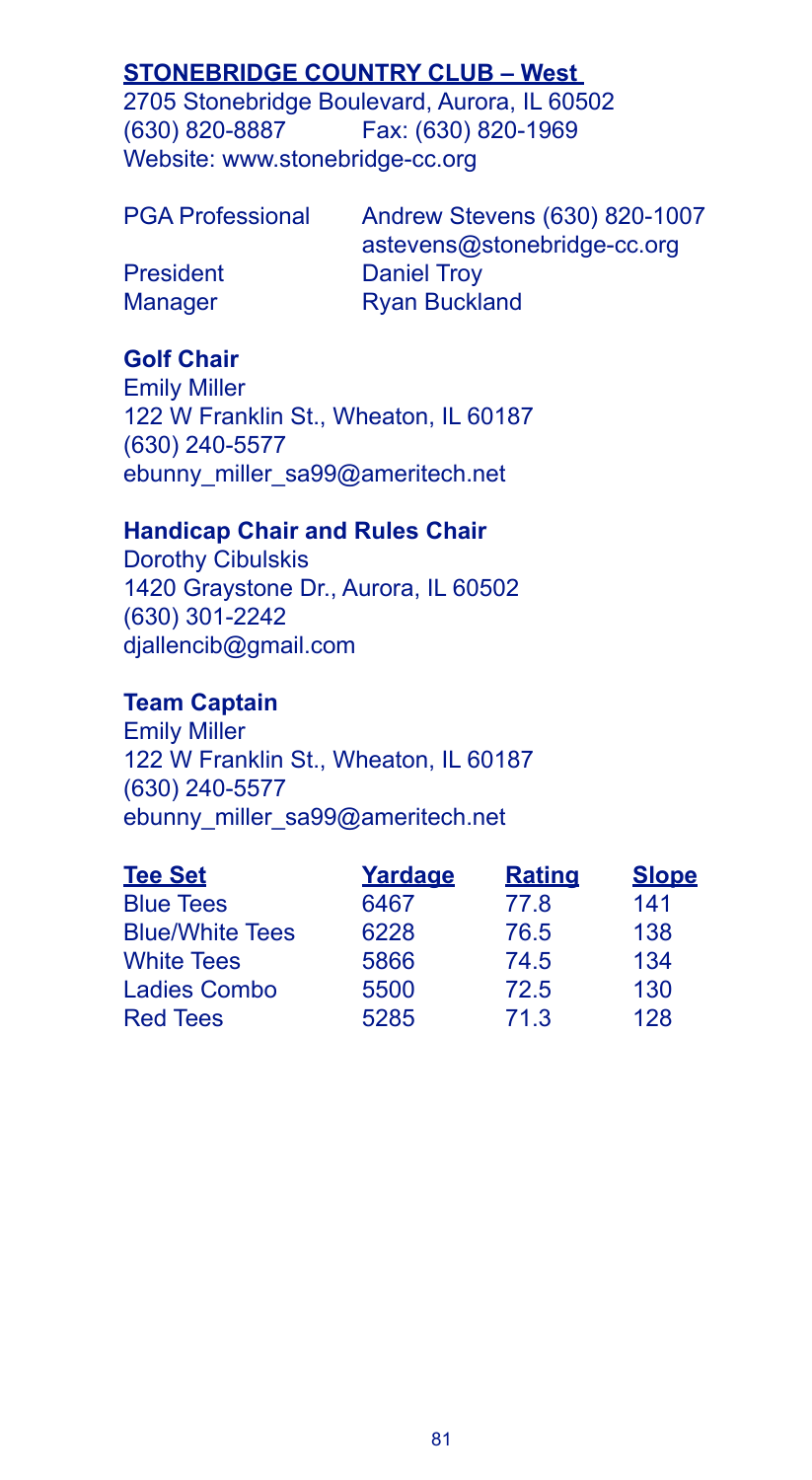## **SUNSET RIDGE COUNTRY CLUB – NE**

2100 Sunset Ridge Rd., Northfield, IL 60093 (847) 446-5222 Fax: (847) 446-7743 Website: www.sunsetridgecc.org

| <b>PGA Professional</b> | Bill Reid (847) 446-7730   |
|-------------------------|----------------------------|
|                         | golfshop@sunsetridgecc.org |
| President               | <b>Jack Bodman</b>         |
| <b>Manager</b>          | James Petersen             |

## **Golf Chair**

Irene Benedict 1627 Constitution Dr., Glenview, IL 60026 (847) 363-0805 irene.benedict@gmail.com

### **Handicap Chair**

Jane Demler 83 Coventry Rd., Northfield, IL 60093 (847) 975-8087 janedemler@comcast.net

### **Rules Chair**

Jill Muldoon 580 Valley Way, Northfield, IL 60093 (847) 209-3188 jillmuldoon@att.net

## **Team Captain**

Jessica Erickson 1420 Pleasant Lane, Glenview, IL 60025 (773) 230-9774 jessicaericksonmail@gmail.com

| <b>Tee Set</b>       | Yardage | <b>Rating</b> | <b>Slope</b> |
|----------------------|---------|---------------|--------------|
| <b>Gold Tees</b>     | 6095    | 75.6          | 136          |
| <b>Gold/Red Tees</b> | 5590    | 72.8          | 131          |
| <b>Red Tees</b>      | 5294    | 71.2          | 127          |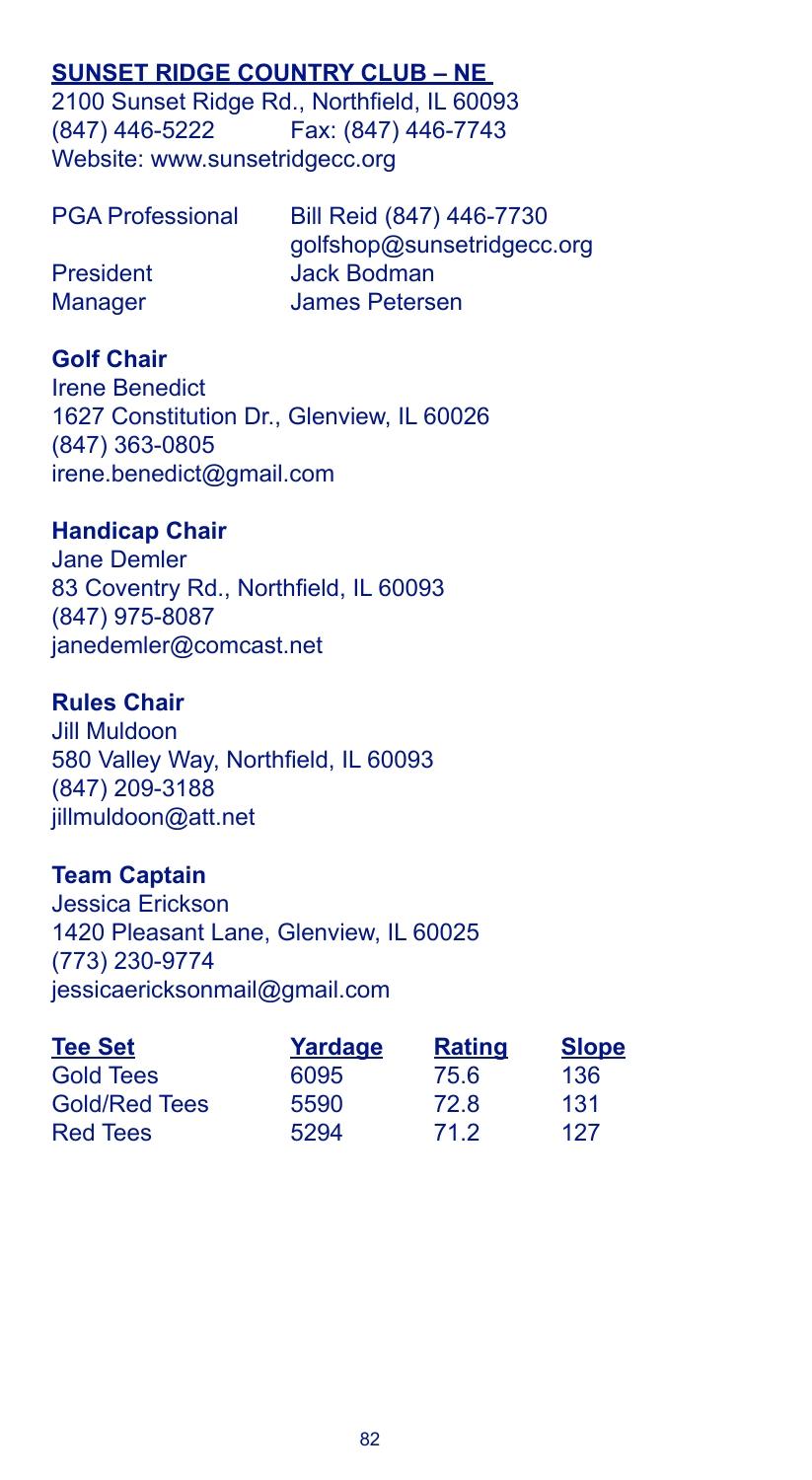# **TWIN ORCHARD COUNTRY CLUB – NE**

22353 Old McHenry Rd., Long Grove, IL 60047 (847) 634-3800 Fax: (847) 634-0324 Website: www.twinorchardcc.org

| <b>PGA Professional</b> |  |  |  |
|-------------------------|--|--|--|
|-------------------------|--|--|--|

Andy Shuman (847) 634-3800 ashuman@twinorchardcc.org President Michael Kay Manager **Gavin Speirs** 

# **Golf Chair**

Laurie Zimelis 175 Manor Dr., Deerfield, IL 60015 (847) 977-9068 lbzbags@aol.com

## **Handicap Chair**

Audrey Mass 5854 Teal Lane, Long Grove, IL 60047 (847) 987-6644 audsmass@me.com

## **Rules Chair**

### **Team Captain**

Lucy Lasday 1218 Stratford Rd., Deerfield, IL 60015 (847) 530-7776 travel5000@sbcglobal.net

| <b>Slope</b> |
|--------------|
|              |
| 144          |
| 134          |
| 128          |
|              |
| 142          |
| 138          |
| 133          |
|              |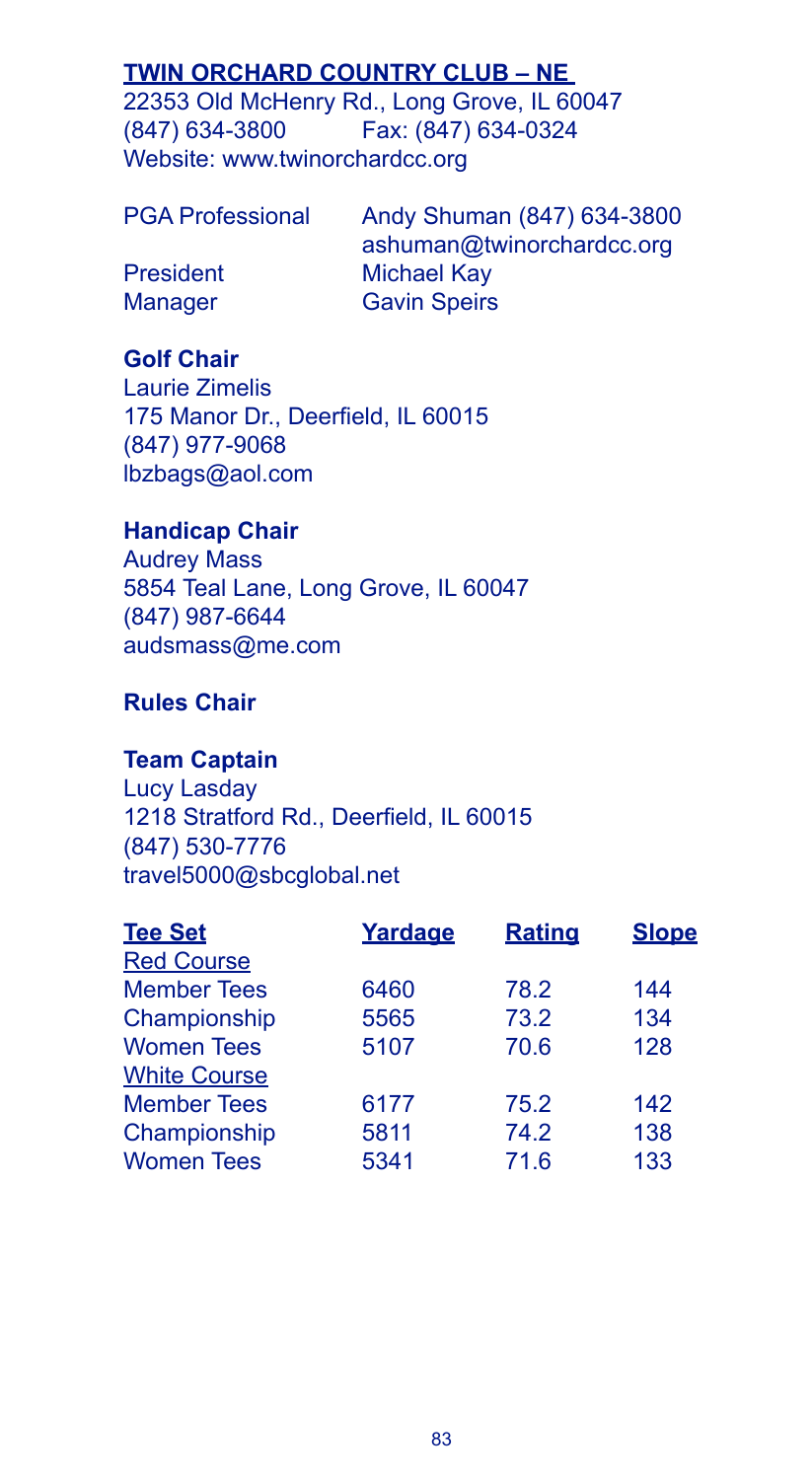## **WESTMORELAND COUNTRY CLUB – NE**

2601 Old Glenview Rd., Wilmette, IL 60091 (847) 251-4600 Fax: (847) 251-3224 Website: www.westmorelandcc.org

| <b>PGA Professional</b> | Hans Larson (847) 853-4716  |
|-------------------------|-----------------------------|
|                         | h.larson@westmorelandcc.org |
| <b>President</b>        | <b>Chris Crawshaw</b>       |
| <b>Manager</b>          | <b>Mark Constantinou</b>    |

## **Golf Chair**

Mary Ann Harrison 1235 S. Private Prairie #2104, Chicago IL 60605 (312) 286-7790 maryann.harrison@sbcglobal.net

# **Handicap Chair**

Darlene Buenzow 2855 Sheridan Place, Evanston, IL 60201 (847) 922-8660 darlene\_buennzow@yahoo.com

# **Rules Chair**

Anne Pierce 1121 Greenleaf Ave., Wilmette, IL 60091 (847) 736-8548 annepierce174@gmail.com

## **Team Captain**

Darlene Buenzow 2855 Sheridan Place, Evanston, IL 60201 (847) 922-8660 darlene\_buennzow@yahoo.com

| <b>Tee Set</b>     | Yardage | <b>Rating</b> | <b>Slope</b> |
|--------------------|---------|---------------|--------------|
| <b>White Tees</b>  | 6471    | 77.8          | 144          |
| <b>Green Tees</b>  | 5810    | 74.1          | 136          |
| <b>Member Tees</b> | 5598    | 72.9          | 133          |
| <b>Gold Tees</b>   | 5529    | 72.5          | 132          |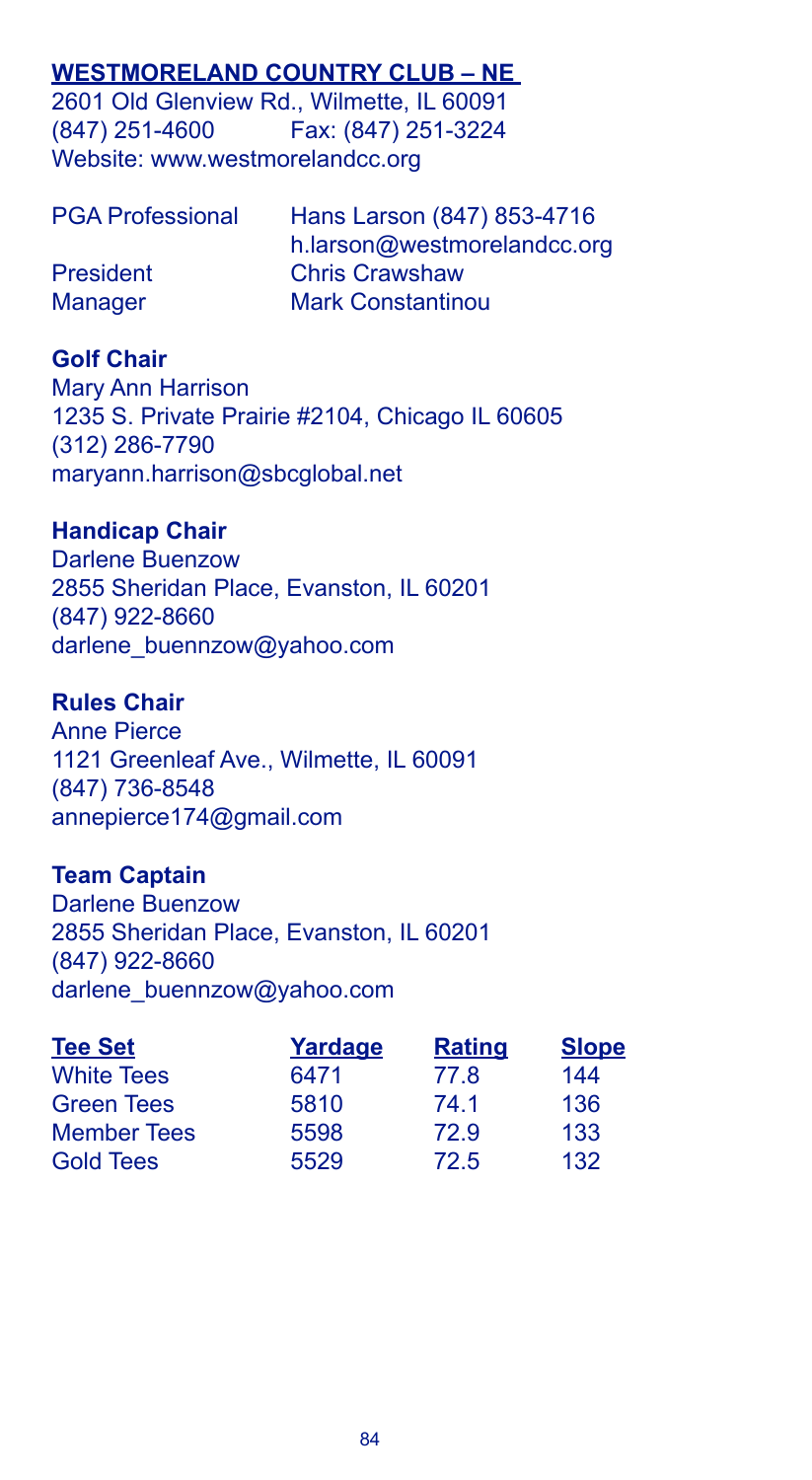# **WHITE EAGLE GOLF CLUB – West**

3400 Club Dr., Naperville, IL 60564 (630) 983-0012 Fax: (630) 983-8964 Website: www.whiteeaglegc.com

PGA Professional Tyler Keith (630) 983-6836 tylerk@whiteeaglegc.com President John Quirk Manager Kristin Giannini

### **Golf Chair**

Janet Simpson 403 Le Provence Circle, Naperville, IL 60540 (630) 258-0035 simpsonjan3@gmail.com

### **Handicap Chair**

Janet Simpson 403 Le Provence Circle, Naperville, IL 60540 (630) 258-0035 simpsonjan3@gmail.com

## **Rules Chair**

Janet Simpson 403 Le Provence Circle, Naperville, IL 60540 (630) 258-0035 simpsonjan3@gmail.com

#### **Team Captain**

Janet Simpson 403 Le Provence Circle, Naperville, IL 60540 (630) 258-0035 simpsonjan3@gmail.com

| Yardage | <b>Rating</b> | <b>Slope</b> |
|---------|---------------|--------------|
|         |               |              |
| 5939    | 74.4          | 138          |
| 5052    | 69.6          | 127          |
|         |               |              |
| 6009    | 74.9          | 134          |
| 5132    | 69.8          | 124          |
|         |               |              |
| 5900    | 74.9          | 136          |
| 5158    | 70.6          | 127          |
|         |               |              |

(Rev. 4/2021)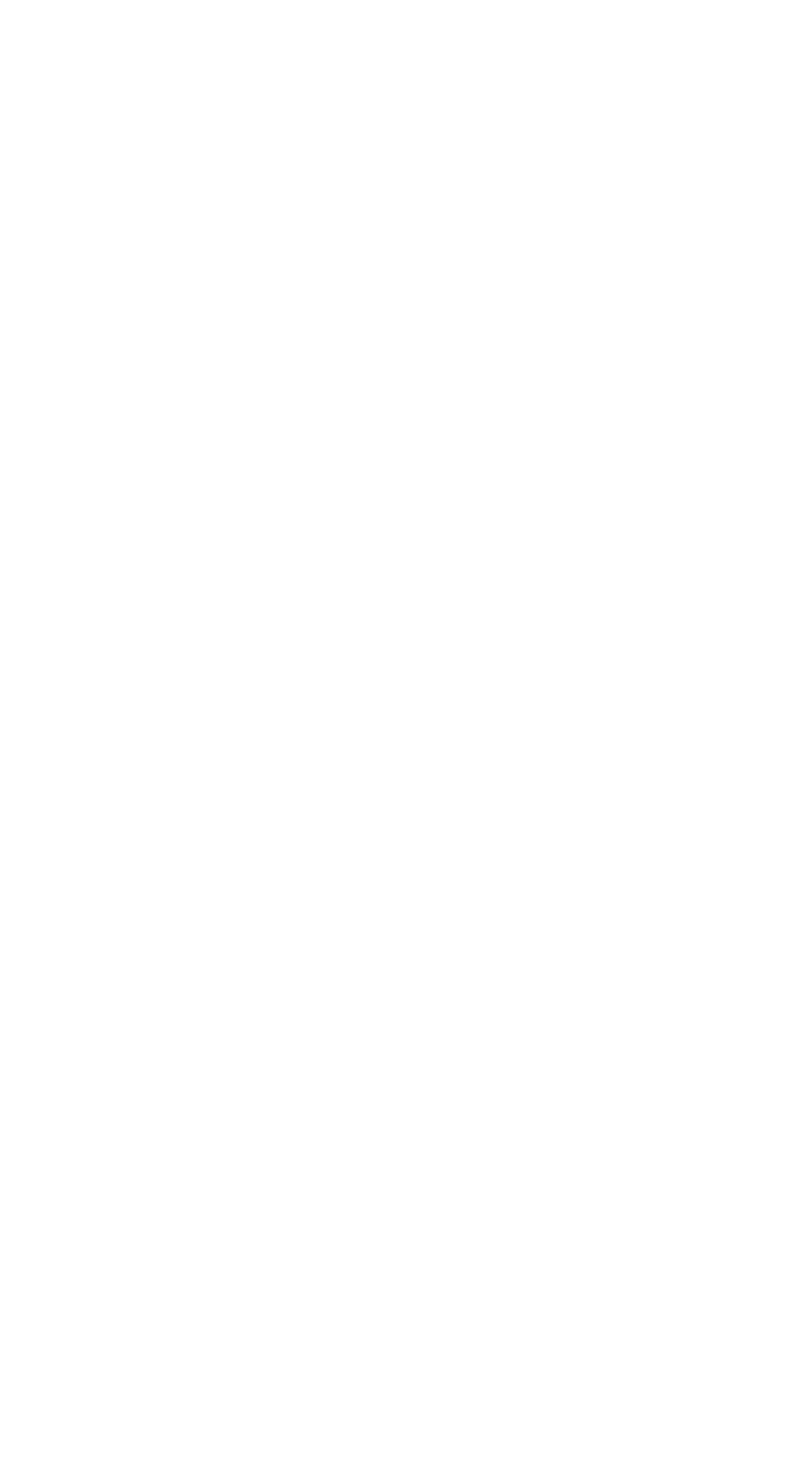**TOURNAMENTS TAB FRONT**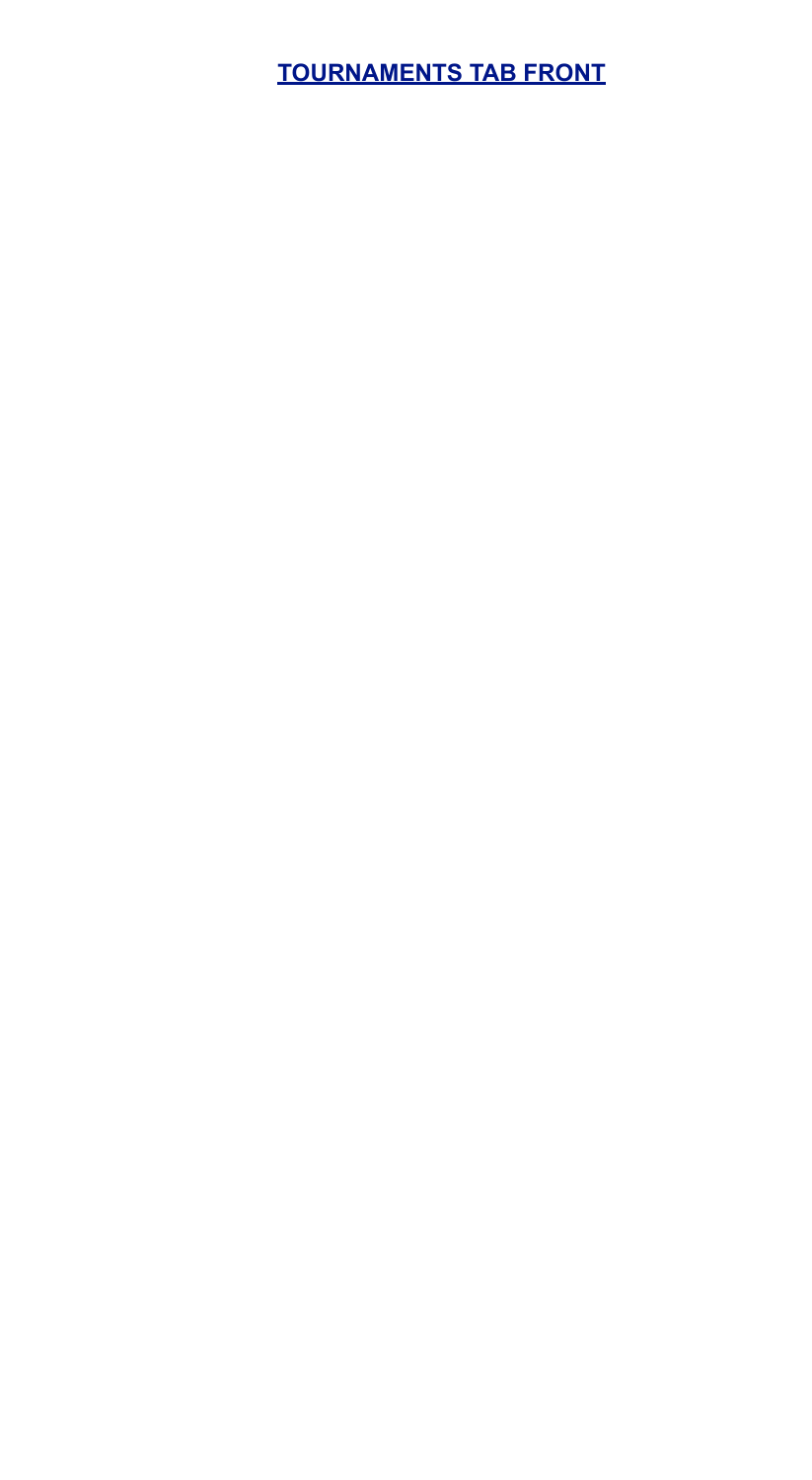# **TOURNAMENTS TAB BACK**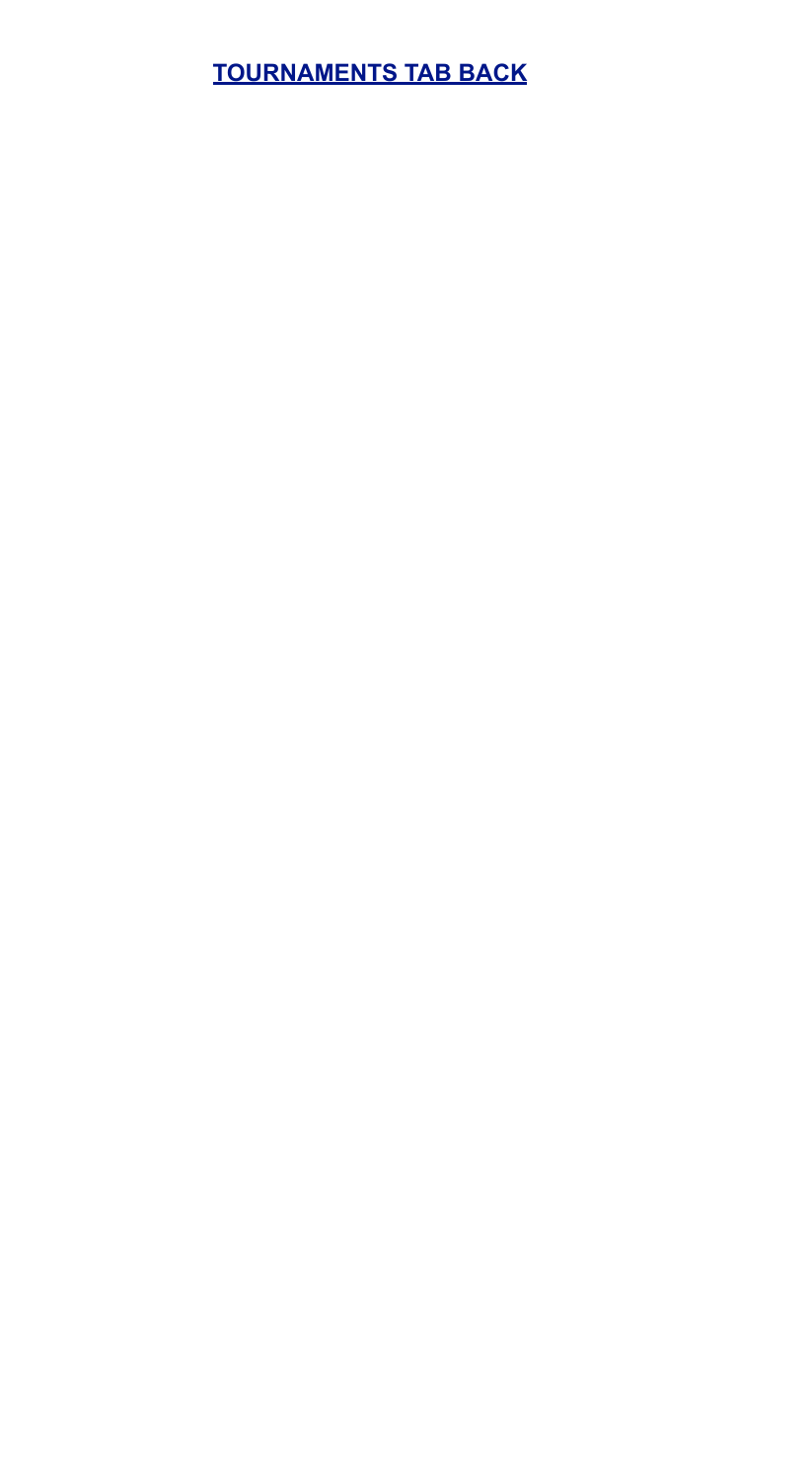## **TOURNAMENT PLAY DATES**

# **Better-Ball of Pairs**

Monday, June 7, 2021 at Crystal Tree Golf and Country Club

### **CWDGA 89th Annual Championship**

Monday thru Wednesday August 2-4, 2021 at Medinah Country Club

### **One-Day Stroke Play**

Tuesday, August 31, 2021 at North Shore Country Club

# **Senior Better-Ball of Pairs**

Wednesday, September 22, 2021 at Midlothian Country Club

### **Tournament of Team Champions (By Invitation)** TBD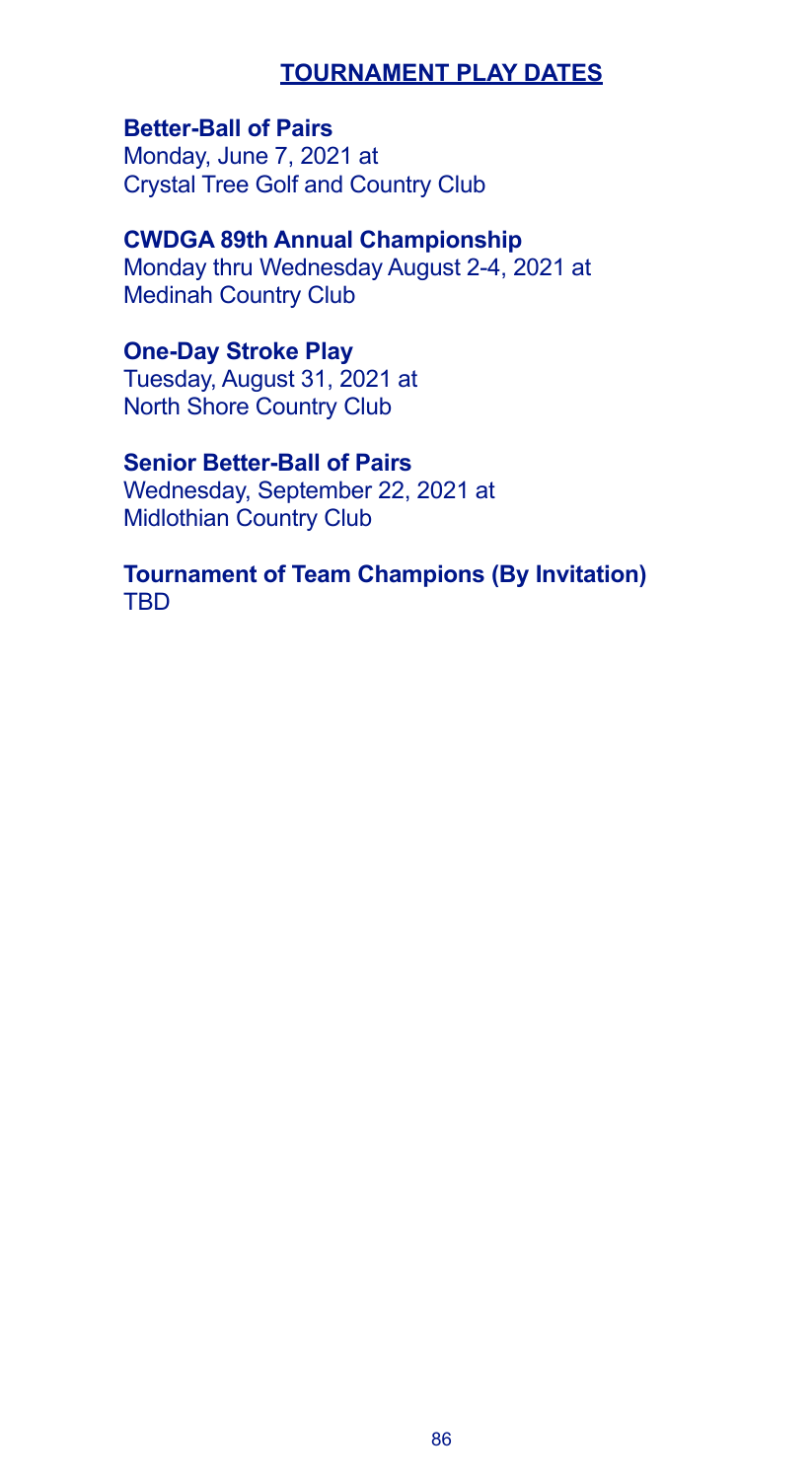### **INSTRUCTIONS GOVERNING TOURNAMENT PLAY 2021**

**Tournament Policies:** The *Rules of Golf* as approved by the **USGA** governs all CWDGA competitions as supplemented by the conditions of the competition established by the CWDGA and set forth in the *Handbook for Members* and on the cwdga. org website. Each player is responsible for knowing the rules and conditions of the competition, and it is suggested that you carry a copy of each with you.

**Tournament Eligibility:** An "eligible player" must have golf privileges at a CWDGA member club, have amateur status and must maintain a current, valid CDGA handicap at that club. CWDGA will use handicap records provided by the World Handicap System (WHS) for all competitions. The Handicap Index limitations for the four CWDGA tournaments are: 26.0 for the CWDGA Championship, and 33.0 for the One-Day Stroke Play, Better-Ball of Pairs and Senior Better-Ball of Pairs.

A player who is a member of more than one club must select the club that she will represent in all CWDGA competitions. Changes are not permitted during the year unless permission is granted by the CWDGA Board of Directors.

**Tournament Entry:** Only online entry forms will be accepted by CWDGA for tournaments with entry fees paid by credit card (MasterCard, VISA or Discover) on our website, www.cwdga. org. The CWDGA reserves the right to decline any entry.

**Player Requests:** CWDGA will no longer honor player requests.

**Tournament Information:** Information concerning confirmed participation, pairings, starting times, etc., will be emailed to contestants approximately 5-7 days prior to the event. If a contestant has not received information within seven days of the event, it is her responsibility to contact the CWDGA Tournament or Championship Chair.

**Withdrawal/Refund Policy:** Individuals, who have submitted an entry for a CWDGA event and wish to withdraw for any reason, MUST notify the CWDGA Tournament or Championship Chair. Withdrawals may be sent via email or telephone. Withdrawals submitted prior to the refund deadline will receive a full refund minus a \$20 handling fee in the case of Champion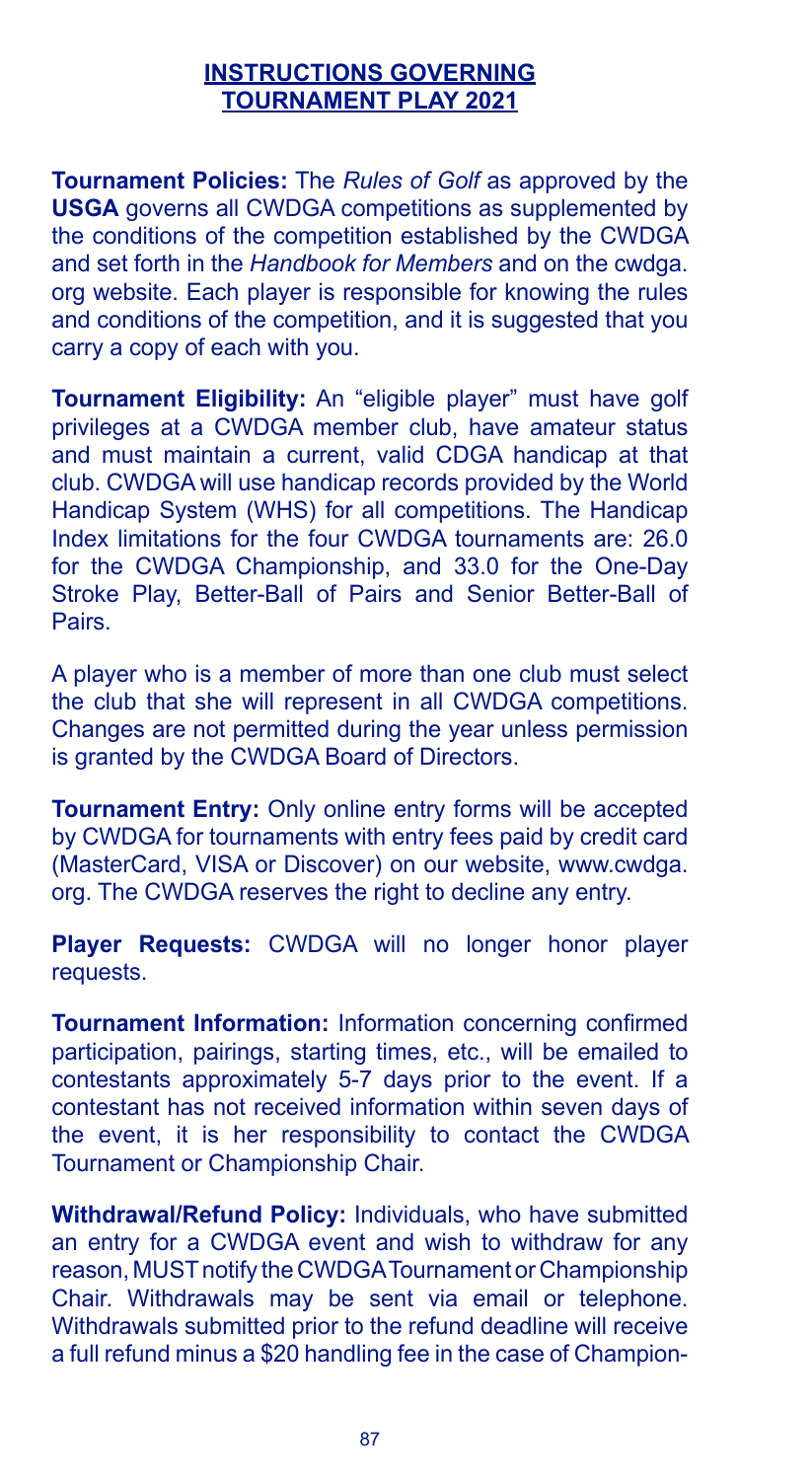ship and a \$10 fee per player for all other tournaments. NO REFUND will be made unless cancellation is received before the date specified for each tournament.

**Over-Subscribed Events:** The CWDGA Championship and One-Day Stroke Play tournaments are limited to the lowest entrants: 72 for Championship and 100 for the One-Day Stroke Play. If either tournament is over-subscribed, then the field will be composed of the players with the lowest Handicap Indexes, and the remaining entries will be placed on a Wait List in order of Handicap Index. After the entry deadline, players will be accepted in Handicap Index order to fill any vacancies. Handicap Indexes as of the revision date stated for each tournament will be used.

The Better-Ball of Pairs and the Senior Better-Ball of Pairs events are limited to 112 players (56 pairs). Players for both events are selected on a first-come, first-served basis. Online entries are accepted in the order of the transaction time and date.

When the field is full, entries are put on a Wait List in the order of transaction time and date. A full refund will be given to anyone on the Wait List who does not make it into the event.

**Start Time Requests:** The CWDGA will not honor any start time requests for any CWDGA tournament. The One-Day Stroke Play, Better-Ball of Pairs and Senior Better-Ball of Pairs Tournaments are shotgun starts. The CWDGA Championship is a match play event with Championship flight off first followed by the other flights.

**Practice Rounds:** One practice round may be available for the CWDGA Championship. Specific information will be included in the official acceptance packet. If a practice round is available, each contestant is responsible for contacting the host site for arrangements. Players may NOT bring their own caddie to a host club. Practice rounds are not available for any of the other tournaments.

**Attire:** Players and caddies must be properly attired both on the golf course and the premises of the club. Jeans of any color, T-shirts and tank tops are prohibited. Collared shirts are strongly suggested. Shorts and golf skirts must be mid-thigh in length. Any additional dress code restrictions of the site hosting the event are in effect. It is always advisable to consult the host club for clarification of its policies. If the Committee determines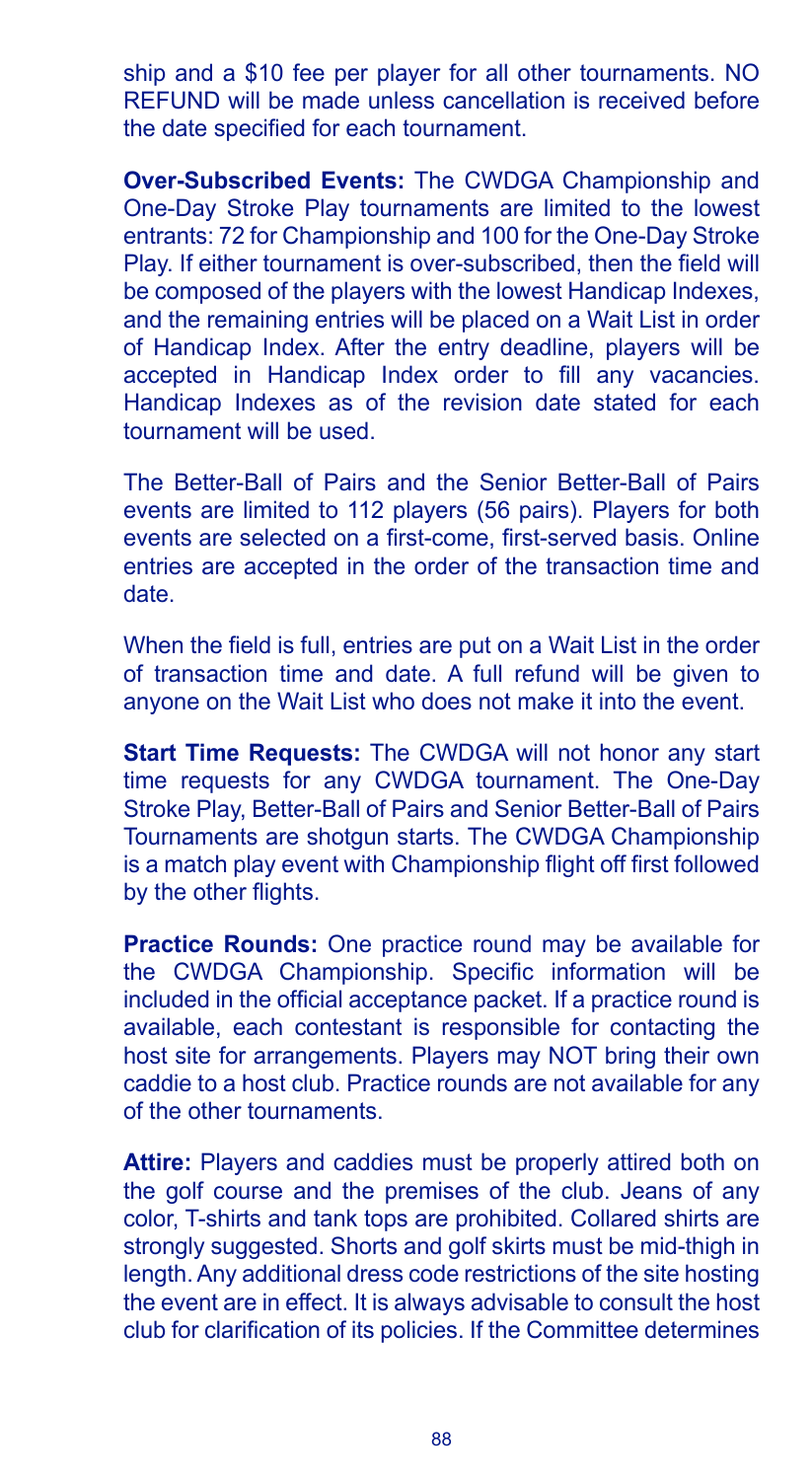there has been a violation of this policy the player will receive a warning. A second violation at any CWDGA event will result in disqualification for the remainder of the current playing season under Rule 1.2b.

**The Committee:** The Committee is the CWDGA and is represented at all competitions by the uniformed CWDGA officials present at the competition. Host club officers and personnel are not members of the Committee.

**Caddies/Carts:** If a host club has provided caddies, and caddies are available, a contestant must use a caddie or a cart with a caddie. Contestants **may not** provide their own caddies. Reserved caddies must be used.

**Communication Devices:** Players may use cell phones and other internet communication devices as well as smart watches **only** as a *Rules of Golf* source, a distance measuring device, and to access the CWDGA Tournament Rules **as long as** there is no function which measures wind speed or gradient. In addition, players may use a cell phone to request a ruling. A telephone number will be included on the Notice to Competitors. Players are prohibited from using cell phones for any other phone calls or for texts. If the CWDGA determines that this policy has been violated, the player will receive a warning. A second violation at any CWDGA event will result in disqualification under a code of conduct violation (Rule 1.2b). A third violation will result in disqualification from all CWDGA events for the remainder of the current playing season.

**Distance Measuring Devices:** In addition to distance measuring devices that conform to USGA specifications, players may use cell phones and smart watches as distance measuring devices. These devices, however, cannot emit sounds during the round. Range-finders that beep must not disturb any other players. If the Committee determines that a violation of this policy has resulted in an opponent or a fellow competitor being placed at a significant disadvantage, the player will be disqualified under Rule 1.2b.

**Prompt Pace of Play:** Pursuant to USGA Rule 5.6b, the CWDGA has established the following pace of play guidelines. A group of four players is expected to take no more than 15 minutes per hole – **4 hours and 30 minutes per round** to play. Any group that fails to hold its position on the course will be alerted and requested to play at a faster pace. After being warned, the group will be monitored. The time each player takes to play each stroke will be recorded. Any player in a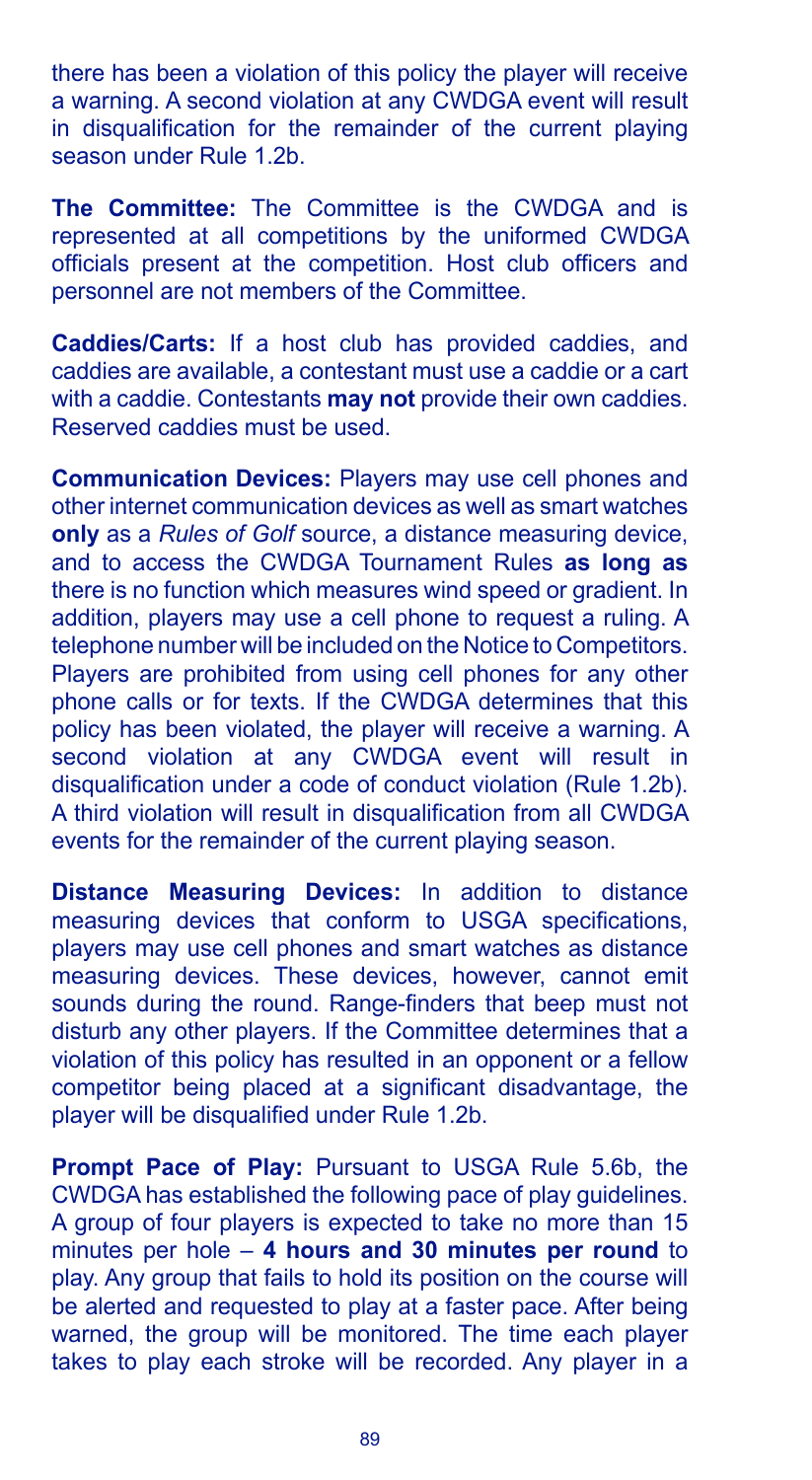group out of position that takes more than 40 seconds to play a stroke will be assessed a one stroke penalty. The second occurrence will result in the general penalty and the third breach will result in disqualification as provided in Rule 5.6a.

**Local Rules:** USGA Model Local Rules E-12 (Ball Played from Outside Relief Area When Taking Back-on-the-Line Relief) and G-9 (Replacement of Broken or Significantly Damaged Club) will be in effect at all CWDGA sponsored events.

**Etiquette:** Players are expected to conduct themselves in a disciplined manner, demonstrating courtesy and sportsmanship at all times. This includes being considerate of other players, caring for the course and treating all opponents, staff and CWDGA members with respect. The Committee has the power to revoke the playing privileges of any player for etiquette violations.

**Scores:** All scores in CWDGA tournaments will be posted by the CWDGA. All scorecards must show an eighteen-hole score and a score for each hole for each player. The One-Day Stroke Play, Better-Ball of Pairs and Senior Better-Ball of Pairs tournaments are stroke play competitions. Strokes must not be conceded. To have a valid score for the hole every player must hole out in the One-Day Stroke Play tournament and the partner whose score is to count for the side must hole out in Better-Ball and Senior Better-Ball of Pairs tournaments.

**Prizes:** Prizes will be awarded to the winners of all flights in all of the CWDGA tournaments. If a winner is unable to stay for the awarding of prizes, she may ask someone to accept it for her, providing the designated person signs for the prize and the winner arranges for its pick-up with the CWDGA Tournament or Championship Chair. Prizes will be awarded to the winners of all flights of the CWDGA tournament. For Championship, in the event of a tie and a playoff is not feasible, matching scorecards will be used to determine the winner. Scorecard playoffs will be used for the other tournaments. (*Official Guide to the Rules of Golf*, effective January, 2019, p. 403.)

**Policy on Spectators at CWDGA Events:** It is the policy of CWDGA that all spectators at CWDGA sponsored events must remain at a respectful distance from players and should avoid unnecessary personal contact with them. CWDGA policy prohibits cellphone use. Spectators are invited to walk the course or to rent a golf cart from the pro shop (subject to availability) at the host club's prevailing rate.

Rev. 01-19-21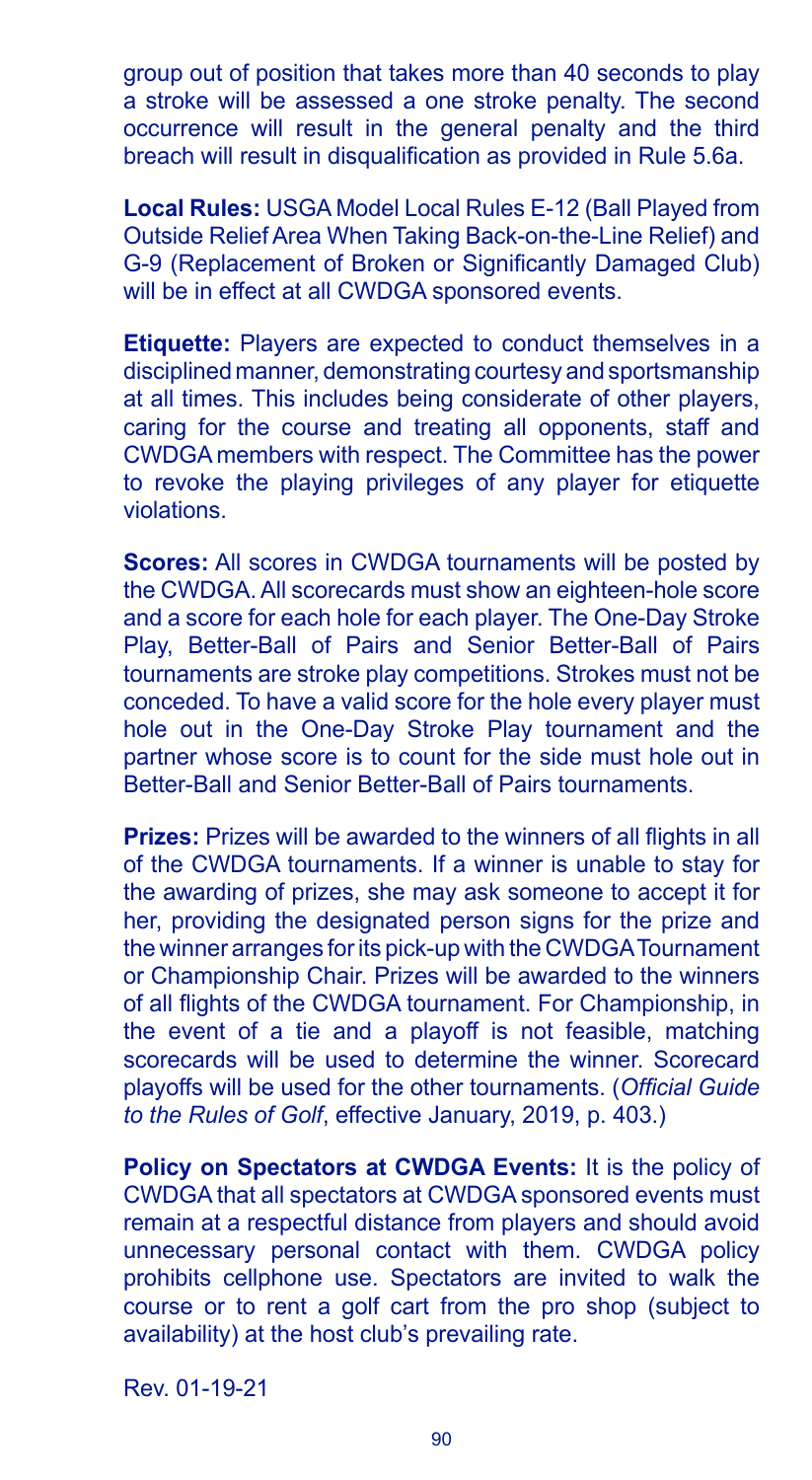## **BETTER-BALL OF PAIRS TOURNAMENT**

Monday June 7, 2021 – 8:30 a.m. shotgun

#### **CRYSTAL TREE GOLF & COUNTRY CLUB**

10700 W. 153rd St. Orland Park, IL 60462 (708) 403-3000 Fax: (708) 403-3198 Website: www.crystaltreecc.org

#### **\*\*\*ONLINE ENTRY AND PAYMENT\*\*\***

Available at www.cwdga.org (under Tournaments tab)

**Entry Dates:** January 19 – May 30, 2021

Entry Deadline: May 30, 2021 (No refunds after May 30, 2021)

Eligibility:

Amateur member of a CWDGA club USGA Handicap Index: 33.0 or lower Field limited to the first 56 two-woman teams

#### Format:

18 holes of stroke play, scoring the better-ball on each hole. Players play to 95% of host-club Handicap. **If partners' handicaps differ by more than 8 strokes, handicaps will be further reduced by 10% in accordance with USGA guidelines.** Flights will be determined by the combined Handicap Index of both players. Handicaps frozen: May 30, 2021

#### Entry Fee:

\$70.00 per person / \$140.00 total (Includes lunch and prizes) Pay online with MasterCard, VISA or Discover. All withdrawals before May 30, 2021 will be charged a \$10.00 handling fee per player.

#### Prizes:

Prizes will be awarded to the lowest and second lowest net team score within their flight.

#### Tournament Notification:

Official notification will be emailed to players after May 30, 2021, or when the field is full. To insure receipt of email, add to your contacts: dlmazu0cwdga@aol.com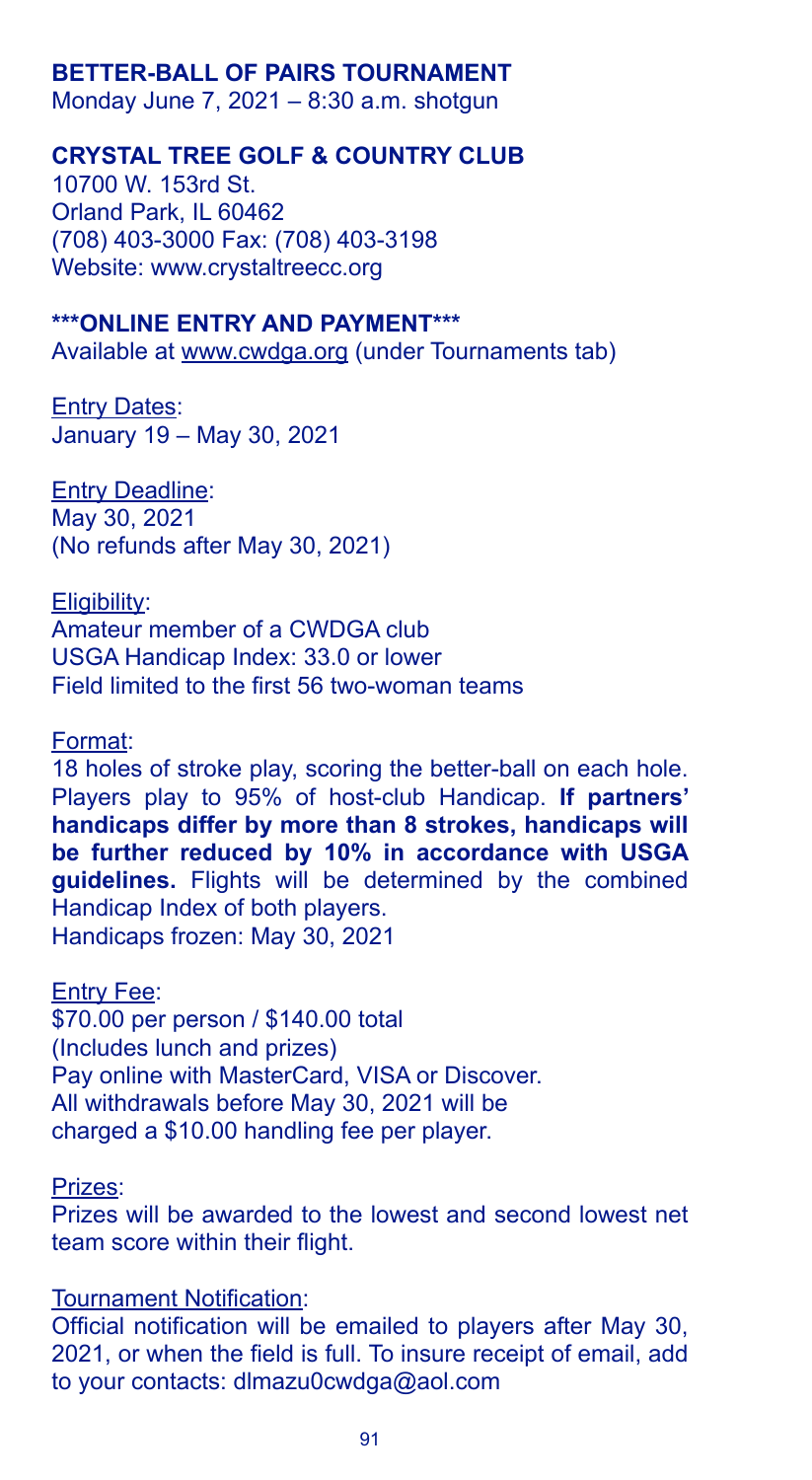If host-club caddies are available, a contestant must: 1. use a caddie (or) 2. take a cart with a caddie

> A reserved caddie must be used. Contestants may not provide their own caddies.

To make changes to your registration, please contact:

Diane Mazurczak, Tournament Chair Phone: 630-936-9005 Email: dlmazu0cwdga@aol.com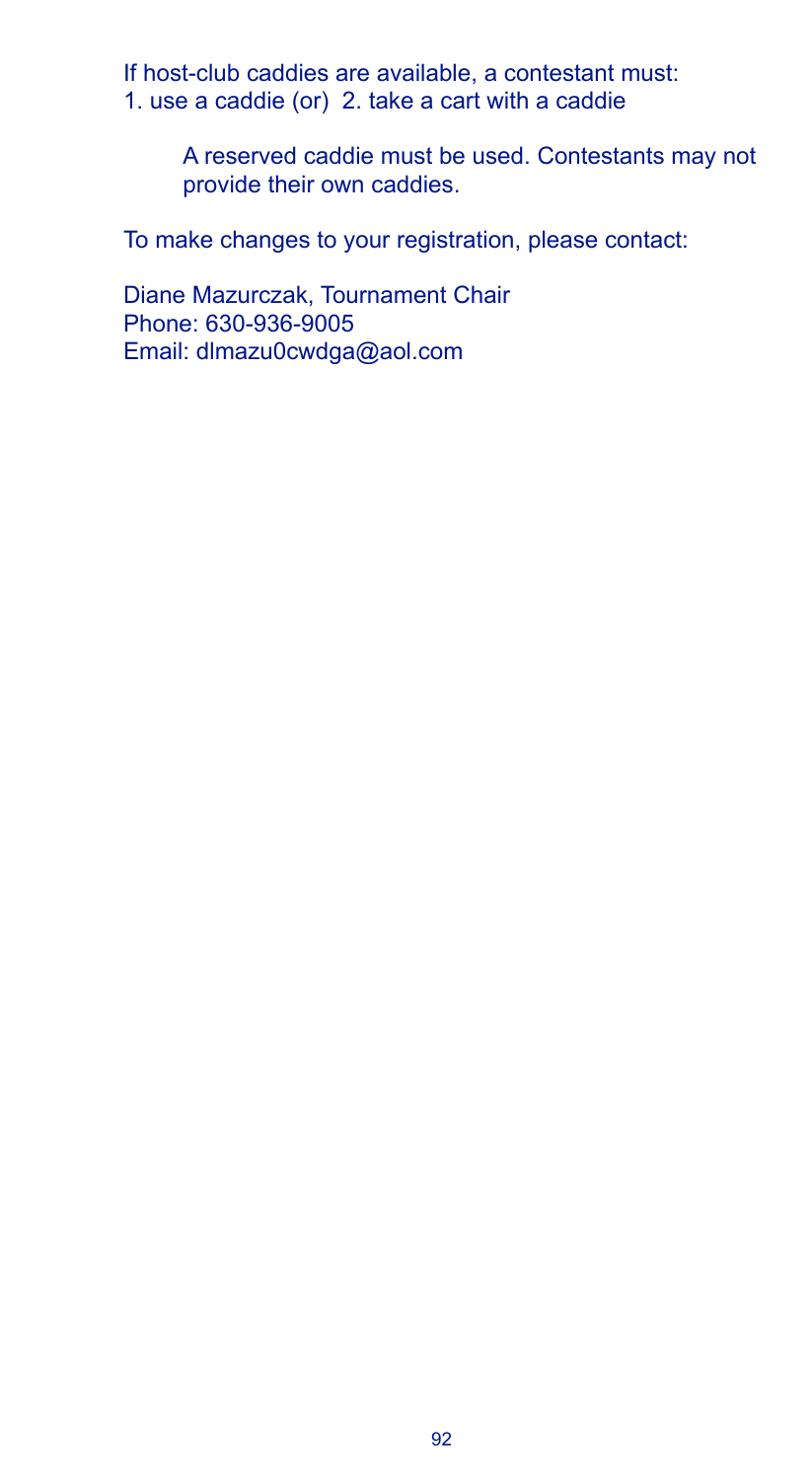#### **CWDGA 89th CHAMPIONSHIP TOURNAMENT**

August 2-4, 2021 (Monday thru Wednesday)

### **MEDINAH COUNTRY CLUB**

6N001 Medinah Rd. Medinah, IL 60157 (630) 773-1700 Fax: (630) 773-4656 Website: www.medinahcc.org

## **\*\*\*ONLINE ENTRY AND PAYMENT\*\*\* Available at www.cwdga.org (under Tournaments tab)**

**Entry Dates:** January 19 – July 26, 2021

Eligibility: Amateur member of a CWDGA club Handicap Index: 26.0 or lower Field limited to 72 lowest entrants

Format: Match play in flights by handicap Championship flight of 16; other flights of 8 Play at scratch within each flight Entire field plays 1st & 2nd day Handicaps frozen: July 26, 2021

Tournament Entry Fee: \$140.00 (includes play dates, continental breakfast, Awards reception and prizes) Pay online with MasterCard, VISA or Discover. NO REFUND OF ANY PORTION OF THE TOURNAMENT FEE AFTER July 26, 2021. All withdrawals before July 26, 2021 will be charged a \$20.00 handling fee.

Prizes:

The Virginia Ingram Championship Trophy is awarded to the championship winner.

Championship flight: winner, runner-up, consolation winner & consolation runner-up

Other flights: winner, runner-up & consolation winner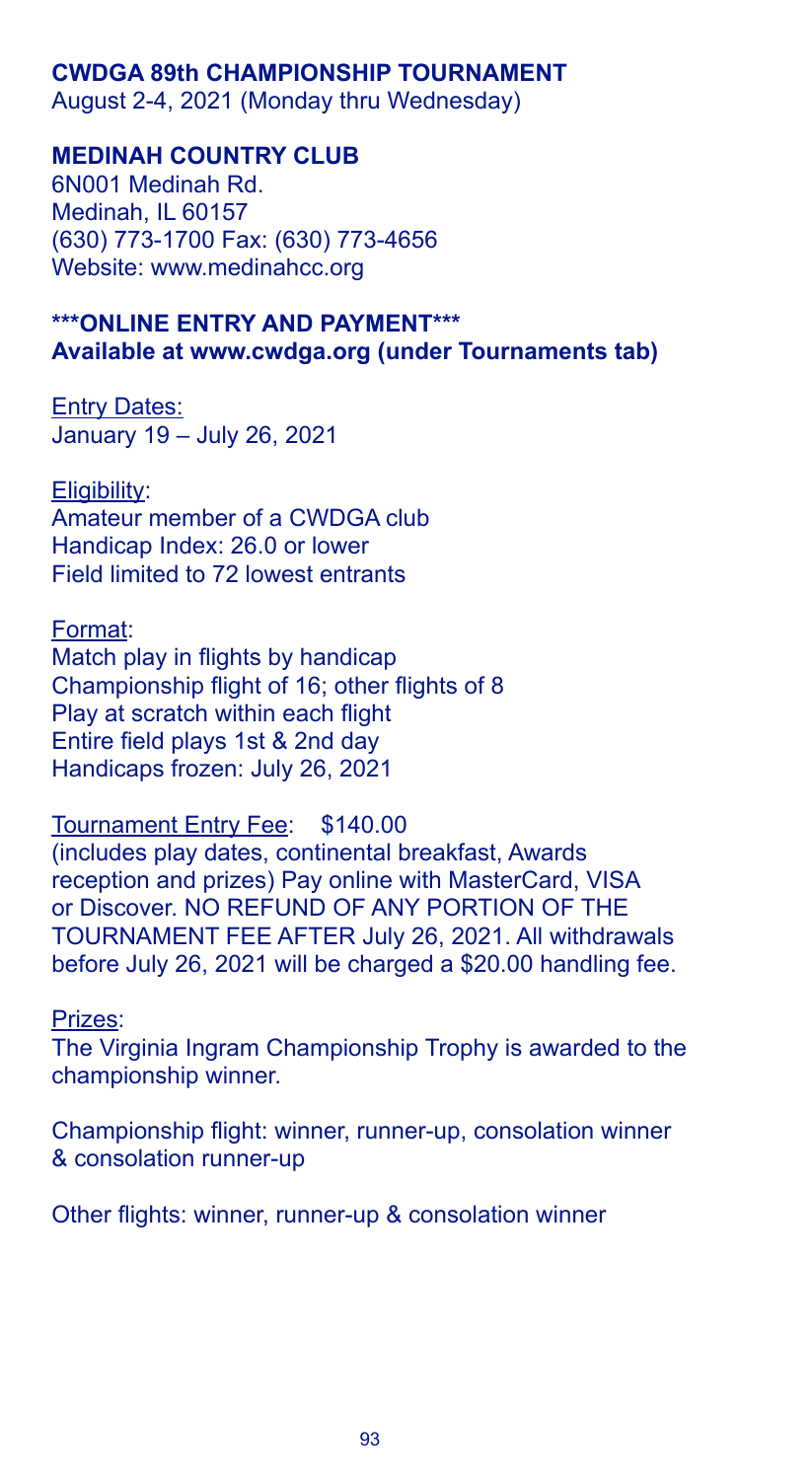If host-club caddies are available, a contestant must: 1. use a caddie (or) 2. take a cart with a caddie

> A reserved caddie must be used. Contestants may not provide their own caddies.

Tournament notification - via email on or shortly after July 26, 2021 when the field is finalized. To insure receipt of email, add to your contacts: husker1982@comcast.net

Starting times: will be emailed after July 26, 2021 Enter and pay online with MasterCard, VISA or Discover.

To make changes to your registration, please contact:

Mary Adolf, Tournament Chair Phone: (630) 789-2428 Cell: (708) 334-8204 Husker1982@comcast.net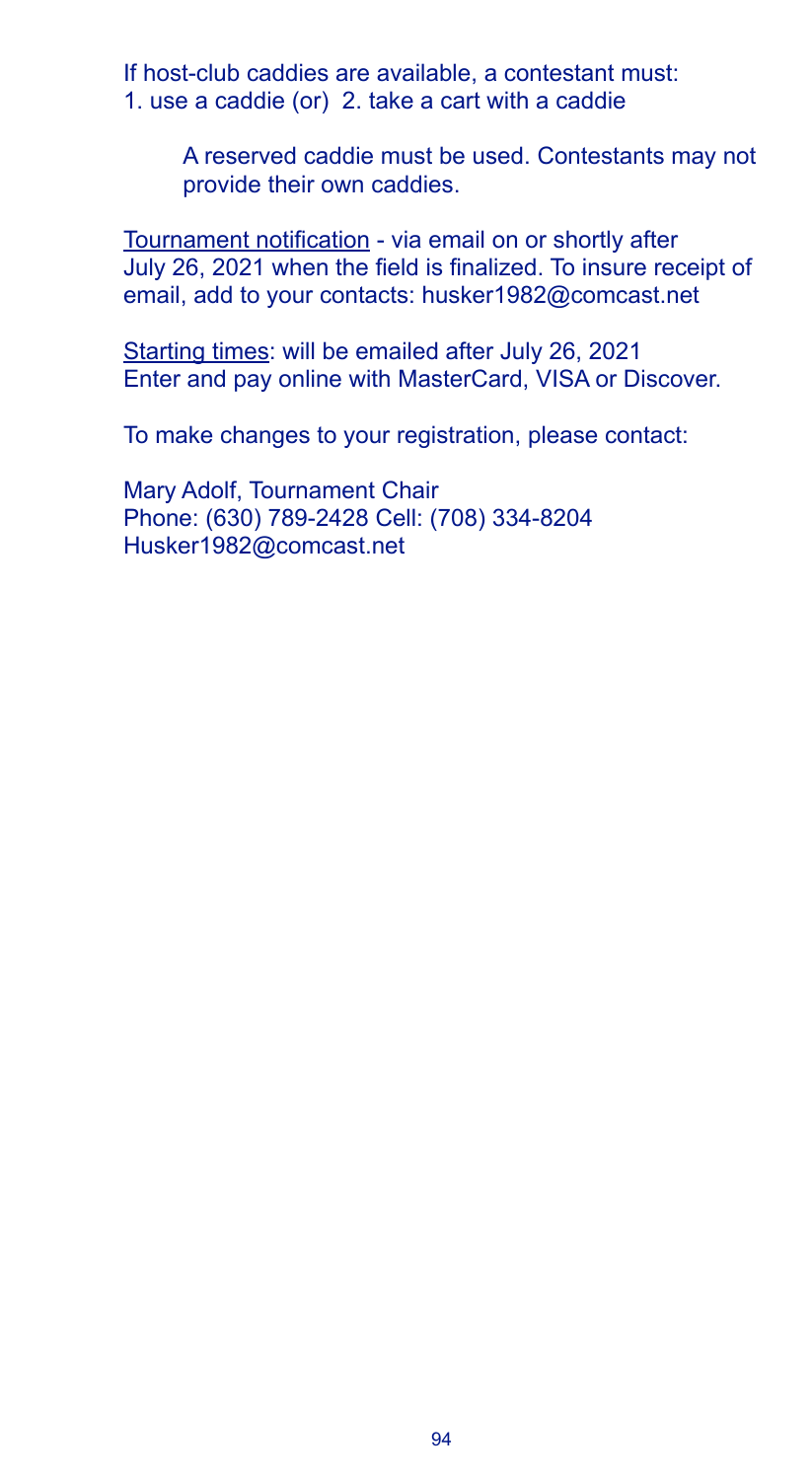# **ONE-DAY STROKE PLAY TOURNAMENT**

Tuesday, August 31, 2021 – 8:30 a.m. Shotgun

# **NORTH SHORE COUNTRY CLUB**

1340 Glenview Rd. Glenview, IL 60025 (847) 729-1200 Fax: (847) 729-5514 Website: www.north-shorecc.org

#### **\*\*\* ONLINE ENTRY AND PAYMENT\*\*\***

Available at www.cwdga.org (under Tournaments tab)

**Entry Dates:** January 19 – August 20, 2021 (No refunds after August 20, 2021)

Eligibility:

Amateur member of a CWDGA club Handicap Index: 33.0 or lower Field Limited to 100 lowest entrants

Format:

18 holes of stroke play Players play to 100% of host-club handicap Handicaps frozen August 20, 2021

Entry Fee:

\$70.00 (Includes lunch and prizes) Pay online with MasterCard, VISA or Discover. All withdrawals before August 20, 2021 will be charged a \$10.00 handling fee.

Prizes:

Prizes will be awarded to 3 low gross winners. Additional prizes will be awarded to low net winners.

#### Tournament Notification:

Official notification will be emailed to players after August 20, 2021. To insure receipt of email, add to your contacts dlmazu0cwdga@aol.com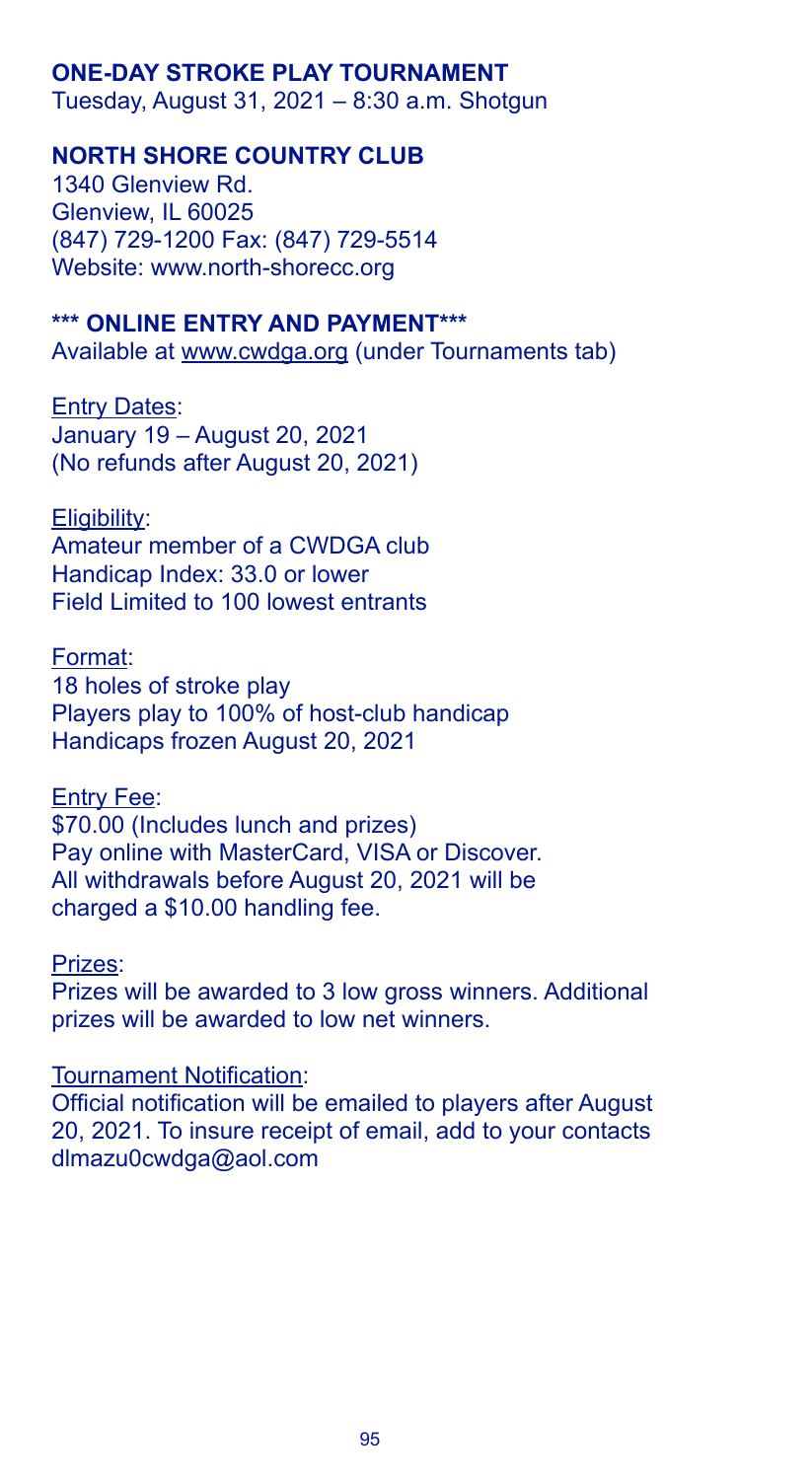If host-club caddies are available, a contestant must: 1. use a caddie (or) 2. take a cart with a caddie

> A reserved caddie must be used. Contestants may not provide their own caddies.

To make changes to your registration, please contact:

Diane Mazurczak, Tournament Chair Phone: 630-936-9005 Email: dlmazu0cwdga@aol.com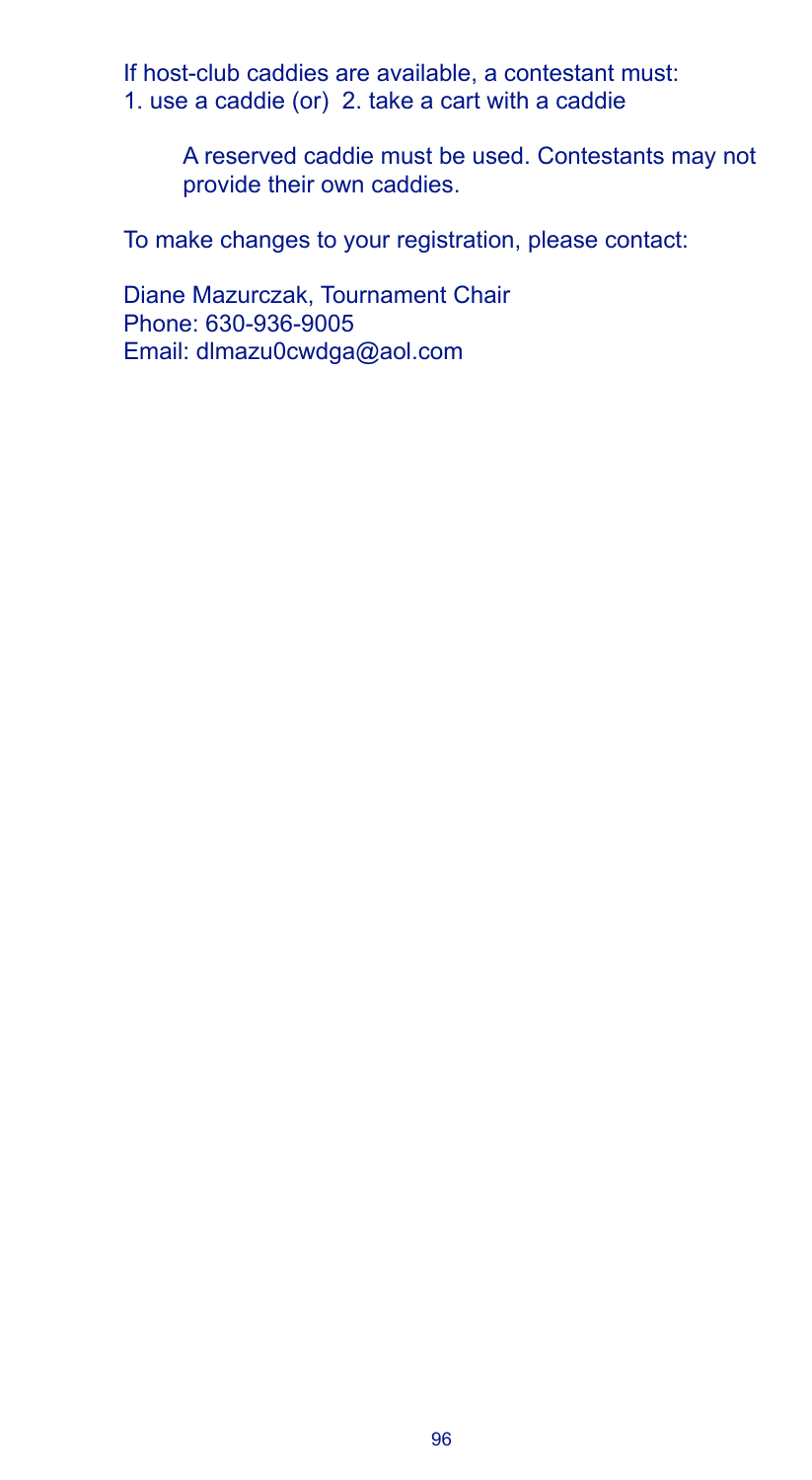# **SENIOR BETTER-BALL OF PAIRS TOURNAMENT**

Wednesday, September 22, 2021 – 8:30 a.m. shotgun

#### **MIDLOTHIAN COUNTRY CLUB**

5000 W. 147th St. Midlothian, IL 60445 (708) 388-0596 Fax: (708) 388-7013 www.midlothiancc.org

#### **\*\*\*ONLINE ENTRY AND PAYMENT\*\*\***

Available at www.cwdga.org (under Tournaments tab)

**Entry Dates:** January 19 – September 15, 2021 (No refunds after September 15, 2021)

#### Eligibility:

Amateur member of a CWDGA club Handicap Index: 33.0 or lower Must be 50 years of age or older Field limited to 56 two-woman teams

#### Format:

18 holes of stroke play, scoring the better-ball on each hole. Players play to 95% of host-club handicap. **If partners' handicaps differ by more than 8 strokes, handicaps will be further reduced by 10% in accordance with USGA guidelines.** Flights will be determined by the combined Handicap Index of both players. Caddies will be available. Handicaps frozen: September 15, 2021

#### Entry Fee:

\$70.00 per person / \$140.00 total (Includes lunch and prizes) Pay online with MasterCard, VISA or Discover. All withdrawals before September 15, 2021 will be charged a \$10.00 handling fee per player

# Prizes:

Prizes will be awarded to the lowest and second lowest net team score within their flight.

Official notification will be emailed to players after September 15, 2021, or when the field is full. To insure receipt of email, add to your contacts: dlmazu0cwdga@aol.com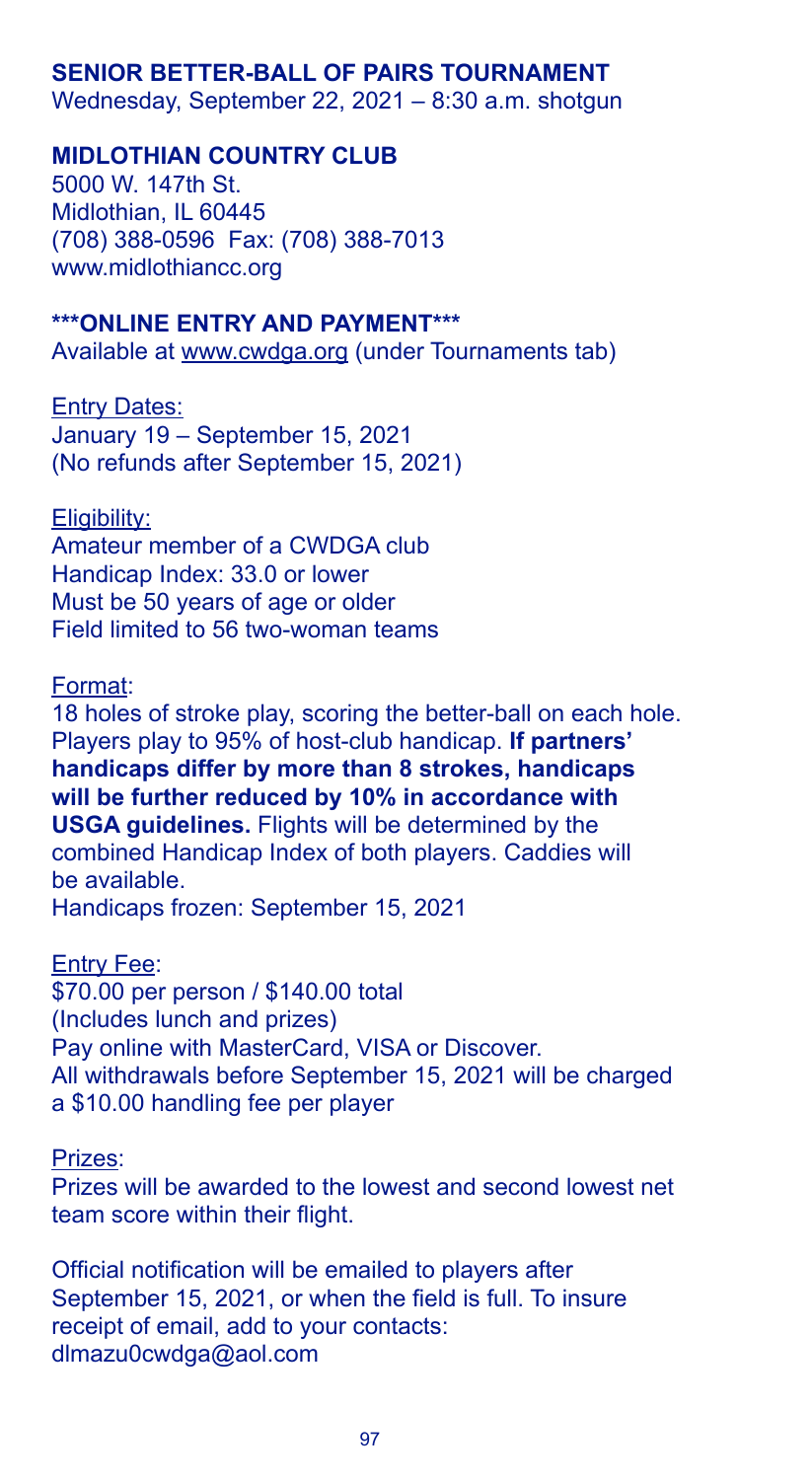If host-club caddies are available, a contestant must: 1. use a caddie (or) 2. take a cart with a caddie

> A reserved caddie must be used. Contestants may not provide their own caddies.

To make changes to your registration, please contact:

Diane Mazurczak, Tournament Chair Phone: 630-936-9005 Email: dlmazu0cwdga@aol.com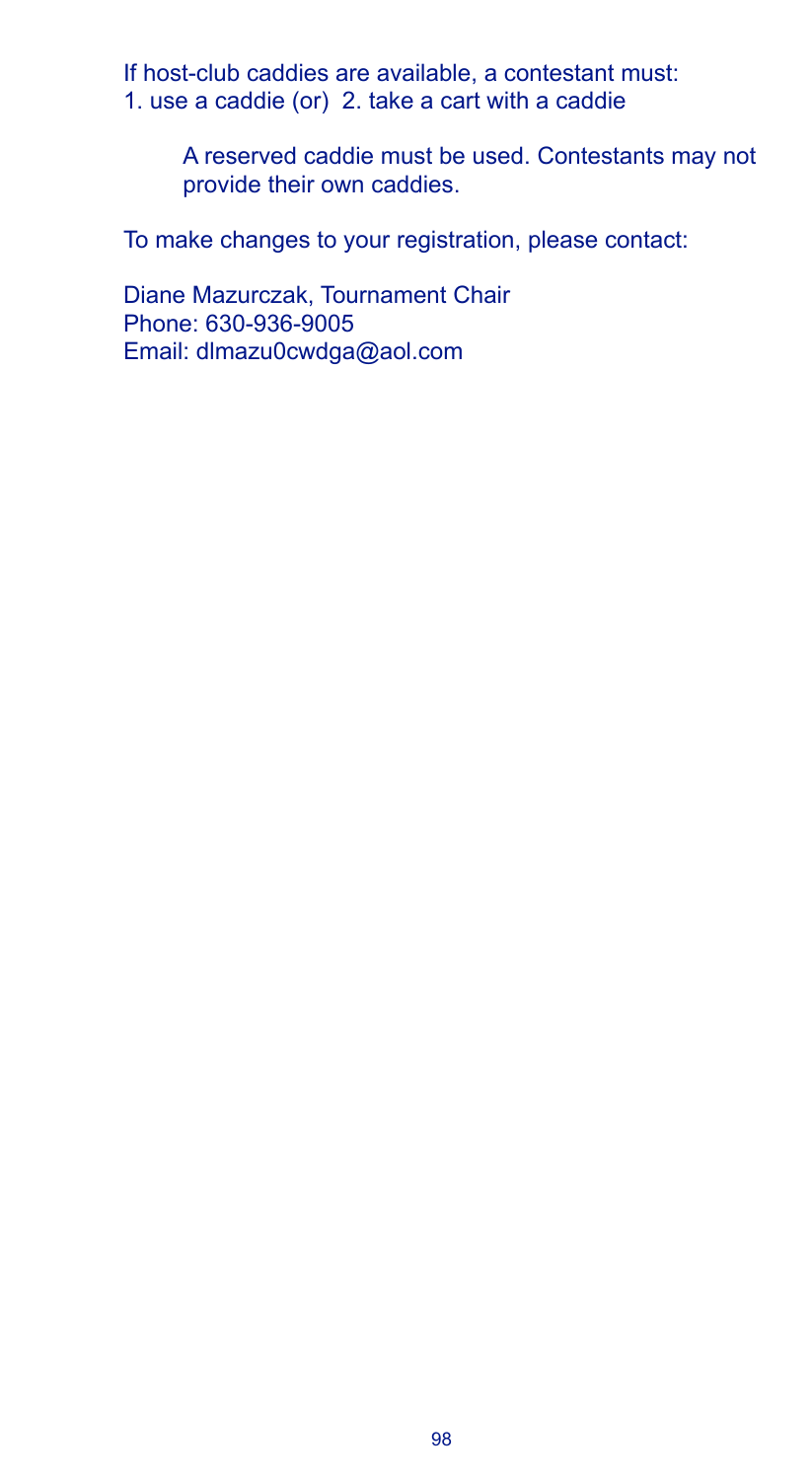### **TOURNAMENT OF TEAM CHAMPIONS** TBD

### **\*\*\*ONLINE ENTRY AND PAYMENT**

Available at www.cwdga.org (under Tournaments tab)

**Entry Dates:** TBD

#### Eligibility:

The winning team from each of the first four divisions in each section may send two regular team members to compete.

#### Format:

Net better-ball of each two-person team against the net better-ball of the teams from the other sections compete to become the overall division winner.

#### Entry Fee:

There is no entry fee for this event. Players will be charged for food service and cart. All payments will be charged back to the player's club through their member number.

Prizes:

There will be a prize for the winning team from each division.

Official Notification and Instructions will be emailed to players after Date of Tournament is Determined.

Caddie or carts will be available for this event. CWDGA policy forbids bringing your own caddie.

To make changes to your registration, please contact:

Pat Murlas, Team Match Chair Phone: 847-441-8548 Email: murlaspat@gmail.com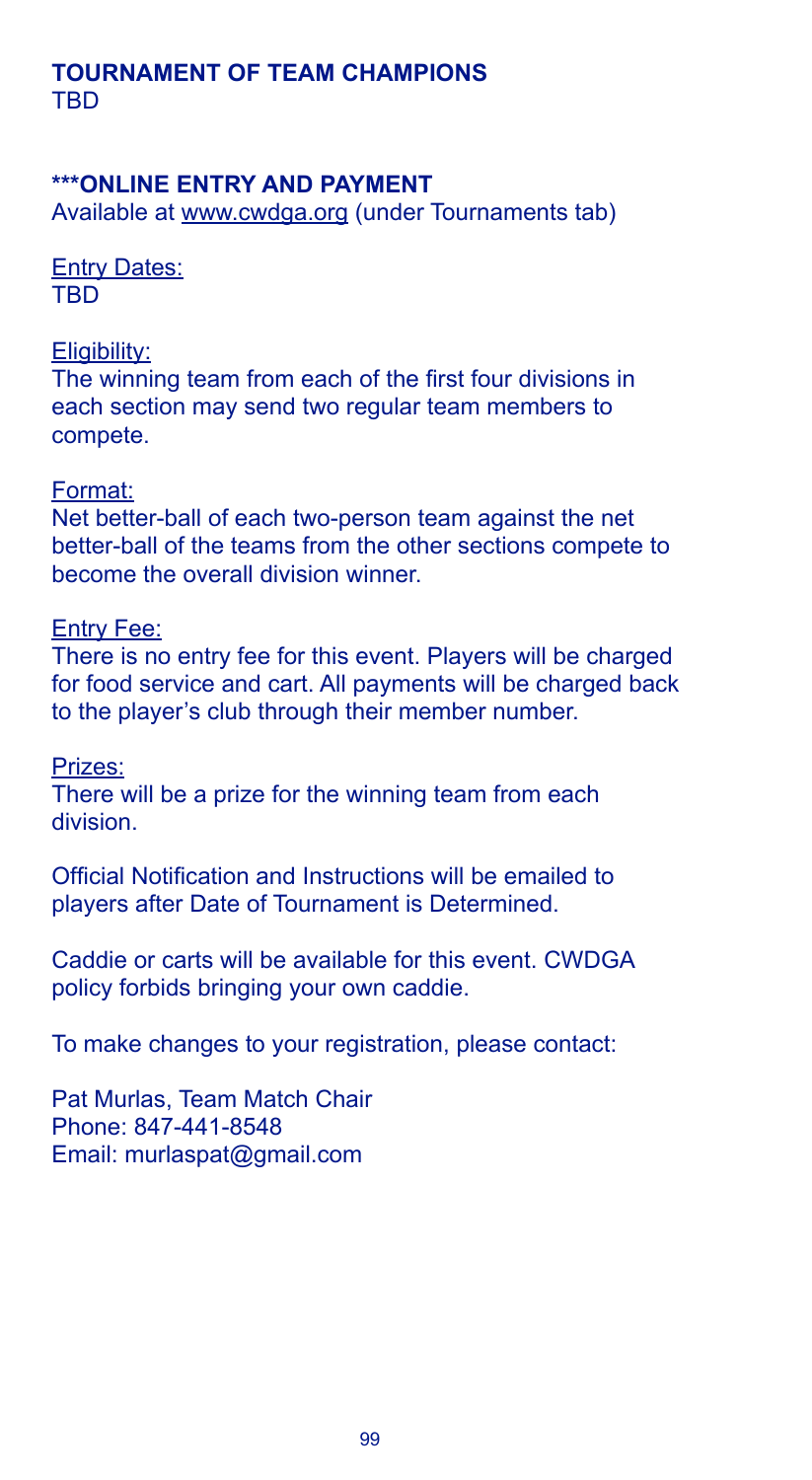# **MATCH PLAY TAB FRONT**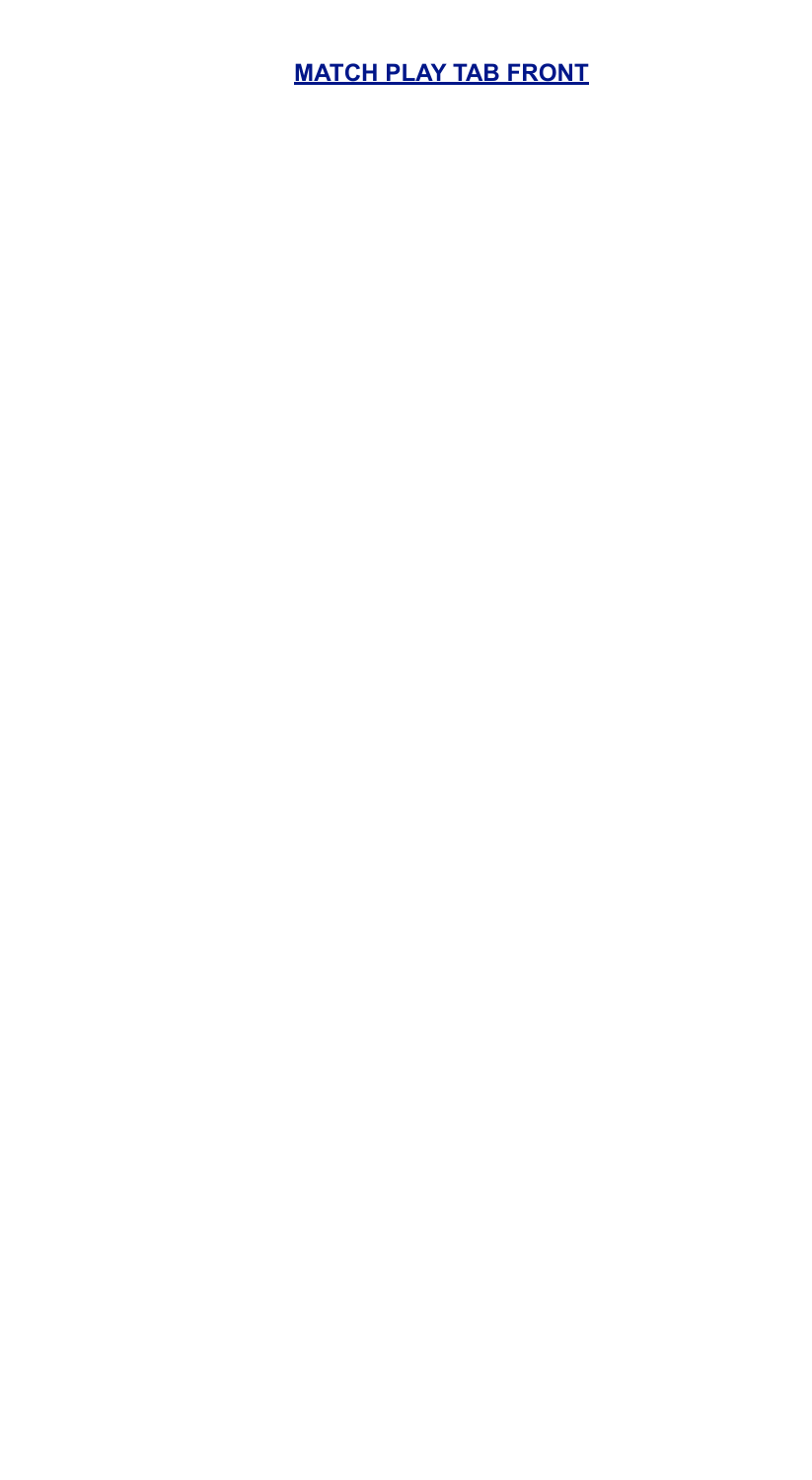# **MATCH PLAY TAB BACK**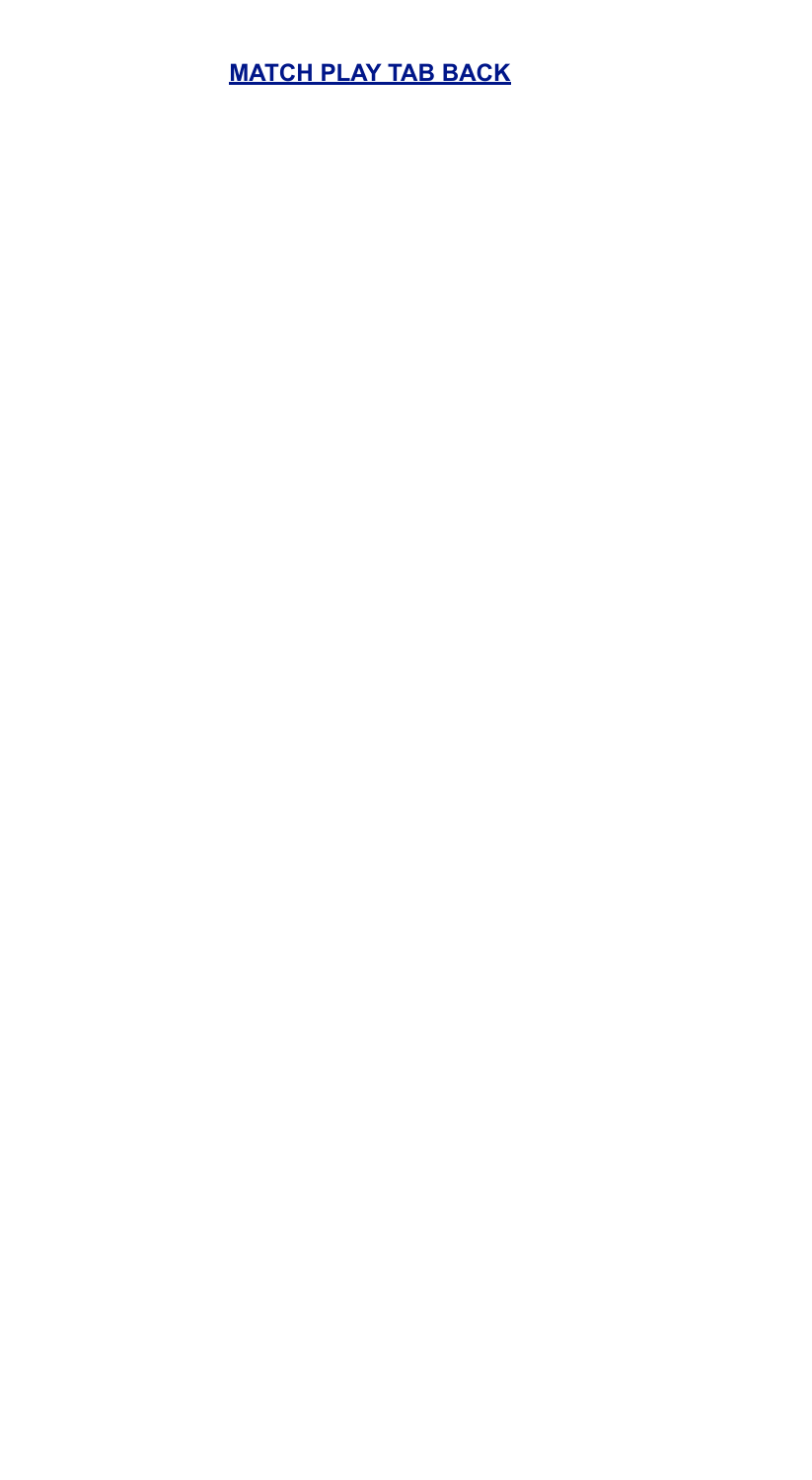# **2021 FOUR-BALL MATCH PLAY SCHEDULE (ALL FOUR-BALL MATCH PLAY EVENTS ARE SHOTGUN STARTS)**

| <b>Date</b>                                                                                                             | <b>Location</b>                                                                                             | <b>Time</b>                                                                            |
|-------------------------------------------------------------------------------------------------------------------------|-------------------------------------------------------------------------------------------------------------|----------------------------------------------------------------------------------------|
| <b>CENTRAL</b><br>Thursday, May 6<br>Thursday, May 13<br>Thursday, May 20<br>Thursday, May 27<br>Thursday, June 3       | <b>River Forest</b><br>Evanston<br><b>Glen View</b><br>Itasca<br><b>Oak Park</b>                            | 8:00am Shotgun<br>8:00am Shotgun<br>8:00am Shotgun<br>8:00am Shotgun<br>8:00am Shotgun |
| <b>NORTHEAST</b><br>Thursday, May 13<br>Wednesday, May 19<br>Wednesday, May 26<br>Thursday, June 3<br>Wednesday, June 9 | Northmoor<br><b>Shoreacres</b><br><b>Skokie</b><br>Knollwood<br><b>Briarwood</b>                            | 8:30am Shotgun<br>8:30am Shotgun<br>8:30am Shotgun<br>8:30am Shotgun<br>8:30am Shotgun |
| <b>NORTHWEST</b><br>Thursday, May 13<br>Thursday, May 20<br>Thursday, May 27<br>Wednesday, June 2<br>Thursday, June 17  | <b>Barrington Hills</b><br><b>Boulder Ridge</b><br><b>Hawthorn Woods</b><br><b>Geneva National</b><br>Grove | 8:30am Shotgun<br>8:30am Shotgun<br>8:30am Shotgun<br>8:30am Shotgun<br>1:00pm Shotgun |
| <b>SOUTH</b><br>Thursday, May 20<br>Wednesday, June 2<br>Wednesday, June 9<br>Thursday, June 17<br>Wednesday, June 23   | La Grange<br><b>Crystal Tree</b><br>Flossmoor<br><b>Idlewild</b><br><b>Prestwick</b>                        | 8:30am Shotgun<br>8:30am Shotgun<br>8:30am Shotgun<br>8:30am Shotgun<br>8:30am Shotgun |
| <b>WEST</b><br>Thursday, May 20<br>Thursday, May 27<br>Thursday, June 3<br>Thursday, June 10<br>Tuesday, June 15        | <b>Glen Oak</b><br><b>St. Charles</b><br><b>Ruth Lake</b><br><b>White Eagle</b><br><b>Cress Creek</b>       | 8:30am Shotgun<br>8:30am Shotgun<br>8:30am Shotgun<br>8:30am Shotgun<br>8:30am Shotgun |

**Four-Ball Match Play pairings may be obtained by going to www.cwdga.org.**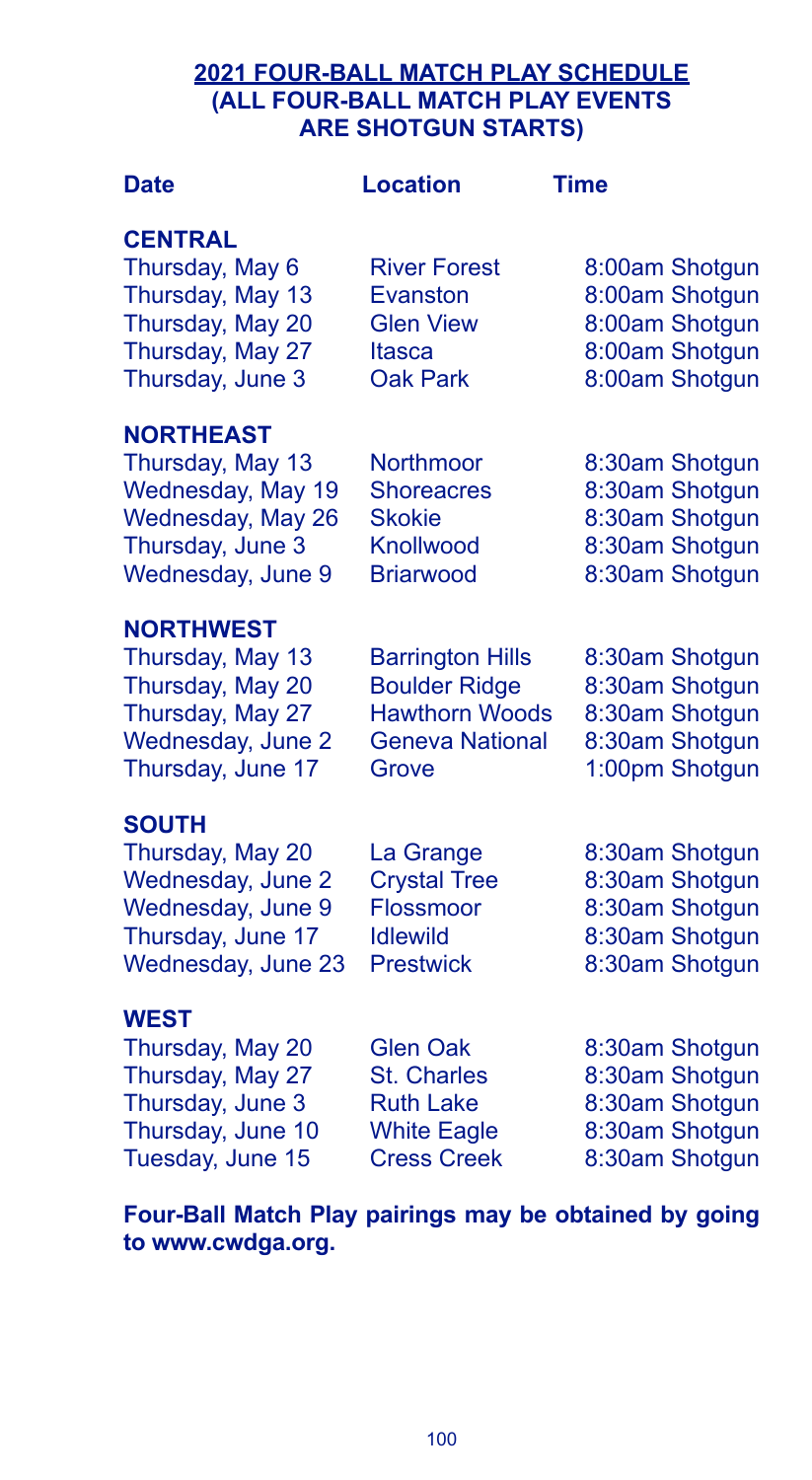### **INSTRUCTIONS GOVERNING FOUR-BALL MATCH PLAY 2021**

### **POLICIES REGARDING FOUR-BALL MATCH PLAY**

**General:** CWDGA conducts Four-Ball Match Play yearly in each of its five sections – Central, Northeast, Northwest, South and West. A member club is entitled to submit teams of eligible players to compete in one of the four divisions of the club's respective section. A lottery may be used for the second or third teams if the section is oversubscribed. A team consists of four players who play as a unit.

The form of play is Four-Ball Match Play (USGA Rule 23) with an eighteen-point system of scoring, which is played on five separate dates. The cumulative team points are available on the CWDGA website.

All team players compete to their current Course Handicap at the host-club. If handicaps are the same, they are placed in a position according to the Handicap Differential. If the Handicap Differential is the same, the players will be positioned alphabetically by last name. Note: If a regular or substitute player's Handicap Index exceeds 28.0, she must play to an index of 28.0.

Handicaps used for Four Ball Match Play will be in accordance with the World Handicap System (WHS). The Revision Date utilized for our matches will be the one in effect as of the 36 hour substitute deadline.

For scoring the match, the host-club Course Handicaps of the four players in the match will be reduced by subtracting the handicap of the player who has the lowest handicap. The player with the lowest handicap competes at **scratch**. The other three players, regular or substitute, will receive 100 percent of the resulting difference. Strokes are taken as they fall on the scorecard.

**Team Selection:** Each member club is responsible for the selection of its team members. An "eligible player" must have golf privileges at a CWDGA member club, have amateur status and must maintain a current, valid USGA Handicap at that club. If a team captain wishes to submit a player for consideration with a Handicap Index higher than 28.0, she must receive the approval of the Team Match Chair. That player, if approved, must play to an index of 28.0.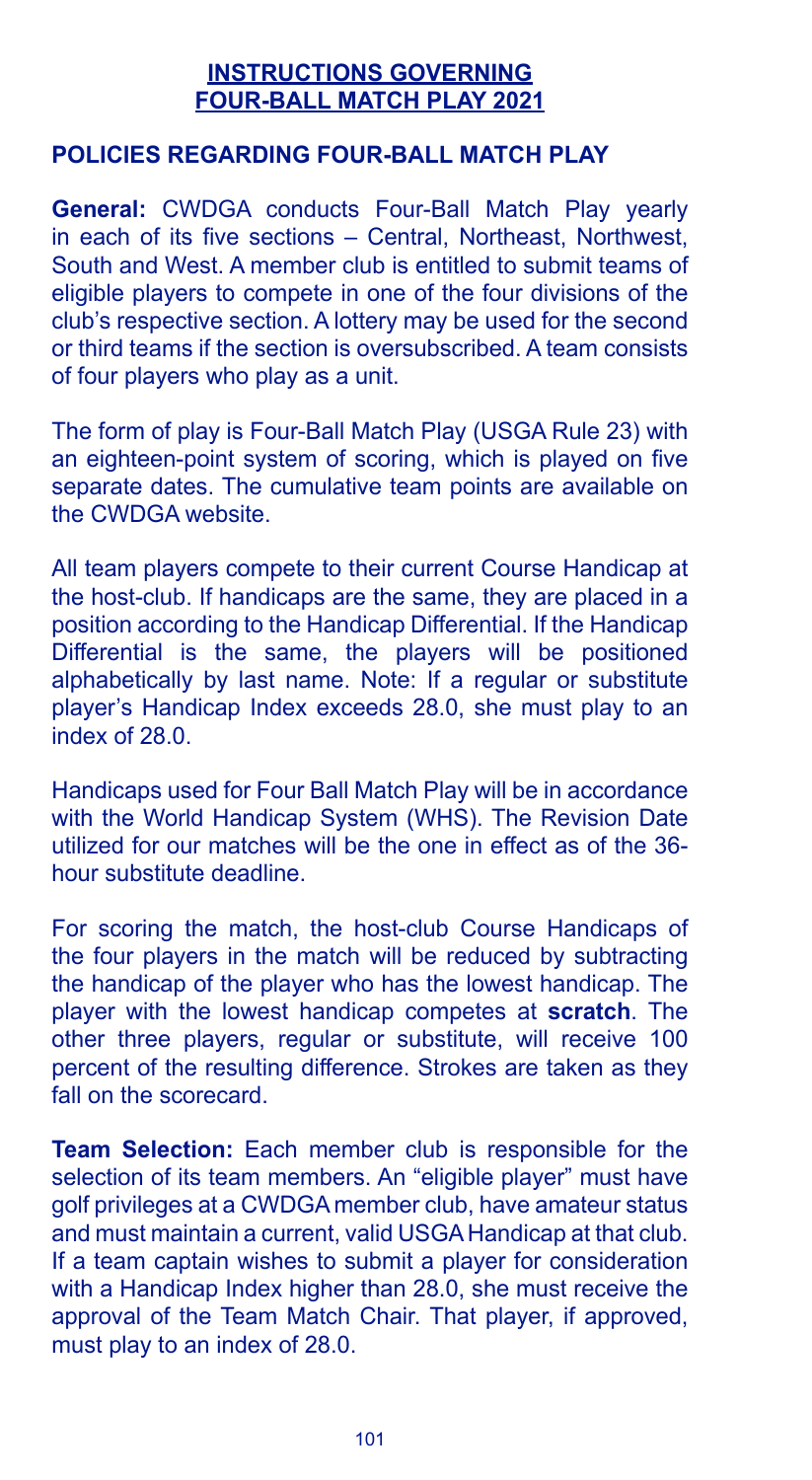A player who may be a member of more than one club shall select the club that she shall represent in all CWDGA competitions and shall not be permitted to make any change during the year unless permission is granted by the CWDGA Board of Directors. However, a player who has active CDGA memberships at clubs in different sections may qualify to be a substitute for a club that is not in her section.

Each team should have at least two reliable substitutes. A substitute whose Handicap Index exceeds 28.0 must be approved by the Sectional Handicap Chair and must play to a 28.0 Handicap Index.

Each team must be represented by at least one regular team member each play day. Due to ongoing Covid-19 issues there will be no required number of matches that a requiar team member must play in the 2021 season.

**Permanent Replacements** may be made up until April 9th. After this date, the Team Match Chair must approve all Permanent Player replacements and the original player may not play as a substitute during the current season.

**Substitutes:** Each player is responsible for notifying her Team Captain well in advance if she is unable to play any Four-Ball Match Play dates. Substitute requests must be submitted no later than **36 hours** in advance of Four-Ball Match Play. Substitutes with a Handicap Index over 28.0 need approval from the Sectional Handicap Chair, and will play to a 28.0 index.

**A substitute may play in any division, however, if a club fields more than one team, and more than one of its teams require substitutes, the player with the lower Handicap Index must substitute in the lower handicap division.** A permanent team member may not substitute or otherwise play on another team of the club without the approval of the Team Match Chair.

In case of emergency, every effort will be made to accommodate substitutes within the **36-hour** period. **No substitute appearing on the day of play without prior notice will be accepted regardless of circumstances.** If a player tests positive for Covid-19, exhibits symptoms or has been exposed to someone who has tested positive, the 36-hour period will be waived. Team Captains should notify the Sectional Handicap Chair of any substitutions due to Covid-19 as soon as possible.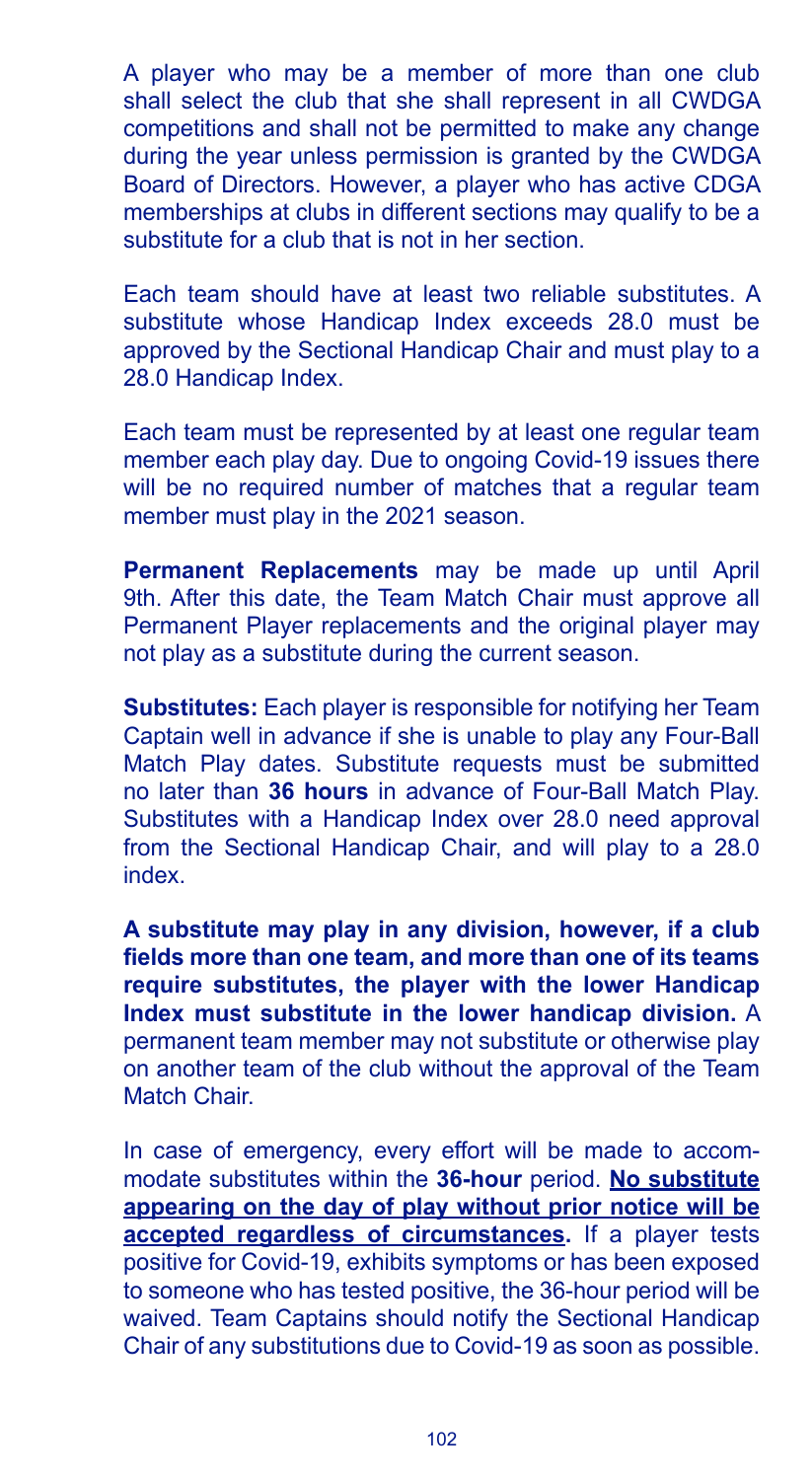**Byes:** In the case of a bye, the team with the bye has the option of playing the course with the field. At least 2 regular players must be in attendance and any substitutes MUST have a Handicap Index of 28.0 or lower. The team players will play as a foursome and their scores will be posted by the CWDGA. This does not count as a scheduled match for these players so they must play two of the other four play dates to be eligible for prizes. Thirty-six points are awarded for a team with a bye since each team in the division will also have one bye.

# **POLICIES REGARDING THE DAY OF PLAY:**

The Committee is made up of the CWDGA Sectional Team Chair and Sectional Handicap Chair and/or another CWDGA Board Member in attendance.

**Time of Starting:** Players should be prepared to **tee-off** at the time published on the schedule. If only one player of the side fails to report to the tee on schedule, Rule 5.3a applies. If both members of the side fail to report to the tee on schedule, but at least one does arrive, ready to play, within five minutes after the starting time, the **PENALTY** is loss of the first hole.

**Communication Devices:** Players may use cell phones and other internet communication devices as well as smart watches **only** as a Rules of Golf source, a distance measuring device, and to access the CWDGA Four-Ball Rules **as long as**  there is no function which measures wind speed or gradient. In addition players may use a cell phone to request a ruling from the section team chair or section handicap chair. Players are prohibited from using cell phones for any other phone calls or for texts. If the CWDGA determines that this policy has been violated, the player will receive a warning. A second violation at any CWDGA event will result in disqualification under a code of conduct violation (Rule 1.2b). A third violation will result in disqualification from all CWDGA events for the remainder of the current playing season.

**Distance-Measuring Devices:** In addition to distance measuring devices that conform to USGA specifications, players may use cell phones and smart watches as distance measuring devices. These devices, however, cannot emit sounds during the round. Range finders that beep must not disturb any other players. If the Committee determines that a violation of this policy has resulted in an opponent or another player being placed at a significant disadvantage, the player will be disqualified under Rule 1.2b.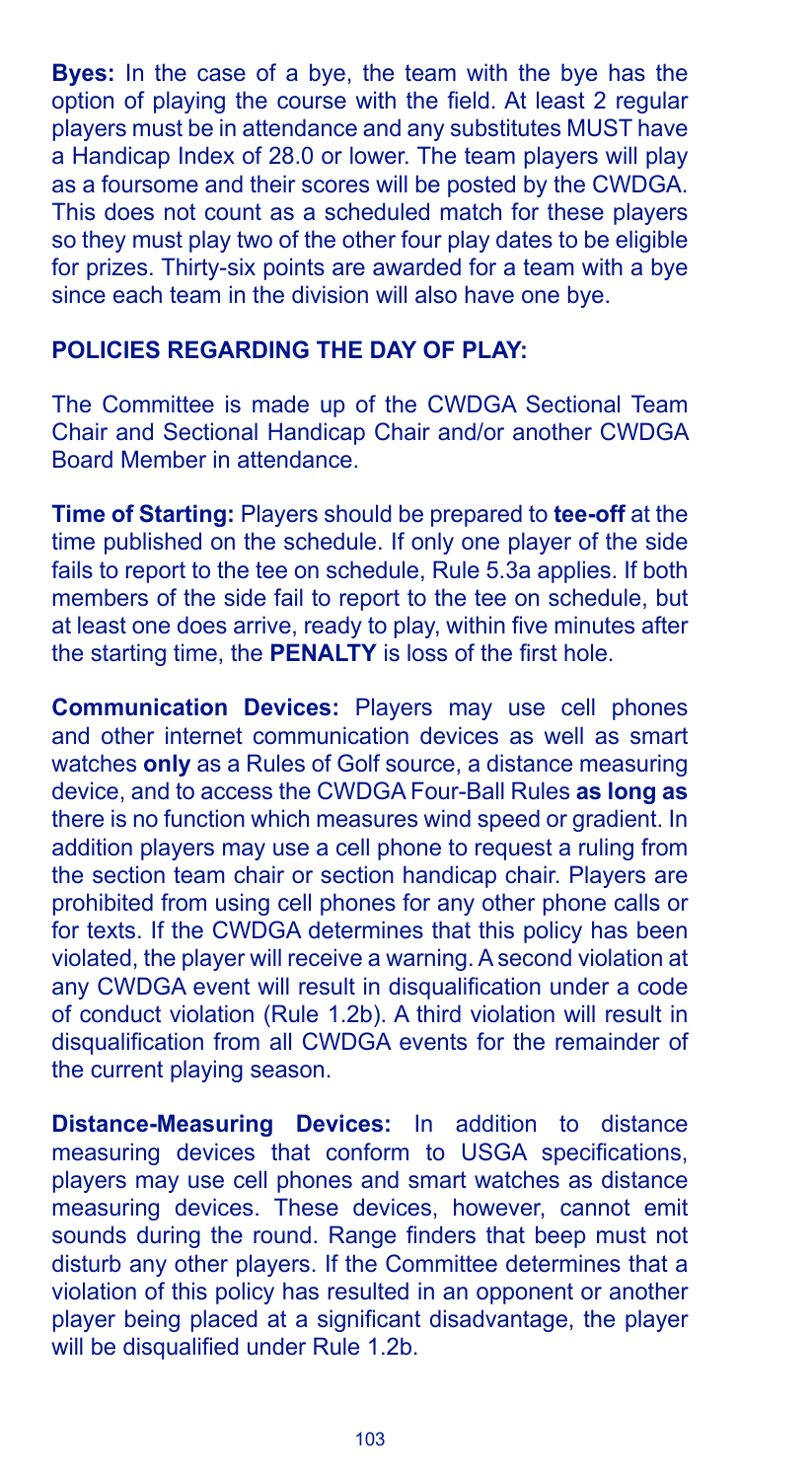**Caddies/Carts:** If a host-club has provided caddies, and caddies are available, a contestant must use a caddie or a cart with a caddie. Contestants **may not** provide their own caddies. Reserved caddies must be used. **A player wishing to change her cart/caddie request must have her Team Captain inform the Sectional Handicap Chair of the change before the 36-hour deadline. On the day of play only the Sectional Handicap Chair can authorize changes.**

**Attire:** Players and caddies must be properly attired on both the golf course and the premises of the club. Jeans of any color, T-shirts and tank tops are prohibited. Collared shirts are strongly suggested. Shorts and golf skirts must be mid-thigh in length. Any additional dress code restrictions of the club hosting the event are in effect. It is always advisable to consult the host-club for clarification of policies. If the Committee determines there has been a violation of this policy the player will receive a warning. A second violation at any CWDGA event will result in disqualification for the remainder of the current playing season.

**Returning Scorecards:** A player from one side shall sign and a player from the opposing side shall attest one scorecard, **immediately** upon completion of the match. The scorecard must show both a team score and an adjusted eighteenhole score for each individual player. The points won by each should be clearly marked and **both players** shall return that card to the Sectional Team Chair. **No changes will be made after the players have left the scoring table.**

**Posting Scores:** The CWDGA Sectional Handicap Chair will post a score for each player in the USGA Handicap System before midnight on the date each match is played. Each week's match results will be posted on the website.

Failure to return a score for a particular match may result in a penalty score being entered in the player's record for the missing score. This score may be "equal to the lowest Handicap Differential in the player's scoring record." *(Rules of Handicapping, Rule 7).* For any questions about this policy, please review *Rules of Handicapping.*

**Weather:** Regardless of weather, players, including substitutes, must appear at the host-club to receive points, unless the course is declared closed and the match officially canceled prior to start of the matches. If a team is not present, it shall be disqualified from Four-Ball Match Play for the current season and all points earned by and against the team for the season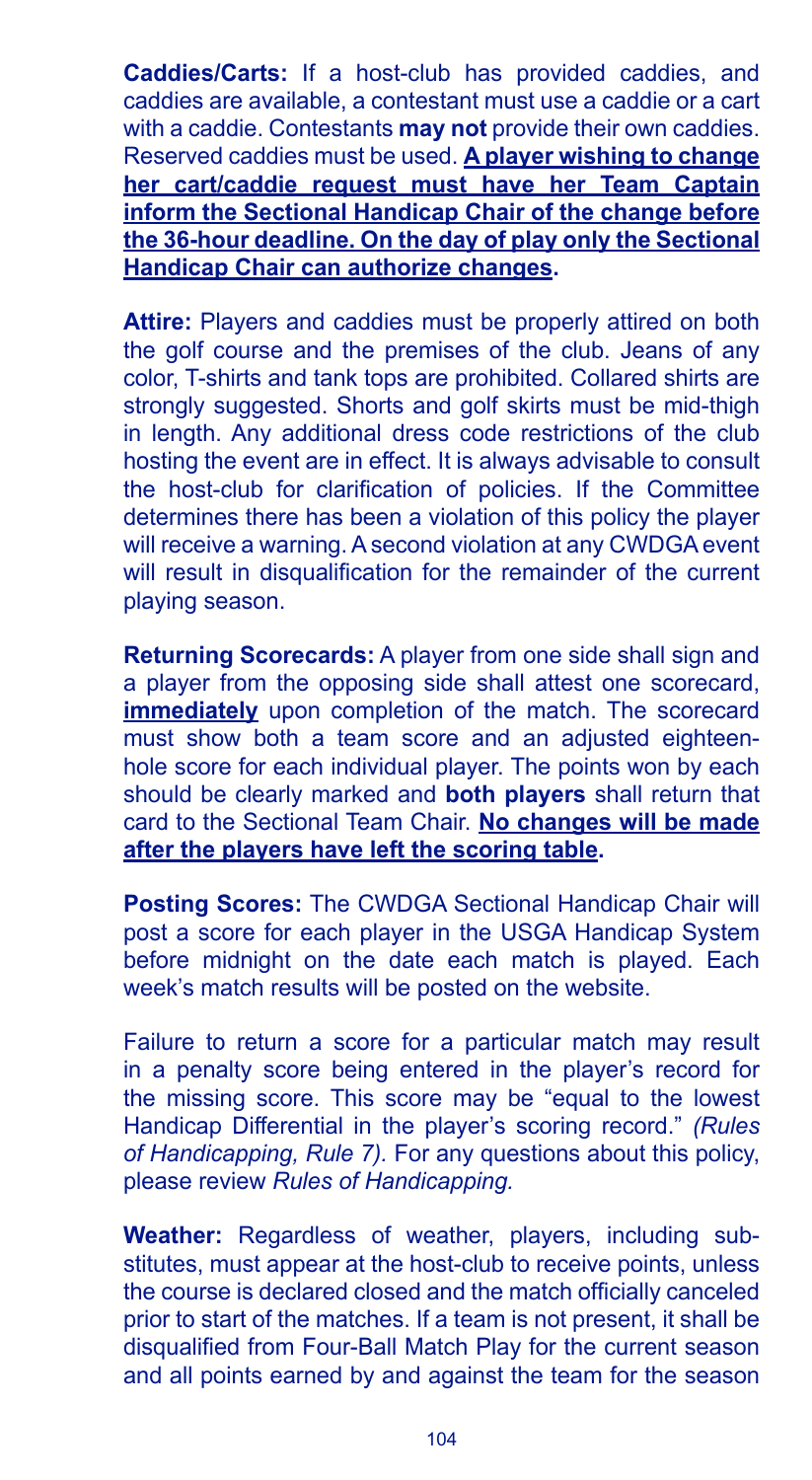shall be null and void. The individual team members involved will forfeit their right to play in all CWDGA events for that current season and in Four-Ball Match Play for the following season.

Play will start as scheduled and continue unless the course is declared unplayable. Play will be resumed unless the course is declared closed. Players are expected to wait at least one hour if the course is declared unplayable to determine if the course will be closed.

If the course is declared closed before Four-Ball Match Play has begun and the matches cannot be rescheduled, the points will be divided equally. If the course is declared closed after play has begun, the points for the holes played stand as earned and the points for any holes not played will be divided equally.

In an electrical storm, players shall discontinue play and take shelter. Balls may be picked up and marked with a tee or left on the course. The Committee (Sectional Team Chair and Sectional Handicap Chair and/or another CWDGA Board Member) will determine when and if play continues or discontinues.

**Stopping Play:** Regarding breach of Rule 5.7a, in addition to disqualification, the individual team members involved will forfeit their right to play in all CWDGA events for that current season and in Four-Ball Match Play for the following season. If an entire team or a side fails to play or discontinues play for any reason, whether a breach of Rule 5.7a or not, all points earned by and against the team for the season shall be null and void. Discontinuance of play is communicated by a CWDGA official only.

**Disqualification of Side:** If a side is disqualified for any USGA Rule OR CWDGA RULE, the penalty of which is disqualification of side, the side which breached the Rule will receive zero points and the opponents will receive 11 points for the day.

**Ties:** If two teams that are tied have previously played each other during regular Four-Ball Match Play, the winner of the original match is the winner. If the tie is for first place, the loser is the second-place winner.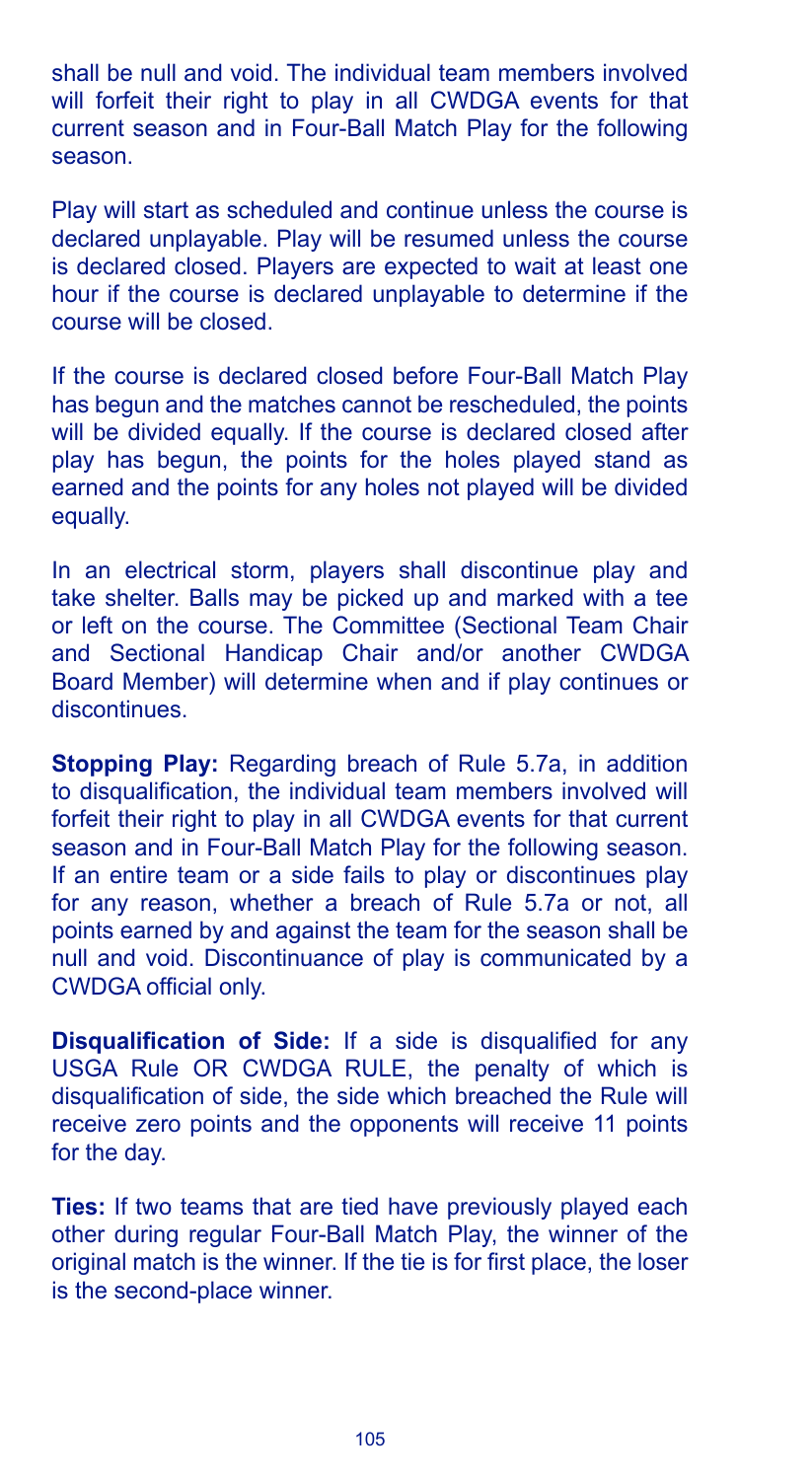If the two teams that are tied have played each other and the original match was a tie, A scorecard playoff will be determined in the following order:

- The winner of the back nine of the original match
- If tied, the winner of the last six holes on the back
- If tied, the winner of the last three holes on the back
- If tied, the winner of the eighteenth hole

If the two teams that are tied did not play each other during regular Four-Ball Match Play, an eighteen-hole playoff will take place at a neutral club selected by the Sectional Team Chair. If this playoff results in a tie, a scorecard playoff will determine the winner.

**Prompt Pace of Play:** Pursuant to USGA Rule 5.6b, the CWDGA has established the following pace of play guidelines. A group of four players is expected to take no more than 15 minutes per hole – **4 hours and 30 minutes per round** to play. Any group that fails to hold its position on the course will be alerted and requested to play at a faster pace. After being warned, the group will be monitored. The time each player takes to play each stroke will be recorded. Any player in a group out of position that takes more than 40 seconds to play a stroke will be assessed a one stroke penalty. The second occurrence will result in the general penalty and the third breach will result in disqualification as provided in Rule 5.6a.

**Local Rules:** USGA Model Local Rules E-12 (Ball played from Outside Relief Area When Taking Back on the Line Relief) and G-9 (Replacement of Broken or Significantly Damaged Club) will be in effect at all CWDGA sponsored events.

**Etiquette:** Players are expected to conduct themselves in a disciplined manner, demonstrating courtesy and sportsmanship at all times. This includes being considerate of other players, caring for the course and treating all opponents, staff, and CWDGA members with respect. The Committee has the power to revoke the playing privileges of any player for etiquette violations under Rule 1.2b.

**Tips:** The CWDGA tips at each play date. Players may use their discretion in handling extraordinary services received.

Rev. 04-08-21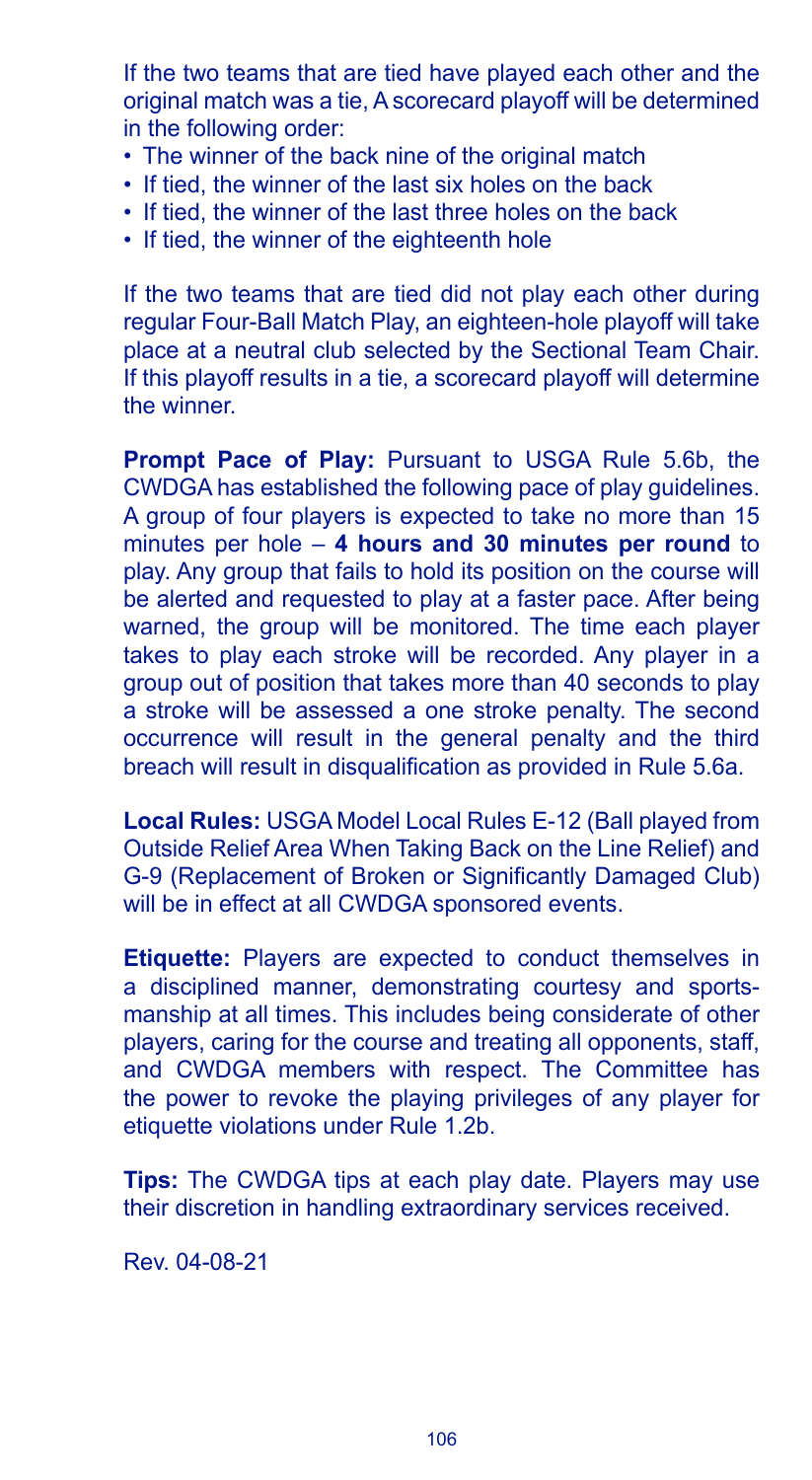# **CWDGA FOUR-BALL MATCH PLAY 2021 TEAM CAPTAINS' RESPONSIBILITIES**

**Team Captains are responsible for assisting the CWDGA Sectional Team Chairs in securing playdates at their home course and for coordinating preparations for Four-Ball Match Play when hosting a team match event.**

### **General Duties, Following CWDGA Fall Meeting**

- Read the "Instructions Governing Four-Ball Match Play" found in the *CWDGA Handbook for Members* and on our website: **www.cwdga.org**.
- Determine team members and substitutes for the following year and register the team(s) through our website by the designated deadline announced at the Fall Annual Meeting.
- A Team Captain may request approval from the Team Match Chair for a permanent player who meets all eligibility requirements other than the Handicap Index of 28.0. If approved by the Team Match Chair, this player must play to a maximum 28.0 Handicap Index for the match events.
- Upon notification by the Team Match Chair on how many teams you will have the following year, you should:
	- Remind team members and substitutes that they must post away and winter scores.
	- Notify team members and the Host Club Golf Chairs of the following year's Four-Ball Match Play dates so that calendars can be set accordingly. The schedule is available on the website.
- CWDGA recommends Team Captains use email for communicating among the Team Match Chair, Sectional Team and Handicap Chairs, and the team members.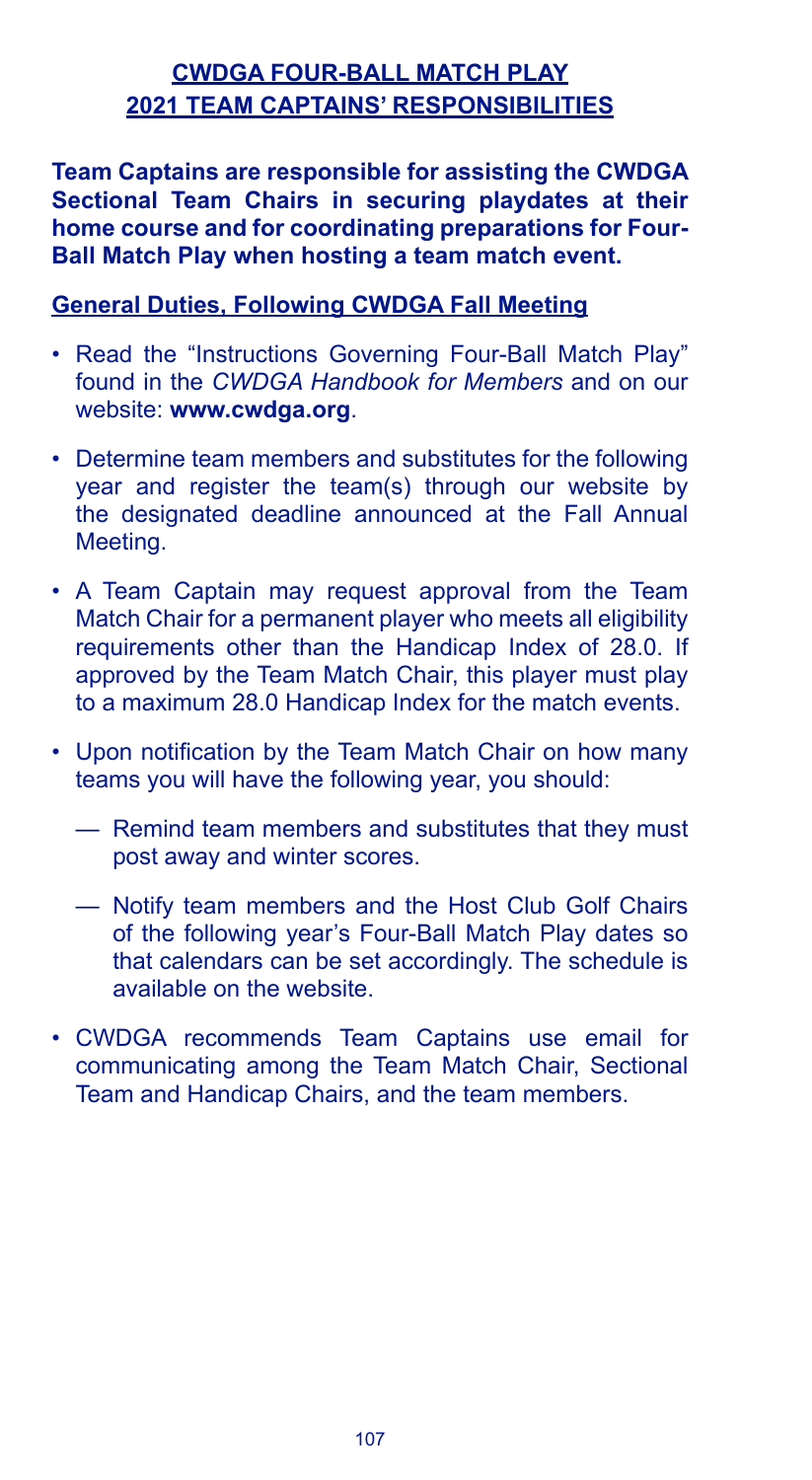# **Spring Duties**

- Confirm your team members and substitutes. Notify the CWDGA Team Match Chair of any permanent team member changes by the designated Permanent Replacement date.
- Remind all team members and substitutes to access the schedule for Four-Ball Match Play through our website.
- Monitor team players' and substitutes' scores to ensure that winter scores are entered into the USGA handicap system as closely as possible to the date played. Continue to monitor team players and subs to ensure all away scores are entered into the handicap system on the date played during the Team Play season.
- **Attend CWDGA Spring Meeting or send a representative.**
- Confirm your club has paid its annual CWDGA membership dues.
- **Attend the Team Captains' Meeting for your section or send a representative.**
- Distribute all handouts intended for team members.
- When it is your team's turn to host Four-Ball Match Play, assist your CWDGA Sectional Team Chair in scheduling your club for a Four-Ball Match Play date the following year. Approximately every other year your club will be asked to host a CWDGA Match Play date.

# **Responsibilities When Hosting Four-Ball Match Play**

- When asked to do so, work with your Sectional Team Chair to arrange meals, volunteers and other details at your club.
- You will receive a copy of a letter from the Sectional Team Chair about one month in advance that will be helpful to your club.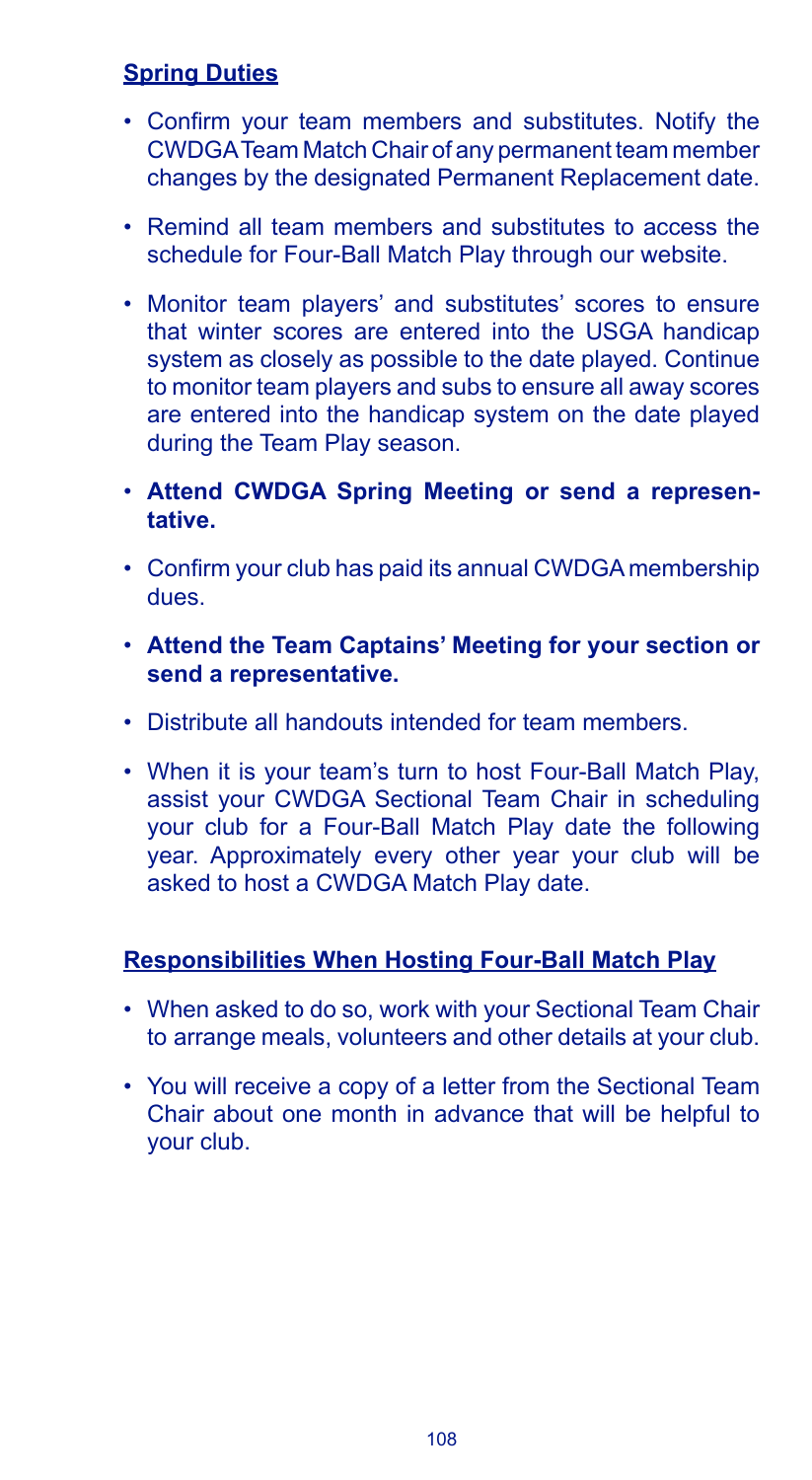# **Before Each Four-Ball Match Play Event**

- Submit an email request to the Sectional Handicap Chair for approval of any substitutes with a handicap index over 28.0.
- Enter any other substitute requests prior to the designated 36-hour deadline for each match using the online sub request form on our website.
- **Notify the Sectional Handicap Chair if a player requests a change from caddie to cart or cart to caddie within the 36-hour deadline prior to match.**
- **Review the pairing sheet for the match emailed by the Sectional Handicap Chair. Verify the roster and indexes and inform her of any corrections.**

# **Day of Play**

• Check in with the Sectional Team and Handicap Chairs at least one-half hour before matches begin.

# **Following Each Four-Ball Match Play Event**

- Instruct your team players to return the official match scorecard to the scorer's table **before** going to the locker room or parking lot.
- The scorecard must have both the **team match** and **individual adjusted** scores. Individual adjusted scores will be posted by the Sectional Handicap Chair before midnight on the day of play. The cumulative team points will be posted to the CWDGA website after each match.
- CWDGA encourages team captains to write thank-you notes to the host clubs.

# **Attend the CWDGA Fall Annual Meeting or send a substitute.**

• If possible, have next year's Team Captain attend the Fall Annual Meeting in order to get acclimated to the CWDGA and the Four-Ball registration process for the following season.

Rev. 02-11-21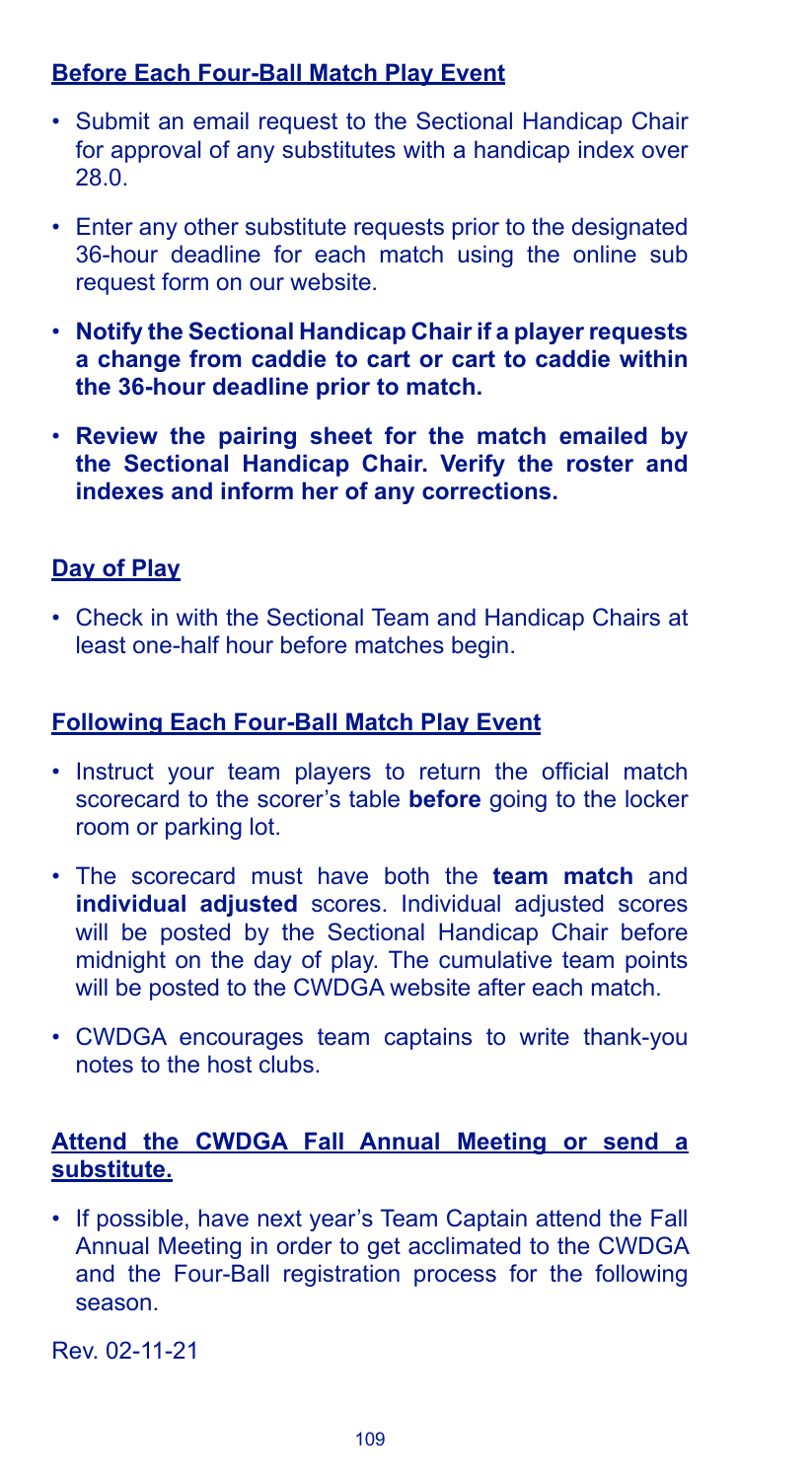**GOLF COMMITTEES TAB FRONT**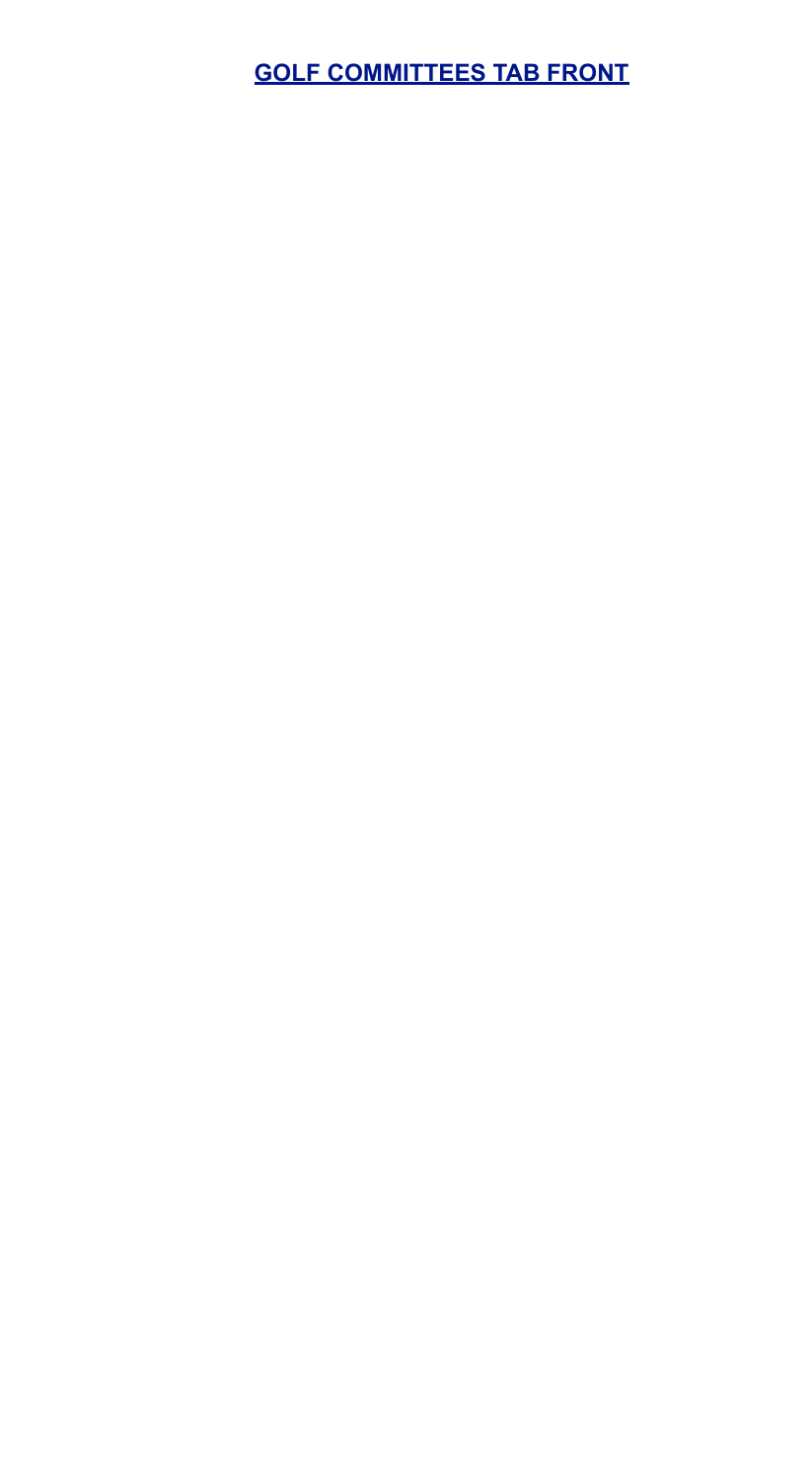# **GOLF COMMITTEES TAB BACK**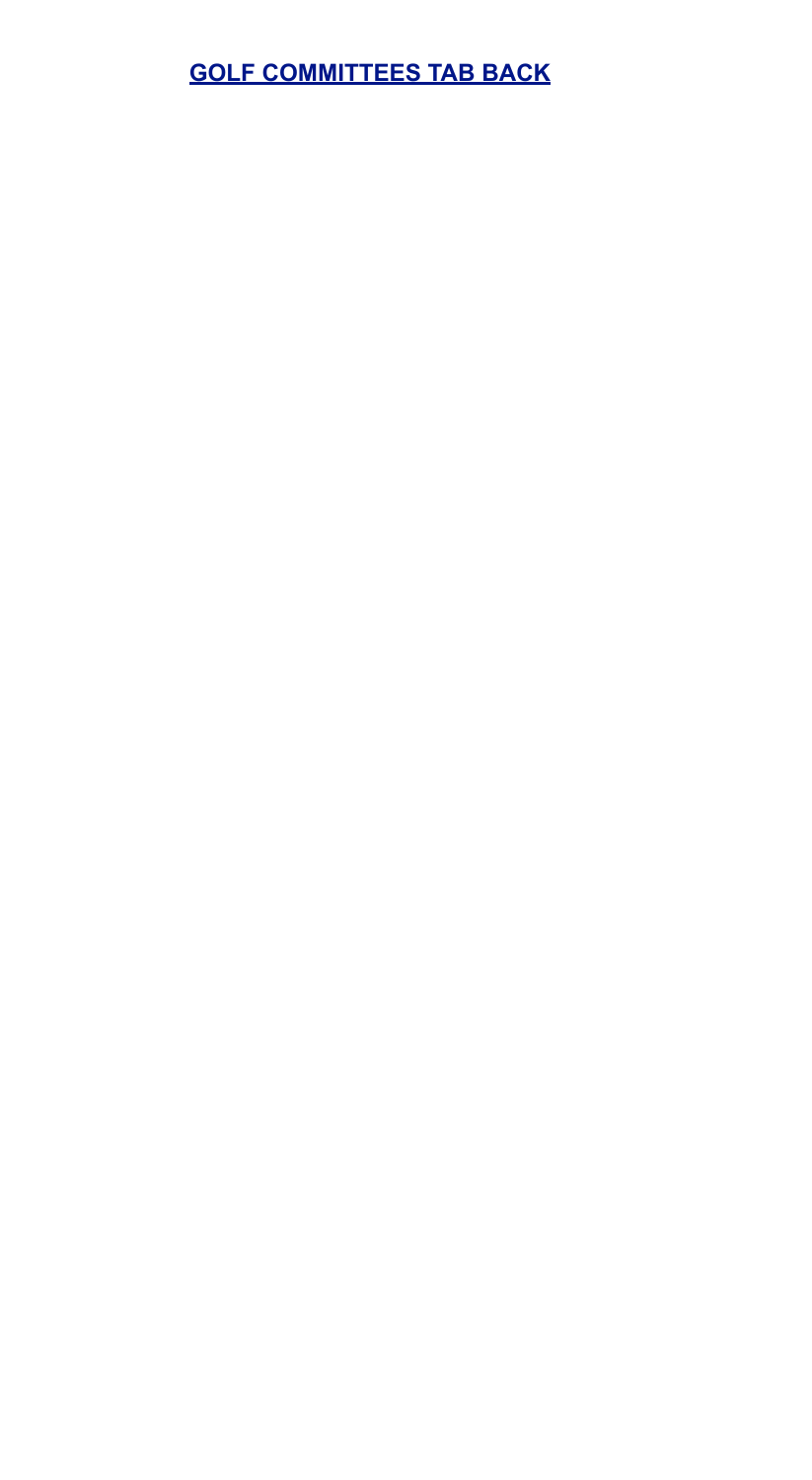# **Table of Contents for Golf Committees:**

| <b>Competitions</b> |  |
|---------------------|--|
|                     |  |
|                     |  |
|                     |  |
|                     |  |

# **INFORMATION FOR CWDGA GOLF COMMITTEES AND MEMBERS**

Organizing and conducting a successful women's golf program at CWDGA member clubs requires not only an understanding of the Rules of Golf but also the ability to provide tournaments and events that promote both spirited competition and camaraderie among participants.

Below is some general information to help those charged with the responsibility of overseeing the women's golf program at their own clubs.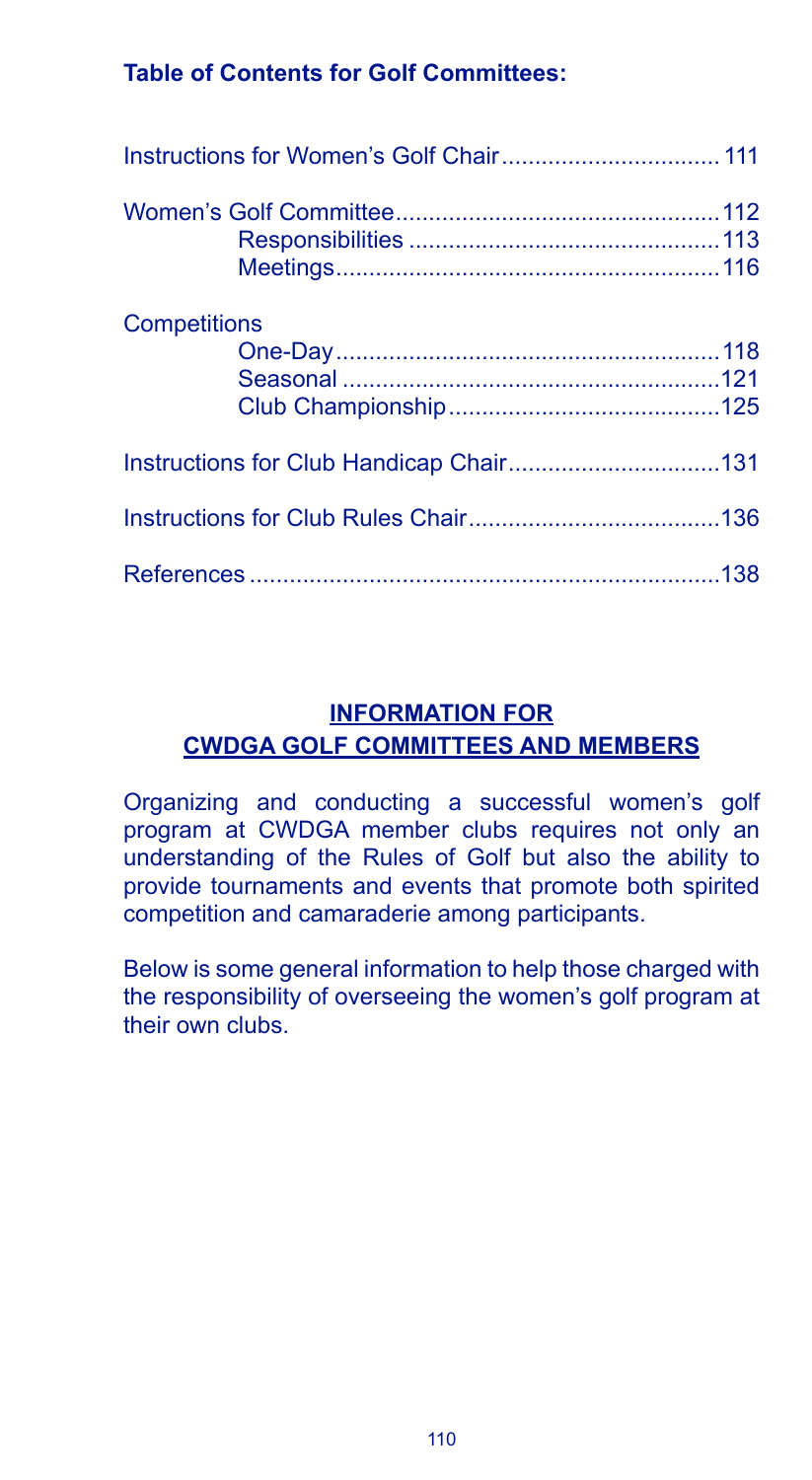# **INSTRUCTIONS FOR WOMEN'S GOLF CHAIRS 2021**

The Chicago Women's District Golf Association depends on the Women's Golf Chairs to be our liaisons to their individual clubs. They promote CWDGA activities and educational services, contribute member information to the CWDGA database and are a direct link between the CWDGA Board of Directors and the individual member club. Additionally, each year the Golf Chairs play a vital role, together with the Team Captains, in helping to secure their clubs for CWDGA tournaments and Four-Ball Match Play events.

While the responsibilities of the Women's Golf Chairs within their own clubs will vary, developing a sound women's golf program ensures that players will improve their skills. It is important for the Golf Chairs to stay informed about rules changes in *The USGA Rules of Golf* effective January 2019, encourage new players to engage in competition and provide an organization and structure that will meet the needs and expectations of players at CWDGA member clubs.

Because the person holding the position of Women's Golf Chair often changes each year, the following information provides a general overview of how to organize a women's golf program. The CWDGA is committed to assisting member clubs and their Women's Golf Chairs in developing programs to advance the best interests of women's golf through friendly and spirited competition.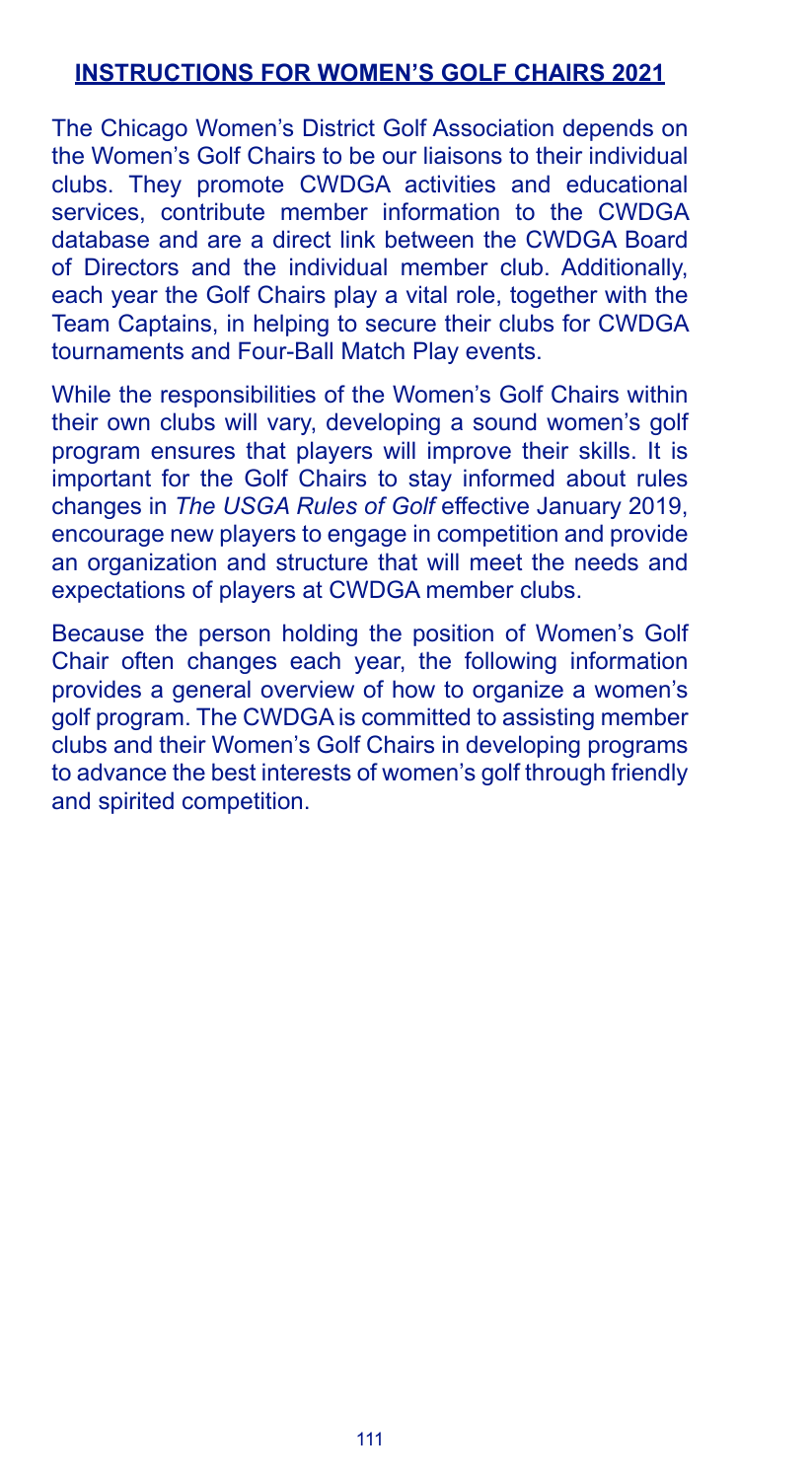# **WOMEN'S GOLF COMMITTEE**

Each member club is encouraged to establish a Women's Golf Committee.

The CWDGA recommends appointing or electing both a Golf Chair and Co-Chair. These two officers, together with the chairs of various subcommittees constitute the Women's Golf Committee.

The Golf Chair should be an ex-officio member of each subcommittee and should be familiar with the work and responsibilities of each. Subcommittee chairs are responsible for carrying out their respective duties.

Subcommittees should be established for the following areas:

- Handicap
- Rules
- Four-Ball Match Play (Team Captain)
- Annual Club Championship
- Seasonal tournaments and events
- Women's-Day events including guest day and other social and/or charitable activities

Additional members of the Women's Golf Committee may be appointed as needed. A secretary and treasurer are often included.

Members of the Women's Golf Committee should have access to a copy of the *CWDGA Handbook for Members*, the *Rules of Handicapping,* effective January 2020, *USGA Rules of Golf* and the *Official Guide to the Rules of Golf* effective January 2019 for reference during the season. The Golf Chair and other members of the Women's Golf Committee should keep complete and accurate records of all golf committee activities.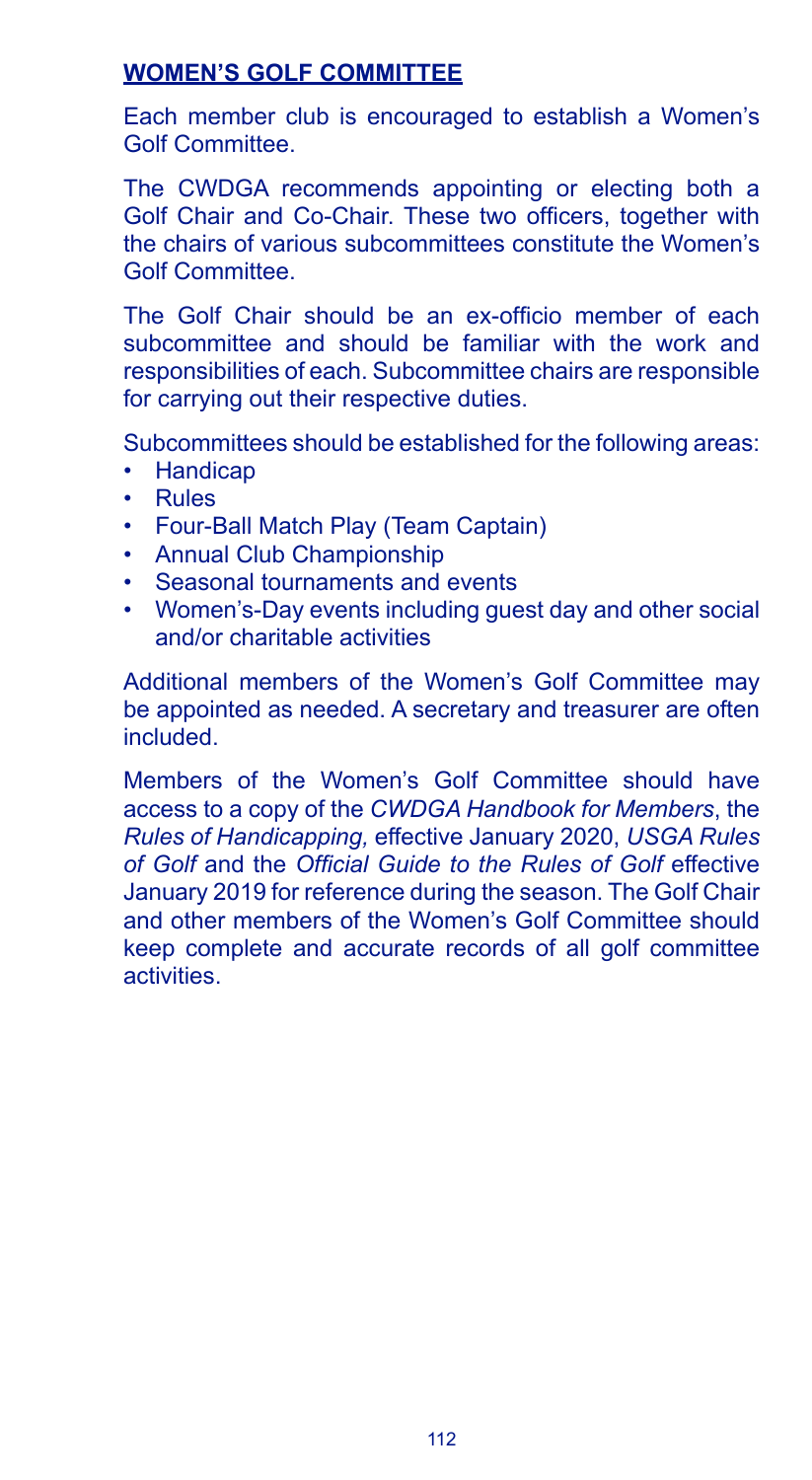# **RESPONSIBILITIES OF A WOMEN'S GOLF COMMITTEE**

The Golf Chair should confer with her entire Committee on all questions of policy, particularly if the issues involve setting precedents for future seasons. The Committee should meet to make decisions on the following subjects:

# **1. Maximum Handicap Index and Classification of Players –**

The World Handicap System (WHS) sets a maximum Handicap Index of 54.0. Note: The Committee in charge of a competition may set a maximum limit for entry (Rule 7.2 *Rules of Handicapping*).

The Golf Chair together with the Handicap Chair should decide how to divide the field of players. The Handicap Indexes for **each class** should yield a sufficient number of players to provide good competition **within that class**.

The qualifications for each class will vary from club to club and will often vary within a club from season to season.

**Eligibility to Compete in Club Events –** Only those players with established Handicap Indexes should be eligible to compete in scheduled events. The Women's Golf Committee should establish qualifications for weekly, monthly and special events such as a minimum number of scores required or a maximum Handicap Index. (Official Guide to the Rules of Golf (OGRG) – Committee Procedures).

#### **2. Criteria for Weekly, Monthly and Seasonal events –**

Set specific dates for the beginning and end of the golf season. The final day of play should not extend beyond the last acceptable date allowed by the authorized golf association to post scores for handicap purposes.

- Determine the number of players necessary to constitute each event.
- Decide if events will be played in classes, flights or as field events.
- Decide if juniors with Handicap Indexes are eligible.
- Specify tee times.
- Inform players competing in weekly, monthly, seasonal or other special events that they **must** play with another contestant and return a signed and attested scorecard to the Committee at the conclusion of the event.
- Establish a procedure for inclement weather. In the case of rain a delay of one hour is recommended. If play cannot be started or resumed at that time, the day's event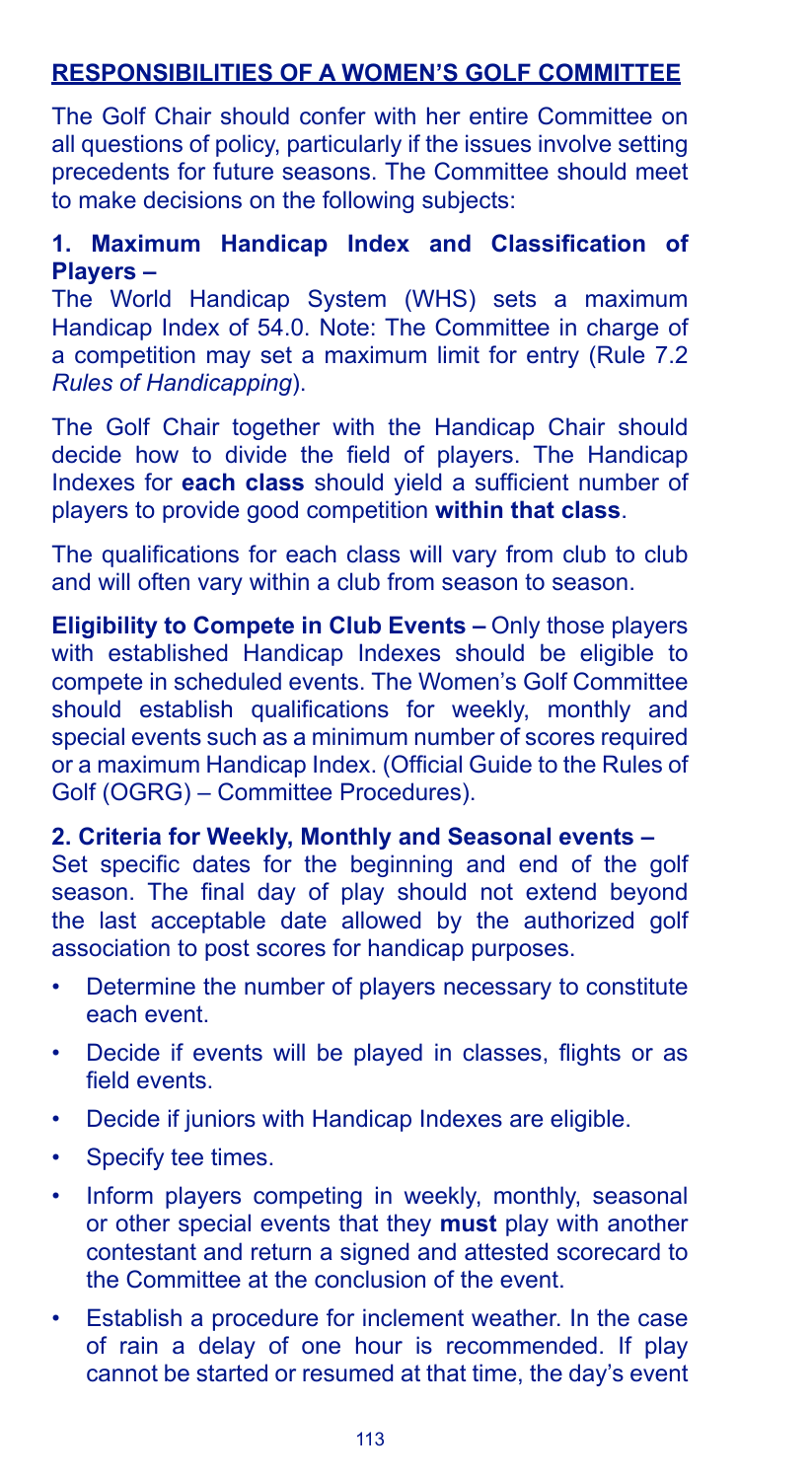should be cancelled or, in a major event, play should be postponed and a subsequent date announced and posted. (OGRG – Committee Procedures).

#### **3. Classes for Seasonal Events –**

The CWDGA recommends that the first handicap revision date in September of the **current** season be used to determine the class in which a player competes for prizes. This may be different from the class in which the player has played most of the season.

Records for each eligible player should be kept throughout the season and prize winners determined at end of the season play.

### **4. Deciding Ties in all Competitions –**

In both match play and stroke play, a tie can be an acceptable result. However, if a sole winner is to be determined, the Committee has the authority to specify how and when a tie is decided. The Decision should be published in advance. (OGRG – Committee Procedures).

**Match Play Event** – A match that ends all square should be played off hole by hole until one side wins a hole. The play-off should start on the hole where the match began. In a handicap match, handicap strokes should be allowed as in the stipulated round. (OGRG – Committee Procedures).

**Stroke Play Event** – The USGA recommends that in the event of a tie a play-off be conducted. The play-off may be over eighteen holes or fewer as specified by the Committee. If a playoff of any type is not feasible, matching scorecards is recommended. (OGRG – Committee Procedures).

### **5. Prizes –**

Instead of awarding weekly prizes, many clubs use a point system for recognizing winners in weekly one-day events.

Records are kept for the entire season and the winners of each event are announced or posted.

If a point system is used, the CWDGA recommends the following method of allocating points:

### **For events in classes or flights:**

- Five points to the winner or to each first-place tie.
- Three points to the second-place winner or to each second place tie.
- Two points to the third-place winner or to each third-place tie.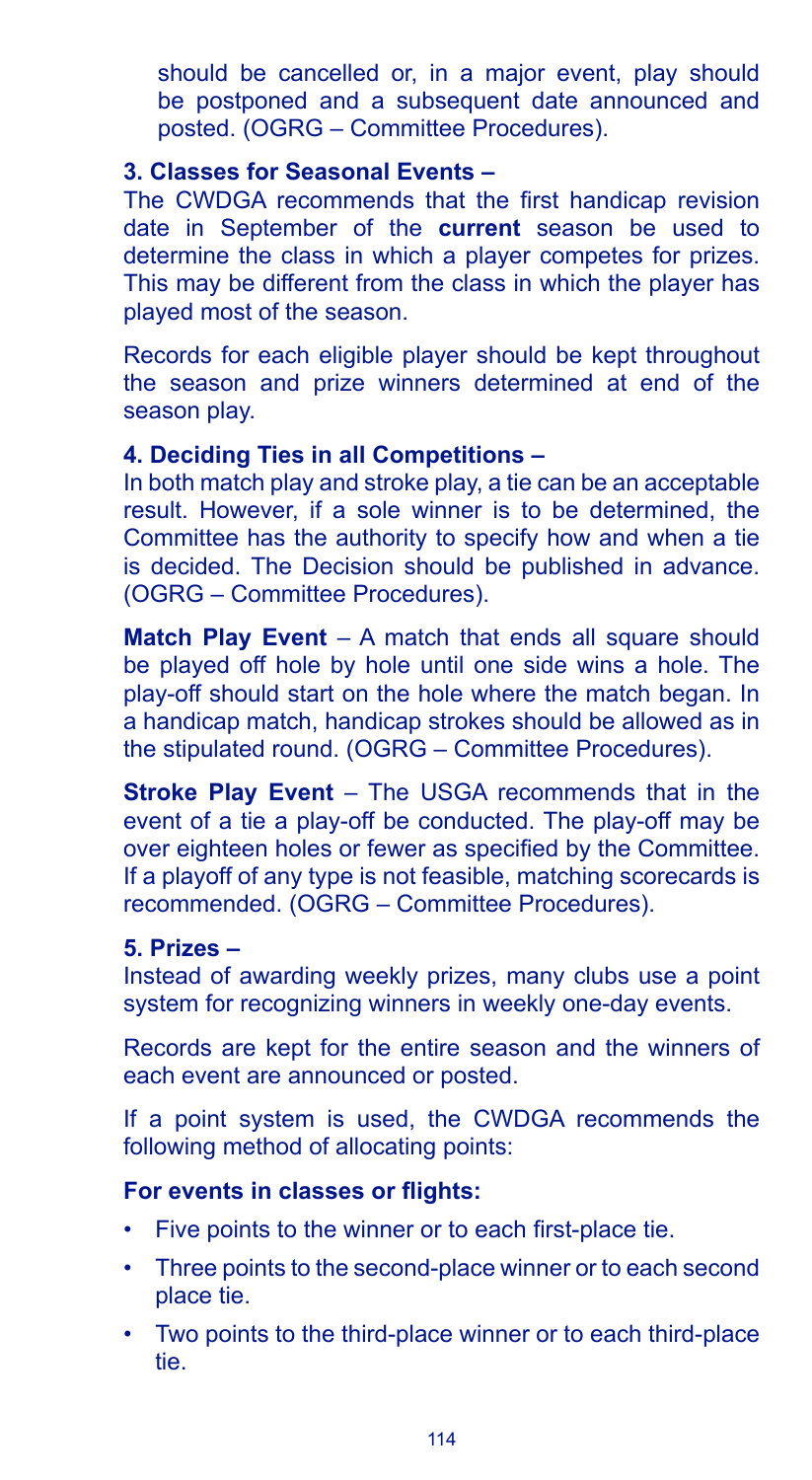One point for participating.

# **If weekly prizes are awarded the following limitations are suggested:**

- Weekly events one a month to a player
- Seasonal events one to a player
- Championship one to a player

Prizes should be made in the order of low net, low gross, and ringer scores.

**Nine-Hole Events –** The number of holes in a stipulated round is eighteen unless a smaller number is authorized by the Committee. While a nine-hole player is typically permitted to compete only in nine-hole events she may establish eligibility and transfer to eighteen-hole competition at any time during the season.

Combined nine-hole scores may be posted to establish an eighteen-hole handicap. A nine-hole handicap may be used in interclub play against other players with nine-hole handicaps.

Players should receive complete information on all these points **in advance** of the season's first day of play.

#### **6. Hole-In-One Reporting –**

The CWDGA awards a pin to each member club player who has scored a hole-in-one during the preceding golf year (October 1 through September 30). The hole-in-one must be scored as part of a regulation eighteen-hole round of golf, played under the *Rules of Golf* on any CWDGA member club course. There is no handicap requirement for this award.

As soon as possible after the hole-in-one is scored, the Golf Chair at the player's club must send or email the CWDGA Secretary: Jean Schudt, 1017 Prestwick Drive, Frankfort, IL 60423; JSchudt1@comcast.net. Please include a copy of the dated, signed and attested scorecard for the eighteen-hole round that includes the hole-in-one along with the player's full name, home address, telephone number and email address. The Hole-In-One award presentation is made at the Annual Meeting in the fall. The CWDGA secretary MUST receive the player's scorecard, name, address and telephone number no later than September 30. Names received past the deadline will be awarded the following year.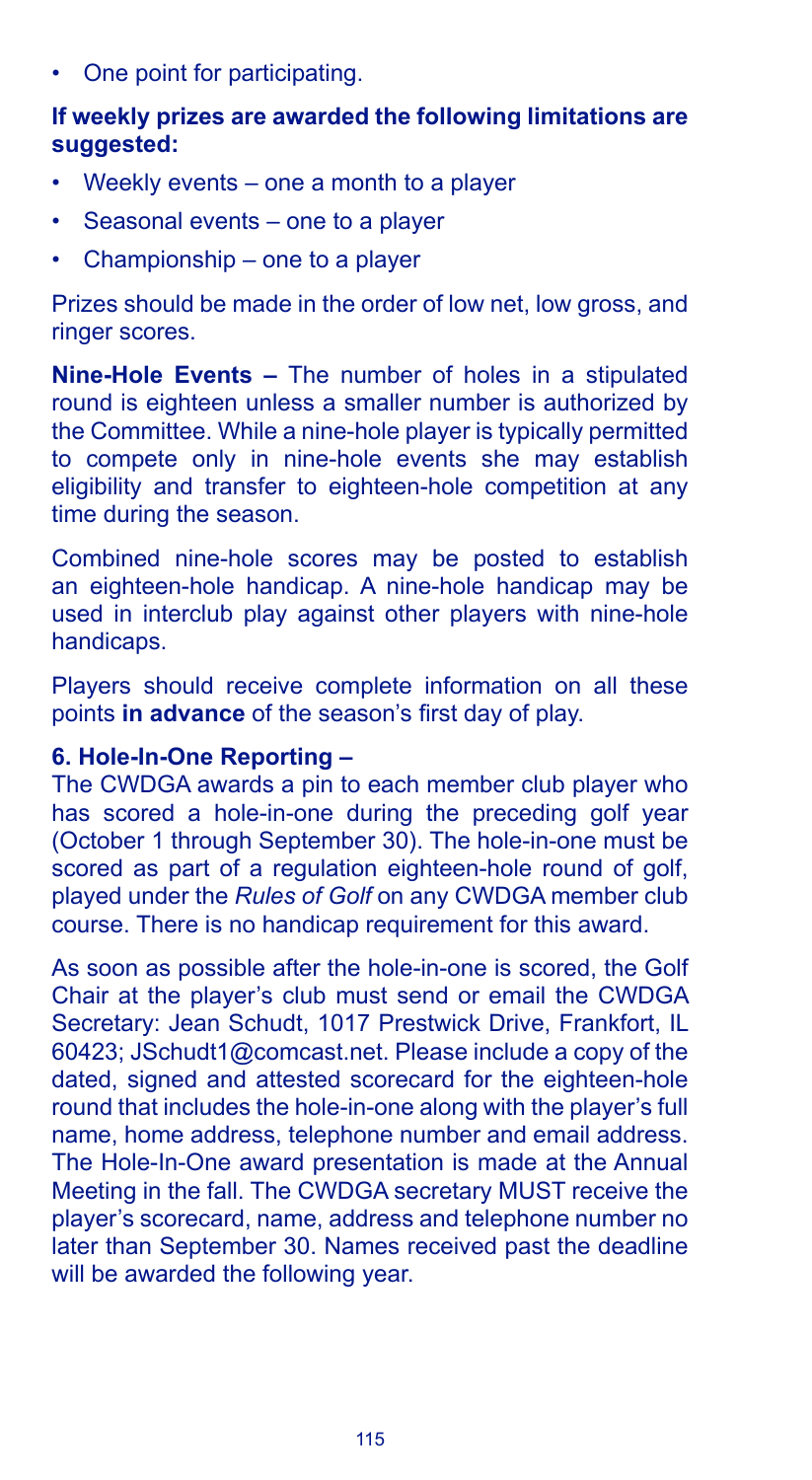# **MEETINGS OF A WOMEN'S GOLF COMMITTEE**

Schedule at least two meetings of the club's women golfers. An opening meeting in the spring and a closing meeting in the fall are suggested.

# **Spring –**

Most CWDGA clubs use this opportunity to conduct an information session and welcome new members by acquainting them with the women's golf program.

The Women's Golf Chair should instruct players to:

- Be familiar with *The USGA Rules of Golf* and any Local Rules or conditions under which the events are to be played.
- Appear promptly at scheduled tee times ready to play.

The Handicap Chair should instruct players on how to establish a Handicap Index and announce and post the handicap requirements for all events and tournaments played during the season.

- Know your handicap.
- Mark scorecards clearly, check for accuracy and have them properly signed and attested.
- Report scores (or match results) immediately after completing play.
- Always observe the Rules, etiquette and traditions of the game.
- Establish a Handicap Index.

The Rules Chair should explain any changes in *The USGA Rules of Golf* and allow an opportunity for players to discuss or ask questions about the Rules.

Time should be provided for other Committee members to make announcements or explain procedures relevant the season's program.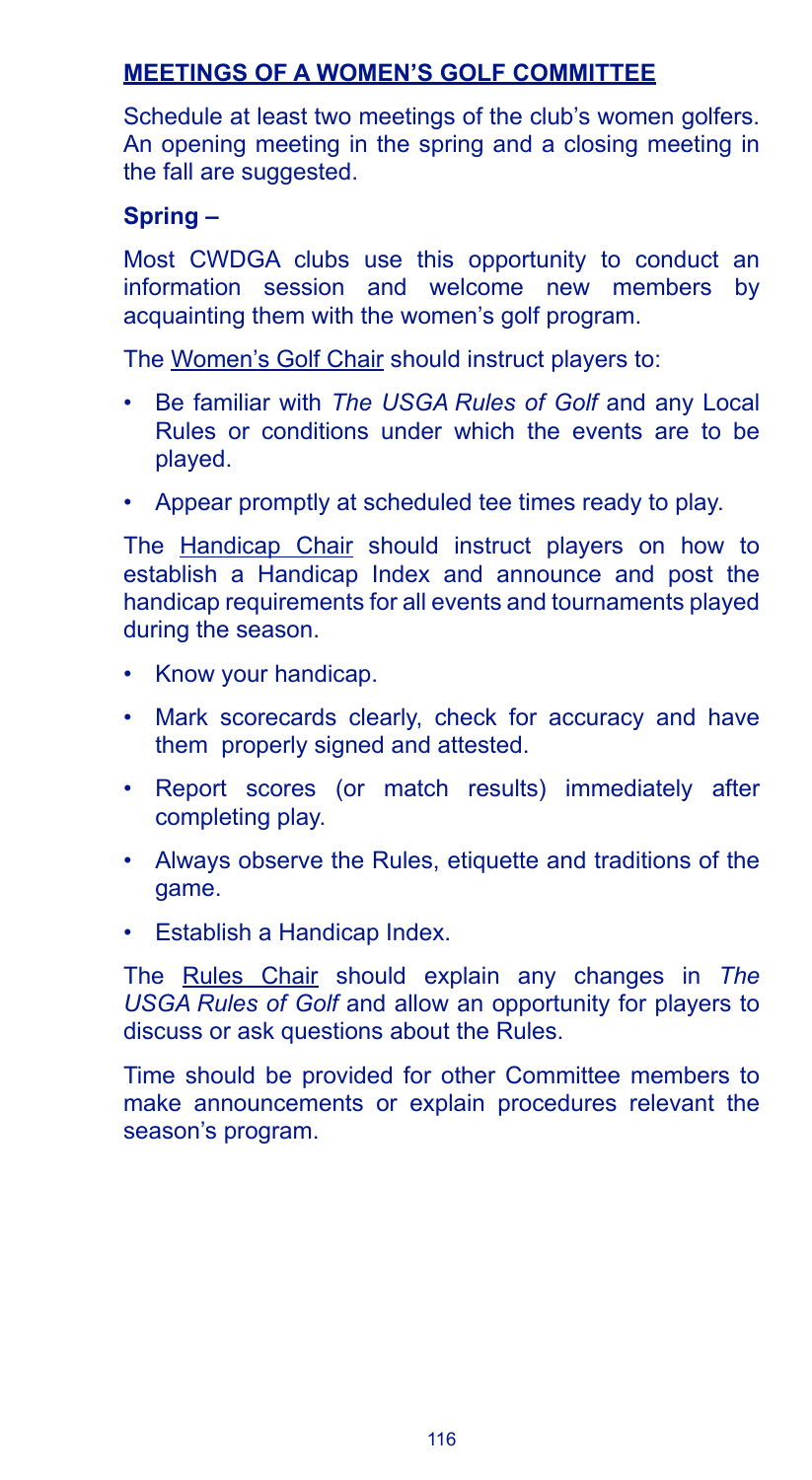# **Fall –**

Clubs will typically schedule a closing event to award prizes, present reports and announce the selection of the Women's Golf Chair for the following year.

As soon as the Golf Chair forms her Committee it should begin working on the women's golf schedule for the coming season. The Golf Committee may do this as a whole or designate parts of the program to be developed by its subcommittees.

Every effort should be made to avoid scheduling important club events on dates that conflict with outside golf activities. The schedules of the Chicago Women's District Golf Association, the Illinois Women's Golf Association and the Women's Western Golf Association should be consulted. The overall golf program of the club should always be carefully checked to avoid conflict in schedules.

Additional information about competition formats, tournaments and Four-Ball Match Play events, and organizing and conducting a club championship can be found in the *CWDGA Handbook for Members* or on our website **www.cwdga.org.**

02-10-21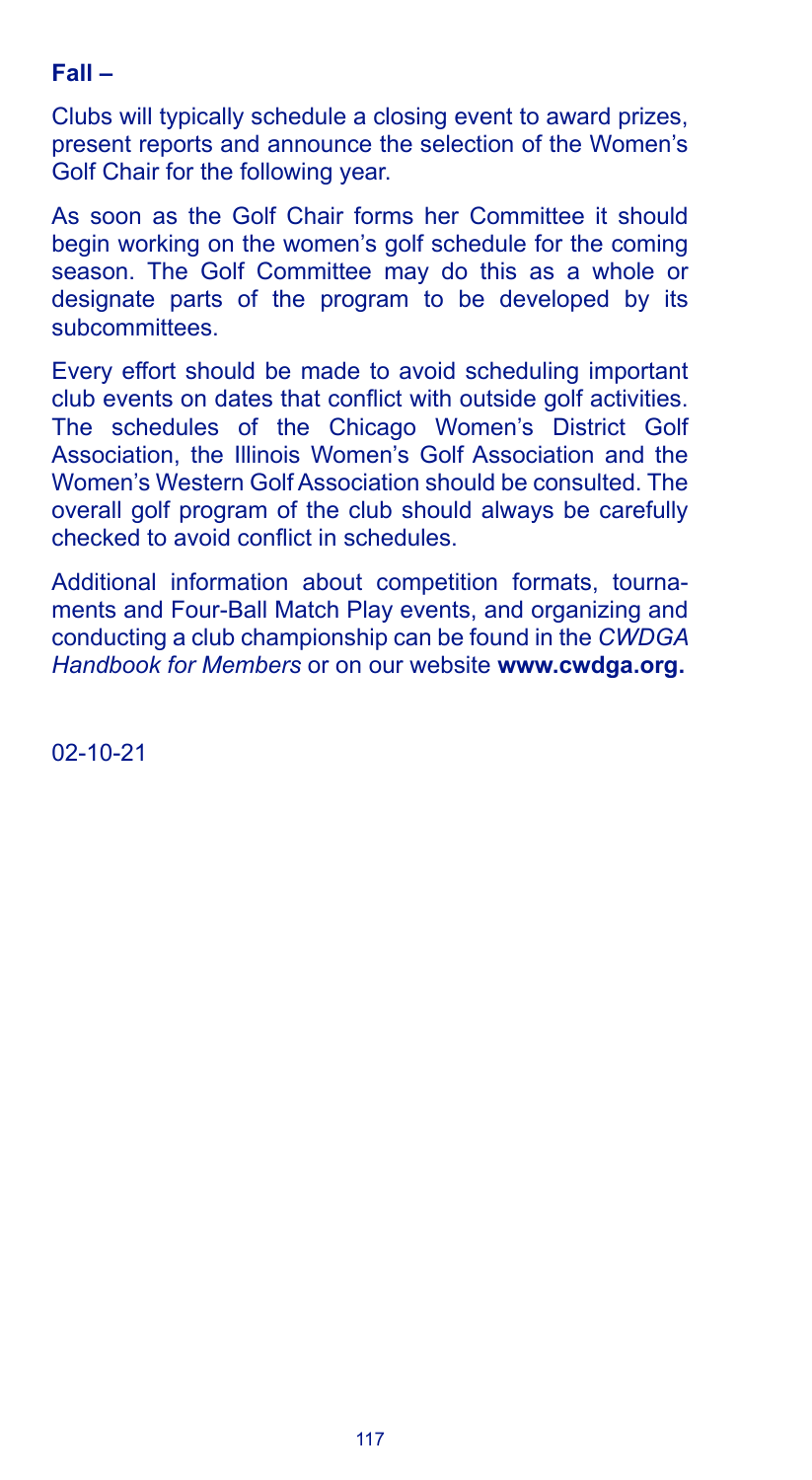# **FORMATS FOR ONE-DAY COMPETITION**

In scheduling events the Golf Committee should consider only those rounds of golf played under the *Rules of Golf* to be acceptable for handicap purposes.

### **Match Play**

**Single –** A match in which one player plays against another player.

**Threesome –** A match in which one player plays against two other players, and each side plays one ball.

**Foursome –** A match in which two players play against two other players and each side plays one ball

**Three-Ball –** Three players play a match against one another, each playing his own ball. Each player is playing two distinct matches.

**Best-Ball –** A match in which one player plays against the better-ball of two other players or the best ball of three other players.

**Four-Ball –** A match in which two players play their betterball against the better-ball of two other players.

(Refer to *USGA Rules of Golf* - Definitions).

### **Stroke Play**

**Individual –** A competition in which each competitor plays as an individual.

**Foursome –** A competition in which two competitors play as partners and play one ball.

**Four-Ball –** A competition in which two competitors play as partners, each playing his own ball. The lower score of the partners is the score for the hole. If one partner fails to complete the hole, there is no penalty.

(Refer to *USGA Rules of Golf* - Definitions).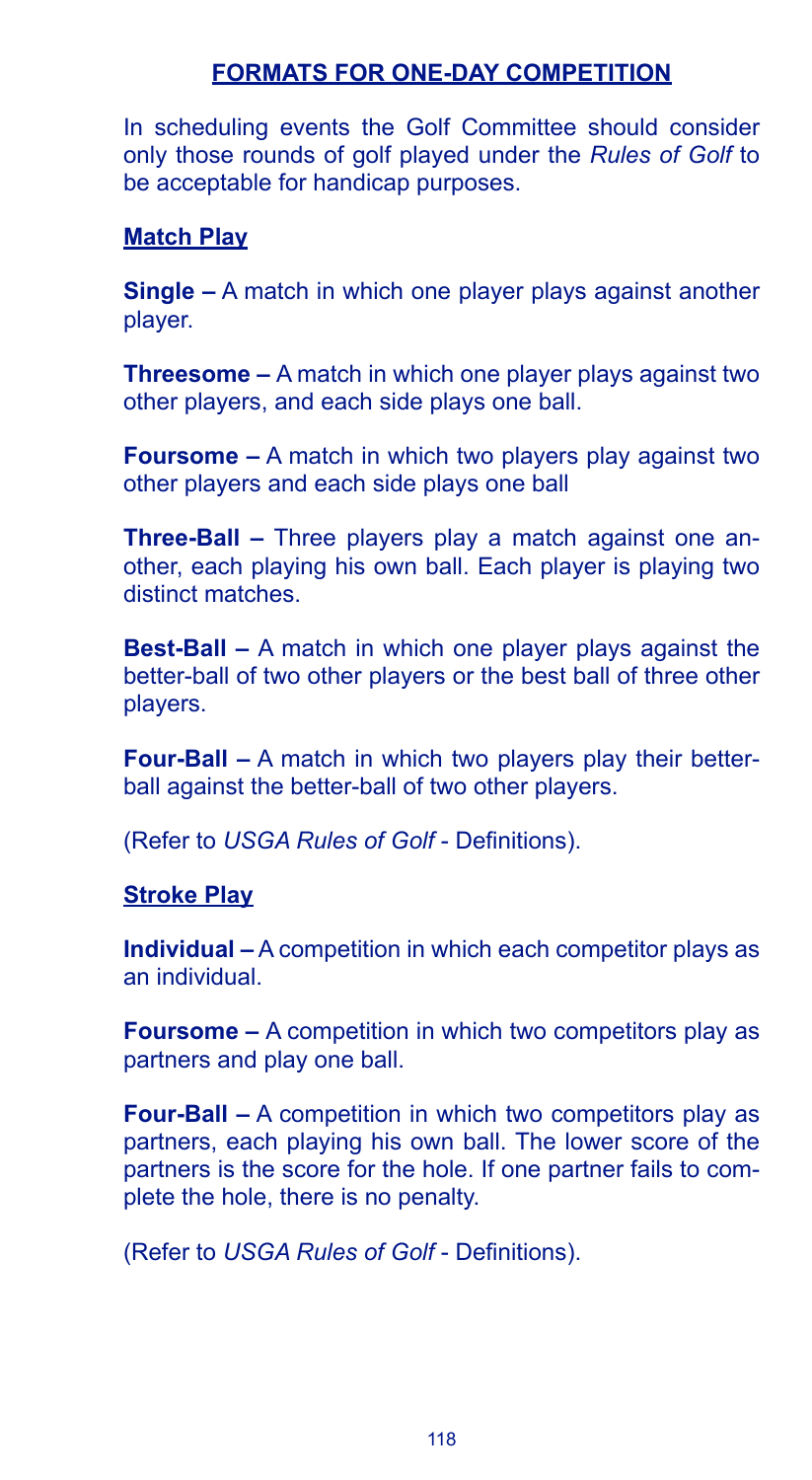# **OTHER COMPETITIONS**

**ABCD** – An eighteen-hole event in which players from each class play as a team. The lowest net team score is the winner.

**Best Nines** – The front nine, back nine and eighteen-hole scores all count as separate tournaments. In a best nine tournament, the player or team winning the front nine wins a prize, the player or team winning the back nine gets a prize, and the player or team with the low eighteen-hole total wins a prize.

**Blind Bogey** – The most common format of blind bogey requires golfers to play eighteen holes of Stroke Play. Following completion of play the Committee randomly selects a score and the golfer(s) whose actual score is closest to the randomly selected score is the winner.

**Flag Day** – A competition in which golfers begin a round with an allotment of strokes then play the course until their strokes run out. Typically strokes are determined by par plus handicap. Players are given a flag at the beginning of play and the player who stakes his flag the farthest around the course is the winner.

**Red, White and Blue** – Red, white and blue refers to the color of the tee markers. If a club uses different colors, or has more than three tee boxes, it can be called a Forward, Middle and Back tournament.

All golfers tee off from the white (middle) tees on their first hole. After that, the tee used depends on the golfer's score on the previous hole. Golfers who make a birdie tee off from the blues (back tees) on the next hole; golfers who make par tee from the whites (middle tees) on the next hole and golfers who score bogey or higher, from the reds (forward tees).

**Low Gross –** Players play an eighteen-hole round and the lowest score is the winner.

**Low Net –** Players play an eighteen-hole round then deduct their handicap from their score to determine the final net score. The lowest net score is the winner.

**Low Putts** – The player recording the lowest number of putts for an eighteen-hole round is the winner.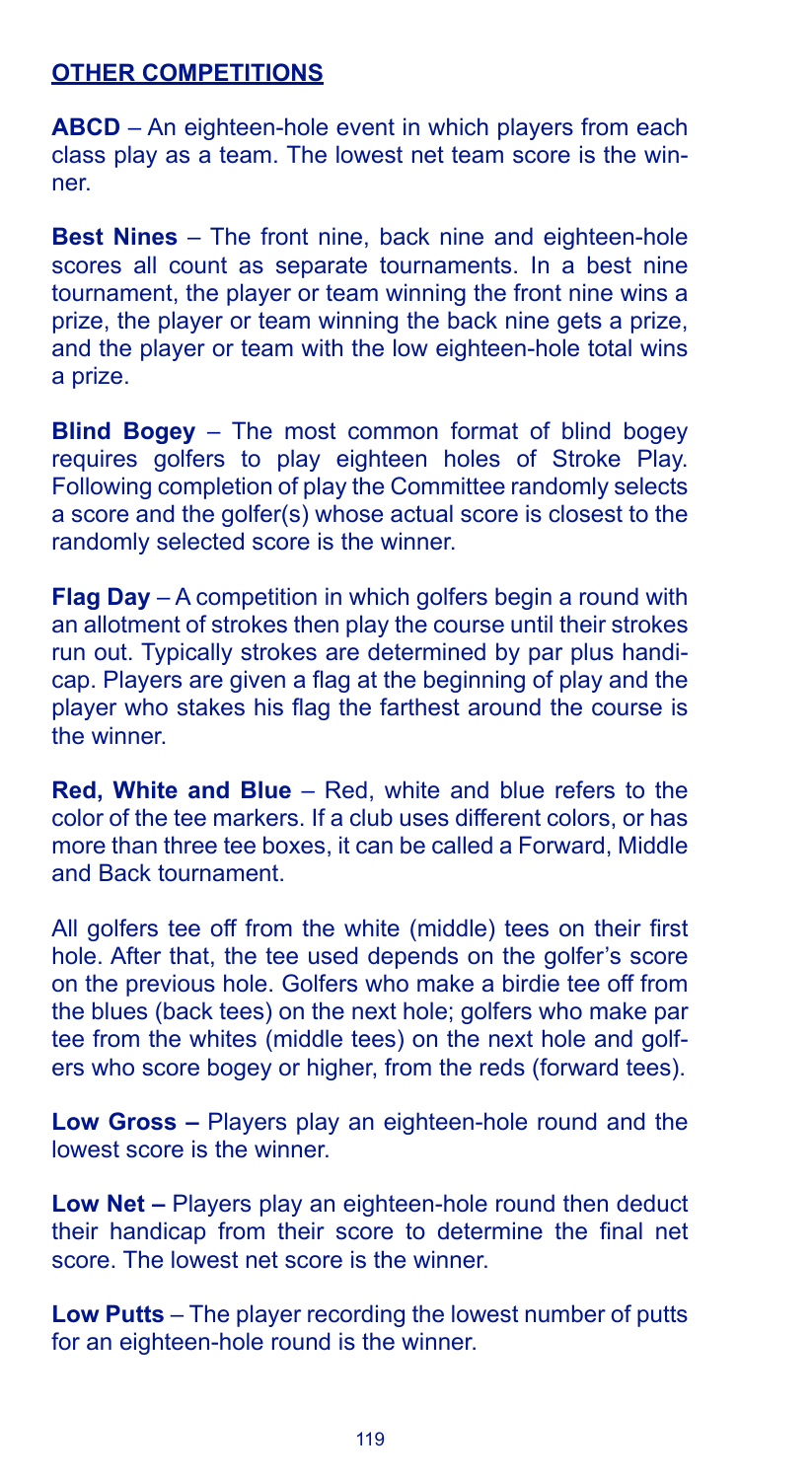**Par Five Holes** – Players keep track of their gross scores on all par fives. The lowest cumulative total is the winner.

**Par Four Holes** – Players keep track of their gross scores on all par fours. The lowest cumulative total is the winner.

**Stableford –** The scoring in Stableford competitions is made by points awarded in relation to a fixed score at each hole. The winner is the competitor who scores the highest number of points. (Refer to *USGA Rules of Golf* - Definitions).

**Tee to Green –** Players deduct the number of putts per round from their gross score. The lowest score is the winner.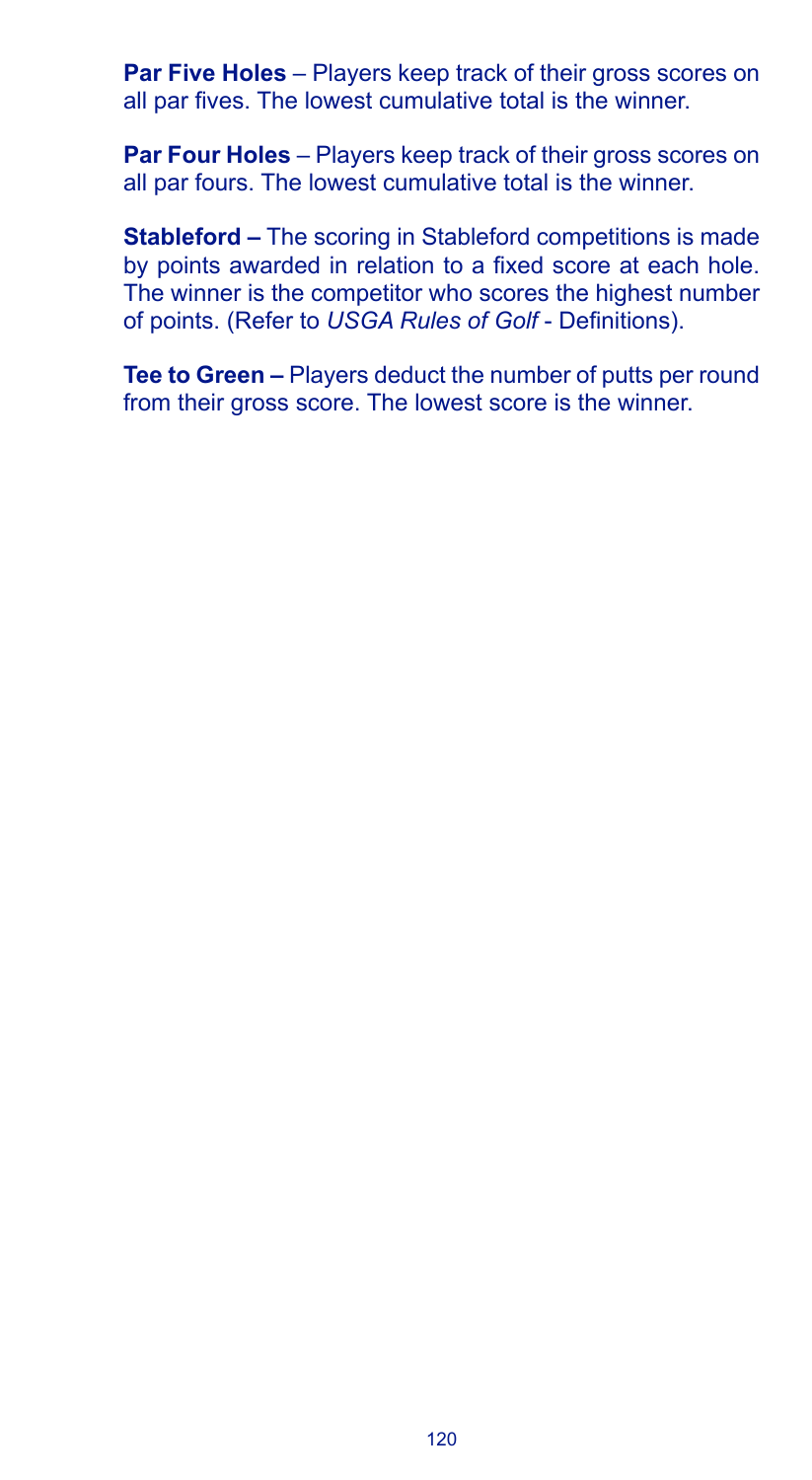# **FORMATS FOR SEASONAL COMPETITION**

These competitions are recommended for seasonal events:

#### **Match Play**

**Single –** A match in which one player plays against another player.

**Threesome –** A match in which one player plays against two other players, and each side plays one ball.

**Foursome –** A match in which two players play against two other players and each side plays one ball.

**Three-Ball –** Three players play a match against one another, each playing his own ball. Each player is playing two distinct matches.

**Best-Ball –** A match in which one player plays against the better-ball of two other players or the best-ball of three other players.

**Four-Ball –** A match in which two players play their betterball against the better-ball of two other players.

(Refer to *USGA Rules of Golf* - Definitions).

#### **Stroke Play**

**Four-Ball –** A competition in which two competitors play as partners, each playing his own ball. The lower score of the partners is the score for the hole. If one partner fails to complete the play of a hole, there is no penalty.

**Low Net –** The lowest total net score played over a stipulated number of days. The stipulated days should be more than one half of the total number of events scheduled.

**Low Gross** – The lowest total gross score played over a stipulated number of days. The stipulated days should be more than one half of the total number of events scheduled.

**Ringer Score** – At the beginning of the season the first eighteen-hole score returned is posted hole-by-hole. When a score on any hole is lowered in subsequent play the lower score is substituted. The lowest gross score and lowest net score in each class determines the winners.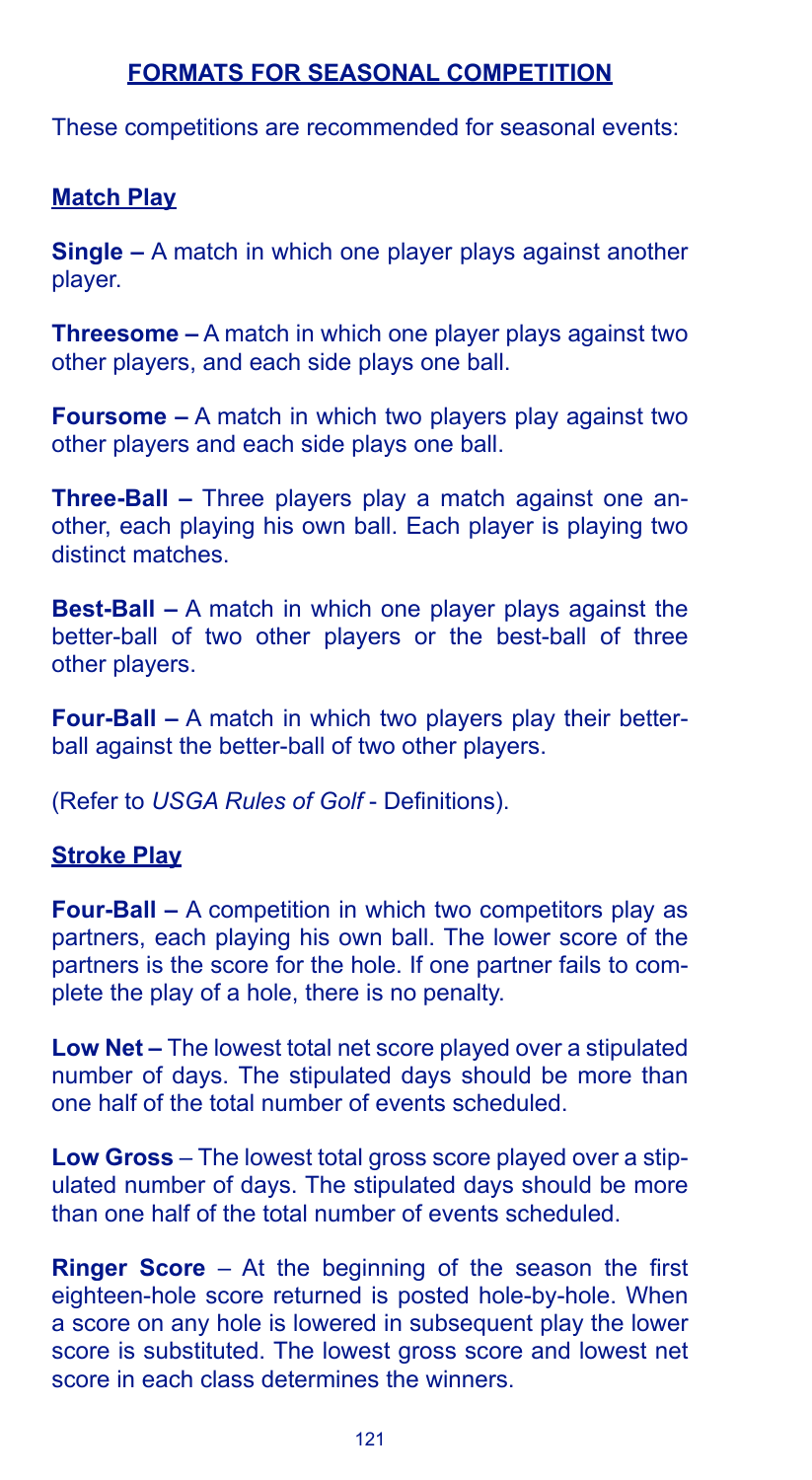# **CONDUCTING SEASONAL EVENTS**

The Committee should post all Rules and conditions of play governing seasonal events prior to the first competition of the season.

#### **Registration –**

A registration sheet giving the dates for a qualifying round (if required) and for each competition should be posted in advance with space for players to sign up if they want to compete.

A notice should also be posted: "Only those players who expect to be in town and able to play all matches should register. Defaults are unfair to other contestants."

# **Qualifying –**

If a qualifying round is required, the lowest scores qualify to play. If not, players will be organized under the Rules of the competition established by the individual member club. Use net scores for bracket positioning in handicap matches and gross scores in scratch events such as championship tournaments.

### **Pairings –**

The USGA General Numerical Draw is recommended.

Prepare a numerical list of contestants:

If a qualifying round is used, the lowest qualifying score (net for handicap matches, gross for scratch) takes position number one the next lowest score takes position number two. Positioning continues until all players are listed in numerical order. Ties (by score or by handicap) for the last position in a bracket should be decided by a hole-by-hole playoff. If this is impractical, players should be notified in advance that all ties for bracket positions will be decided by Handicap Differentials.

Without a qualifying round, the lowest handicap (or combined handicap) takes position number one the next lowest position number two etc. Players with the same handicaps (or combined-handicaps) should be positioned according to Handicap Differentials.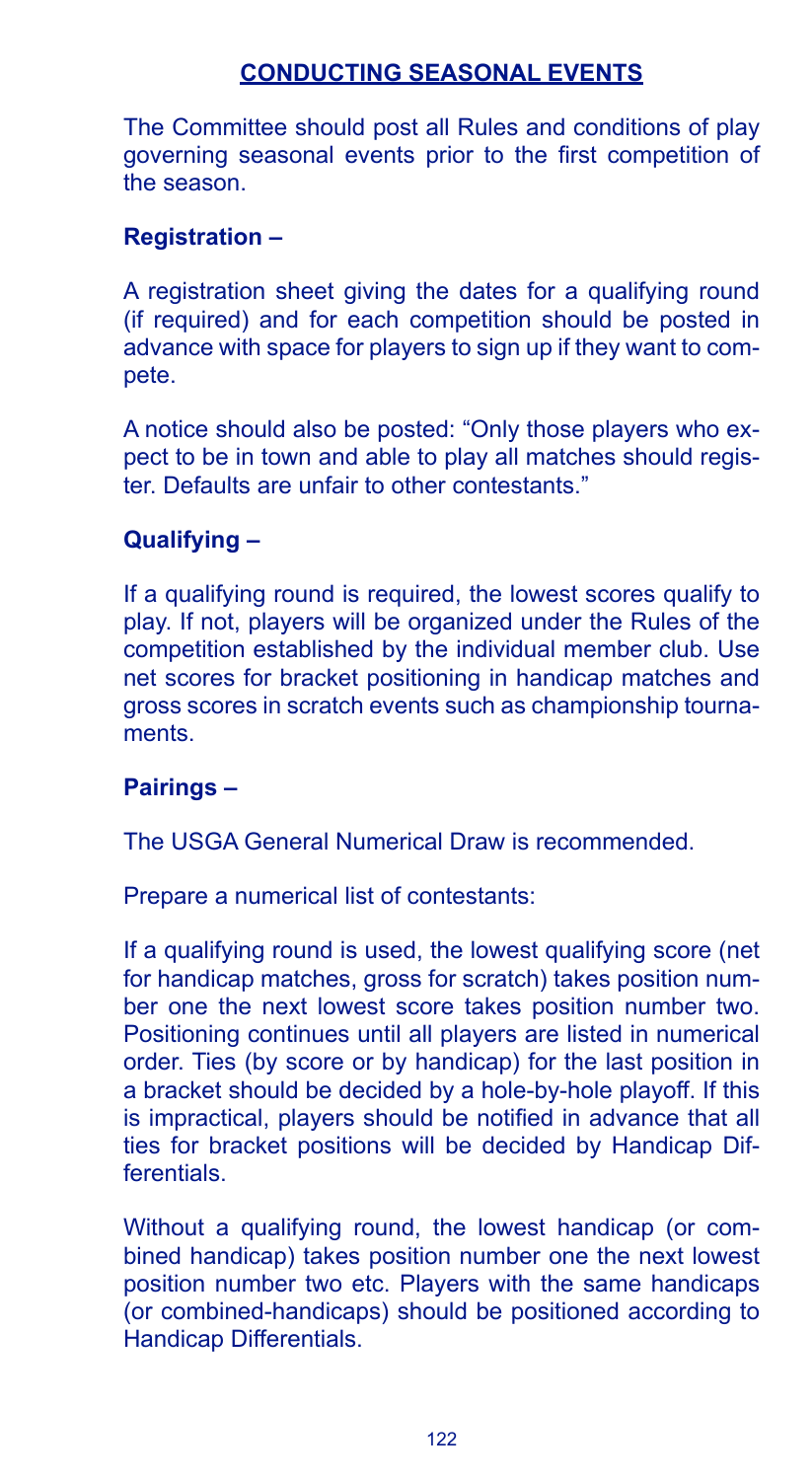In a combined-handicap tournament, the Committee may, in fairness to players in all classes, use a completely blind draw (without regard to handicap) to eliminate a team from competition. This will be necessary only if there is no qualifying round and if a larger bracket is not feasible by using byes. Three persons or more should be present for any blind draw.

If there are insufficient players to complete a flight, byes may be used to complete it. If there is one bye, the player in the number one position in the numerical order should receive it. If there are two byes, the players in the number one and number two positions in the numerical order should receive them, and so on.

### **Handicaps –**

In a handicap single match tournament allow the full difference between the handicaps of the two players.

In a handicap Four-Ball Match tournament reduce the handicaps of all four players by subtracting the handicap of the player with the lowest handicap. The lowest handicap player competes at scratch (0); the other three players receive a percentage of the resulting difference in handicap in each case. Refer to *The World Handicap System* manual for more detailed instructions.

In either tournament, a player receiving handicap strokes shall take them in the order assigned on the scorecard.

A maximum combined-handicap or certain restrictions on the combined-handicaps of the two-member team may be established by the Committee in charge of a Four-Ball Match tournament. Example: A player with a handicap of 25 or less may be required to "team up" with a player whose handicap is 26 or more.

Players' handicaps should not be changed during a tournament to be completed within one week. For a tournament extending over a longer period of time, each contestant should use her handicap in effect at the time each single round is played.

# **Time Allowed for Each Match –**

Post a date by which all matches must be completed.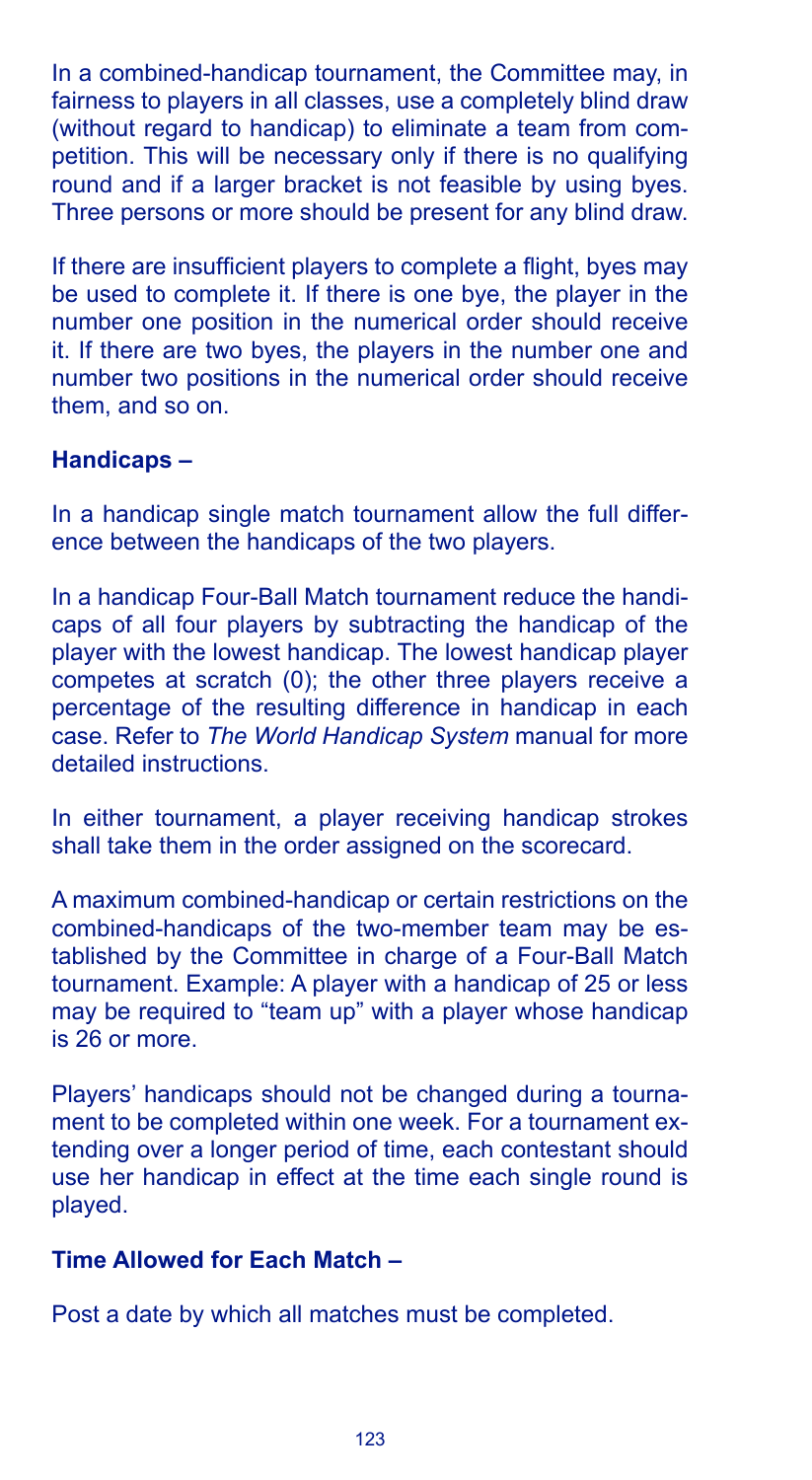# **Order of Play –**

Matches start at the first tee and holes are played in the correct sequence. Single Matches should be played only in twosomes.

# **Consolation Flights –**

A consolation flight may be arranged for players who lose their first round matches. Consolation flights should be scheduled only if the original bracket was for eight or more players.

If a player defaults her first round match the Committee must determine her eligibility to compete in the consolation flight. If she has no acceptable reason for defaulting she may be deemed to have eliminated players are positioned in the same sequence as the original bracket.

### **Request for Rulings –**

Refer to Rule 20.1b (*Rules of Golf* effective January 2019, pages 169-170.)

# **Defaults –**

Any decisions regarding defaults are within the jurisdiction of the Committee in charge of the tournament. For a player who defaults her first round match see Consolation Flights above. If a player defaults her final round match the Committee should decide her eligibility for any runner-up recognition.

### **Responsibility for Arranging Round –**

The player whose name appears on the upper line of the match pairing is customarily assigned the responsibility for contacting her opponent and arranging a time to play the match.

### **Completion of Round –**

If the result of the match is determined before the end of the eighteen-hole round of golf the winner of the match should have the privilege of deciding whether or not she wishes to complete the round.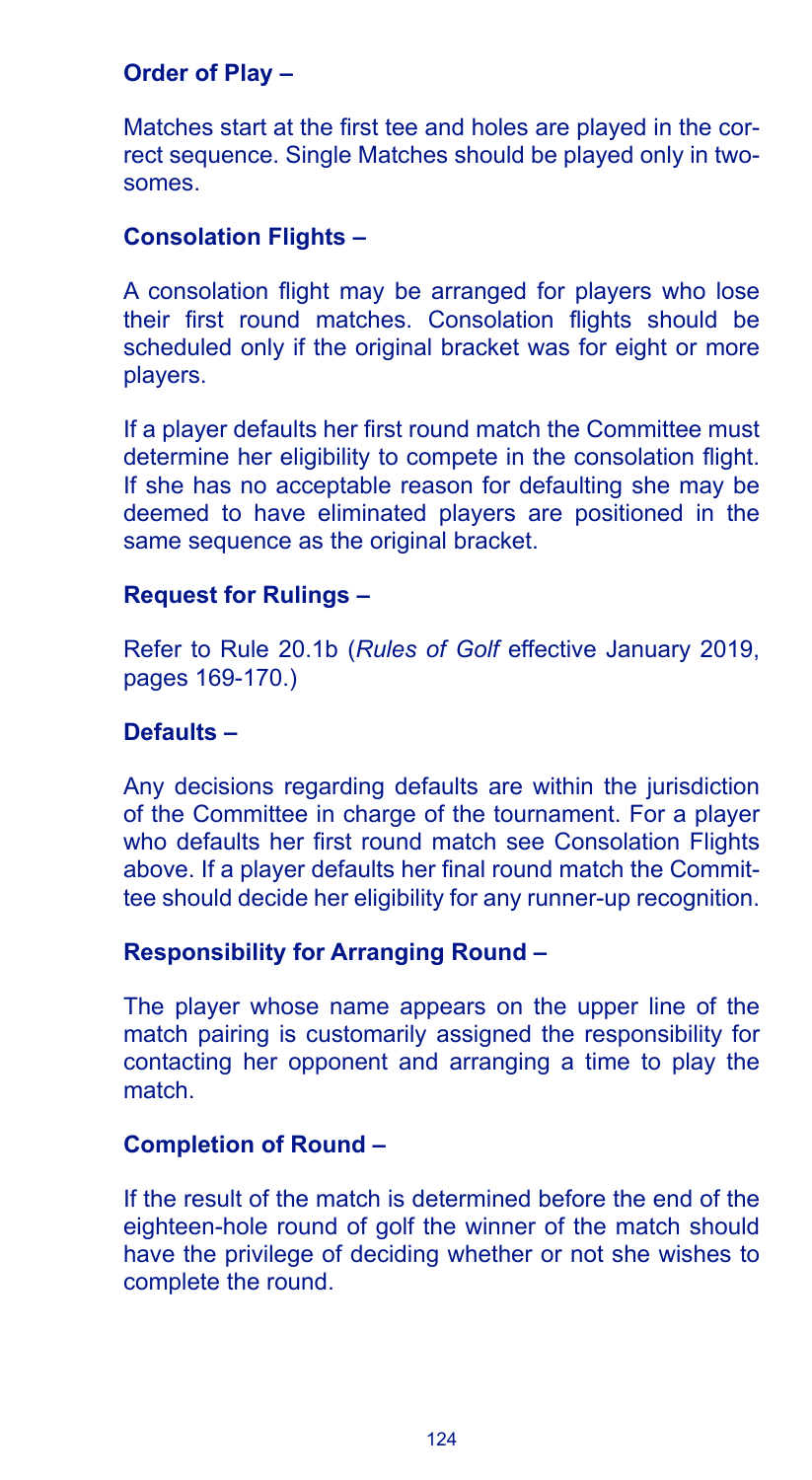# **CONDUCTING A CLUB CHAMPIONSHIP TOURNAMENT**

Clubs should schedule their championships during August whenever possible.

Early in the season the Golf Chair and her Committee should decide the following:

### **Form of Play –**

Will the competition be a match play or stroke play event? Some clubs alternate between the two: match play one year and stroke play the next.

If match play is selected, decide whether entrants are required to play a qualifying round.

# **Eligibility to Compete in Championship Tournament –**

Players must have an established Handicap Index. All contestants compete at scratch (without handicap) in a championship tournament but each player's flight assignment is determined by her Handicap Index.

Additional handicap requirements may be established by the Committee such as requiring a player post a minimum of five scores for rounds played on her home club course during the current playing season.

Decide if junior golfers with Handicap Indexes are eligible.

### **Handicap Index Revision Date for Championship –**

A player's stabilized Handicap Index will determine the flight in which she will compete.

A date for stabilizing the Handicap Indexes of all players competing in the championship event should be set. If a qualifying round is required in a match play event, the date used should be the most current revision date before the round is played. In match play or stroke play events not requiring a qualifying round, the date used should use the most current revision date provided by the authorized golf association.

The most current Handicap Index revision will be used throughout the tournament to determine players net scores if low net events are included in Stroke Play competition.

The Committee should post all Rules and conditions of play.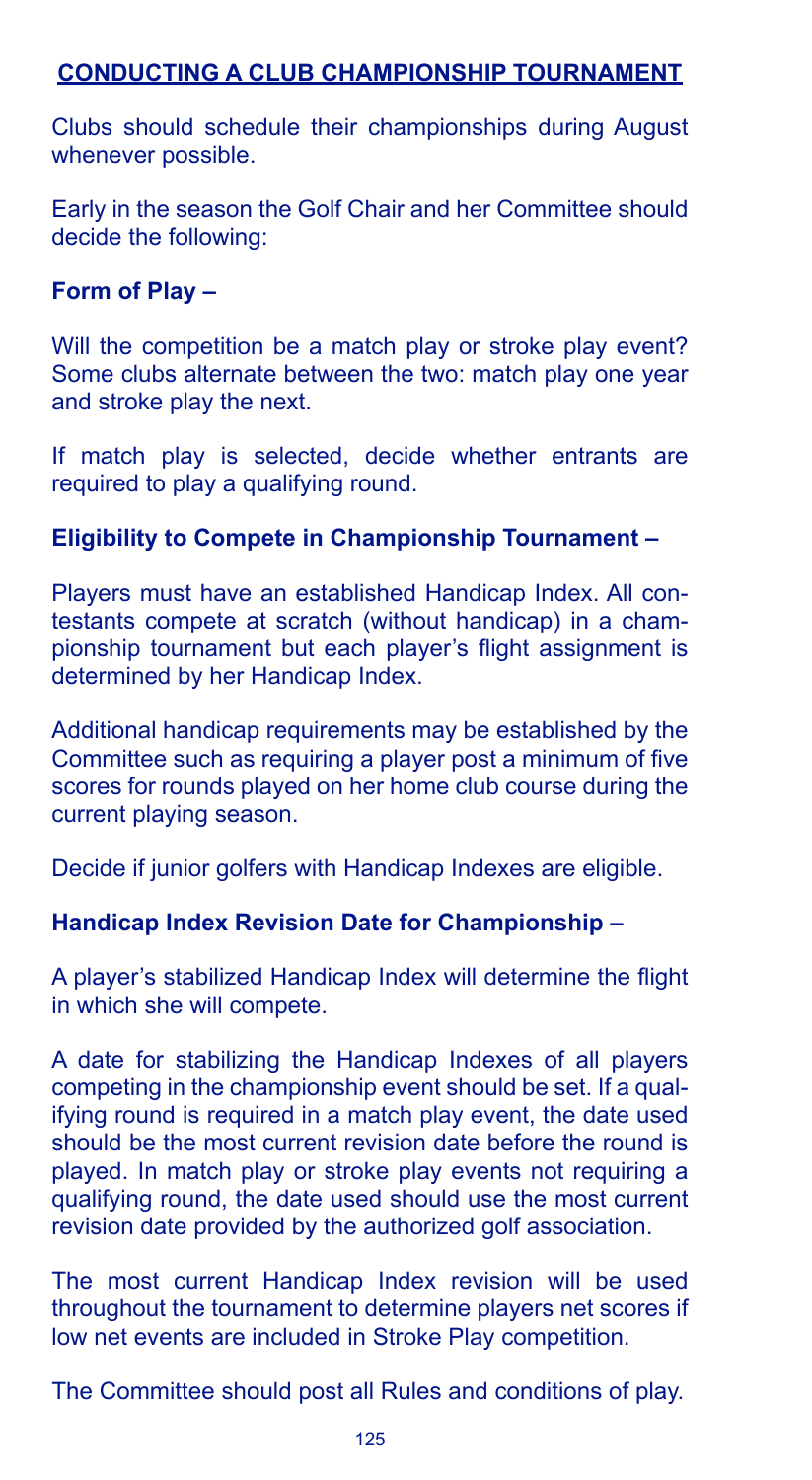# **CLUB CHAMPIONSHIP TOURNAMENT PROCEDURES**

The Golf Chair and her Committee may act as the committee in charge of the championship tournament or a special subcommittee may be appointed to conduct it. In the latter case, the Rules Chair should be a member of the subcommittee.

The regulations for tournament play are established by the Committee. The Committee should refer to The Committee section of the *Official Guide to the Rules of Golf* effective January 2019, pages 376-378 as well as refer to the sections on General Play and Competitions following The Committee section in the *Official Guide to the Rules of Golf*.

The following information and recommendations will help the Committee to conduct club championship play. These basic elements of tournament procedure are also applicable to any type of tournament format.

#### **Divide the Field of Contestants –**

Players must register for tournament play. An entry sheet for this purpose should be posted three weeks In advance. The final date for entries should be clearly stated on the entry sheet. Players who register for play constitute the "field of contestants."

The Committee should review each entrant's Handicap Index. Players are listed according to handicap.

Flight divisions are determined by the Committee immediately after closing date for entries.

There should be a championship flight, first flight, second flight, etc., as required.

Players with same handicaps must be assigned to the same flight.

Note: in match play, specified numbers of players are required for brackets. On occasion, the Committee may find it necessary to assign players with identical handicaps to different flights. Qualifying round scores or Handicap Differentials should be used to determine the flight assignment for these players.

For match play with a qualifying round, flight divisions should be made before play of the qualifying round. The flight as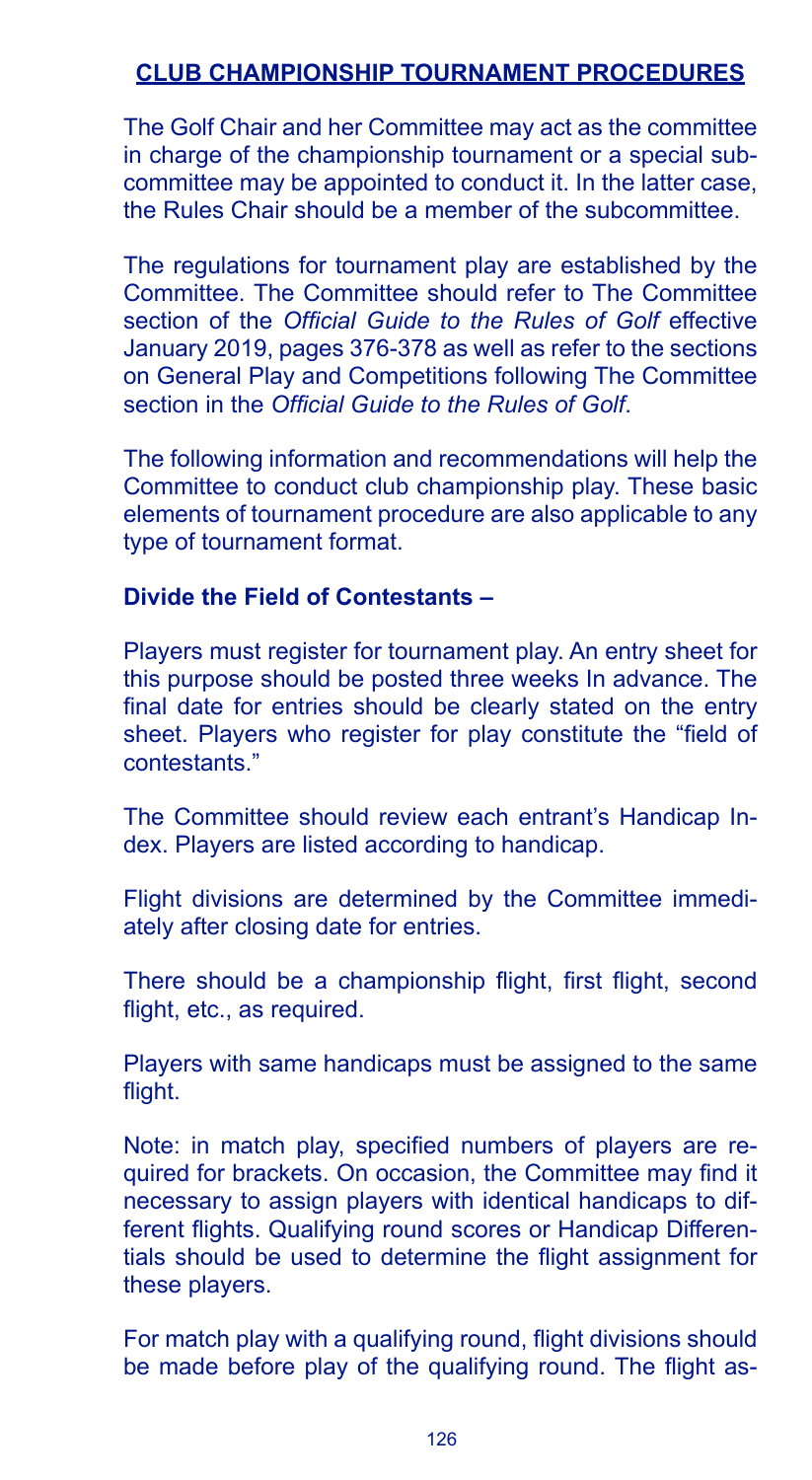signment for each contestant is decided by her handicap; the qualifying round determines her position within her own flight bracket.

For Stroke Play and for Match Play without a qualifying round the flight assignment and the position within the flight are both determined by handicap. Positions of players with the same handicaps should be decided by Handicap Differentials. If the Handicap Differentials are the same the position is determined alphabetically by last name.

The size of the field determines the number of flights. Flights of sixteen players each are recommended. Flights of eight can be used if the field is small. All flights should be as equal in the number of players as possible but the range of handicaps must also be considered in making up the flights.

Often clubs will have a few low handicap players followed by a sizable group of players in the mid to higher ranges. In stroke play championship tournaments, where there is an obvious gap in the range of handicaps, it may be necessary to combine flights. For example, the championship flight and the first flight could be combined and the low gross scorer is the champion and the second low gross scorer is the runnerup.

In making up the flights, the Committee should provide a reasonable opportunity for contestants to win prizes. In stroke play, with flights of sixteen or more, a consolation flight competition and a low net score competition are suggested.

The number of prizes available to players in a very small flight may be adjusted at the discretion of the Committee.

If a club decides to play its championship in classes rather than flights the Golf Chair and her Committee can divide the field by using the procedures described above. Tournament play is conducted in the same manner whether by flight or by class.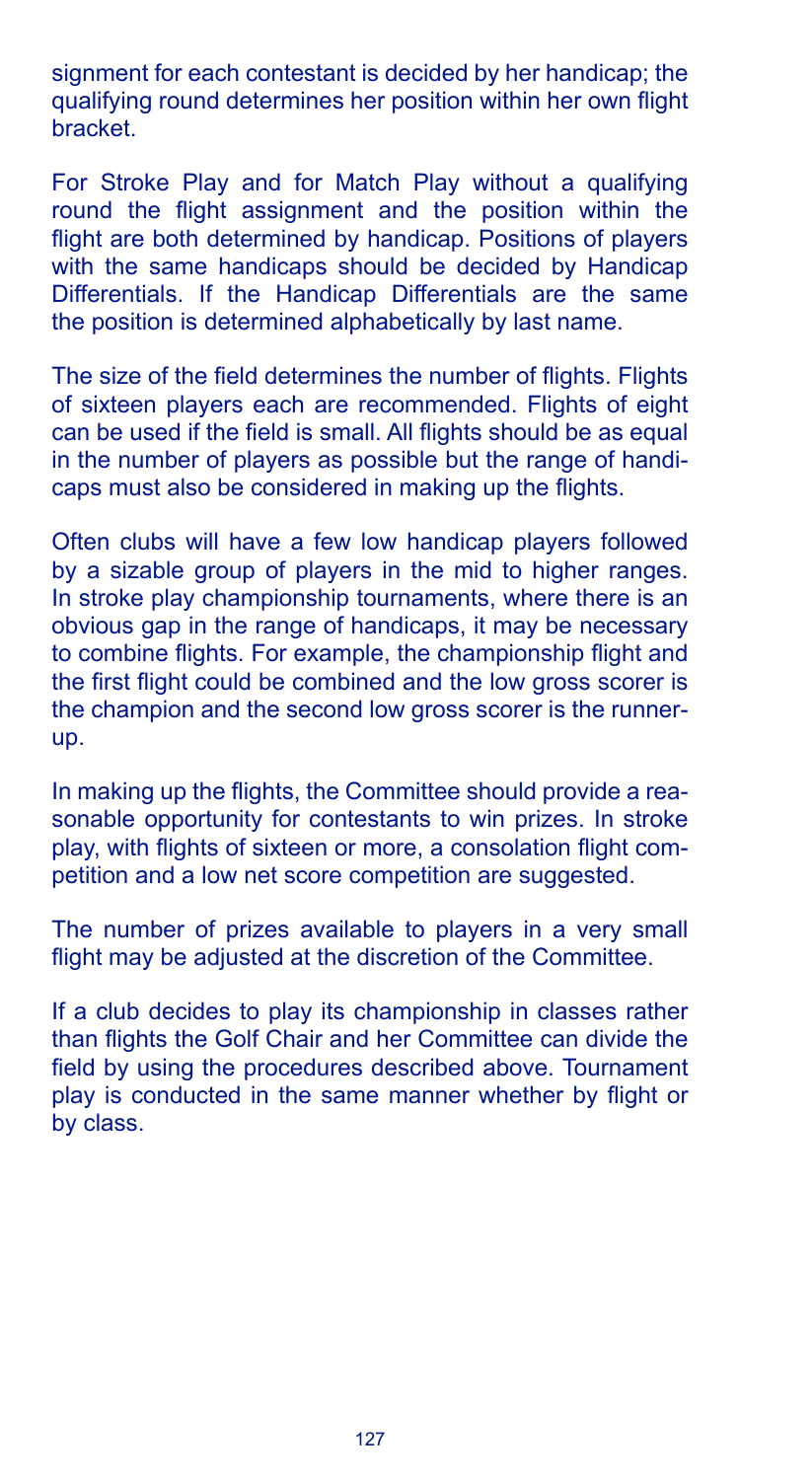# **CLUB CHAMPIONSHIP TOURNAMENT STRUCTURE**

#### **Organize Players –**

In Match Play, brackets of sixteen are recommended whenever possible, particularly if a consolation flight competition is planned.

In Match Play, when using a qualifying round, brackets are made up immediately after the round is completed and gross scores are used. Without a qualifying round the brackets are made up at the time the flights are determined.

For a Stroke Play championship three consecutive days of play (fifty-four holes) is recommended. Threesomes for the first day's play are made up at time the flights are determined. The CWDGA recommends that competitors play in threesomes organized as follows:

First, third and fifth lowest handicaps play together; Second, fourth and sixth handicaps play together; Seventh, ninth and eleventh; play together; Eighth, tenth and twelfth, etc.

On the second day of play the lowest scores from the first day determines the pairings and on the third day the total lowest scores from the previous two days are used.

This same method should be used for all flights.

Positions of players with same handicaps or with same scores are decided by Handicap Differentials.

## **Starting Schedules –**

The starting schedule for first day's play should be posted at least five days in advance and clearly indicate the flight in which each group of players is competing. Starting times within each flight should be assigned by the Committee. The starting schedule for each succeeding day's play should be posted as soon as possible after completion of the day's play.

 The championship flight should start on the first tee followed by the first flight, second flight etc. Scheduling play by flights will enable each contestant to determine her approximate starting time for the next day's round.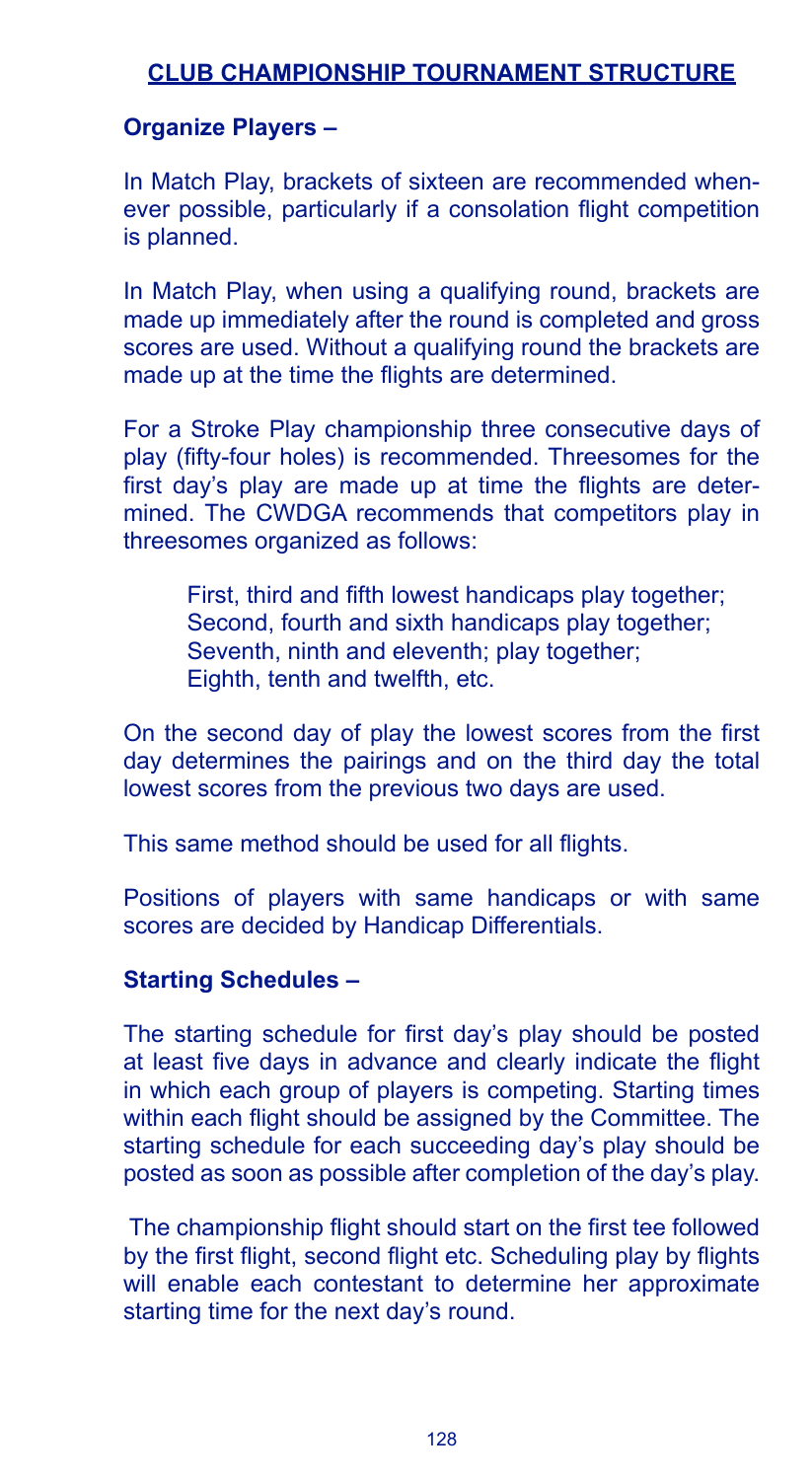For the final day of competition the championship flight may be scheduled last to create greater interest.

## **Round –**

The round consists of playing the holes of the course in their correct sequence, unless otherwise authorized by the Committee. The number of holes in a round is eighteen unless a smaller number is authorized by the Committee. (*The Rules of Golf* Definitions)

All players in a flight should be permitted to play the course under as nearly identical conditions as possible. If the Committee deems it **necessary** to designate two tees as starting tees, all players in any one flight should be scheduled to start from the **same tee.**

#### **Rules –**

Prior to the start of the tournament the Rules Chair should post the Rules governing play with special attention to Rules for match play or Rules for stroke play, as required.

Instructions for deciding ties should be posted.

Local Rules must be decided and posted in advance of the **start** of each day's play.

The Rules Chair is responsible for seeing that scorecards are prepared for each day's play.

In Match Play each player should keep a hole-by-hole record of the match.

In Stroke Play each competitor should keep her own score as well as the score of the player to whom she is assigned as scorer. For example, player number one keeps the score for player number two; player number two keeps the score for player number three; player number three keeps score for player number one.

Each competitor is responsible for the accuracy of the score recorded for her for each hole**.**

The Rules Chair and her Committee should be available each day to decide questions or requests for rulings that arise. A member of the Rules Committee should disqualify herself from any decision arising within her flight.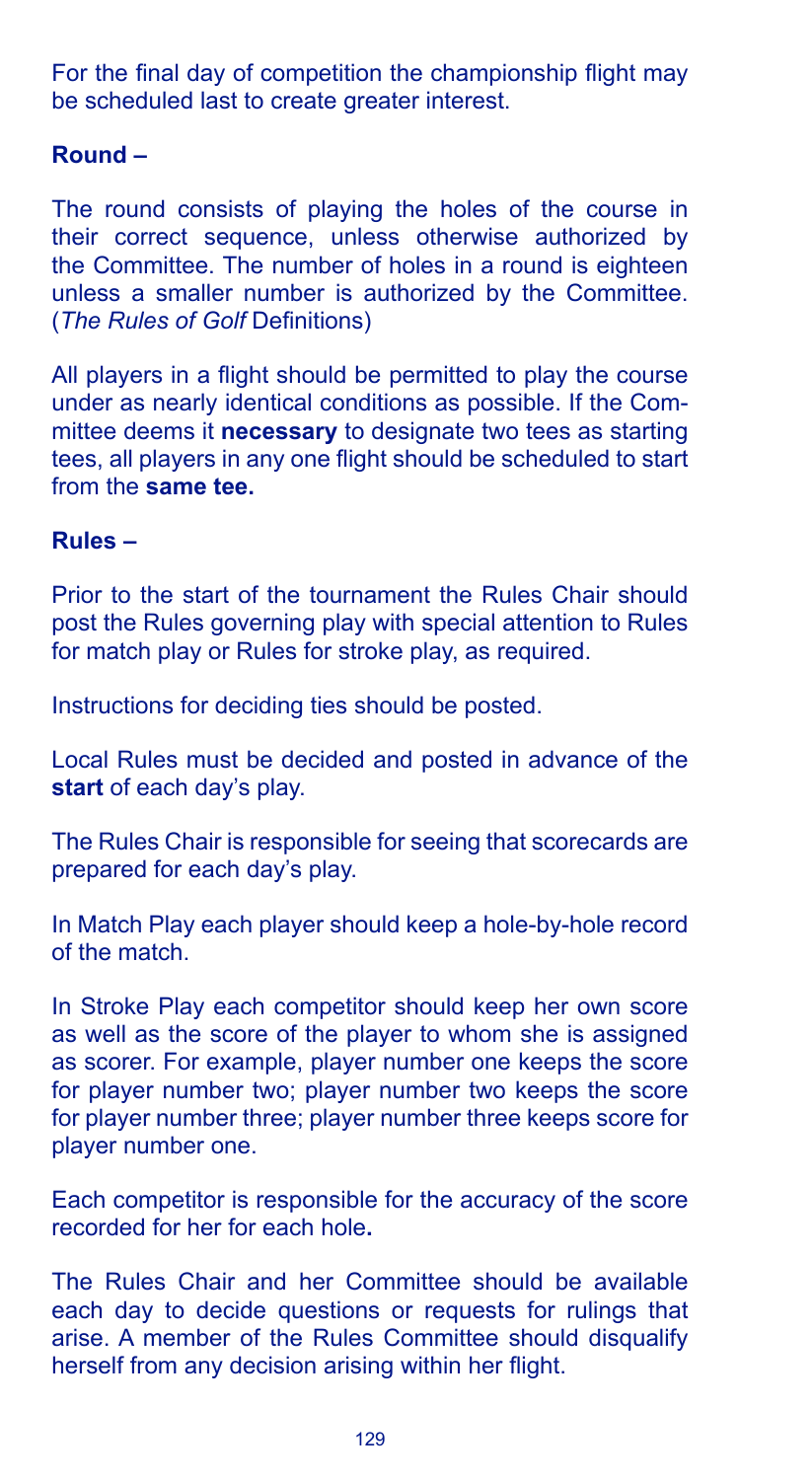#### **Receipt of Match Play results or Stroke Play Scores –**

The Committee should appoint someone to be on hand near the eighteenth green to receive results or scores. Interest in the tournament will be greater if scores or results are posted in a prominent location.

Match play results may be posted at once and opponents for the following day immediately determined.

In stroke play the Committee is responsible for the correct **addition** of scores and for accuracy of net scores. (see Rule 3.3b, Scoring in Stroke Play).

The Committee is responsible for determining the tournament winners.

Players usually regard their club championship as the most important event of the golf season. The effort expended to carefully plan this event will ensure that it is enjoyed by all of the participants.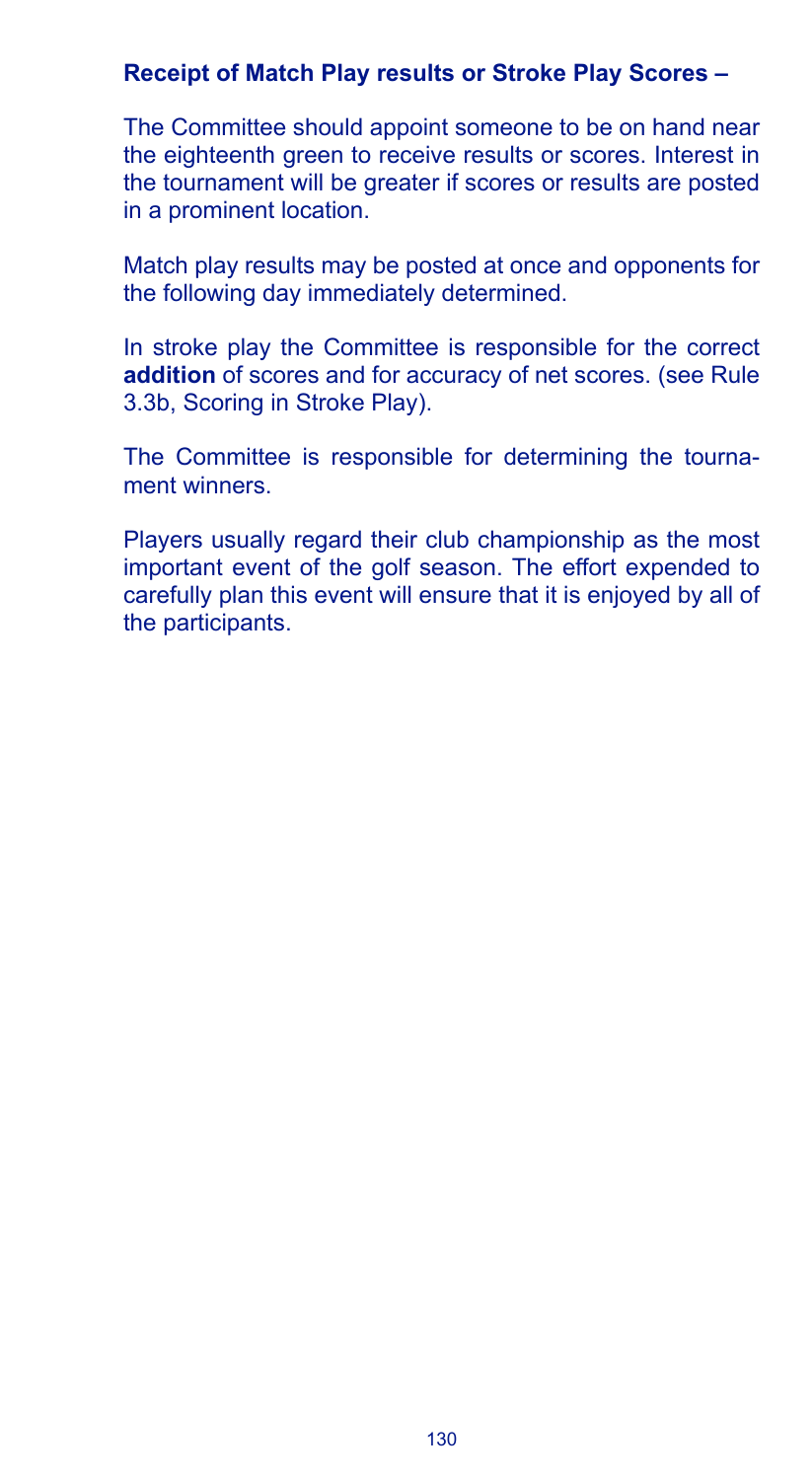# **INSTRUCTIONS FOR CLUB HANDICAP CHAIRS 2021**

Handicaps for the Chicago Women's District Golf Association shall be kept in accordance with the R&A and USGA World Handicap System (WHS), effective January 2020. The current manual is entitled *Rules of Handicapping, Effective January 2020*. Numerous changes were made and new terminology was introduced. Please familiarize yourself with the changes. CWDGA will provide each Club Handicap Chair a copy of the *Rules of Handicapping, Effective January 2020.*

Scoring records are maintained continuously from season to season. The CWDGA active season is from **April 1 through October 31**, and all scores should be turned in during this period. If the rating or slope of a course is unknown, check the *CWDGA Handbook for Members*, the CWDGA website, or contact the CWDGA Handicap Chair.

# **HANDICAPS**

CWDGA member clubs must use the World Handicap System (WHS). To ensure the consistency of the WHS, the Handicap Index of every player in the United States will be calculated and issued by the USGA. CDGA (Chicago District Golf Association) is the authorized Golf Association in our area providing this information. Handicap Indexes will now be updated the day after a score is posted.

Scores made in a new playing season and away scores shall be added to those of the preceding playing season to make up the required total scores from which to select the player's lowest 8 Handicap Differentials of the last twenty scores.

Current Handicap Indexes will be used for all CWDGA events. Handicap Index revision dates for tournaments will be posted on the CWDGA website by the Tournament and/ or Championship Chair. Each Sectional Handicap Chair will announce Four-Ball Match Play revision dates.

When a player has fewer than 20 scores posted (especially a player establishing a handicap), her Handicap Index can now be established after 54 acceptable holes. The maximum Handicap Index that can be issued to a player is 54.0. Note: The Committee in charge of a competition may set a maximum limit for entry. (Rule 7.2 *Rules of Handicapping, Effective January 2020)*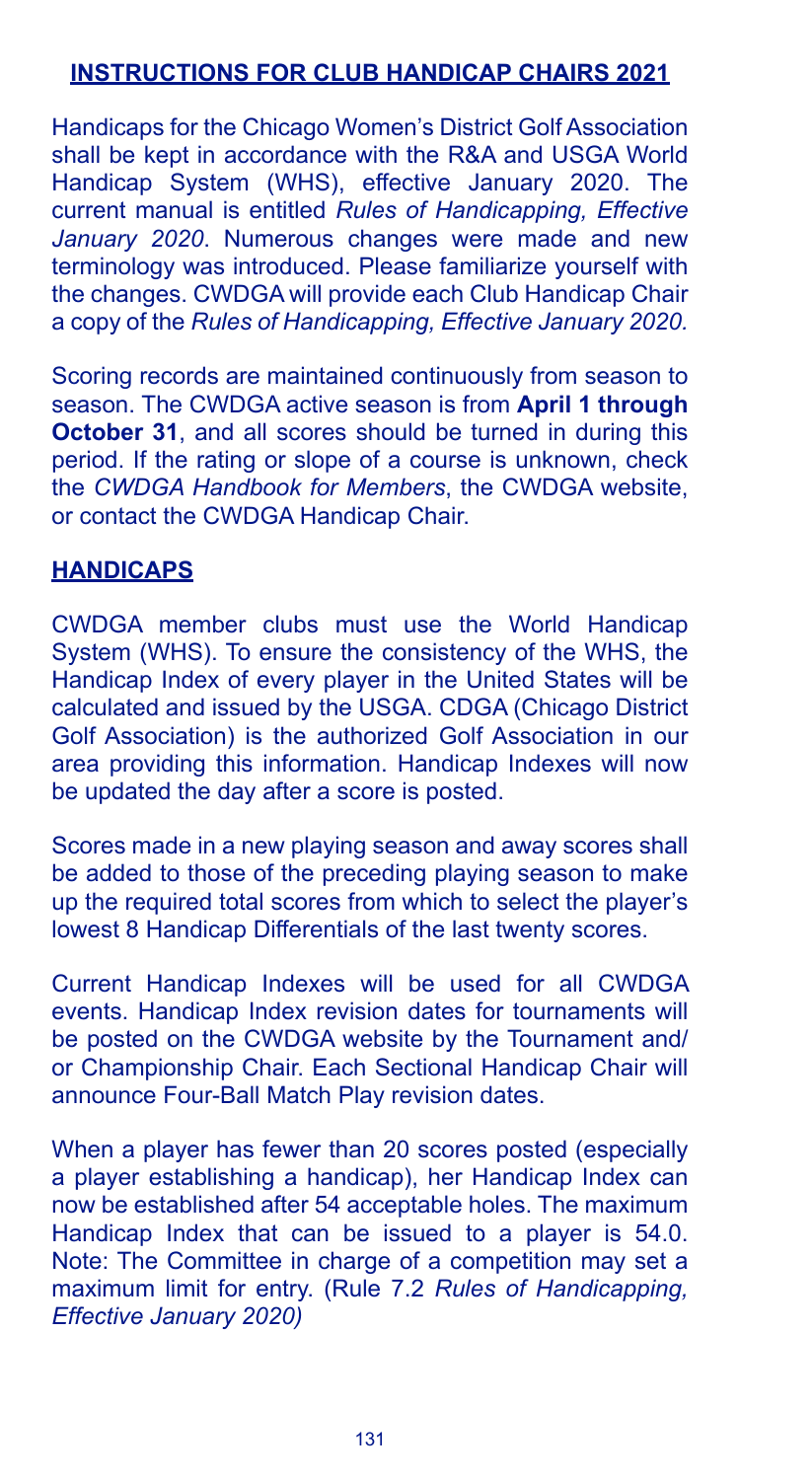The Club Handicap Chair should discuss with her golf professional or club manager how the revisions will be posted at her club. If you have difficulty correcting any errors that may appear, notify the CDGA office in Lemont at **www. cdga.org** or the CWDGA Handicap Chair.

# **INACTIVE SEASON**

Scores made at a golf course in an area observing an **active season must be posted** for handicap purposes, even if the golf club from which the player receives a Handicap Index is observing an inactive season.

*Example:* If a player belonging to a golf club in Illinois plays golf in Florida during January, any scores made in Florida are acceptable and must be posted (Rule 2.1 *Rules of Handicapping, Effective January 2020).*

# **PLAYERS BELONGING TO MORE THAN ONE CLUB**

Members will use the same identification number at both clubs. They can post at both clubs and the scores will automatically appear on their records at the other club. If you have an active handicap number through a golf association other than the CDGA, these numbers should be linked for WHS purposes. You will need to contact the CDGA to start this process.

# **CWDGA EVENTS**

All CWDGA events require a current CDGA handicap. Players with a Handicap Index of 0-26 are eligible to compete in the Annual Championship Tournament. Players with a Handicap Index of 0-33 are eligible for One-Day Stroke Play, Better-Ball of Pairs and Senior Better-Ball of Pairs tournaments. In Four-Ball Match Play, a player with a Handicap Index above 28.0 may be approved by the Team Match Chair as a permanent player for registration purposes but must play to a Handicap Index of 28.0 in all matches. If a regular player or substitute's Handicap Index exceeds 28.0 on the revision date of the match, she must play to a USGA Handicap Index of 28.0. Make certain that all team players' names and substitute players' names appear on the computer or handicap sheets. Handicap Indexes will be used to determine Course Handicaps for Four-Ball Match Play dates.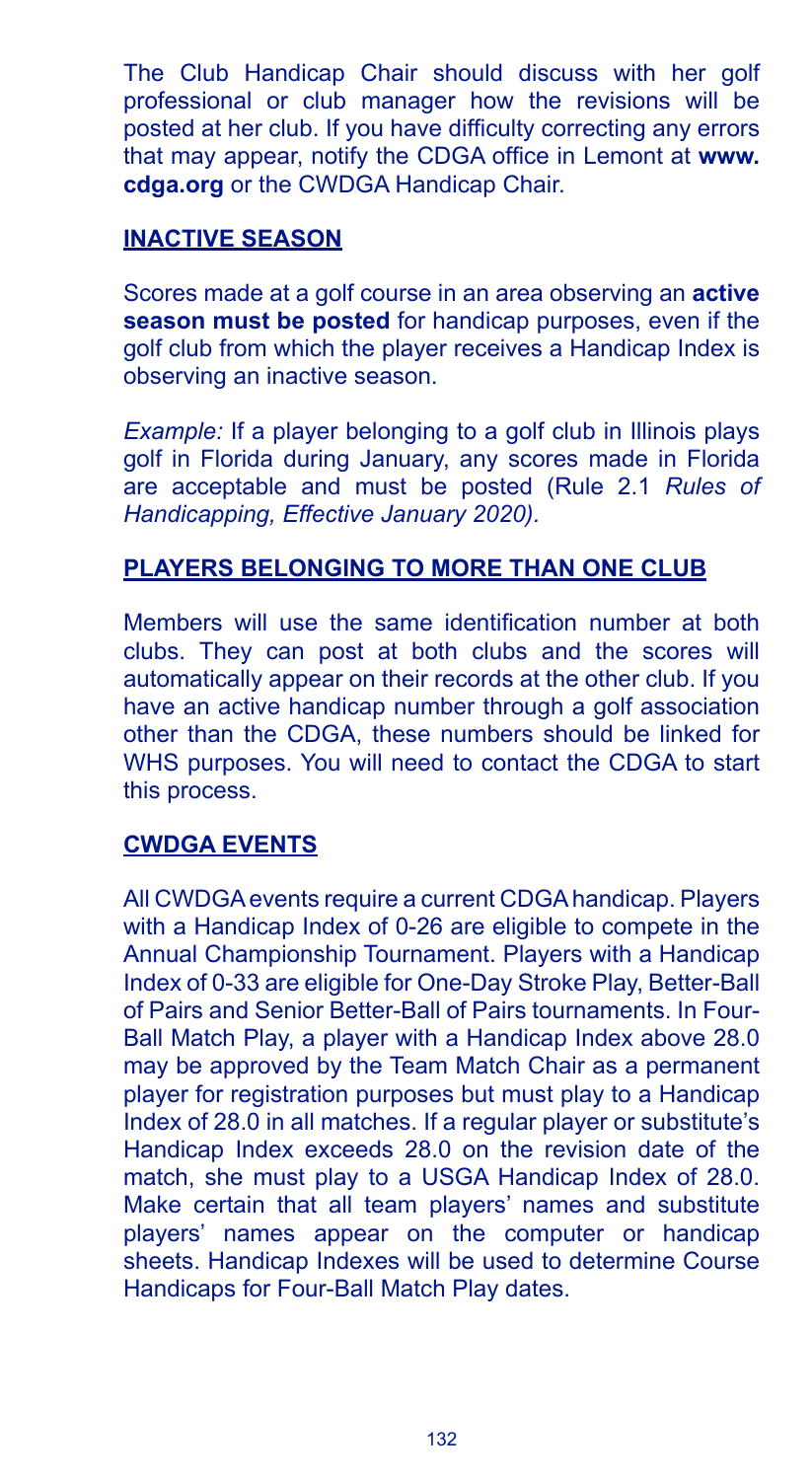# **DUTIES OF CLUB HANDICAP COMMITTEE**

- 1. Verify that all acceptable scores (Rule 2.1 *Rules of Handicapping, Effective January 2020)* are reported for handicap purposes and are available for review by all members. Also be sure your club has been certified for handicap reporting purposes.
- 2. Advise and educate members on the new World Handicap System (WHS). Six major changes:
	- The Handicap Index Calculation changed. The number is now based off your 8 best scores out of the past 20.
	- Safeguards were added to protect your Handicap Index. The system will account for abnormal playing conditions, limit extreme upward movement of a Handicap Index (Soft Cap), and reduce a Handicap Index when an exceptional score is posted.
	- The formula for calculating your Course Handicap changed with WHS. Slope Rating, Course Rating and Par are used to determine your Course Handicap, allowing you to play from different sets of tees without any adjustment.
	- Net Double Bogey replaced ESC (Equitable Stroke Control). The **maximum score on any hole for handicap purposes** will be limited to Net Double Bogey (Par + 2 strokes + any handicap strokes you receive.) It is each player's responsibility to know her Course Handicap and on which holes she receives strokes.
	- 14 holes must be played to be an acceptable 18-hole score for posting. 7 holes must be played to post a 9-hole score. Refer to Rule 3.3 *Rules of Handicapping, Effective January 2020* page 39 for specific guidelines for determining "most likely score" when a hole is started but player does not hole out.
	- Handicap Indexes update daily. (If you submit a score, your index will update the day after you post a score. On days you don't submit a score, no update will take place.) **Please stress to your players how important it is for them to post their score before midnight on the day that they played.**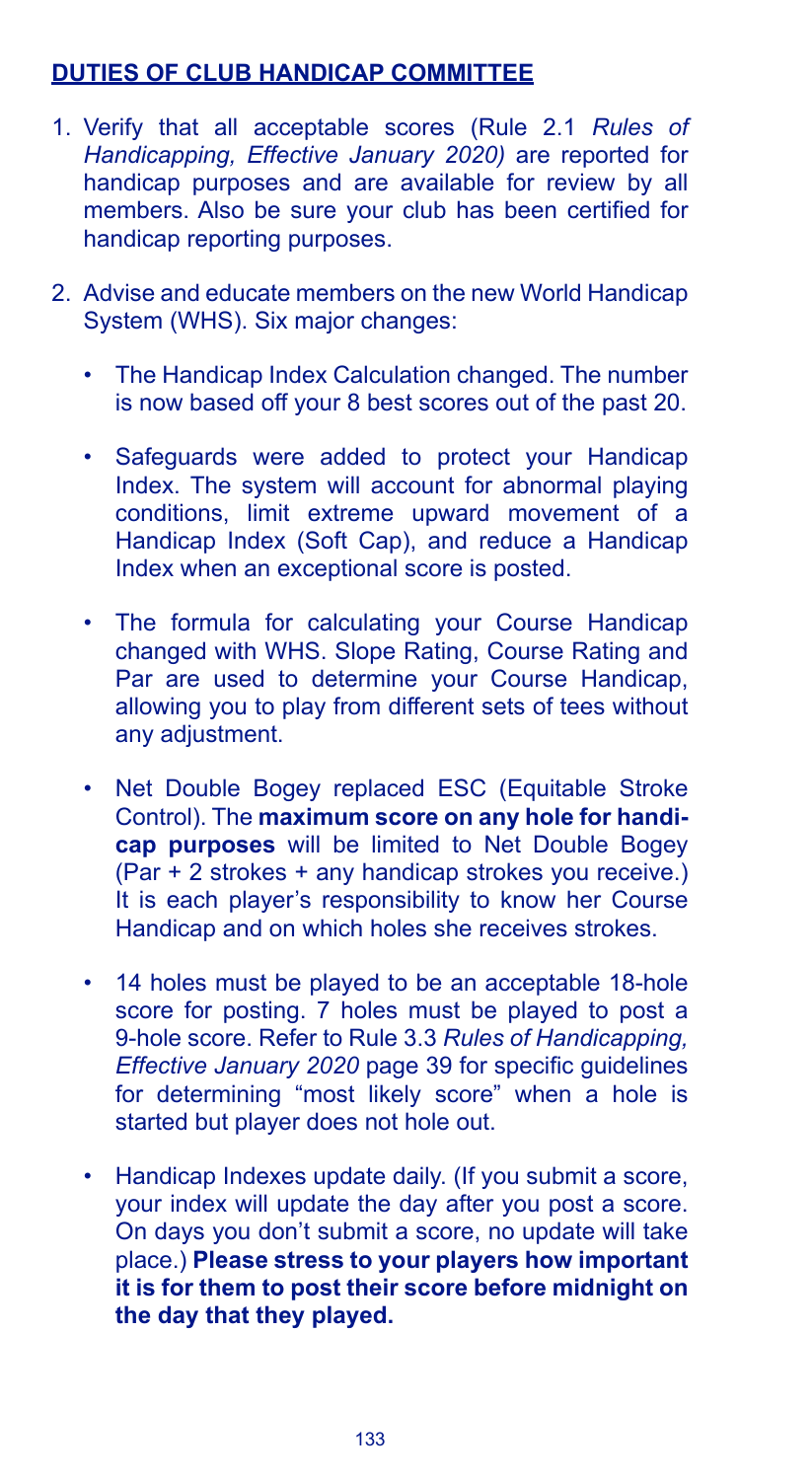- 3. Continue to advise members at the start of season regarding:
	- How and when scores are returned.
	- How handicap cards or labels are issued.
	- How each Handicap Index is verified at each revision.
	- The dates of the Active and Inactive seasons in our area.
	- How away scores are posted prior to the start of the active season.
	- Handicap Index adjustment responsibilities of the Handicap Committee.
	- Penalties for players failing to return scores.
- 4. Display the USGA Course Rating and Slope chart of the home club and all CWDGA member clubs. Keep it up to date and instruct your members in its use when posting scores.
- 5. See Golf Club/Handicap Committee Responsibilities on page 80, Appendix A Section 2 *Rules of Handicapping, Effective January 2020* to determine if your club is following the WHS. Also, see Rule 7 page 68 for more detailed instructions regarding Handicap Committee Actions and Responsibilities.

Rev. 03-15-21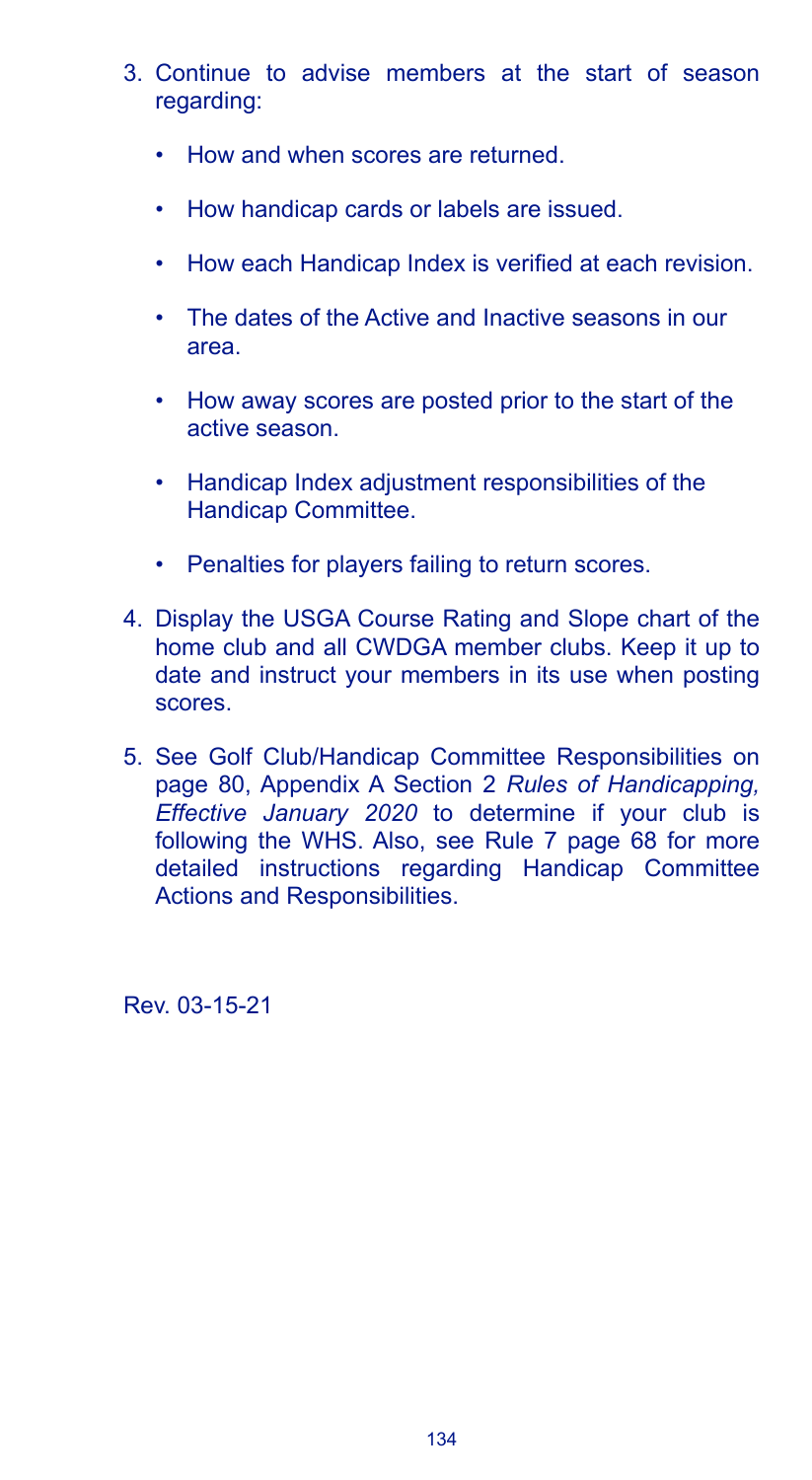#### **COURSE HANDICAP AND SLOPE RATINGS**

Except for *The Rules of Golf*, nothing is as important to competitive golf as a system of equitable handicapping. Authorized golf associations provide this service to their member clubs.

The Course Handicap and Slope Rating for each CWDGA member club is determined by the Chicago Women's District Golf Association and the Chicago District Golf Association in accordance with the *Course Rating System*. When changes are made to a course such as relocating tees, adding or eliminating hazards, rebuilding greens or changing yardage, the Golf Chair should notify the CWDGA. A scorecard should accompany the notification. If re-rating is necessary, a time will be arranged for the CWDGA/CDGA Course Rating Committee to visit the club.

The CWDGA periodically reviews the Course Handicap and Slope Ratings of its member clubs and the Rating Committee may, on occasion, ask to visit a club for purposes of checking the course and playing conditions.

For complete information and instruction about the World Handicap System, please refer to *Rules of Handicapping,*  effective January 2020 developed by the R&A and USGA. This publication is available online at www.usga.org.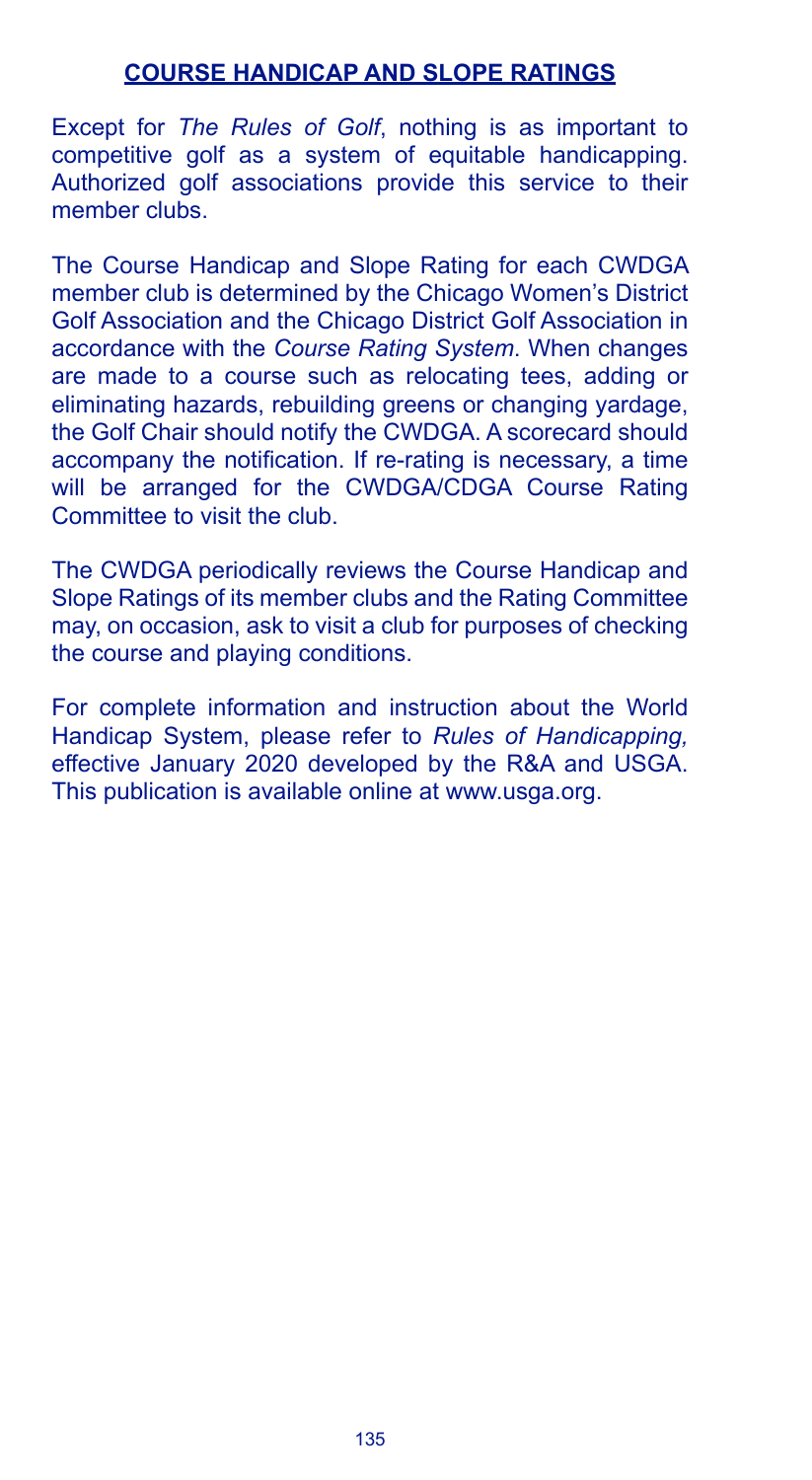# **INSTRUCTIONS FOR CLUB RULES CHAIR 2021**

The Rules Chair is responsible for:

**RULES COMMITTEE:** The Rules Committee should be composed of the Rules Chair and two other members. The Chair and her Committee should keep all members informed about the conditions of each competition and the Rules in force. The Chair and other Committee Members should familiarize themselves with *The Rules of Golf*. The Committee is responsible for the proper application and interpretation of *The Rules of Golf*.

**RULES BOOKS:** Copies of *The Rules of Golf*, effective January, 2019, should be made available to all players. USGA Official Guides and USGA Rules books will be available for sale at all CWDGA meetings, match play events and tournaments. A copy of the 2019 *Official Guide to the Rules of Golf* and the 2019 *Rules of Golf* should be kept in the women's locker room at each club.

**POSTING RULES:** The Rules Committee is responsible for posting, in advance of play, the regulations and rules governing all scheduled events.

**DECISIONS ON GOLF RULES:** The Rules Committee decides any questions or requests for rulings that may arise. The Rules Chair and the other members of the Rules Committee should be prepared to supply general information about *The Rules of Golf*. The Committee should decide any Rules question that arises during scheduled play. In order to make a fair and amicable resolution of questions or requests for rulings the Committee should:

 *Assemble the facts. Find the Rule that pertains to the situation. Ask those involved to read the Rule or Rules that apply to the situation. Distinguish carefully between Rules for match play and those for stroke play.*

*• In match play, the players should be left to resolve differences on their own, whenever possible. If they disagree, the Committee must ascertain whether a proper ruling request has been made. If so, the Committee must rule on the request. The Committee must always intervene: (1) when a valid request is made; (2) if players agree to waive the rules; (3) if a player or players do not start on time; or (4) if there is a pace of play issue observed by the Committee.*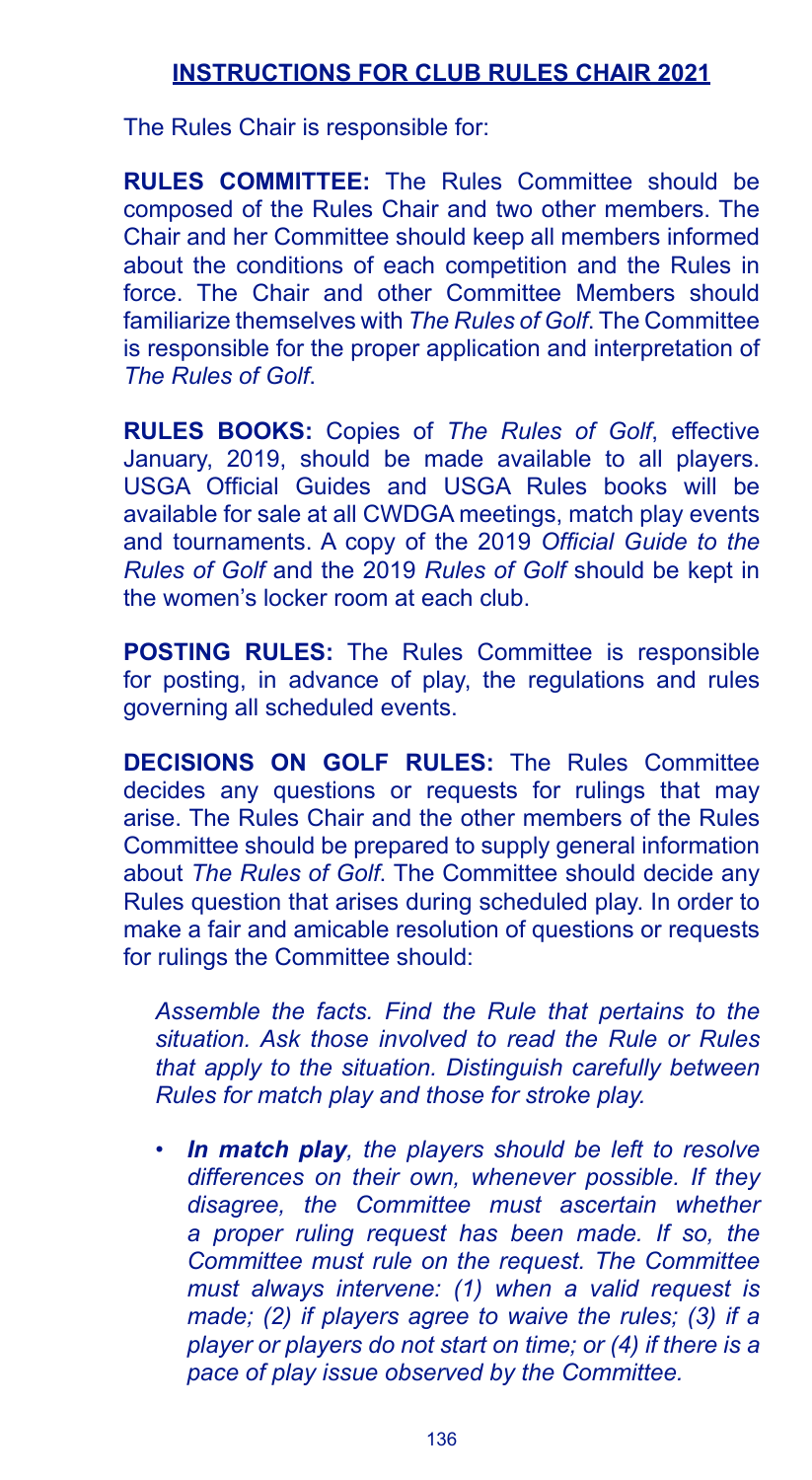*• In stroke play, the Committee must rule on any situation in which a breach of a Rule has been observed or reported to the Committee, or in which a player has completed the play of a hole with two balls.*

If a question cannot be decided by the Rules Committee, the Golf Committee, as a whole, should make a decision. If doubt still exists, the CWDGA Rules Chair or any of the names below may be consulted:

| Cherie Kessler, CWDGA Rules Chair<br>dkess42@comcast.net                  | $(847)$ 254-8908   |
|---------------------------------------------------------------------------|--------------------|
| Nancy Nemec, CWDGA Asst. Rules Chair (224) 558-9368<br>nnemec@comcast.net |                    |
| Jodi Ciotti, CDGA<br>jciotti@cdga.org                                     | $(630) 685 - 2323$ |
| <b>USGA Rules</b>                                                         | $(908)$ 326-1850   |

Rev. 03-15-21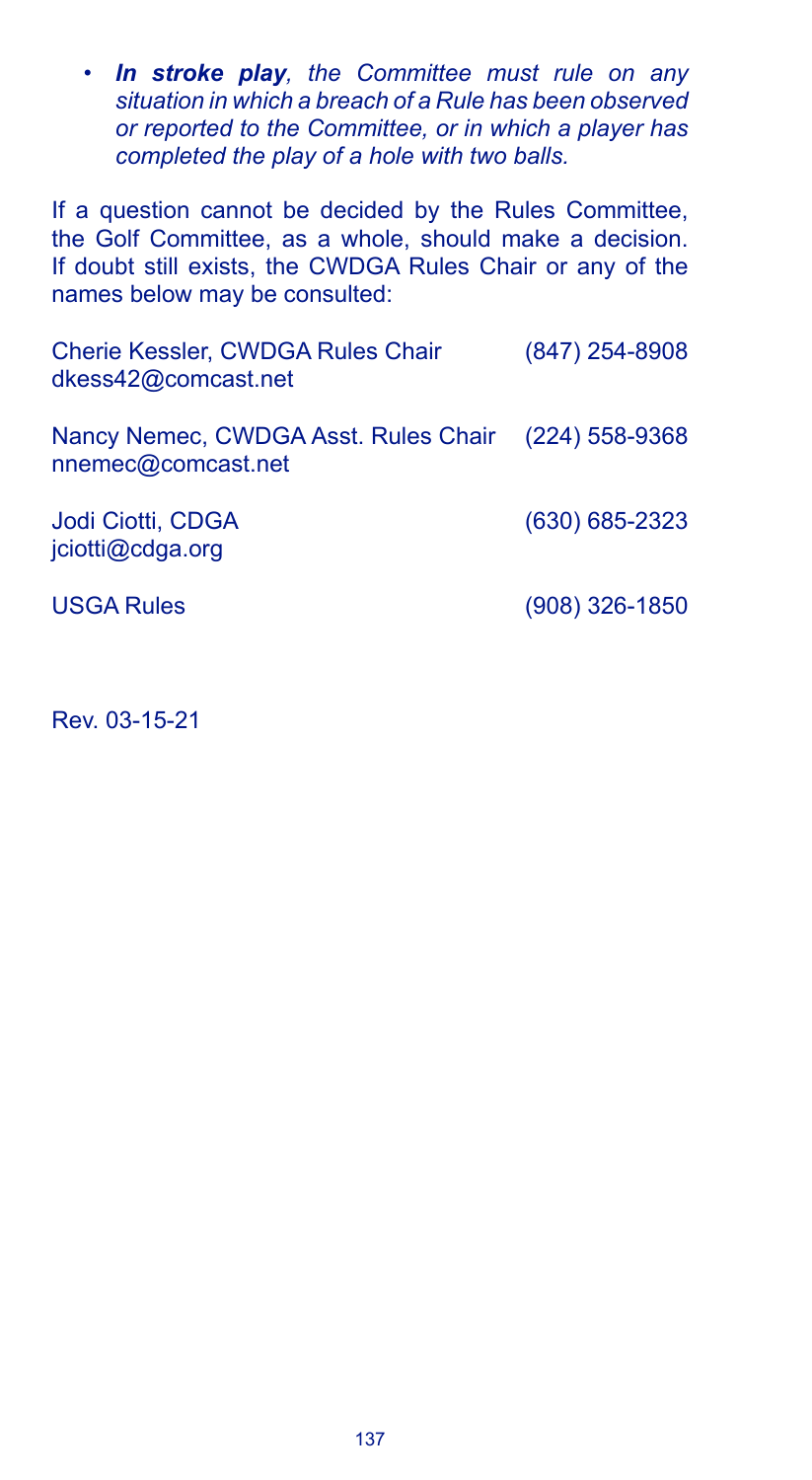## **2021 REFERENCES**

## *Official Guide to the Rules of Golf –*  **effective January 2019**

Available at the CWDGA Spring Meeting, the CWDGA Rules Seminar or online at www.usga.org

#### *Player's Edition of the Rules of Golf* – **effective January 2019**

Available at the CWDGA Spring Meeting, CWDGA Rules Seminar, or online at www.usga.org

*The Rules of Golf –* effective January 2019 Available at all CWDGA tournaments and from the USGA

**The Rules of Handicapping – effective January 2020** Provided to Club Handicap Chairs at the CWDGA Spring Meeting or online at www.usga.org

*Handicapping Reference Guide* – Provided to Club Handicap Chairs at the CWDGA Spring Meeting and Team Captains at the Team Captains' meeting or online at www.usga.org

#### *How to Conduct a Competition –*  Available online at www.usga.org

# *CWDGA Handbook for Members –*

Binder inserts for the Handbooks will be distributed (one to each club) for Ladies' Locker Room. Members can also access Handbook info online at www.cwdga.org

Other USGA supplies may be purchased from:

United States Golf Association Golf House Far Hills, New Jersey 07931 800-755-0293 www.usga.org